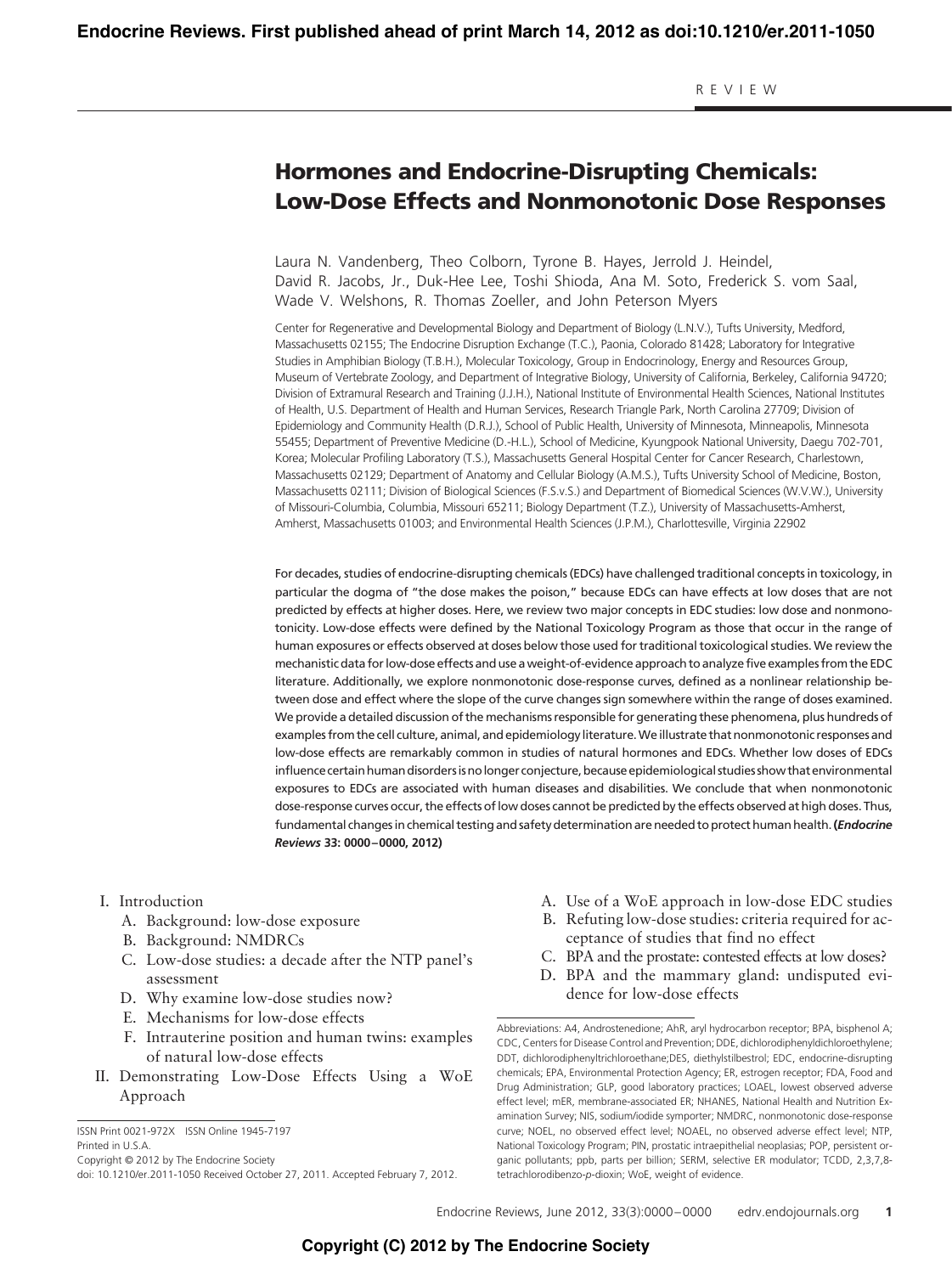- E. Another controversial low-dose example: atrazine and amphibian sexual development
- F. Dioxin and spermatogenesis: low-dose effects from the most potent endocrine disruptor?
- G. Perchlorate and thyroid: low-dose effects in humans?
- H. Low-dose summary
- III. Nonmonotonicity in EDC Studies
	- A. Why is nonmonotonicity important?
	- B. Mechanisms for NMDRCs
	- C. Examples of nonmonotonicity
	- D. NMDRC summary
- IV. Implications of Low-Dose Effects and Nonmonotonicity
	- A. Experimental design
	- B. Regulatory science
	- C. Human health
	- D. Wildlife
- V. Summary

### I. Introduction

This review focuses on two major issues in the study of endocrine-disrupting chemicals (EDCs): lowdose exposures and nonmonotonic dose-response curves (NMDRCs). These concepts are interrelated, and NMDRCs are especially problematic for assessing potential impacts of exposure when nonmonotonicity is evident at levels of exposure below those that are typically used in toxicological assessments. For clarity of presentation, however, we will first examine each of the concepts separately.

#### **A. Background: low-dose exposure**

It is well established in the endocrine literature that natural hormones act at extremely low serum concentrations, typically in the picomolar to nanomolar range. Many studies published in the peer-reviewed literature document that EDCs can act in the nanomolar to micromolar range, and some show activity at picomolar levels.

#### *1. What is meant by low dose?*

In 2001, at the request of the U.S. Environmental Protection Agency (EPA), the National Toxicology Program

(NTP) assembled a group of scientists to perform a review of the low-dose EDC literature (1). At that time, the NTP panel defined low-dose effects as any biological changes 1) occurring in the range of typical human exposures or 2) occurring at doses lower than those typically used in standard testing protocols, *i.e.* doses below those tested in traditional toxicology assessments (2). Other definitions of low dose include 3) a dose below the lowest dose at which a biological change (or damage) for a specific chemical has been measured in the past, *i.e.* any dose below the lowest observed effect level or lowest observed adverse effect level (LOAEL) (3), or 4) a dose administered to an animal that produces blood concentrations of that chemical in the range of what has been measured in the general human population (*i.e.* not exposed occupationally, and often referred to as an environmentally relevant dose because it creates an internal dose relevant to concentrations of the chemical measured in humans) (4, 5). This last definition takes into account differences in chemical metabolism and pharmacokinetics (*i.e.* absorption, distribution, and excretion of the chemical) across species and reduces the importance of route of exposure by directly comparing similar blood or other tissue concentrations across model systems and experimental paradigms. Although these different definitions may seem quite similar, using just a single well-studied chemical like bisphenol A (BPA) shows how these definitions produce different cutoffs for exposure concentrations that are considered low dose (Table 1). For many chemicals, including EDCs, a large number of studies meet the criteria for low-dose studies regardless of whether the cutoff point for a low dose was based on the range of typical human exposures, doses used in traditional toxicology, or doses that use an internal measure of body burden.

Whether low doses of EDCs influence disease is a question that now extends beyond the laboratory bench, because epidemiological studies show that environmental exposures to these chemicals are associated with disorders in humans as well (see for examples Refs. 6 –16). Although disease associations have historically been observed in individuals exposed to large concentrations of EDCs after

### **TABLE 1.** Low-dose definitions and cutoff doses: BPA and DEHP as examples

| <b>Chemical</b> | <b>Estimated range of</b><br>human exposures | Doses below the NOAEL                                          | Doses below the<br><b>LOAEL</b>   | <b>Administered doses</b><br>(to animals) that<br>produce blood levels in<br>typical humans |
|-----------------|----------------------------------------------|----------------------------------------------------------------|-----------------------------------|---------------------------------------------------------------------------------------------|
| <b>BPA</b>      | $0.4 - 5 \mu q/kg \cdot d (679)$             | No NOAEL was ever established<br>in toxicological studies (38) | $<$ 50 mg/kg $\cdot$ d (38)       | $\sim$ 400 $\mu$ g/kg · d to rodents and<br>nonhuman primates (4, 253)                      |
| <b>DEHP</b>     | $0.5 - 25 \mu q/kg \cdot d (680)$            | $<$ 5.8 mg/kg $\cdot$ d (681, 682)                             | $<$ 29 mg/kg $\cdot$ d (681, 682) | <b>Unknown</b>                                                                              |

Estimates of human exposure are made from consumer product consumption data but do not take into account that there are unknown sources of these chemicals. DEHP, Bis(2-ethylhexyl) phthalate.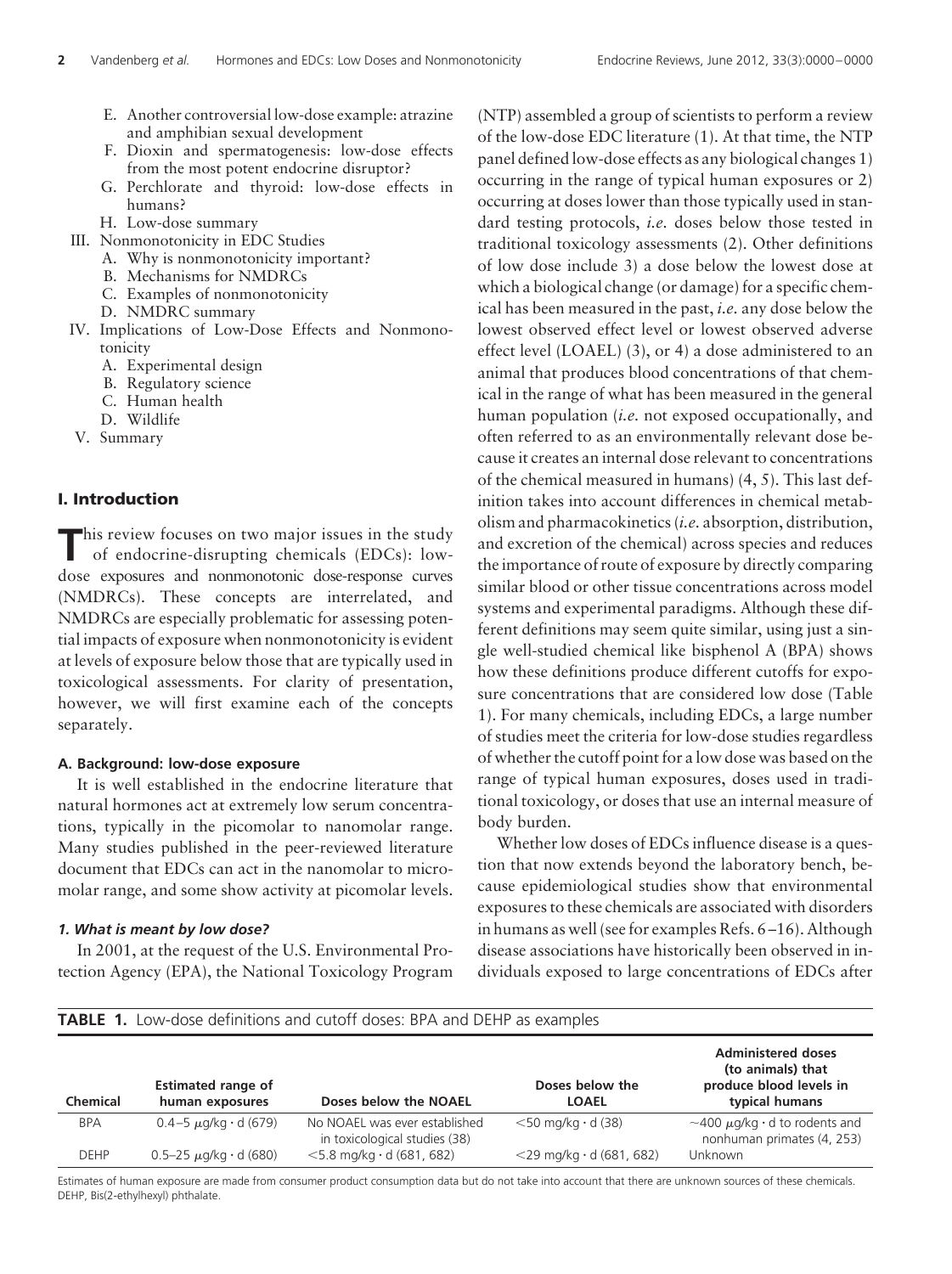industrial accidents (17–19) or via occupational applications (20 –22), recent epidemiological studies reveal links between environmentally relevant low concentrations and disease prevalence. With the extensive biomonitoring studies performed by the U.S. Centers for Disease Control and Prevention (CDC) (23, 24) and similar environmental surveys performed in Europe (25) and elsewhere (www- .statcan.gc.ca/concepts/hs-es/measures-mesures-

eng.htm), knowledge about environmental exposures to EDCs and their associations with human health disorders has increased substantially.

Low-dose effects have received considerable attention from the scientific and regulatory communities, especially when examined for single well-studied chemicals like BPA (4, 27–32). The low-dose literature as a whole, however, has not been carefully examined for more than a decade. Furthermore, this body of literature has been disregarded or considered insignificant by many (33, 34). Since the NTP's review of the low-dose literature in 2001 (2), a very large body of data has been published including 1) additional striking examples of low-dose effects from exposures to well-characterized EDCs as well as other chemicals, 2) an understanding of the mechanisms responsible for these low-dose effects, 3) exploration of nonmonotonicity in *in vivo* and *in vitro* systems, and 4) epidemiological support for both low-dose effects and NMDRCs.

#### *2. Is the term low dose a misnomer?*

Endogenous hormones are active at extremely low doses, within and below the picomolar range for endogenous estrogens and estrogenic drugs, whereas environmental estrogen mimics are typically active in the nanomolar to micromolar range (for examples, see Refs. 35–38), although some show effects at even lower concentrations (39 – 41). Importantly, the definitions above do not take into account the potency or efficacy of the chemical in question, a topic that will be discussed in greater detail below. Instead, low dose provides an operational definition, in which doses that are in the range of human exposure, or doses below those traditionally tested in toxicological studies, are considered low. To be clear, none of these definitions suggest that a single concentration can be set as a low dose cutoff for all chemicals. Using the above definitions, for some chemicals, low doses could potentially be in the nanogram per kilogram range, but for most chemicals, doses in the traditional micro- and milligram per kilogram range could be considered low doses because traditional approaches to testing chemicals typically did not examine doses below the milligram per kilogram dose range.

### **B. Background: NMDRCs**

We have defined low-dose studies according to the definitions established by the NTP panel of experts (2). However, because the types of endpoints that are typically examined at high doses in toxicological studies are often different from the types of endpoints examined in lowdose studies, one cannot assume that an effect reported in the low-dose range is necessarily different from what would be observed at higher doses. For example, low doses of a chemical could affect expression of a hormone receptor in the hypothalamus, an endpoint not examined in high-dose toxicology testing, and high doses could similarly affect this same endpoint (but are likely to be unreported because high doses are rarely tested for these types of endpoints). Thus, the presence of low-dose effects makes no assumptions about what has been observed at higher concentrations. (As discussed elsewhere, for the majority of chemicals in commerce, there are no data on health effects and thus no established high- or low-dose range.) Therefore, low-dose effects could be observed at the lower end of a monotonic or linear dose-response curve.

In contrast, the definition of a NMDRC is based upon the mathematical definition of nonmonotonicity: that the slope of the dose-response curve changes sign from positive to negative or vice versa at some point along the range of doses examined (42). Often NMDRCs have a U- or inverted U-shape (43); these NMDRCs are thus also often referred to as biphasic dose-response curves because responses show ascending and descending phases in relation to dose. Complex, multiphasic curves have also been observed (41, 44, 45). NMDRCs need not span from true low doses to high (pharmacologically relevant) doses, although experiments with such a broad dose range have been performed for several EDCs; the observation of nonmonotonicity makes no assumptions about the range of doses tested. Examples of NMDRCs from *in vitro* cell culture and *in vivo* animal experiments, as well as epidemiological examples, are presented in detail later in this review (see *Sections III.C.1–3*). Additional examples of NMDRCs are available in studies examining the effects of vitamins and other essential elements on various endpoints (see for example (46); these will not be examined in detail in this review due to space constraints.

NMDRCs present an important challenge to traditional approaches in regulatory toxicology, which assume that the dose-response curve is monotonic. For all monotonic responses, the observed effects may be linear or nonlinear, but the slope does not change sign. This assumption justifies using high-dose testing as the standard for assessing chemical safety. When it is violated, high-dose testing regimes cannot be used to assess the safety of low doses.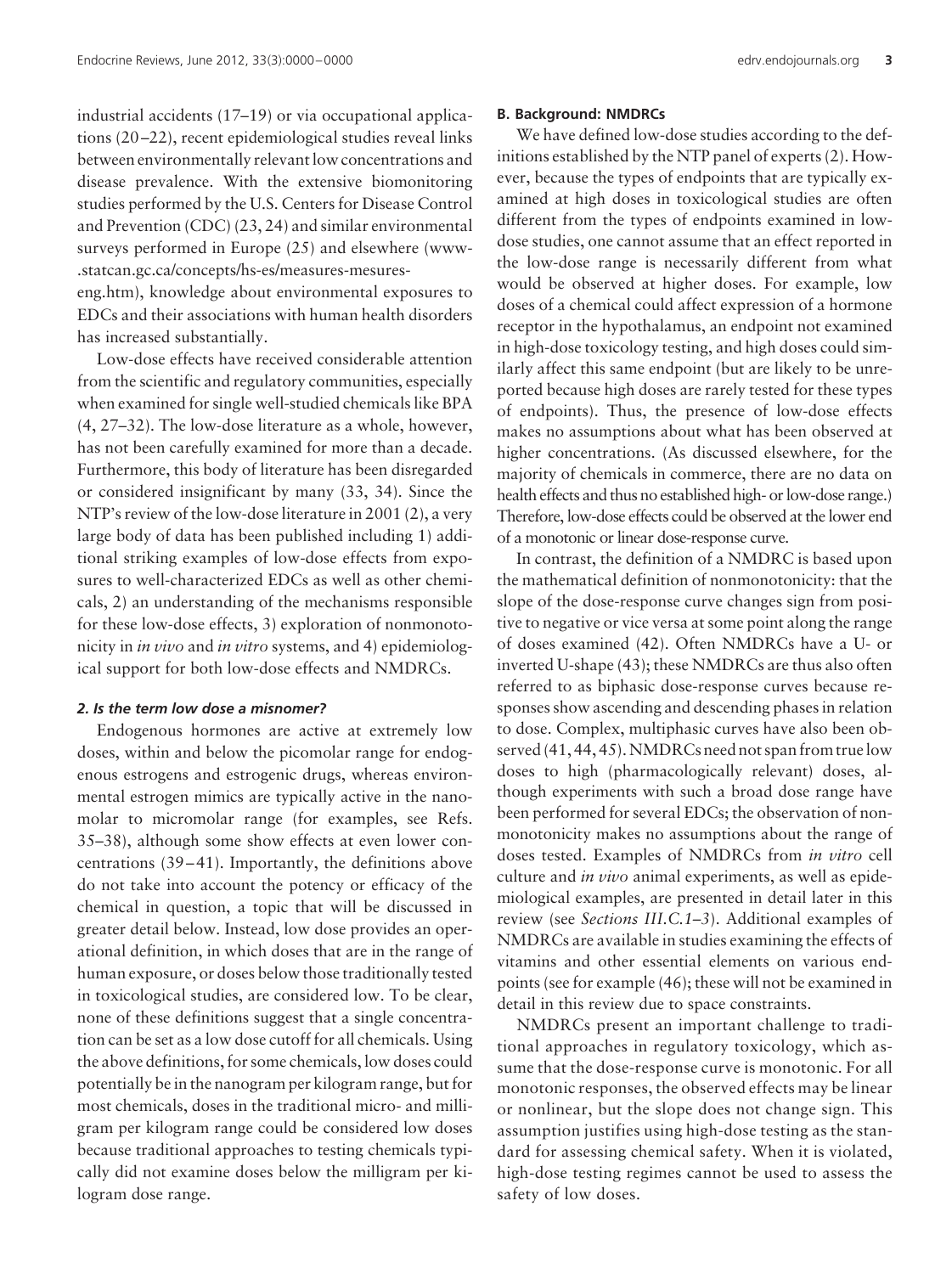It should be noted that both low dose and nonmonotonicity are distinguished from the concept of hormesis, which is defined as a specific type of response whereby "the various points along [the dose response] curve can be interpreted as beneficial or detrimental, depending on the biological or ecological context in which they occur" (47). Estimations of beneficial or adverse effects cannot be ascertained from the direction of the slope of a dose-response curve (48 –50). In their 2001 Low Dose Peer Review, the NTP expert panel declined to consider whether any effect was adverse because "in many cases, the long-term health consequences of altered endocrine function during development have not been fully characterized" (2). There are still debates over how to define adverse effects (51–53), so for the purposes of this review, we consider any biological change to be an effect. Importantly, most epidemiological studies are by definition examining low doses (unless they are focusing on occupationally exposed individuals), and these studies typically focus on endpoints that are accepted to be adverse for human health, although some important exceptions exist (54–56).

Finally, it is worth noting that any biological effect, whether it is observed to follow linear relationships with administered dose or not, provides conclusive evidence that an EDC has biological activity. Thus, other biological effects are likely to be present but may remain undetected or unexamined. Many EDCs, including those used as pesticides, were designed to have biological effects (for example, insecticides designed to mimic molting hormone). Thus, the question of whether these chemicals have biological effects is answered unequivocally in their design; the question is what other effects are induced by these biologically active agents, not whether they exist.

### **C. Low-dose studies: a decade after the NTP panel's assessment**

In 2000, the EPA requested that the NTP assemble a panel of experts to evaluate the scientific evidence for lowdose effects and dose-response relationships in the field of endocrine disruption. The EPA proposed that an independent and open peer review of the available evidence would allow for a sound foundation on which the EPA could "determine what aspects, if any, of its standard guidelines for reproductive and developmental toxicity testing [would] need to be modified to detect and characterize low-dose effects" (2). The NTP panel verified that lowdose effects were observed for a multitude of endpoints for specific EDCs including diethylstilbestrol (DES), genistein, methoxychlor, and nonylphenol. The panel identified uncertainties around low-dose effects after exposure to BPA; although BPA had low-dose effects on some endpoints in some laboratories, others were not found to be consistent, leading the panel to conclude that it was "not persuaded that a low-dose effect of BPA has been conclusively established as a general or reproducible finding"  $(2)$ .

Since the NTP's review of low-dose endocrine disruptor studies, only a few published analyses have reexamined the low-dose hypothesis from a broad perspective. In 2002, R. J. Witorsch (57) analyzed low doses of xenoestrogens and their relevance to human health, considering the different physiologies associated with pregnancy in the mouse and human. He proposed that low doses of endocrine disruptors would not likely affect humans because, although low-dose effects had been observed in rodents, the hormonal milieu, organs controlling hormonal release, and blood levels of estrogen achieved are quite different in humans. There are, of course, differences in hormones and hormone targets between rodents and humans (58), but the view that these differences negate all knowledge gained from animal studies is not supported by evolutionary theory (59–61). This human-centered stance argues against the use of animals for any regulatory testing (62) and runs counter to the similarities in effects of EDCs on humans and animals; rodents proved to be highly predictive of the effects of DES on humans (63, 64). In a striking example, studies from mice and rats predicted that gestational exposure to DES would increase mammary cancer incidence decades before women exposed *in utero* reached the age where this increase in risk was actually observed  $(65-67)$ .

In 2007, M. A. Kamrin (68) examined the low-dose literature, focusing on BPA as a test case. He suggested that three criteria were required to support the low-dose hypothesis. First is reproducibility, which he defined as "the same results are seen from the same causes each time a study is conducted." Furthermore, he proposed that the dose response for the effects must be the same from study to study. Second is consistency, which he defined as the results all fitting into a pattern, whereby the results collected from multiple species and under variable conditions all show the same effect. And third is proper conduct of studies, which he defined as including the appropriate controls and performance under suitable experimental conditions as well as the inclusion of multiple doses such that a dose-response curve can be obtained.

Although we and others (69 –72) agree with the use of these criteria (reproducibility, consistency, and proper experimental design), there are significant weaknesses in the logic Kamrin employed to define these factors. First, suggesting that reproducibility is equivalent to the same results obtained each time a study is conducted is unrealistic and not a true representation of what is required of replication. As has been discussed in other fields, "there is no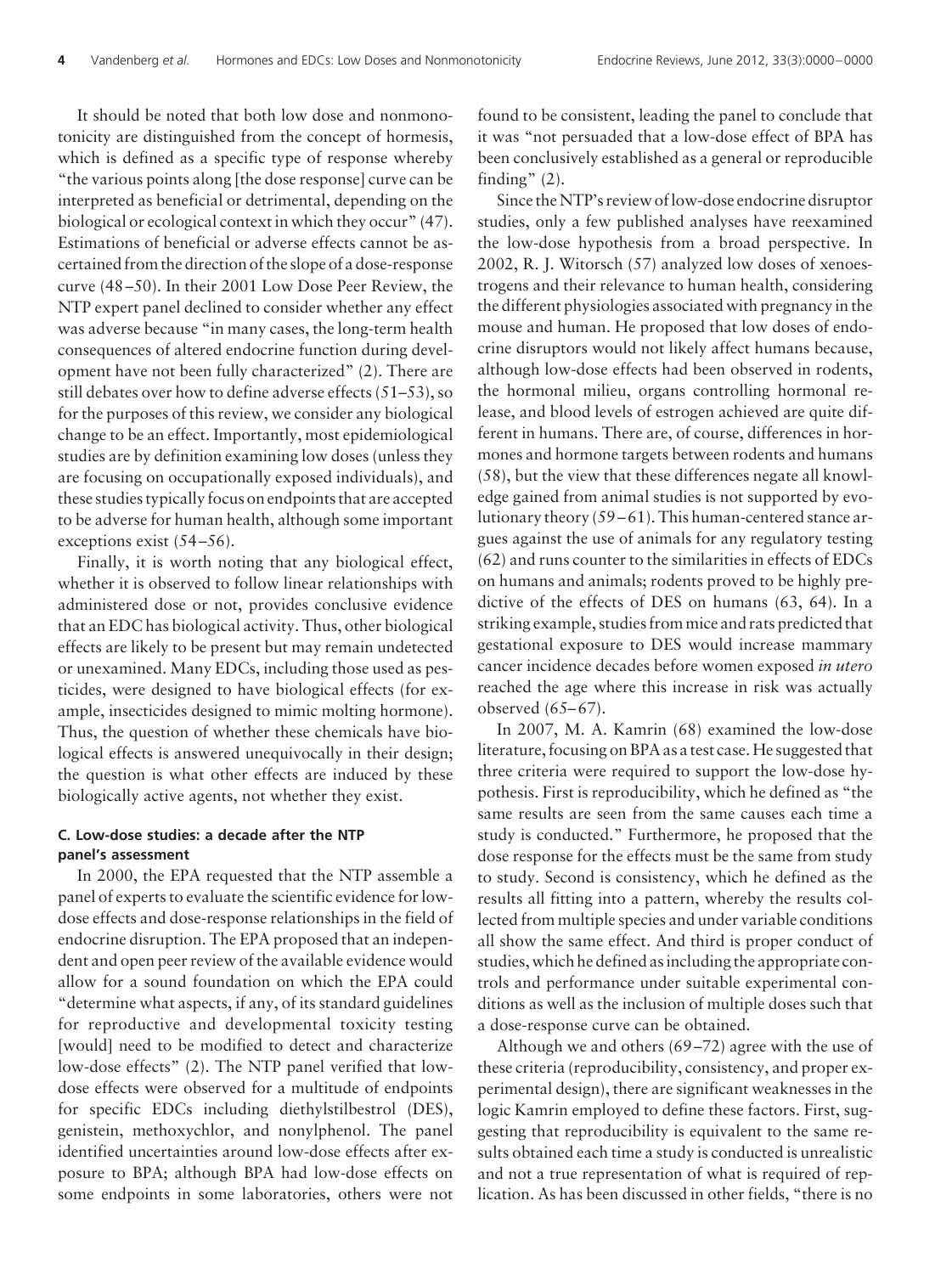end to the ways in which any two experiments can be counted as the same— or different . . . All experiments are the same in respect of their being experiments; they are all different by virtue of being done at different places, at different times, by different people, with different strains of rat, training regime, and so on" (73).

Furthermore, according to the Bradford-Hill criteria, a set of requirements accepted in the field of epidemiology to provide adequate evidence of a causal relationship between two factors, a single negative result (or even several studies showing negative results) cannot negate other studies that show adverse effects (74). Essentially, all scientists know that it is very easy for an experiment to find no significant effects due to a myriad of reasons; it is more difficult to actually find effects, particularly when using highly sophisticated techniques (69).

Second, the concept of consistency as a pattern that can be derived from all results is one we will use below, using a weight-of-evidence (WoE) approach and several specific examples. However, Kamrin's proposed idea that every study must show the same effect has the same weaknesses as discussed for the proposed definition of reproducibility and does not acknowledge the obvious differences in many species and strains. It also suggests that the identification of a single insensitive strain could negate any number of positive studies conducted with appropriate animal models (75).

And finally, Kamrin suggested that only studies with appropriate controls should be used for analyses, a criterion we agree should be followed. However, his own scrutiny of the low-dose animal literature fails to do so (68). He also suggested that studies use multiple doses so that a dose-response curve can be obtained. Although studies using a single dose can be informative, we agree that doseresponse relationships provide important information to researchers and risk assessors alike. However, this requirement is not helpful if there is an insistence on observing a linear response; as we discuss in depth in this review, there are hundreds of examples of nonmonotonic and other nonlinear relationships between dose and endpoint. These should not be ignored.

In 2004, Hayes (76) reviewed the available literature concerning the effects of atrazine on amphibian development, with a specific focus on the effect of ecologically relevant doses of this EDC on malformations of the gonads and other sexually dimorphic structures; in the case of aquatic exposures, it can be difficult to determine what a cutoff for a low dose would be; thus, Hayes focused on studies examining the effects of atrazine at levels that had been measured in the environment. He reviewed the results produced by several labs, in which it was independently demonstrated that low concentrations of atrazine

produced gonadal abnormalities including hermaphroditism, males with extra testes, discontinuous gonads, and other defects. Hayes' work also clearly addressed the socalled irreproducibility of these findings by analyzing the studies that were unable to find effects of the pesticide; he noted that the negative studies had multiple experimental flaws, including contamination of the controls with atrazine, overcrowding (and therefore underdosing) of experimental animals, and other problems with animal husbandry that led to mortality rates above 80%.

In 2006, vom Saal and Welshons (77) examined the low-dose BPA literature, identifying more than 100 studies published as of July 2005 that reported significant effects of BPA below the established LOAEL, of which 40 studies reported adverse effects below the 50  $\mu$ g/kg  $\cdot$  d safe dose set by the EPA and U.S. Food and Drug Administration (FDA); all of these studies would be considered low dose according to the NTP's definition (2). The authors proposed that these examples should be used as evidence to support the low-dose hypothesis. Furthermore, this publication detailed the similarities among the studies that were unable to detect any effects of low doses of BPA and established a set of criteria required to accept negative studies. We have adapted the criteria detailed by Hayes (76) and vom Saal and Welshons (77) to produce a set of requirements for low-dose studies; these criteria are described in some detail below.

#### **D. Why examine low-dose studies now?**

The developmental origins of health and disease hypothesis originated from studies showing that fetal DES exposure could cause severe malformations and cancers of the reproductive tract, and other studies demonstrating that fetal malnutrition could lead to adult diseases including metabolic syndrome, diabetes, and increased stroke incidence (78 – 81). Since that time, the developmental origins of health and disease hypothesis has been extended to address whether diseases that are increasing in prevalence in human populations could be caused by developmental exposures to EDCs (67, 82– 85). Evidence from the animal literature has been tremendously informative about the effects of EDC exposures early in development and has driven new hypotheses to be tested in epidemiology studies (86). Studies including several discussed in this review provide supportive evidence that the fetal and neonatal periods are specifically sensitive to chemicals that alter endocrine signaling and that EDCs could be contributing to a range of diseases.

Strong, reliable, and reproducible evidence documents the presence of low concentrations of EDCs and other chemicals in human tissues and fluids, as well as in environmental samples (28, 87– 89). These studies indicate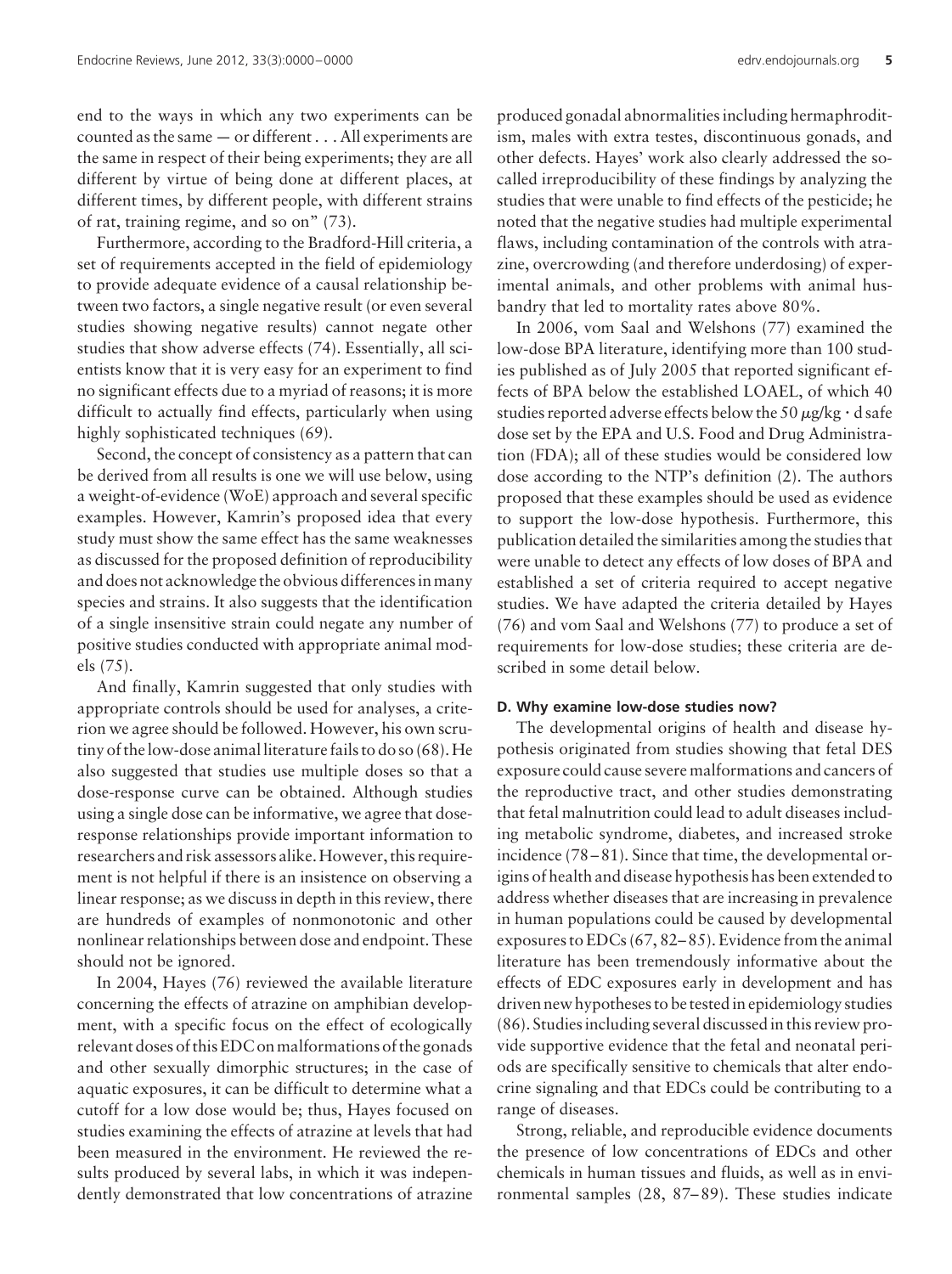that samples collected from humans and the environment typically contain hundreds of contaminants, usually in the parts-per-billion (ppb) range (90, 91). The obvious question with potentially large public health implications is whether these concentrations are so low as to be irrelevant to human health. The fact that epidemiological analyses (reviewed in *Section III.C.3*) repeatedly find associations between the measured concentrations in human samples and disease endpoints suggests it is inappropriate to assume the exposures are too low to matter. That is especially the case given the empirical data (reviewed in *Section II.A*) from animal and cell culture experiments showing effects can be caused by concentrations comparable (and sometimes below) what is measured in humans and also the detection of NMDRCs in some of those same experiments.

In the human biomonitoring field, large databases such as the CDC's National Health and Nutrition Examination Survey (NHANES) have allowed researchers to make comparisons between groups of individuals with various exposure criteria; some of these studies will be addressed in detail in subsequent sections of this review. Although by definition these databases examine low-dose exposures, their use has been the subject of significant debate. Because of the large number of chemicals that have been measured ( $>$ 300 in the most recent NHANES by the CDC) and the large number of health outcomes and other disease-related data collected from the individuals that donated biological samples, it has been argued that the number of possible associations that could be made would lead to a significant number of false positives (92); thus, associations could be found simply because of extensive data dredging. This has led some to suggest that these studies as a whole should be rejected (93, 94).

In response to these criticisms, epidemiologist Jan Vandenbroucke (95) notes, "researchers do not mindlessly grind out one analysis after another"; the examination of these databases for associations between chemical exposures and health effects does not entail the statistical comparison between all possible factors, calculated as some 8800 comparisons in the CDC's NHANES database (92). Instead, epidemiologists typically focus on a select number of comparisons that address relationships between chemicals and diseases identified *a priori*(96, 97), often because of mechanistic data obtained in laboratory animals or *in vitro* work with human and animal cells and tissues. Repeated findings of links between EDC exposures and diseases in epidemiological analyses of biomonitoring data based on *a priori* hypotheses suggests these relationships should not be rejected as a statistical artifact and, instead, should be the basis for significant concern that low-dose effects can be detected in the general population (85, 98).

### **E. Mechanisms for low-dose effects**

The endocrine system is particularly tuned to respond to very low concentrations of hormone, which allows an enormous number of hormonally active molecules to coexist in circulation (38). As a ligand-receptor system, hormones act by binding to receptors in the cell membrane, cytosol, or the nucleus. The classical effects of nuclear hormone receptors influence gene expression directly, although rapid nongenomic actions at membrane-associated receptors are now well documented and accepted. Membrane receptors are linked to different proteins in the cell, and binding to these receptors typically changes cellular responses in a rapid fashion (99), although the consequence of a rapid signaling event could be the activation of a nuclear transcription factor, leading to responses that take longer to detect. Peptide hormones can also influence gene expression directly (see Refs. 100 and 101 for examples).

There are several means by which the endocrine system displays specificity of responses to natural hormones. Many hormone receptors are expressed specifically in a single or a few cell types (for example, receptors for TSH are localized to the thyroid), whereas some (like thyroid hormone receptors) are found throughout the body (102). For receptors that are found in multiple cell types, different effects are produced in part due to the presence of different coregulators that influence behaviors of the target genes (103–105). And finally, some hormones have multiple receptors [for example estrogen receptor  $(ER)\alpha$  and  $ER\beta$ ], which are expressed in different quantities in different cell types and organs and can produce variable effects on gene expression or cellular phenomena (cell proliferation *vs.* apoptosis) (102, 106).

The typical physiological levels of the endogenous hormones are extremely low, in the range of 10 –900 pg/ml for estradiol, 300–10,000 pg/ml for testosterone, and 8–27 pg/ml for  $T_4$  (see Table 2). Importantly, steroid hormones in the blood are distributed into three phases: free, representing the unconjugated, unbound form; bioavailable, representing hormones bound to low-affinity carrier proteins such as albumin; and inactive, representing the form that is bound to high-affinity binding proteins such as SHBG or  $\alpha$ -fetoprotein (38) (Fig. 1A). When the circulating levels in blood are corrected for the low fraction of the hormones that are not bound to serum binding proteins, the free concentrations that actually bring about effects in cells are even lower, for example 0.1–9 pg/ml for estradiol. Concentrations of active hormones will vary based on the age and physiological status of the individual (*i.e.* plasma testosterone levels are less than 1 ng/ml in male children but increase to approximately 5–7 ng/ml in adulthood; during menses, estradiol levels are typically less than 100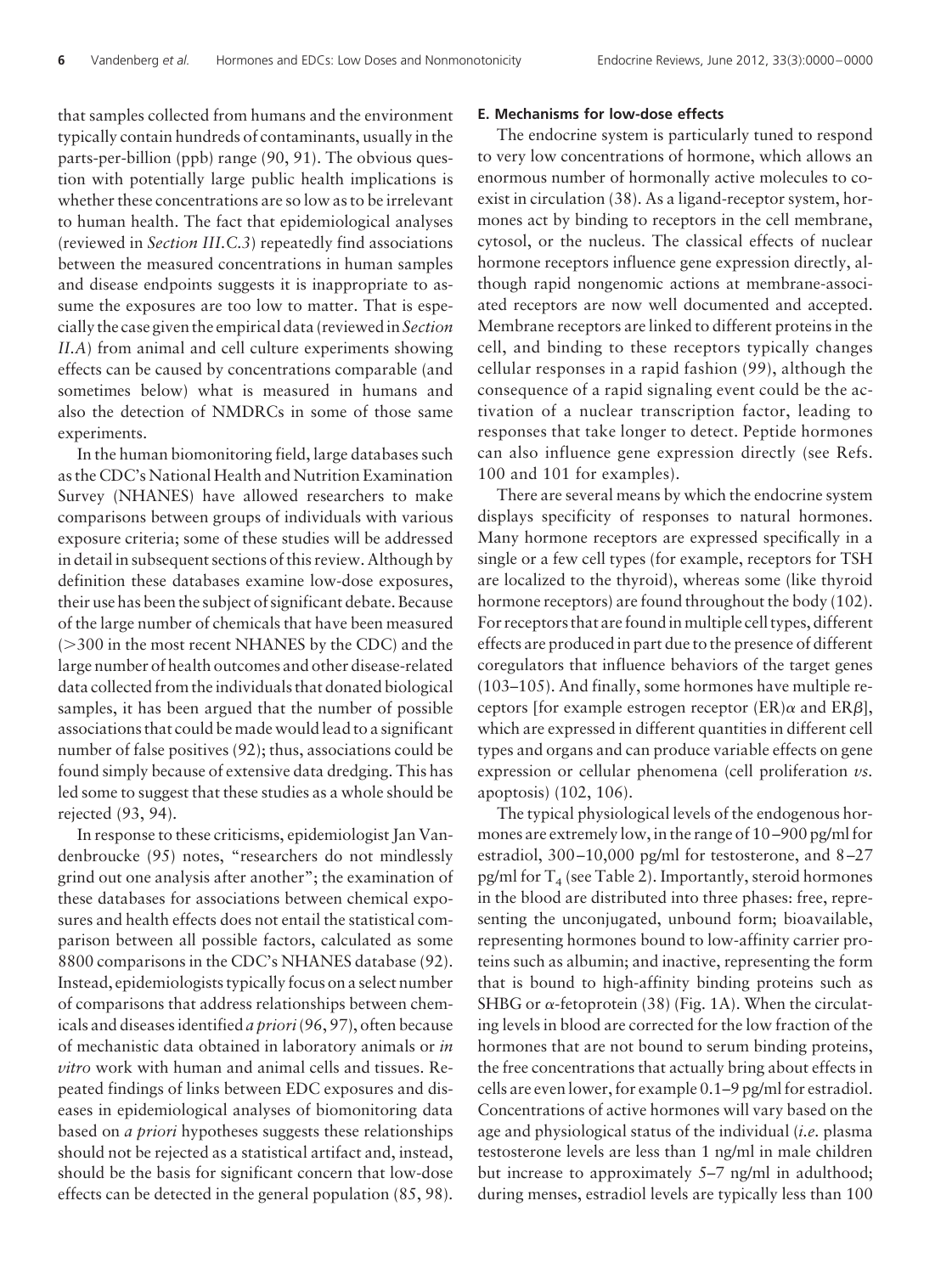| Hormone            | <b>Free concentration</b><br>(females) | <b>Total concentration</b><br>(females) | <b>Free concentration</b><br>(males) | <b>Total concentration</b><br>(males) |
|--------------------|----------------------------------------|-----------------------------------------|--------------------------------------|---------------------------------------|
| Cortisol           | 20-300 ng/ml                           |                                         | 20-300 ng/ml                         |                                       |
| Estradiol          | 0.5-9 pg/ml (adult female)             | $<$ 20 pg/ml (prepubertal)              |                                      | $10-60$ pg/ml (adult)                 |
|                    |                                        | 20-800 pg/ml (premenopausal)            |                                      |                                       |
|                    |                                        | <30 pg/ml (postmenopausal)              |                                      |                                       |
| Progesterone       |                                        | 0.2-0.55 ng/ml (prepubertal)            |                                      | $0.1 - 0.4$ ng/ml (prepubertal)       |
|                    |                                        | 0.02-0.80 ng/ml (follicular phase)      |                                      | $0.2 - 2$ ng/ml (adult)               |
|                    |                                        | 0.90-4 ng/ml (luteal phase)             |                                      |                                       |
|                    |                                        | <0.5 ng/ml (postmenopausal)             |                                      |                                       |
| Insulin            |                                        | 0-250 pmol/liter                        |                                      | 0-250 pmol/liter                      |
| GH                 |                                        | $2-6$ ng/ml                             |                                      | $2-6$ ng/ml                           |
| Prolactin          |                                        | $0-15$ ng/ml                            |                                      | $0-10$ ng/ml                          |
| Testosterone       | $9-150$ pg/ml (adult)                  |                                         | $0.3 - 250$ ng/ml                    |                                       |
| Thyroid<br>hormone | 8-30 pg/ml (10-35 pm)                  |                                         | 8-30 pg/ml (10-35 pm)                |                                       |
| <b>TSH</b>         | $0.5 - 5 \mu$ U/ml                     |                                         | $0.5 - 5 \mu$ U/ml                   |                                       |

|  | <b>TABLE 2.</b> Ranges of endogenous hormones in humans (from Ref. 108) |  |  |
|--|-------------------------------------------------------------------------|--|--|
|  |                                                                         |  |  |

pg/ml, but just before ovulation, they spike to 800 pg/ml; *etc.*) (107, 108). Of course, it should be noted that active concentrations of natural hormones vary somewhat from species to species and can even vary between strains of the same species (109).

There are several reasons why endogenous hormones are able to act at such low circulating concentrations: 1) the receptors specific for the hormone have such high affinity that they can bind sufficient molecules of the hormone to trigger a response, 2) there is a nonlinear relationship between hormone concentration and the number of bound receptors, and 3) there is also a nonlinear relationship between the number of bound receptors and the strongest observable biological effect. Welshons and colleagues (38) describe how hormone concentration influences receptor occupancy: "receptor occupancy is never determined to be linear in relation to hormone concentration  $\dots$  At concentrations above the  $K_d$  [the dissociation constant for receptor-ligand binding kinetics], saturation of the response occurs first, and then at higher concentrations, saturation of receptors is observed." What this means is that at low doses of hormone, a 10-fold increase in hormone concentration can have a 9-fold increase in receptor occupancy, whereas at high doses of hormone, a 10-fold increase in hormone concentration produces a less than 1.1-fold increase in receptor occupancy (38) (Fig. 1B). Thus, even moderate changes in hormone concentration in the low-dose range can produce substantial changes in receptor occupancy and therefore generate significant changes in biological effects. Welshons *et al.* (38) also note that a near-maximum biological response can be observed without a high rate of receptor occupancy, a situation that was previously termed the spare receptor hypothesis (110, 111); that is, the response mechanism saturates before all of the receptors are saturated. The presence of spare receptors is the basis for saying that these receptor systems are tuned to detect low concentrations that lead to occupancy of 0.1–10% of total receptors. Within this range of low receptor occupancy, there is high proportionality between changes in the free hormone concentration and changes in receptor occupancy, and a change in receptor occupancy by a ligand for the receptor is required to initiate changes in receptor-mediated responses (38).

There are additional reasons why natural hormones are active at low doses: 4) hormones have a strong affinity for their receptors (relative to affinity for other receptors) because many hormones are secreted from a single gland or site in the body but must have effects throughout the body in multiple tissues and 5) blood concentrations of hormones are normally pulsatile in nature, with the release of one hormone often controlled by the pulsatile release of another hormone (112, 113), and both the frequency and the amplitude of pulses modulate the biological response; hormones are also influenced by circadian rhythms, with dramatic differences in hormone secretion depending on the time of day (114, 115).

For many years, the mechanisms by which some environmental chemicals acted at low doses were not well understood. In 1995, the National Research Council appointed the Committee on Hormonally Active Agents in the Environment to address public concerns about the potential for adverse effects of EDCs on human health (116). At the time, work on understanding the mechanisms by which EDCs exert their effects was in its infancy, and in the executive summary, the committee stated, "Lack of knowledge about a mechanism does not mean that a reported effect is unconfirmed or unimportant, nor does demonstration of a mechanism document that the resulting effects are unique to that mechanism or are pervasive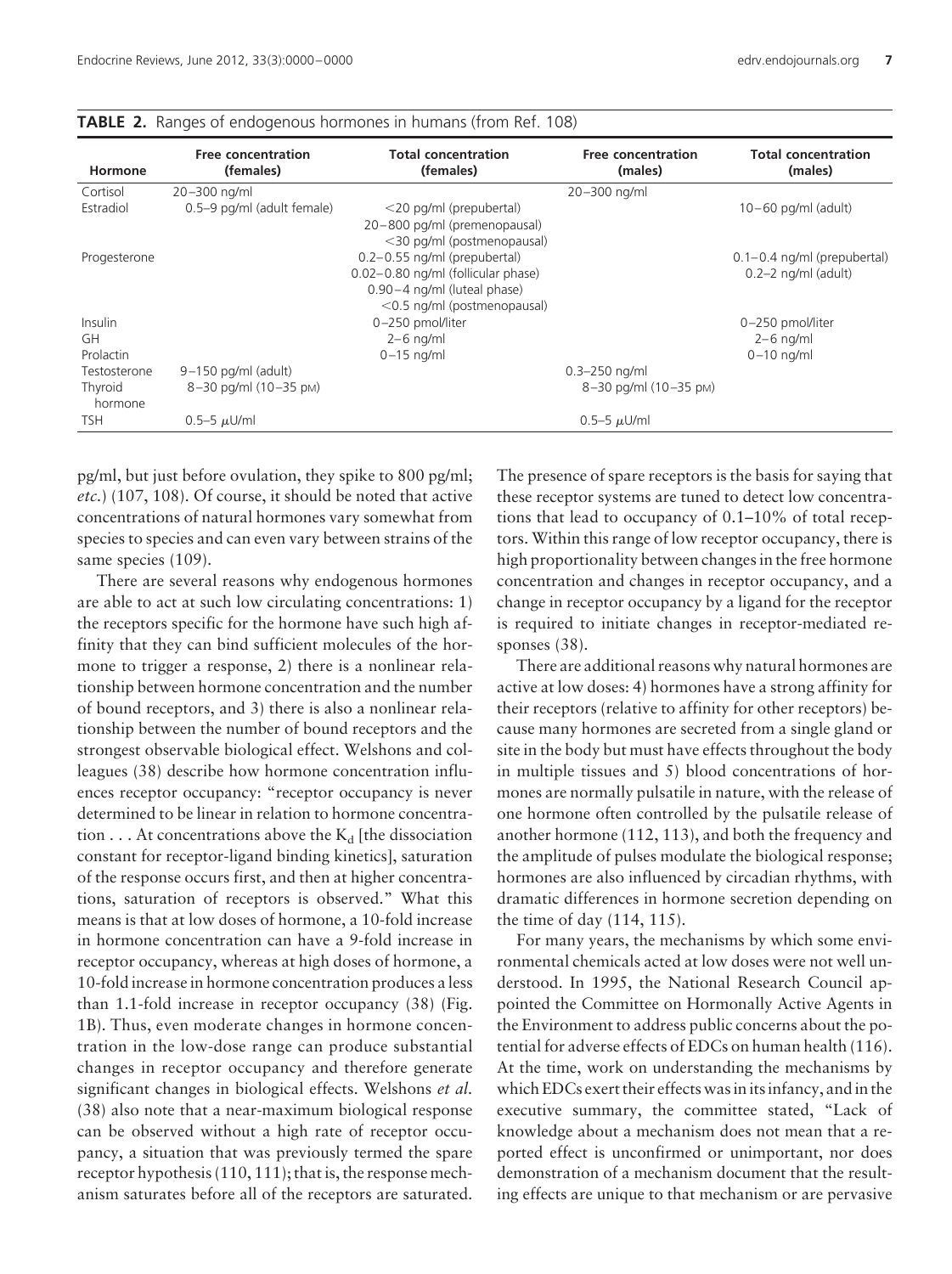### **Figure 1.**



Figure 1. Characteristics and activities of natural hormones. A, This schematic depicts a typical relationship of three phases of circulating hormones: free (the active form of the hormone), bioavailable (bound weakly to proteins such as albumin), and inactive (bound with high affinity to proteins such as SHBG). These three phases act as a buffering system, allowing hormone to be accessible in the blood, but preventing large doses of physiologically active hormone from circulating. With EDCs, there may be little or no portion maintained in the inactive phase. Thus, the entirety or majority of a circulating EDC can be physiologically active; the natural buffering system is not present, and even a low concentration of an EDC can disrupt the natural balance of endogenous hormones in circulation. B, Schematic example of the relationship between receptor occupancy and hormone concentration. In this theoretical example, at low concentrations, an increase in hormone concentration of x (from 0 to 1x) causes an increase in receptor occupancy of approximately 50% (from 0 to 50%, see *yellow box*.) Yet the same increase in hormone concentration at higher doses (from 4x to 5x) causes an increase in receptor occupancy of only approximately 4% (from 78 to 82%, see *red box*).

in natural systems." Since that time, a tremendous amount of work has been dedicated to understanding the molecular mechanisms of action of EDCs, and in particular the mechanisms responsible for low-dose effects.

### *1. General mechanisms for EDC action*

As discussed above, the endocrine system evolved to function when unbound physiologically active ligands (hormones) are present at extremely low doses (117). Because of shared receptor-mediated mechanisms, EDCs that mimic natural hormones have been proposed to follow the same rules and therefore have biological effects at low doses (38, 118). Similarly, EDCs that influence in any way the production, metabolism, uptake, or release of hormones also have effects at low doses, because even small changes in hormone concentration can have biologically important consequences (38, 119).

The estrogen-response mechanisms have been extensively studied with regard to the effects of endogenous estrogens and estrogenic drugs. In classical, genomic estrogen action, when endogenous estrogens bind to ER, those receptors bind to estrogen response element sequences or to a number of other response element sites adjacent to the genes directly responsive to estrogens; this binding influences transcription of estrogen-sensitive genes (120). Xenoestrogens produce the same reactions; these chemicals bind to ERs, which then initiate a cascade of molecular effects that ultimately modify gene expression. Therefore, for the actions of estrogenic EDCs, molecular mechanisms and targets are already known in some detail. Similar mechanisms are induced by the binding of androgens to the androgen receptor, or thyroid hormone agonists to the thyroid hormone receptor, among others.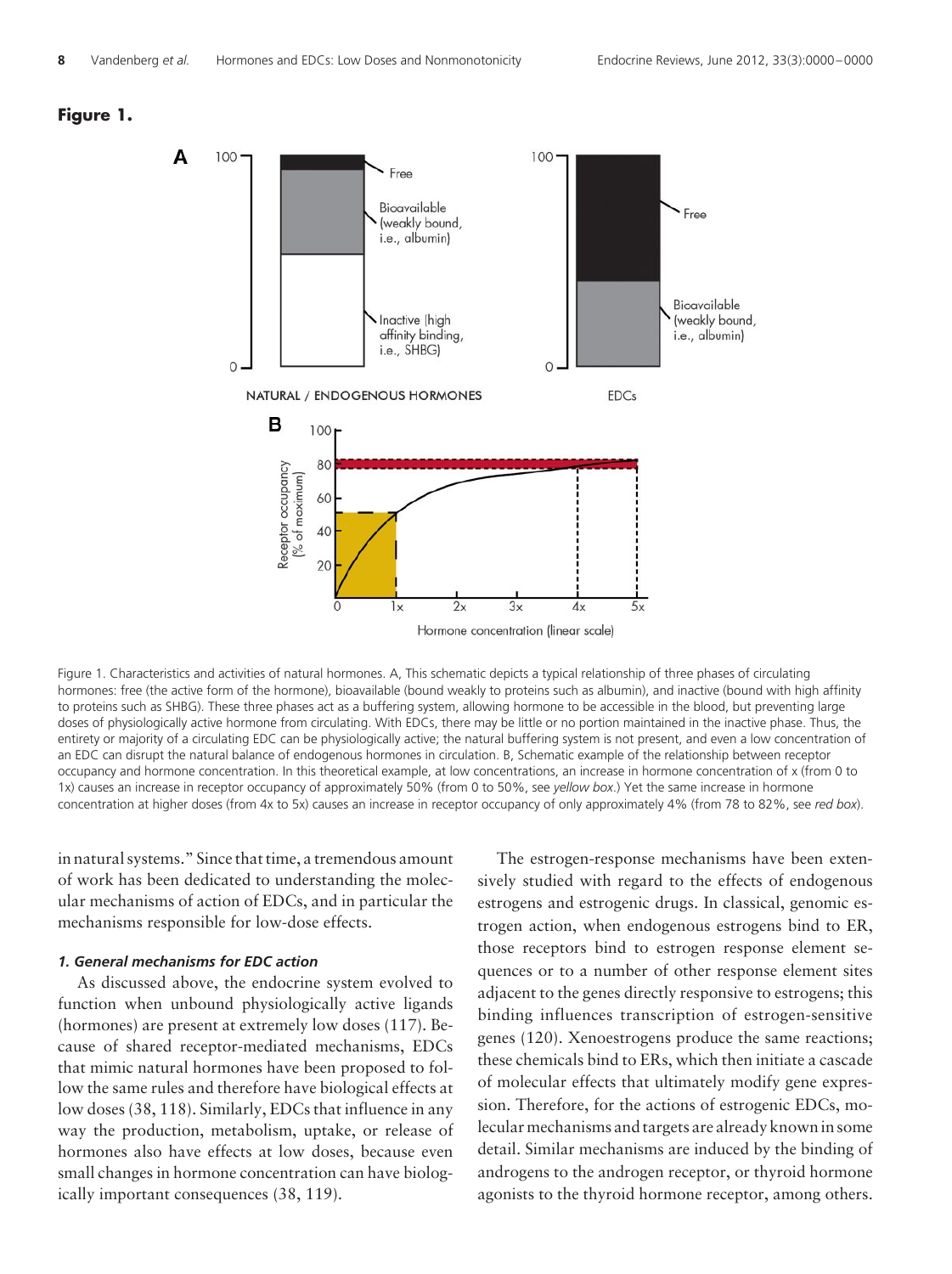Additionally, there are EDCs that act as antagonists of these hormone systems, binding to a receptor, but not activating the receptor's typical response, and preventing the binding or activity of the endogenous ligand. Finally, many EDCs bind to the receptor and trigger a response that is not necessarily the same as that triggered by the endogenous estrogens; these are termed selective ER modulators (SERMs). Ultimately, all of these actions occur at the level of the receptor.

Many studies have been dedicated to the understanding of which EDCs bind to which nuclear hormone receptors and how the binding affinities compare to the natural steroid. Thus, many of these chemicals have been classified as weak hormones. Yet studies have shown that, for example, the so-called weak estrogens like BPA can be equally potent as endogenous hormones in some systems, causing biological effects at picomolar levels (30, 38, 41, 121). Both endogenous estrogens and EDCs can bind to ER associated with the cell membrane [membrane-associated ER (mER) $\alpha$  and mER $\beta$ ] that are identical to the nuclear ER (122–124), and a transmembrane ER called G-protein coupled receptor 30 that is structurally dissimilar to the nuclear ER and encoded by a distinct gene (125, 126). In many cells, 5–10% of total ER $\alpha$  and ER $\beta$  are localized to the plasma membrane (124); these membrane-associated receptors are capable of nongenomic steroid action in various cell types (30, 121, 127); thus, rapid and potent effects are well documented for many EDCs including BPA, DES, endosulfan, dichlorodiphenyldichloroethylene (DDE), dieldrin, and nonylphenol, among others (41, 128–130).

Finally, EDCs have other effects that are not dependent on binding to either classical or membrane-bound steroid hormone receptors. EDCs can influence the metabolism of natural hormones, thus producing differences in the amount of hormone that is available for binding either because more (or less) hormone is produced than in a typical system or because the hormone is degraded faster (or slower) than is normal. Other EDCs influence transport of hormone, which can also change the amount of hormone that is available for receptor binding. And EDCs can also have effects that are independent from known endocrine actions. One example is the effect of endogenous hormones and EDCs on ion channel activity. BPA, dichlorodiphenyltrichloroethane (DDT), DES, nonylphenol, and octylphenol have all been shown to disrupt  $Ca^{2+}$  channel activity and/or  $Ca^{2+}$  signaling in some cell types (131– 134). This example illustrates how both natural hormones and EDCs can have hormonal activity via binding to nuclear hormone receptors but may also have unexpected effects via receptor-mediated actions outside of the classical endocrine system.

### *2. Mechanisms of EDC-induced low-dose actions*

The various mechanisms by which EDCs act *in vitro* and *in vivo* provide evidence to explain how these chemicals induce effects that range from altered cellular function, to abnormal organ development, to atypical behaviors. Just as natural hormones display nonlinear relationships between hormone concentration and the number of bound receptors, as well as between the number of bound receptors and the maximal observable biological effect, EDCs obey these rules of binding kinetics (38). Thus, in a way, EDCs exploit the highly sensitive endocrine system and produce significant effects at relatively low doses.

To gain insight into the effects of natural hormones and EDCs on gene expression profiles, it is possible to calculate doses that produce the same effect on proliferation of cultured cells, *i.e.* the quantitative cellular response doses, and determine the effect of those doses on transcriptomal signature profiles. When this is done for estradiol and EDCs with estrogenic properties, the affected estrogensensitive genes are clearly different (135). However, an interesting pattern emerges: comparing profiles among only the phytoestrogens shows striking similarities in the genes up- and down-regulated by these compounds; profile comparisons between only the plastic-based estrogens also show similarities within this group. Yet even more remarkable is what occurs when the doses are selected not based on cell proliferation assays but instead on the ability of estradiol and estrogen-mimics to induce a single estrogen-sensitive marker gene. When doses were standardized based on marker gene expression, the transcriptomal signature profiles were very similar between estradiol and estrogen mimics (135). Taken together, these results suggest that the outcomes of these experiments are contextual to the normalization parameter and that marker gene expression and cell proliferation are not superimposable. This indicates that the biological level at which the effects of chemicals are examined (*i.e.* gene expression, cellular, tissue, organ, or organismal) can greatly impact whether low-dose effects are observed and how these effects are interpreted.

There are several other mechanisms by which low-dose activities have been proposed. One such possibility is that low doses of EDCs can influence the response of individuals or organs/systems within the body to natural hormones; thus, the exposed individual has an increased sensitivity to small changes in endogenous steroids, similar to the effects of intrauterine position (see Ref. 136 and *Section I.F*). In fact, several studies have shown that exposure to EDCs such as BPA during perinatal development can influence the response of the mammary gland to estrogen (137, 138) and the prostate to an estrogen-testosterone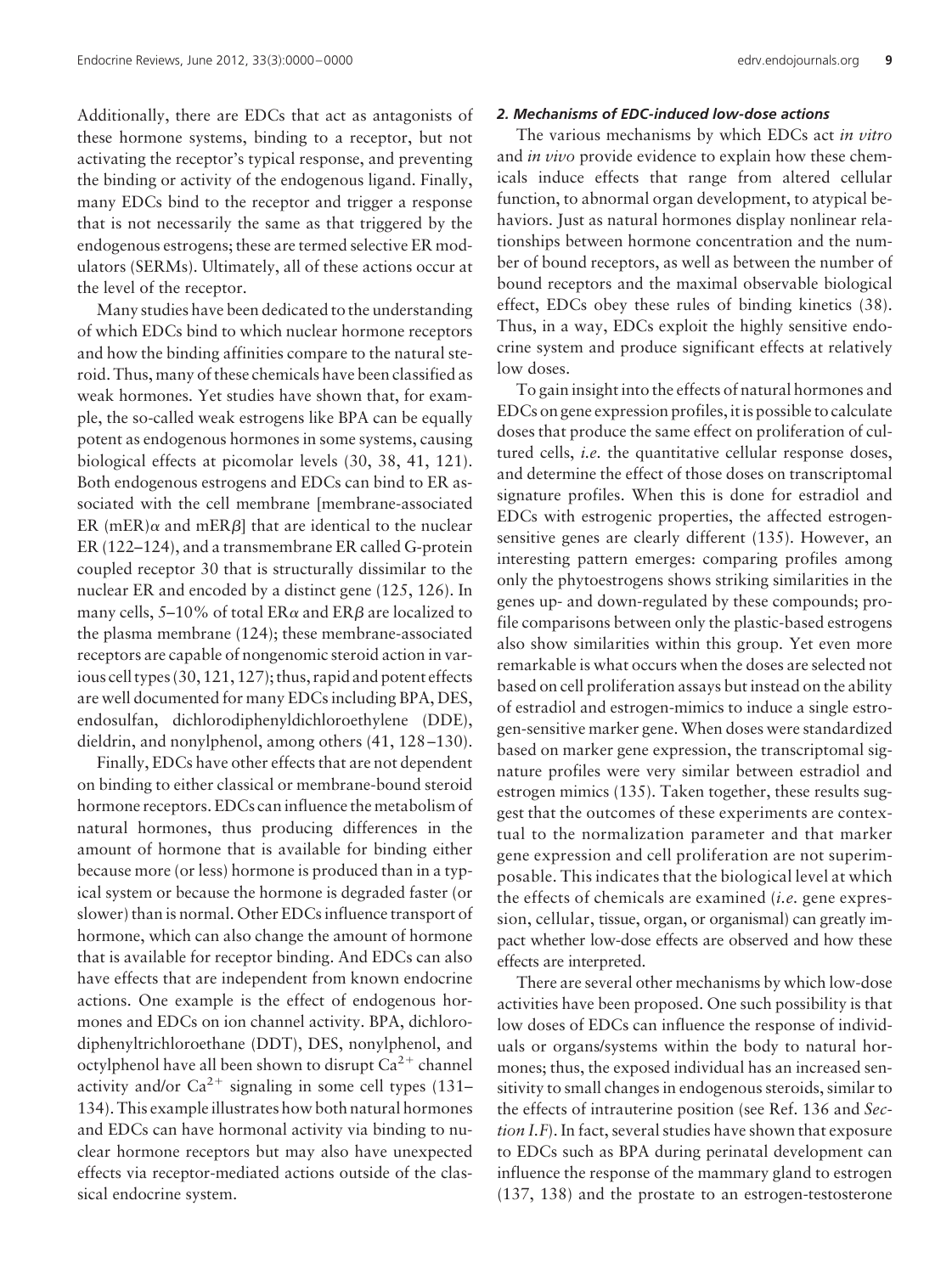mixture similar to the concentrations produced in aging men (139 –142). There is also evidence that EDCs work additively or even synergistically with other chemicals and natural hormones in the body (143–145). Thus, it is plausible that some of the low-dose effects of an EDC are actually effects of that exogenous chemical plus the effects of endogenous hormone.

Finally, it should be noted that during early development, the rodent fetus is largely, but not completely (146), protected from estrogen via the binding activity of  $\alpha$ -fetoprotein, a plasma protein produced in high levels by the fetal liver (147). Some estrogen-like EDCs, however, bind very weakly to  $\alpha$ -fetoprotein, and therefore, it is likely that this protein does not provide protection to the fetus during these sensitive developmental periods (36, 148). Furthermore, because EDCs may not bind to  $\alpha$ -fetoprotein or other high-affinity proteins in the blood  $(148-150)$  and can have a higher binding affinity to proteins like albumin (compared with natural estrogens) (36, 149), the balanced buffer system in place for endogenous hormones may be disturbed (Fig. 1A). Thus, whereas only a portion of endogenous hormones are bioavailable, the entirety of a circulating EDC could be physiologically active.

The effects of hormones and EDCs are dependent on dose, and importantly, low (physiological) doses can be more effective at altering some endpoints compared with high (toxicological) doses. There are many well-characterized mechanisms for these dose-specific effects including signaling via single *vs.* multiple steroid receptors due to nonselectivity at higher doses (30), receptor down-regulation at high doses *vs.* up-regulation at low doses (151, 152), differences in the receptors present in various tissues (153, 154), cytotoxicity at high doses (155), and tissuespecific components of the endocrine-relevant transcriptional apparatus (104, 105). Some of these factors will be addressed in *Section III.B* in the section dedicated to NMDRCs.

### **F. Intrauterine position and human twins: examples of natural low-dose effects**

Hormones have drastically different effects at different periods of development. In a now classical *Endocrinology* paper, Phoenix and colleagues (156) showed that hormone exposures during early development, and in particular fetal development, had organizational effects on the individual, whereby the developing organs were permanently reorganized by exposure to steroids. Permanent, nonreversible masculinization of the developing body plan by androgen exposure *in utero* is an example. These organizational effects are in contrast to the effects of the same hormones, at similar or even

higher doses, on adults. The effects of steroids on individuals after puberty have been termed activational, because the effects on target organs are typically transient; withdrawal of the hormone returns the phenotype of the individual to the preexposed state (157), although this is not always the case (158).

One of the most striking examples of the ability of low doses of hormones to influence a large repertoire of phenotypes is provided by the study of intrauterine positioning effects in rodents and other animals. The rodent uterus in particular, where each fetus is fixed in position along a bicornate uterus with respect to its neighbors, is an excellent model to study how hormones released from neighboring fetuses (159) can influence the development of endocrine-sensitive endpoints (31). Importantly, differences in hormonal exposures by intrauterine position are relatively small (see Fig. 2) (160). Thus, even a small magnitude in differences of hormonal exposures is sufficient to generate effects on behavior, physiology, and development.

The earliest studies of intrauterine position compared behavioral characteristics of females relative to their position in the uterus (161–164); male behavior was also affected by intrauterine position (161, 165–167). Subsequent studies of intrauterine position showed that position in the uterus influenced physiological endpoints (157, 160 –162, 168 –174) as well as morphological endpoints in female rodents (160, 161, 163, 164, 175–177). Male physiology and morphological endpoints were similarly affected by intrauterine position (165, 167, 177–179).

The endocrine milieu of the uterine environment has been implicated in these effects because differences in hormonal exposure have been observed based on intrauterine position (Fig. 2). The production of testosterone in male mice starting at approximately d 12 of gestation allows for passive transfer of this hormone to neighboring fetuses (159, 160, 180). Thus, fetuses positioned between two male neighbors have slightly higher testosterone exposures compared with fetuses positioned between one male and one female or two female neighbors (168, 181–183). These data indicate that very small differences in hormone exposures during fetal development are capable of influencing a variety of endpoints, many of which become apparent only during or after puberty. Furthermore, small differences in hormone exposures may be compounded by other genetic variations such as those normally seen in human populations.

Intrauterine effects have been observed in animals with both large litters and singleton or twin births including ferrets, pigs, hamsters, voles, sheep, cows, and goats (136, 184, 185). But perhaps the most compelling evidence for intrauterine effects comes from human twin studies. Many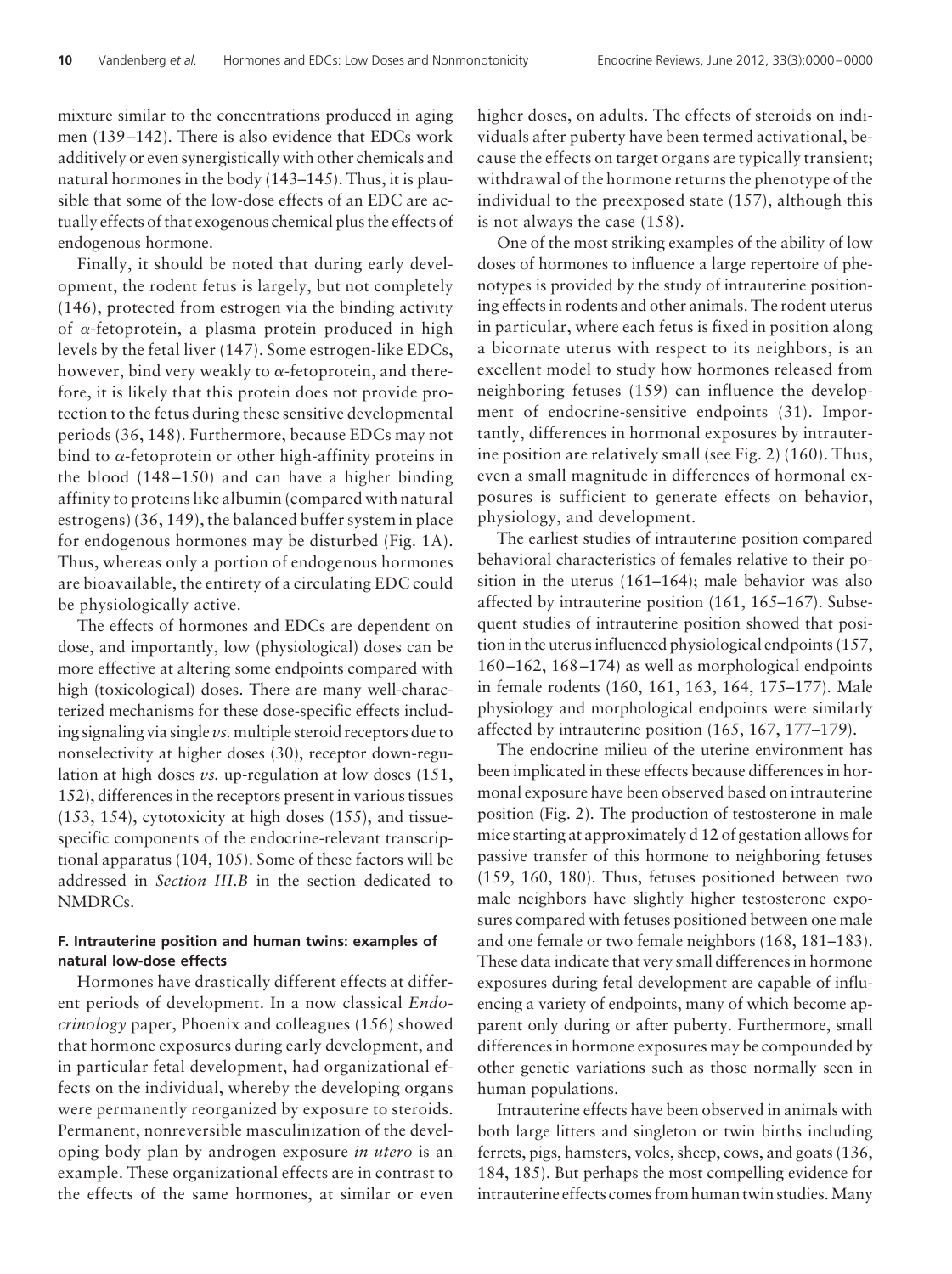### **Figure 2.**



Figure 2. Intrauterine position produces offspring with variable circulating hormone levels. Fetuses are fixed in position in the bicornate rodent uterus, thus delivery via cesarean section has allowed for study of the influence of intrauterine position on behaviors, physiology, and organ morphology. Illustrated here are the differences in estradiol (E2) and testosterone (T) concentrations measured in male and female fetuses positioned between two male neighbors (2M), two female neighbors (2F), or neighbors of each sex (1MF). Direction of blood flow in the uterine artery (dark vessel) and vein (light vessel) is indicated by an *arrow* (159).

studies have found that the sex of the fetuses impacts the phenotype of one or more of the twins, with significant evidence suggesting that male twins strongly influence a female co-twin; endpoints including sensation seeking (186), ear superiority (187, 188), brain and cerebellum volume (189), masculine/feminine behaviors and aggression levels (190–192), handedness (193, 194), reproductive fitness (192, 195), finger length ratios (196), risk for developing eating disorders (197), and birth weight (198) were all affected in females with a male twin. From these studies, many authors have concluded that testosterone from male fetuses influences developmental parameters in female twins; typically, male same-sex twins do not display altered phenotypes for these endpoints. Yet importantly, limited studies indicate that female twins can influence their uterine pairs, with some behaviors affected in male co-twins (191); breast cancer incidence in women and testicular cancer in men have also been shown to be influenced by having a female co-twin (83, 199, 200).

Although the mechanisms for these intrauterine effects are not completely understood, very small differences in hormone exposures have been implicated, making the effects of twin gestations a natural example of low-dose

phenomena. In the human fetus, the adrenals produce androgens that are converted to estrogen by the enzyme aromatase, specifically in the placenta. In a human study designed to compare hormone levels in the amniotic fluid, maternal serum, and umbilical cord blood of singleton male and female fetuses, significant differences were observed in the concentrations of testosterone, androstenedione (A4), and estradiol (201). Specifically, amniotic fluid concentrations of testosterone and A4 were approximately twice as high in male fetuses, whereas estradiol concentrations were slightly, but significantly, higher in female fetuses. Yet, interestingly, there were no differences for any of the hormones in maternal serum, similar to findings in mice that litters with a high proportion of males or females did not impact testosterone, estradiol, or progesterone serum levels in mothers (180). In umbilical cord serum, concentrations of A4 and estradiol were higher in males compared with females (201), although it must be noted that these samples were collected at parturition, long after the fetal period of sexual differentiation of the reproductive organs.

Several studies have specifically compared steroid hormone levels in maternal and umbilical cord blood samples collected from same-

sex and opposite-sex twins. Male twins, whether their co-twin was a male or a female, had higher blood concentrations of progesterone and testosterone compared with female twins (202). Furthermore, for both sexes, dizygotic twins had higher levels of these hormones, as well as estradiol, compared with monozygotic twins. Fetal sex had no effect on maternal concentrations of testosterone, progesterone, or estrogen, suggesting that any differences observed in fetal samples are due to contributions from the fetuses' own endocrine systems and the placental tissue (203). Yet an additional study conducted in women carrying multiple fetuses (more than three) indicates that both estradiol and progesterone concentrations in maternal plasma increase with the number of fetuses, and when fetal reduction occurs, these hormone levels remain elevated (204).

It has been proposed that low-dose effects seen in different intrauterine positions in litter-bearing animals could be an evolutionary adaptation, whereby the genotypes of the fetuses are relatively similar but a range of phenotypes can be produced via differential hormone exposures (136, 168). For example, female mice positioned between two females are more docile and thus have better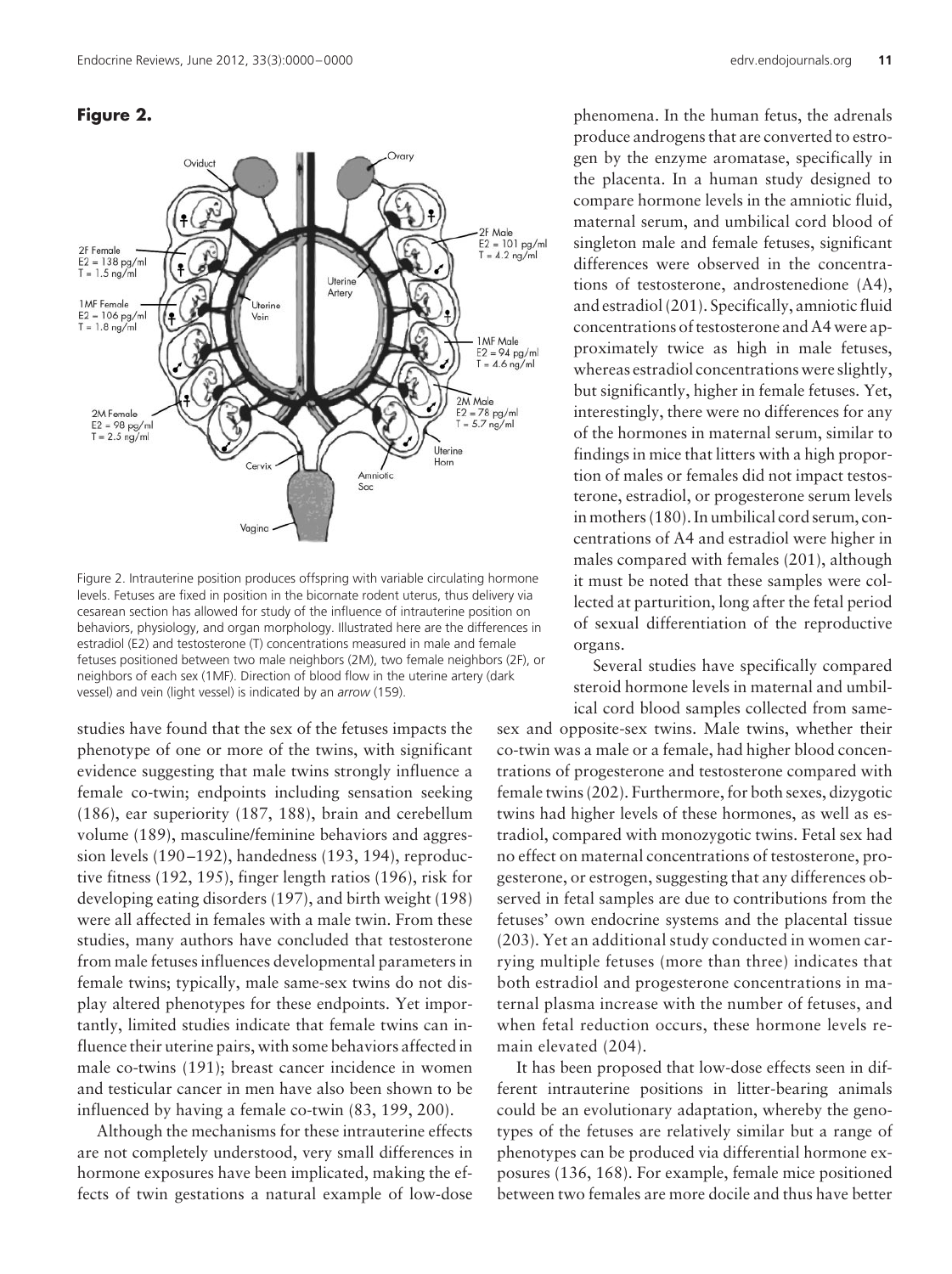reproductive success when resources are plentiful, but females positioned between two males are more aggressive and therefore are more successful breeders under stressful conditions (161, 171, 175). In this way, a mother produces offspring with variable responses to environmental conditions, increasing the chances that her own genetic material will continue to be passed on. Yet although there is evidence to suggest that a variable intrauterine environment is essential for normal development (171), intrauterine positional effects appear to have little effect on offspring phenotypes in inbred rodent strains (168, 205). This result may be related to the link between genetic diversity and hormone sensitivity (206, 207), suggesting that outbred strains are the most appropriate for studying endocrine endpoints and are also most similar to the effects of low doses of hormones on human fetuses.

Finally, it has been proposed that similar mechanisms are used by the developing fetus in response to natural hormones via intrauterine position and EDCs with hormonal activity (136). To this end, several studies have examined the effects of both exposure to an EDC and intrauterine position or have considered the effect of intrauterine position on the response of animals to these chemicals (174, 176, 181, 208, 209). For example, one study found that intrauterine position affected the morphology of the fetal mammary gland, yet position-specific differences were obliterated by BPA exposure (176). Additional studies suggest that prostate morphology is disrupted by 2,3,7,8-tetrachlorodibenzo-*p*-dioxin (TCDD) exposure in males positioned between two females, but this chemical does not affect prostate morphology in males positioned between two males (181). Finally, male rodents positioned between two males have higher glucose intolerance than males positioned between two females, yet when these males are given a diet high in phytoestrogens, glucose tolerance is dramatically improved in the males positioned between two males, whereas their siblings positioned between two females do not benefit (209). What is clear from these studies is that low doses of natural hormones are capable of altering organ morphology, physiology, and reproductive development, similar to the effects of EDCs.

It has been suggested that the endocrine system allows for homeostatic control and that the aim of the endocrine system is to "maintain normal functions and development in the face of a constantly changing environment" (210). Yet studies from intrauterine position, together with studies of EDCs (see *Sections II.C–F*), clearly indicate that the fetal endocrine system cannot maintain a so-called homeostasis and is instead permanently affected by exposures to low doses of hormones.

### II. Demonstrating Low-Dose Effects Using a WoE Approach

### **A. Use of a WoE approach in low-dose EDC studies**

In 2001, the NTP acknowledged that there was evidence to support low-dose effects of DES, genistein, methoxychlor, and nonylphenol (2). Specifically, the NTP expert panel found that there was sufficient evidence for low-dose effects of DES on prostate size; genistein on brain sexual dimorphisms, male mammary gland development, and immune responses; methoxychlor on the immune system; and nonylphenol on brain sexual dimorphisms, thymus weight, estrous cyclicity, and immune responses. Using the NTP's definitions of low dose (*i.e.* effects occurring in the range of typical human exposures or occurring at doses lower than those typically used in standard testing protocols), we propose that most if not all EDCs are likely to have low-dose effects. Yet an important caveat of that statement is that low-dose effects are expected for particular endpoints depending on the endocrine activity of the EDC, and not for any/all endocrine-related endpoints. For example, if a chemical blocks the synthesis of a hormone, blood levels of the hormone are expected to decline, and the downstream effects should then be predicted from what is known about the health effects of low hormone levels. In contrast, if a chemical binds a hormone receptor, the effects are expected to be very complex and to be both tissue specific and dose specific. Finally, most EDCs interact with multiple hormone pathways, or even multiple hormone receptors, making the expected effects even more complex and context specific (211–213).

Table 3 summarizes a limited selection of chemicals that have evidence for low-dose effects, with a focus on *in vivo* animal studies. As seen by the results presented in this table, low-dose effects have been observed in chemicals from a number of classes with a wide range of uses including natural and synthetic hormones, insecticides, fungicides, herbicides, plastics, UV protection, and other industrial processes. Furthermore, low-dose effects have been observed in chemicals that target a number of endocrine endpoints including many that act as estrogens and antiandrogens as well as others that affect the metabolism, secretion, or synthesis of a number of hormones. It is also clear from this table that the cutoff for low-dose effects is not only chemical specific but also can be effect dependent. And finally, although this table is by no means comprehensive for all EDCs or even the low-dose effects of any particular chemical, the affected endpoints cover a large range of endocrine targets.

Several EDCs have been well studied, and the number of publications focusing on low-dose effects on a particular developmental endpoint is high; however, other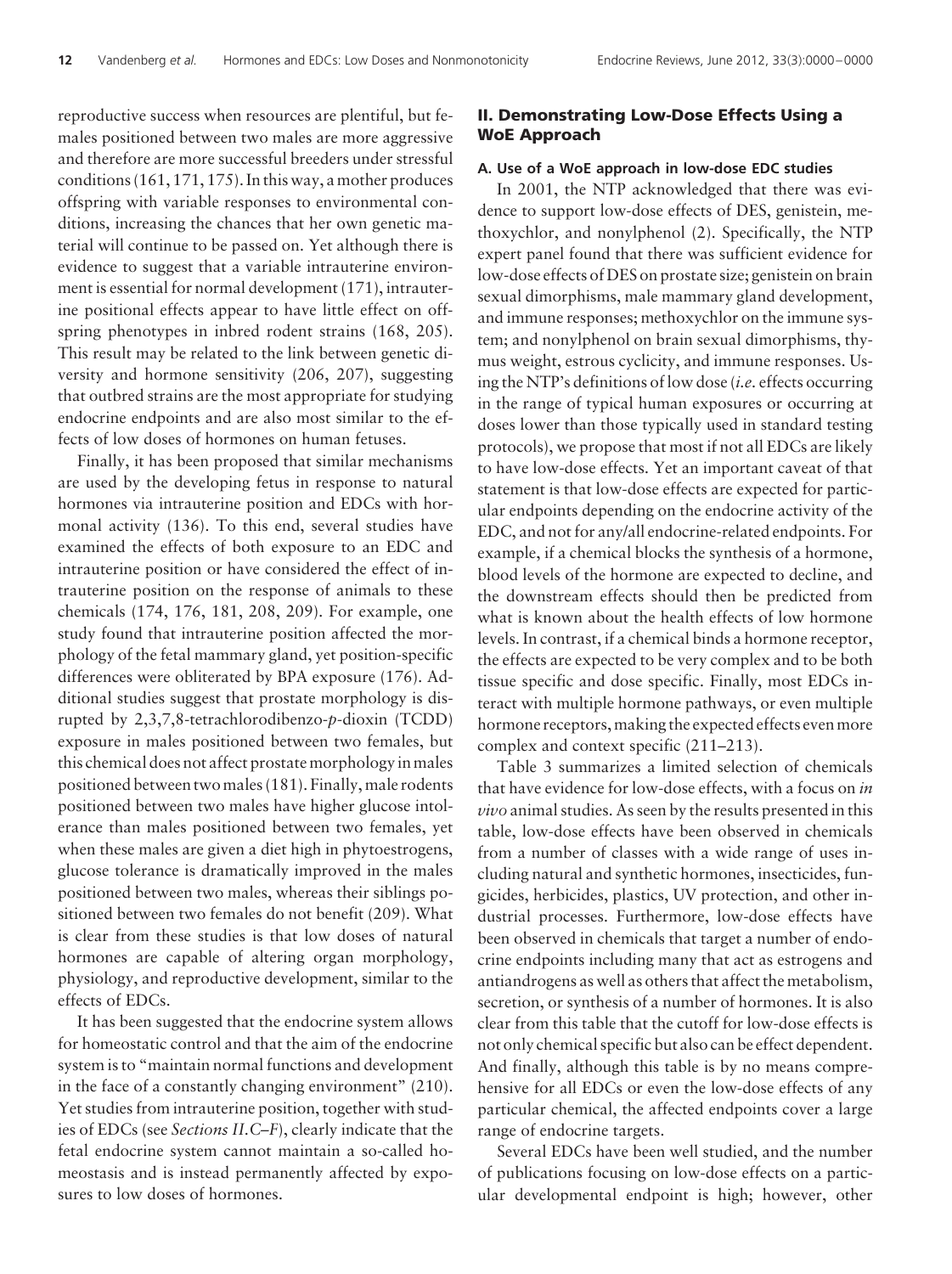### **TABLE 3.** EDCs with reported low-dose effects in animals (or humans, where stated)

| Chemical                        | Use                                                                | <b>EDC</b> action                                                                            | Low-dose cutoff                                                                                    | <b>Affected endpoint</b>                                                                                                                       | Refs.              |
|---------------------------------|--------------------------------------------------------------------|----------------------------------------------------------------------------------------------|----------------------------------------------------------------------------------------------------|------------------------------------------------------------------------------------------------------------------------------------------------|--------------------|
| Aroclor 1221                    | Coolants, lubricants,                                              | Mimics estrogens, antiestrogenic                                                             | 0.1-1 mg/kg (produces human blood levels)                                                          | Brain sexual dimorphisms                                                                                                                       | 683, 684           |
| (PCB mixture)<br>Atrazine       | paints, plastics<br>Herbicide                                      | activity, etc.<br>Increases aromatase expression                                             | 200 μg/liter (334, 335)                                                                            | Male sexual<br>differentiation/development                                                                                                     | See this<br>review |
| <b>BPA</b>                      | Plastics, thermal<br>papers, epoxy<br>resins                       | Binds ER, mER, ERRy, PPARy, may<br>weakly bind TH receptor and AR                            | 400 $\mu$ g/kg · d (produces human blood<br>concentrations)                                        | Prostate, mammary gland, brain<br>development and behavior,<br>reproduction, immune<br>system, metabolism                                      | See this<br>review |
| Chlordane<br>Chlorothalonil     | Insecticide<br>Fungicide, wood<br>protectant                       | <b>Binds ER</b><br>Aromatase inhibitor                                                       | 100 ng/g (produces human blood levels)<br>164 $\mu$ g/liter (environmental concentrations,<br>EPA) | Sexually dimorphic behavior<br>Corticosterone levels<br>(amphibians)                                                                           | 685<br>686         |
| Chlorpyrifos                    | Insecticide                                                        | Antiandrogenic                                                                               | 1 mg/kg $\cdot$ d (EPA)                                                                            | Acetylcholine receptor binding<br>(brain)                                                                                                      | 687                |
| DDT                             | Insecticide                                                        | Binds ER                                                                                     | 0.05 mg/kg (EPA)                                                                                   | Neurobehavior                                                                                                                                  | 688                |
| <b>DES</b>                      | Synthetic hormone                                                  | <b>Binds ER</b>                                                                              | 0.3-1.3 mg/kg · d (dose typically<br>administered to pregnant women)                               | Prostate weight                                                                                                                                | 689                |
| Dioxin (TCDD)                   | Industrial byproduct                                               | Binds AhR                                                                                    | 1 $\mu$ g/kg · d (397)                                                                             | Spermatogenesis, immune<br>function and oxidative stress,<br>tooth and bone<br>development, female<br>reproduction, mammary<br>gland, behavior | See this<br>review |
| Genistein                       | Phytoestrogen                                                      | Binds ER                                                                                     | 50 mg/kg (EPA)                                                                                     | Brain sexual dimorphisms                                                                                                                       | 690                |
| Heptachlor<br>Hexachlorobenzene | Insecticide<br>Fungicide                                           | Induces testosterone hydroxylases<br>Modulates binding of ligand to<br>TRE, weakly binds AhR | $0.15$ mg/kg $\cdot$ d (EPA)<br>$0.08$ mg/kg $\cdot$ d (EPA)                                       | Immune responses<br>Anxiety and aggressive<br>behaviors                                                                                        | 691<br>692         |
| Maneb                           | Fungicide                                                          | Inhibits TSH release, may bind<br>PPAR <sub>Y</sub>                                          | 5 mg/kg · d (EU Commission)                                                                        | Testosterone release                                                                                                                           | 693                |
| Methoxychlor                    | Insecticide                                                        | Binds ER                                                                                     | 5 mg/kg $\cdot$ d (WHO)                                                                            | Immune system                                                                                                                                  | 694, 695           |
| 4-Methylbenzylidine<br>camphor  | UV screen                                                          | Weakly estrogenic                                                                            | 10 mg/kg $\cdot$ d (Europa)                                                                        | Sexual behavior                                                                                                                                | 696                |
| Methyl paraben<br>Nicotine      | Preservative<br>Natural alkaloid in<br>tobacco                     | Estrogenic<br>Binds acetylcholine receptors,<br>stimulates epinephrine                       | 1000 mg/kg $\cdot$ d (EFSA)<br>Human use of nicotine substitutes                                   | Uterine tissue organization<br>Incidence of cryptorchidism<br>(humans)                                                                         | 697<br>698         |
| Nonylphenol<br>Octylphenol      | Detergents<br>Rubber bonding,<br>surfactant                        | Weakly estrogenic<br>Weakly binds ER, RXR, PRGR                                              | 15 mg/kg $\cdot$ d (EPA)<br>10 mg/kg · d (700)                                                     | Testosterone metabolism<br>Testes endpoints                                                                                                    | 699<br>701         |
| Parathion                       | Insecticide                                                        |                                                                                              | $0.2$ mg/kg $\cdot$ d (WHO)                                                                        | Cognitive and emotional<br>behaviors                                                                                                           | 702                |
| PBDE-99                         | Flame retardant                                                    | Alters TH synthesis                                                                          | $0.3$ mg/kg $\cdot$ d (EPA)                                                                        | TH levels in blood                                                                                                                             | 703                |
| <b>PCB180</b>                   | Industrial lubricant,<br>coolant                                   | Impairs glutamate pathways,<br>mimics estrogen                                               | Examined normal human populations                                                                  | Diabetes (humans)                                                                                                                              | 704                |
| PCB mixtures                    | Coolants, lubricants,<br>paints, plastics                          | Binds AhR, mimic estrogens,<br>antiestrogenic activity, etc.                                 | Each at environmentally relevant levels                                                            | TH levels                                                                                                                                      | 705                |
| Perchlorate                     | Fuel, fireworks                                                    | Blocks iodide uptake, alters TH                                                              | $0.4$ mg/kg $\cdot$ d (436)                                                                        | TSH levels (humans)                                                                                                                            | See this<br>review |
| Sodium fluoride                 | Water additive (to<br>prevent dental<br>caries), cleaning<br>agent | Inhibits insulin secretion, PTH, TH                                                          | 4 mg/liter water (EPA standard)                                                                    | Bone mass and strength                                                                                                                         | 706                |
| Tributyltin oxide               | Pesticide, wood<br>preservation                                    | Binds PPAR <sub>y</sub>                                                                      | $0.19$ mg/kg $\cdot$ d (EPA)                                                                       | Obesity                                                                                                                                        | 707                |
| Triclosan                       | Antibacterial agent                                                | Antithyroid effects, androgenic and<br>estrogenic activity                                   | 12 mg/kg · d (Europe SCCP)                                                                         | Altered uterine responses to<br>ethinyl estradiol                                                                                              | 708                |
| Vinclozolin                     | Fungicide                                                          | Antiandrogenic                                                                               | 1.2 mg/kg $\cdot$ d (EPA)                                                                          | Male fertility                                                                                                                                 | 709                |

EDC action indicates that for some chemicals, an effect is observed (*i.e.* estrogenic, androgenic), but for many EDCs, complete details of receptor binding are unavailable or incomplete. Low-dose cutoff means the lowest dose tested in traditional toxicology studies, or doses in the range of human exposure, depending on the data available. Affected endpoint means at least one example of an endpoint that shows significant effects below the low-dose cutoff dose. This list is not comprehensive, and the lack of an endpoint on this table does not suggest that low doses do or do not affect any other endpoints. AR, Androgen receptor; EFSA, European Food Safety Authority; ERR, estrogen related receptor; PCB, polychlorinated biphenyl; PPARy, peroxisome proliferator-activated receptor-y; PRGR, progesterone receptor; RXR, retinoid X receptor; SCCP, Scientific Committee on Consumer Products; TH, thyroid hormone; TRE, thyroid response element; WHO, World Health Organization.

chemicals are less well studied with fewer studies pointing to definitive low-dose effects on a given endpoint. In fact, there are a significant number of EDCs for which highdose toxicology testing has been performed and the no observed adverse effect level (NOAEL) has been derived, but no animal studies in the low-dose range have been

conducted, and several hundred additional EDCs where no significant high- or low-dose testing has been performed (see Table 4 for examples). Balancing the large amount of data collected from some well-studied chemicals like BPA and atrazine with the relative paucity of data about other chemicals is a difficult task.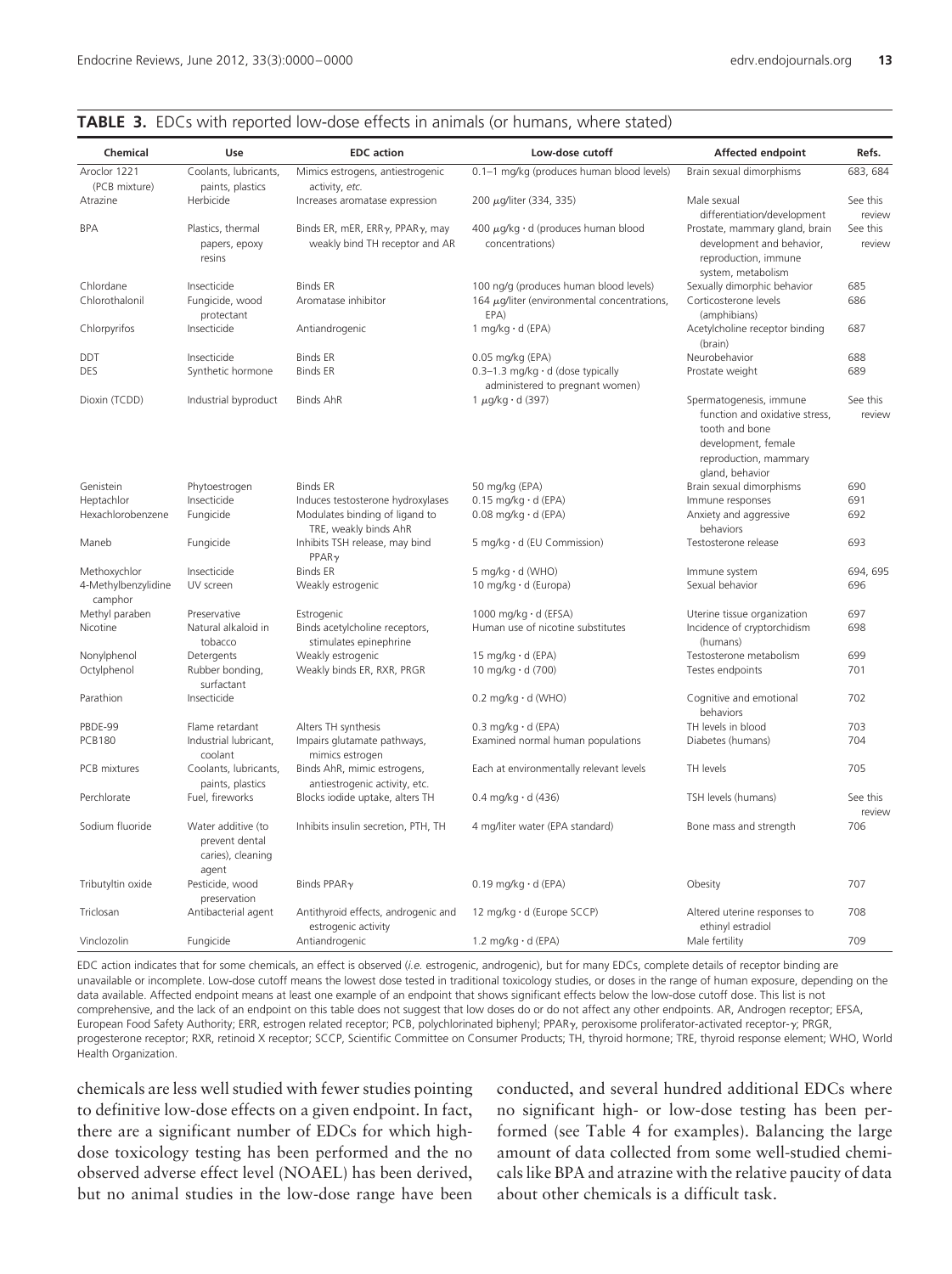| <b>Chemical</b>                         | Use                                                                                                                                        | <b>EDC</b> action                                                                                                 | Low-dose cutoff                                                                        |
|-----------------------------------------|--------------------------------------------------------------------------------------------------------------------------------------------|-------------------------------------------------------------------------------------------------------------------|----------------------------------------------------------------------------------------|
| Antiseptics and preservatives           |                                                                                                                                            |                                                                                                                   |                                                                                        |
| Butyl paraben<br>Propyl paraben         | Preservative (cosmetics)<br>Antimicrobial preservative found<br>in pharmaceuticals, foods,<br>cosmetics, and shampoos                      | Estrogenic, antiandrogenic<br>Estrogenic activity                                                                 | 2 mg/kg $\cdot$ d (EPA)<br>LOAEL 10 mg/kg $\cdot$ d,<br>NOEL 6.5 mg/kg · d<br>(Europa) |
| Cosmetics and personal care<br>products |                                                                                                                                            |                                                                                                                   |                                                                                        |
| 2,4-Dihydroxybenzophenone               | UV absorber in polymers,<br>sunscreen agent                                                                                                | Estrogenic activity                                                                                               | Not identified                                                                         |
| 3-Benzylidene camphor                   | UV blocker used in personal care<br>products                                                                                               | Estrogenic activity                                                                                               | $0.07$ mg/kg $\cdot$ d (710)                                                           |
| 4,4'-Dihydroxybenzophenone              | UV light stabilizer used in<br>plastics, cosmetics, adhesives,<br>and optical fiber                                                        | Estrogenic activity                                                                                               | Not identified                                                                         |
| Benzophenone-2                          | Used in personal care products<br>such as aftershave and<br>fragrances                                                                     | Estrogenic activity, changes in $T_4$ ,<br>$T_3$ , and TSH levels, alterations<br>in cholesterol profile          | NOEL 10-333 mg/kg $\cdot$ d<br>(711)                                                   |
| Benzophenone-3<br>Multiple use (other)  | UV filter                                                                                                                                  | Estrogenic, PPAR <sub>y</sub> activator                                                                           | 200 mg/kg $\cdot$ d (Europa)                                                           |
| Melamine                                | Flame-retardant additive and rust<br>remover; used to make<br>laminate, textile, and paper<br>resins; metabolite of<br>cyromazine          | Affects voltage-gated K <sup>+</sup> and<br>$Na+$ channels and $Ca2+$<br>concentrations in hippocampal<br>neurons | 63.0 mg/kg $\cdot$ d (FDA)                                                             |
| Resorcinol                              | Used in the manufacturing of<br>cosmetics, dyes, flame<br>retardants, hair dye<br>formulations, pharmaceuticals,<br>skin creams, and tires | Alters $T_4$ and TSH levels                                                                                       | 80.00 mg/kg · d<br>(Europa)                                                            |
| Pesticides                              |                                                                                                                                            |                                                                                                                   |                                                                                        |
| Aldrin <sup>a</sup>                     | Insecticide                                                                                                                                | Estrogenic activity                                                                                               | $0.025$ mg/kg $\cdot$ d<br>(Health Canada)                                             |
| Alachlor                                | Herbicide                                                                                                                                  | Decreases serum $T_{4}$ , binds PR,<br>weakly binds ER                                                            | 1 mg/kg $\cdot$ d (EPA)                                                                |
| Amitrole                                | Herbicide                                                                                                                                  | Decreases thyroid hormone                                                                                         | $0.12$ mg/kg $\cdot$ d (FAO)                                                           |
| Bitertanol                              | Fungicide                                                                                                                                  | Alters aromatase                                                                                                  | 30 mg/kg · d (EPA)                                                                     |
| Carbendazim                             | Fungicide                                                                                                                                  | Affects FSH, LH, and testosterone<br>levels; alters spermatogenesis<br>and Sertoli cell morphology                | 8 mg/kg $\cdot$ d (712)                                                                |
| Diazinon                                | Insecticide                                                                                                                                | Alters glucocorticoids                                                                                            | $0.065$ mg/kg $\cdot$ d (CDC)                                                          |
| Endrin <sup>a</sup>                     | Insecticide                                                                                                                                | Stimulates glucocorticoid<br>receptor                                                                             | $0.025$ mg/kg $\cdot$ d (CDC)                                                          |
| Fenoxycarb                              | Insecticide                                                                                                                                | Alters acetylcholinesterase                                                                                       | 260 mg/kg $\cdot$ d (CDC)                                                              |
| Mirex <sup>a</sup>                      | Insecticide                                                                                                                                | Decreases testosterone levels                                                                                     | $0.075$ mg/kg $\cdot$ d (CDC)                                                          |
| Zineb                                   | Fungicide                                                                                                                                  | Alters $T_4$ and dopamine levels                                                                                  | LOAEL 25 mg/kg · d<br>(EPA)                                                            |
| Ziram                                   | Fungicide                                                                                                                                  | Alters norepinephrine levels                                                                                      | 1.6 mg/kg $\cdot$ d (EPA)                                                              |
| Resins                                  |                                                                                                                                            |                                                                                                                   |                                                                                        |
| <b>Bisphenol F</b>                      | Used in polycarbonates                                                                                                                     | Alters $T_4$ , $T_3$ , and adiponectin<br>levels, has estrogenic activity                                         | LOAEL 20 mg/kg · d<br>(713)                                                            |
| Styrene                                 | Precursor to polystyrene                                                                                                                   | Alters dopamine                                                                                                   | 200 mg/kg · d (EPA)                                                                    |

### **TABLE 4.** Select examples of EDCs whose potential low-dose effects on animals remain to be studied

PPAR $\gamma$ , peroxisome proliferator-activated receptor- $\gamma$ ; PR, progesterone receptor.

*<sup>a</sup>* These chemicals were identified in the 1990s as part of the dirty dozen, 12 chemicals that were acknowledged to be the worst chemical offenders because of their persistence in the environment, their ability to accumulate through the food chain, and concerns about adverse effects of exposures to wildlife and humans. These chemicals were banned by the Stockholm convention and slated for virtual elimination. Yet there is still very little known about the low-dose effects of these chemicals, likely in the range of past and current human and/or wildlife exposures.

WoE approaches have been used in a large number of fields to determine whether the strength of many publications viewed as a whole can provide stronger conclusions than any single study examined alone. Although the term,

weight of evidence, is used in public policy and the scientific literature, there is surprisingly little consensus about what this term means or how to characterize the concept (214). Historically, risk assessors have used qualitative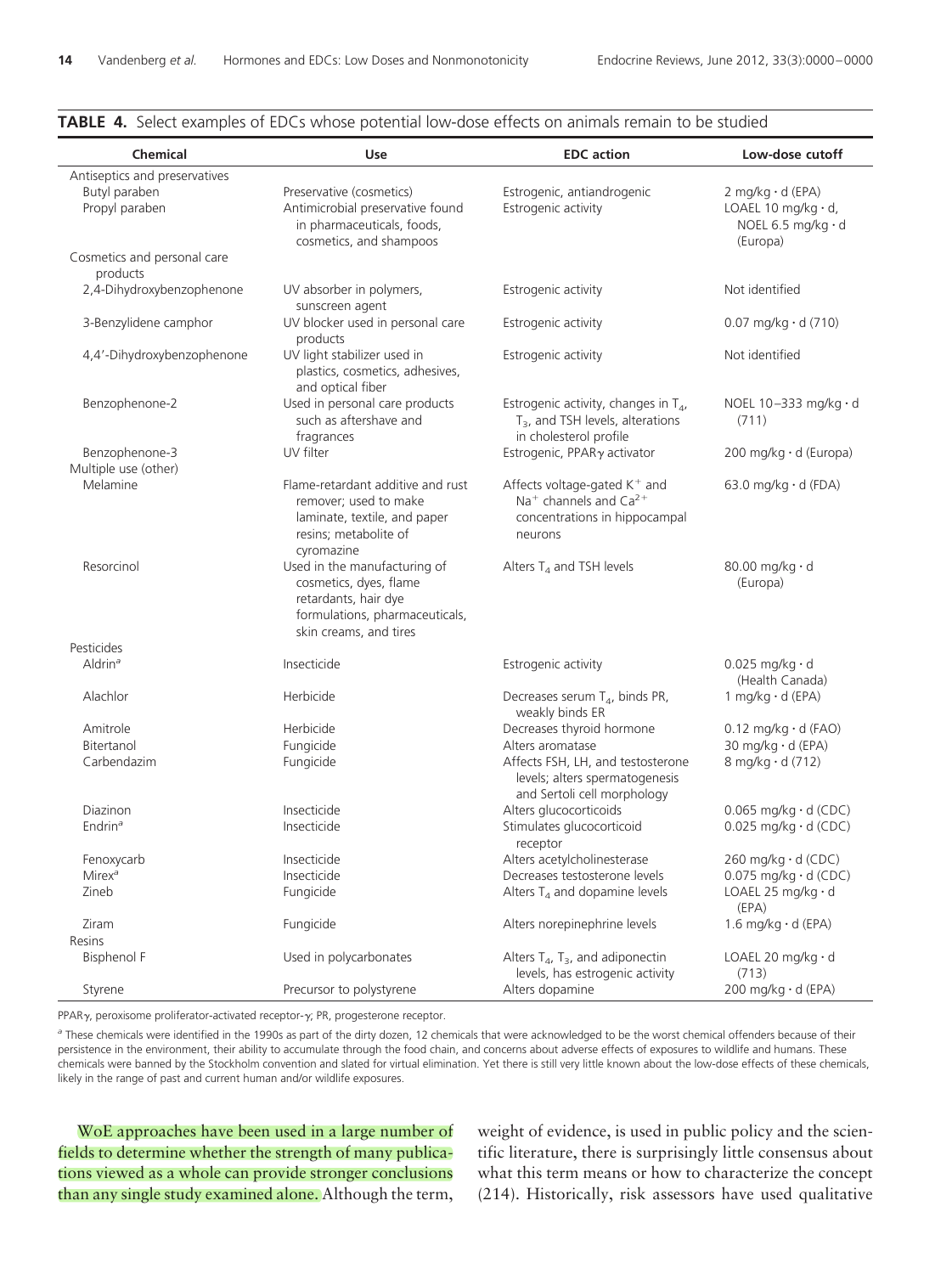approaches (*i.e.* professional judgment to rank the value of different cases) and quantitative approaches (*i.e.* scoring methods to produce statistical and mathematical determinations of chemical safety), but it has been argued that these methods lack transparency and may produce findings that are unrepeatable from one risk assessor to another (215, 216). Whatever the method used, when EDCs are being assessed, it is important to use the principles of endocrinology to establish the criteria for a WoE approach. We do this in *Section II.B*, identifying three key criteria for determining whether a study reporting no effect should be incorporated into a WoE approach. It also should be noted that in epidemiology, the term, weight of evidence, is typically not used, but the concept is actuated by meta-analysis, formally and quantitatively combining data across studies, including a plot of individual and pooled study findings and also a measure of heterogeneity of findings between studies.

For some well-studied chemicals, there are large numbers of studies showing both significant effects, and additional studies showing no effects, from low-dose exposures. In these cases, extensive work is needed to deal with discordant data collected from various sources; studies showing no effect of low-dose exposures must be balanced in some way with those studies that do show effects. As stated by Basketter and colleagues (217), "it is unwise to make a definitive assessment from any single piece of information as no individual assay or other assessment . . . is 100% accurate on every occasion . . . This means that from time to time, one piece of conflicting data has to be set aside." WoE approaches in EDC research have typically dealt with datasets that have some conflicting studies, and these conflicts are even more difficult to sort out when studies have attempted to directly replicate published findings of adverse effects (see for example Refs. 218 –221).

Most previously published WoE analyses have examined chemicals broadly (asking questions such as, "Does BPA produce consistent adverse effects on any endpoint?") (see Ref. 222). This can lead to problems including those encountered by the NTP expert panel, which found that there was some evidence for low-dose effects of BPA on certain endpoints but mixed findings for other endpoints. For example, the panel noted that some studies found low-dose effects of BPA on the prostate, but other studies could not replicate these findings. In *Section II.B*, we address criteria that are needed to accept those studies that are unable to detect low-dose effects of chemicals; these criteria were not used by the NTP in 2001, but they are essential to address controversies of this sort and perform WoE analyses using the best available data. In the sections that follow, we employed a WoE approach to examine the evidence for low-dose effects of single chemicals on selected endpoints or tissues, also paying attention to when in development the EDC in question were administered.

### **B. Refuting low-dose studies: criteria required for acceptance of studies that find no effect**

Over the past decade, a variety of factors have been identified as features that influence the acceptance of lowdose studies (69, 71, 76, 77, 90, 205, 223, 224). In fact, the NTP low-dose panel itself suggested that factors such as strain differences, diet, caging and housing conditions, and seasonal variation can affect the ability to detect lowdose effects in controlled studies (2). In particular, three factors have been identified; when studies are unable to detect low-dose effects, these factors must be considered before coming to the conclusion that no such effects exist.

### *1. Negative controls confirm that the experimental system is free from contamination*

Although all scientific experiments should include negative (untreated) controls, this treatment category is particularly important for EDC research. When a study fails to detect low-dose effects, the observed response in control animals should be compared with historical untreated controls; if the controls deviate significantly from typical controls in other studies, it may indicate that these animals were, in fact, treated or contaminated in some way or that the endpoint was not appropriately assessed (77, 205, 225). For example, if an experiment was designed to measure the effect of a chemical on uterine weight, and the control uteri have weights that are significantly higher than is normally observed in the same species and strain, these animals may have been inadvertently exposed to an estrogen source, or the uteri may not have been dissected properly by the experimenters. In either case, the study should be examined carefully and likely cannot be used to assess low-dose effects; of course, untreated controls should be monitored constantly because genetic drift and changes in diet and housing conditions can also influence these data, thus explaining changes from historical controls. Importantly, several types of contamination have been identified in studies of EDCs including the leaching of chemicals from caging or other environmental sources (226, 227), the use of pesticide-contaminated control sites for wildlife studies and contaminated controls in laboratory studies (76), and even the use of food that interferes with the effects of EDCs (224, 228). It is also important to note that experiments must consider the solvent used in the administration of their test chemical, and thus good negative controls should test for effects of the solvent itself. Using solvent negative controls helps prevent false posi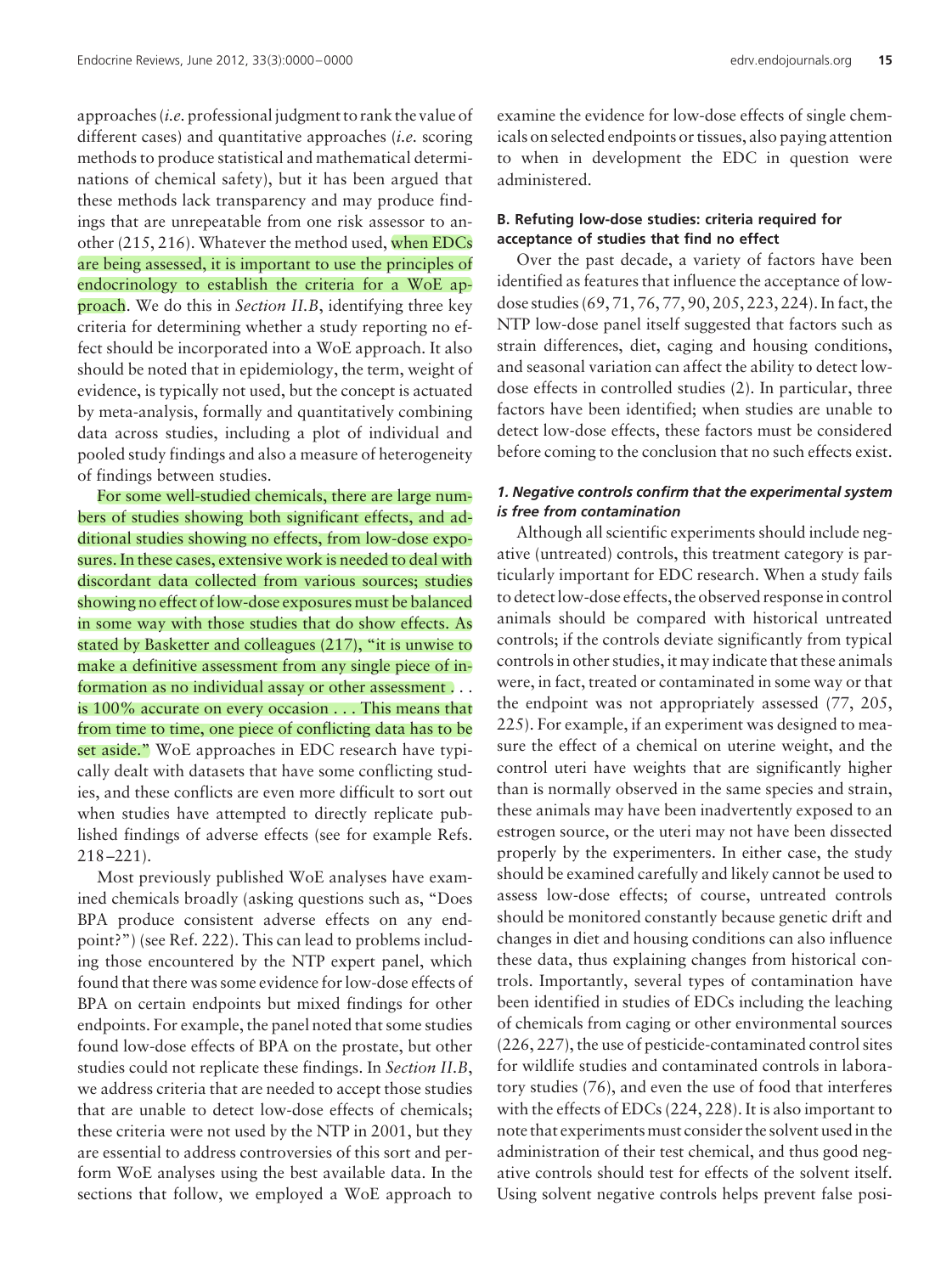tives as well as the possibility that the vehicle could mask the effects of the chemical being studied.

### *2. Positive controls indicate that the experimental system is capable of responding to low doses of a chemical acting on the same pathway*

Many studies do not include a positive control, either because of the size and cost of the experiment when including an additional treatment or because an appropriate positive control has not been identified for the endpoint being examined. If the experiment detects an effect of the chemical in question, the exclusion of a positive control does not necessarily affect the interpretation of the results; instead, it can be appropriately concluded that the test chemical is significantly different from unexposed (but similarly handled/treated) negative controls. However, if the study fails to detect low-dose effects of a test chemical, no convincing conclusion can be made; in this case, a positive control is required to demonstrate that the experimental system was capable of detecting such effects (71, 75, 77, 205).

Several issues must be considered when addressing whether the positive control confirms the sensitivity of the assay. First, an appropriate chemical must be selected, and it must be administered via the appropriate route, *i.e.* if the test chemical is administered orally, a positive control that is orally active, such as ethinyl estradiol, should be used; if the test chemical is administered sc, a positive control that is active via this route, such as  $17\beta$ -estradiol, is most appropriate. The use of  $17\beta$ -estradiol in studies that use oral exposures is particularly inappropriate (see Ref. 229) for example) because this hormone, like most natural steroids, has very low oral activity (77). Second, the positive control chemical must be examined, and effective, at appropriately low doses. Thus, if the test chemical is 100 times less potent than the positive control, a dose of the positive control 100 times lower than the test compound must produce effects (69, 71, 205). For example, studies that report effects of ethinyl estradiol only at doses that are hundreds of times higher than the dose that is effective in contraceptives (230) are not capable of detecting low-dose effects of test chemicals. Without appropriate and concurrent positive and negative controls, studies that fail to detect low-dose effects of test chemicals should be rejected.

### *3. Species and animal strains that are responsive to EDCs must be used*

The NTP expert panel specifically noted that "because of clear species and strain differences in sensitivity, animal-model selection should be based on responsiveness to endocrine-active agents of concern (*i.e.* responsive to positive controls), not on convenience and familiarity" (2). An analysis of the BPA literature clearly showed that many of the studies that failed to detect effects of low doses used the Charles River Sprague-Dawley rat (75); this strain was specifically bred to have large litters (231), and many generations of inbreeding have rendered the animal relatively insensitive to estrogens (205). The NTP expert panel noted the lack of effects of BPA on Sprague-Dawley rats and concluded that there were clear differences in strain sensitivity to this chemical (2). Importantly, this may not be true for Sprague-Dawley rats that originate from other vendors, indicating that animal origin can also influence EDC testing.

Many studies in mice (138, 206, 207, 232–234) and rats (232, 235–239) have described differences displayed between two (or more) animal strains to a natural hormone or EDC. Often these differences can be traced to whether a strain is inbred or outbred. Genetically diverse strains are generally found to be more sensitive to estrogens (206). Importantly, well-controlled studies demonstrate that strain differences in response to estrogen treatment may be organ dependent or may even differ between levels of tissue organization within the same organ. For example, the Sprague-Dawley rat is more sensitive to ethinyl estradiol than other strains when measured by uterine wet weight. However, when other endpoints were measured, *i.e.* height of cells in the uterine epithelium, the Sprague-Dawley rat was indistinguishable from the DA/ Han rat; instead, the Wistar rat had the most heightened response (237). Additionally, there are data to indicate that strain differences for one estrogen may not be applicable for all estrogenic chemicals. In comparing the responses of DA/Han, Sprague-Dawley, and Wistar rats to other xenoestrogens, additional differences were observed including a greater increase in uterine wet weight of DA/ Han and Sprague-Dawley rats but not Wistar rats after exposure to 200 mg/kg BPA; increased uterine epithelium thickness was observed in Wistar and Sprague-Dawley rats but not DA/Han rats after exposure to 200 mg/kg octylphenol (237). Attempts have been made, at times successfully, to map the differences in strain response to genetic loci (240). However, it appears that strains with differences in response that manifest in some organs do not have divergent responses in other organs, a phenomenon that is not explained by genetic differences alone. For these reasons, the NTP's recommendation that scientists use animals that are proven responsive to EDCs (2) must be observed.

### *4. Additional factors?*

Additional factors have also been identified as influential in the ability (or inability) to detect low-dose effects in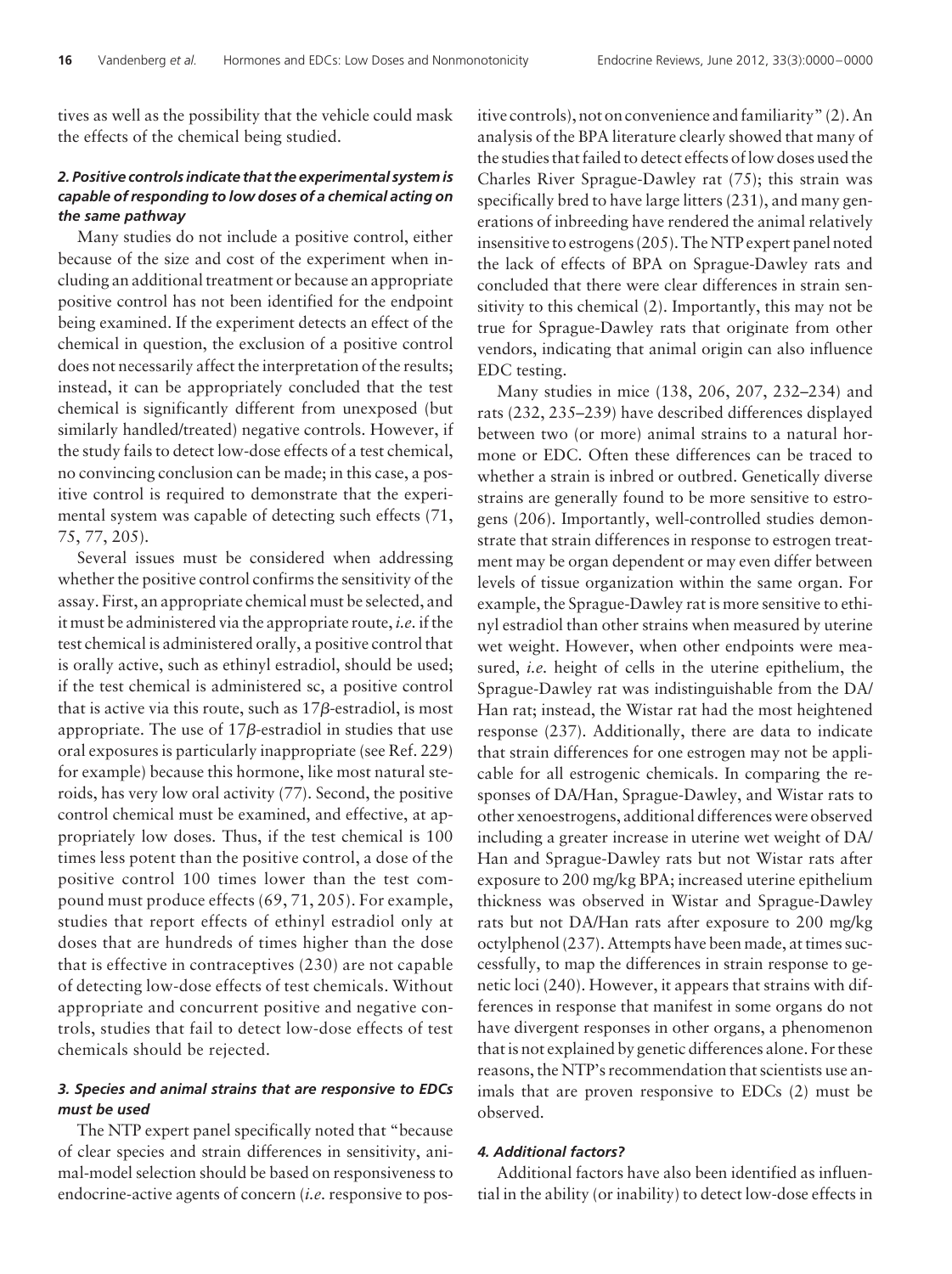EDC studies. Although these factors must be considered when interpreting studies and using a WoE approach, some issues that were previously identified as essential factors in the design of studies (*i.e.* route of administration) have more recently been disputed (241).

The first factor is the use of good laboratory practices (GLP) in the collection of data. When assessing the EDC literature for risk assessment purposes, the FDA and European Food Safety Authority (EFSA) have given special prominence to studies that complied with GLP guidelines, essentially giving scientific priority to industry-funded studies because that group typically conducts GLP guideline studies (33, 242). Because GLP guidelines are designed only to control data collection, standards for animal care, equipment, and facility maintenance, and they do not ensure that studies were designed properly with the appropriate controls, it has been argued that the use of GLP methods is not appropriate or required for EDC studies (69).

GLP studies are typically large, with dozens of animals studied for each endpoint and at each time point. Thus, it has been concluded that these studies are better simply because they are larger. Yet small studies designed with the use of power analysis, statistical tools that allow researchers to determine *a priori* the number of animals needed to determine significant differences based on effect size, are equally capable of detecting effects while reducing the number of animals used (69). GLP studies also typically (but not necessarily) rely upon standardized assays, which are not generally considered contemporary tools and are often shown to be incapable of detecting adverse effects on endpoints that employ modern tools from molecular genetics and related disciplines. Furthermore, some fields of EDC research have no GLP studies (243). Finally, there is no published evaluation of whether studies performed under GLP are more capable of providing accurate results. The priority given to GLP studies therefore does not appear to have been justified based on any comparative analysis. Thus, as long as studies include appropriate measures of quality assurance, they need not be performed under GLP standards to provide reliable and valuable information, and many GLP studies are inadequate to assess important and relevant endpoints. Instead, the most valuable studies consider the factors presented above, along with appropriate dose selections and choice of endpoint.

The second factor worth considering is the source of funding for studies. In several fields, significant controversy has been produced based on the results obtained from independent scientists compared with results obtained from scientists affiliated with the chemical industry (75, 76). Funding source *per se* should not dictate the outcome of a research study, but that does not mean that

researchers are not subject to underlying biases. In our own WoE analyses, presented in *Sections II.C–G*, we do not discount studies merely because they were conducted with industry funds, nor do we lend higher weight to studies conducted in independent or government laboratories; if a study, regardless of funding, finds no effect of a chemical, it is given weight only if the three criteria described in *Sections II.B.1–3* (successful and appropriate negative and positive controls and appropriate choice of animal model) were met.

To perform aWoE evaluation, we identified some basic information about the chemical in question, the dose that would be considered a low-dose cutoff, and the studies in support of and against low-dose effects. We then considered whether the majority of studies found effects of low doses of a chemical on a single endpoint in question. If studies did not find low-dose effects, we considered whether they adhered to the criteria discussed above for proper design of an EDC low-dose study. In particular, we considered whether appropriate animal strains as well as positive and negative controls were used. With regard to animal strain, as discussed briefly in *Section II.B.3*, there is variability between animal strains that can significantly influence the ability to detect effects of EDCs; using insensitive strains to produce negative data cannot refute positive data in a sensitive strain. In several cases, it was easy to conclude that there was a strong case for low-dose effects because there were no studies finding no effects at low doses or because all of the negative studies were inappropriately designed. For other chemicals, a significant number of studies found effects on the endpoint being considered, but other (adequately designed) studies refuted those findings. Under those circumstances, we determined whether the findings of harmful effects came from multiple laboratories; when they did, we cautiously concluded that there was evidence for low-dose effects. Below (*Sections II.C–G*), we present five examples where a significant number of studies were available examining low-dose effects of an EDC on a single particular endpoint.

### **C. BPA and the prostate: contested effects at low doses?**

As discussed briefly above, BPA is one of the best-studied EDCs, with more than 200 published animal studies, many of which focused on low doses (29, 31). The effects of this chemical on wildlife species have also been described in detail (28). BPA is found in a myriad of consumer products, and it leaches from these items under normal conditions of use (4). It has also been regularly detected in air, water, and dust samples. The majority of individuals in industrialized countries have BPA metabolites in their urine, and trends indicate increasing expo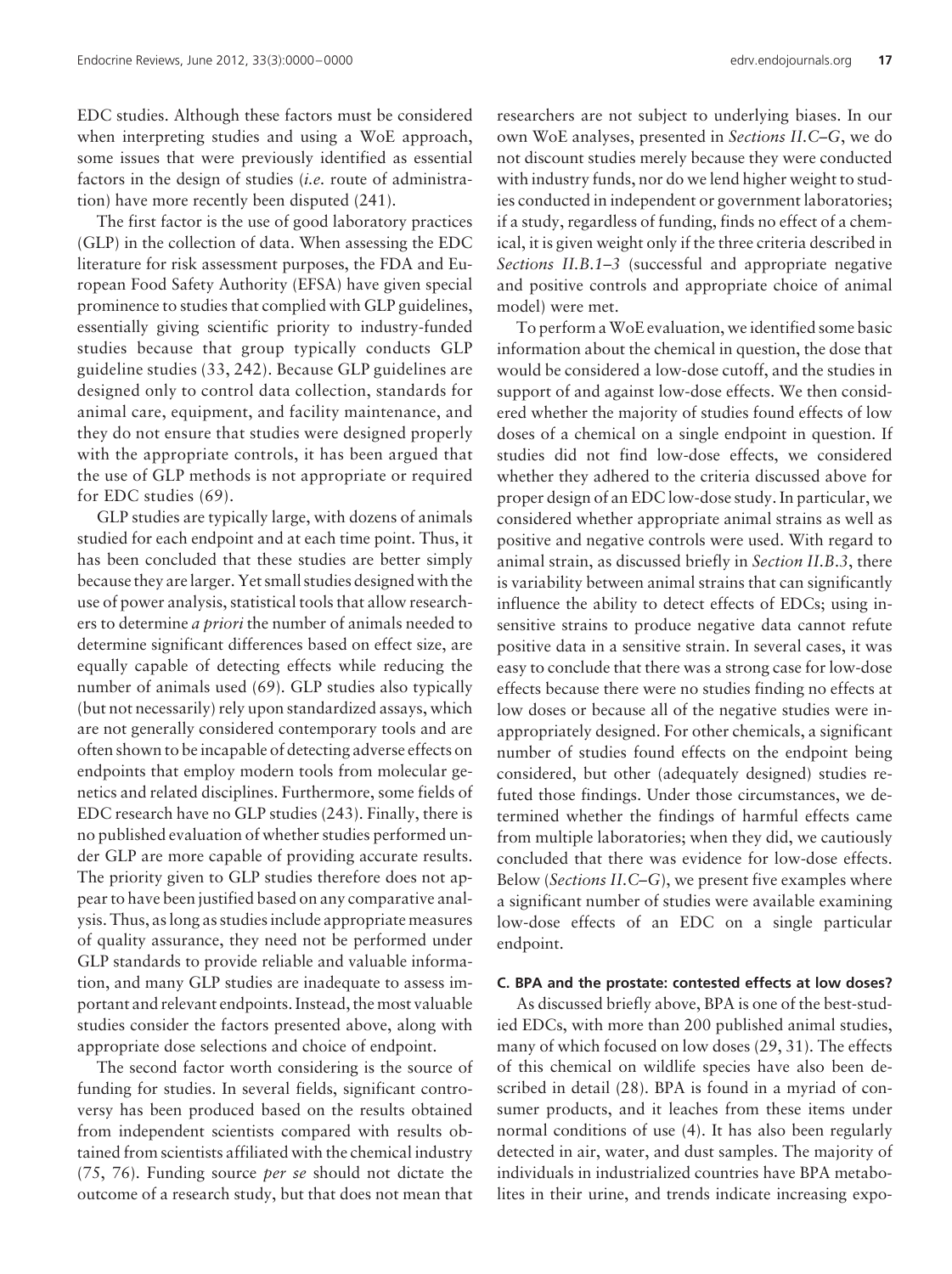sures in developing nations like China (87, 244). Although it was long suspected that most human exposures originate from BPA contamination of food and beverages, a study comparing the excretion of BPA metabolites with the length of time spent fasting suggests that there are also likely to be significant exposures from sources other than food and beverages (245). BPA has recently been shown to be used in large quantities in thermal and recycled papers and can enter the skin easily via dermal absorption (246 – 248). Thus, despite the large amount of information available on BPA sources, our understanding of how these sources contribute to total human exposures remains poor; these studies also point to significant gaps in current knowledge about BPA metabolism in humans (243).

BPA binds to the nuclear and membrane ER, and thus most of the effects of this chemical have been attributed to its estrogenic activity (27). However, there is evidence that it can activate a number of additional pathways, including thyroid hormone receptor, androgen receptor, as well as peroxisome proliferator-activated receptor- $\gamma$  signaling pathways (249 –252). The cutoff for a low dose has been set at several different concentrations depending on which studies and definitions are used (see Table 1). The EPA calculated a reference dose for BPA of 50  $\mu$ g/kg  $\cdot$  d based on a LOAEL of 50 mg/kg $\cdot$  d (38). More recent pharmacokinetic scaling experiments have estimated that exposures to approximately 400  $\mu$ g/kg  $\cdot$  d produce blood concentrations of unconjugated BPA in the range of human blood concentrations (4). Thus, for the two WoE analyses of the BPA literature we conducted, doses of 400  $\mu$ g/kg  $\cdot$  d or lower were considered low dose; pharmacokinetic studies from nonhuman primates support the appropriateness of this dose for approximating human exposure levels (253). Furthermore, because this dose is below the toxicological LOAEL, it is a conservative cutoff for low-dose studies (see Refs. 3 and 38 and Table 1).

One of the most well studied and hotly debated examples of a low-dose effect comes from the BPA literature; regulatory agencies and scientists have addressed several times whether low doses of BPA during fetal and perinatal development affect the rodent prostate (118, 205, 254, 255). In 1997, the first study on BPA and the prostate determined that fetal exposure to low doses (2 and 20  $\mu$ g/kg  $\cdot$  d administered orally to pregnant mice) increased the weight of the adult prostate compared with unexposed male offspring (256). Since that time, several additional studies have verified that prostate weight is affected by fetal exposure to similar low doses (257–259). Studies have also shown that low doses of BPA affect androgen receptor binding activity in the prostate (257), tissue organization, and cytokeratin expression in the gland (260 – 262) as well as the volume of the prostate and the number and size of dorsolateral prostate ducts (208). Several recent studies have also examined whether low doses of BPA (10  $\mu$ g/kg  $\cdot$  d) influence the incidence of adult-onset prostatic intraepithelial neoplasia (PIN) lesions. Perinatal BPA exposure, whether administered orally or sc to pups, increases the incidence of PIN lesions in response to a mixture of testosterone and estradiol in adulthood (139, 141, 263); this hormonal cocktail was designed to mimic the endocrine changes associated with aging in men that also typically accompany the onset of prostate cancer. In addition to the effects of BPA on PIN lesions, these low doses also produced permanent alterations in the epigenome of exposed males, with prostates displaying completely unmethylated sequences in genes that are hypermethylated in unexposed controls (140, 263). In examining these studies, although the same effects of BPA on the prostate were not observed in all studies, there is an obvious trend demonstrating that low doses of BPA during early development significantly affect several aspects of prostate development.

Since the initial report showing effects of low doses on the prostate, approximately nine studies, including several designed specifically to replicate the original positive study, have shown no effects of low doses on the prostate (264 –272); every one of these studies examined the prostate weight, and Ichihara *et al.* (264) also examined the effects of BPA on PIN lesions (without hormonal treatment) and the response of the prostate to a chemical carcinogen. Three of these studies failed to include a positive control of any kind (264, 268, 270); three studies used DES as a positive control but found no effect from exposure to this potent xenoestrogen (265–267) (*i.e.* the positive control failed); another study used  $17\beta$ -estradiol as a positive control, inappropriately administered orally, and found no effects of this hormone on the prostate (271); and two studies used an estrogenic positive control (ethinyl estradiol) and found effects from its exposure, but only at inappropriately high doses (269, 272). These two studies clearly showed that the positive control dose was too high, because rather than increase the weight of the prostate (as seen after low doses of estrogens in other studies), the positive control decreased the weight of the adult prostate (269, 272).

Although this topic was once considered controversial, using a WoE approach, it is clear that there is strong evidence in support of low-dose effects of BPA on the development of the prostate. The evidence clearly shows that several endpoints, including prostate weight, were affected in similar ways in multiple studies from several different labs at doses below 400  $\mu$ g/kg  $\cdot$  d; most effects were seen at doses below 50  $\mu$ g/kg  $\cdot$  d. Furthermore, PIN lesions were reported after neonatal exposure to  $10 \mu g/kg \cdot d$  with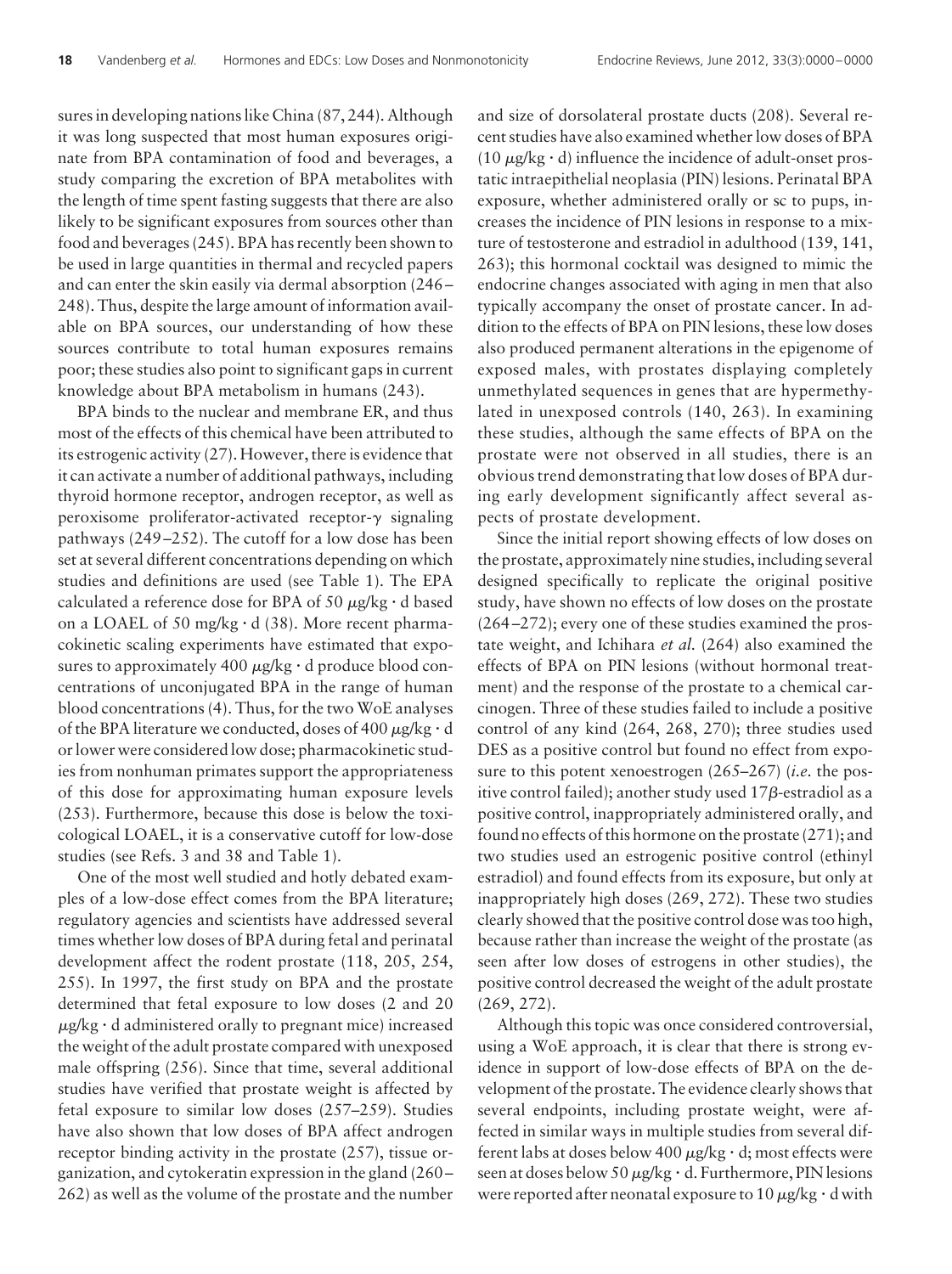hormonal treatment in adulthood. No appropriately conducted studies contest this evidence. Therefore, the WoE analysis demonstrates that low doses of BPA significantly alter development of the rodent prostate. The NTP's review of the BPA literature in 2008 indicated that this agency agrees that there is now significant evidence that low-dose BPA adversely affects development of the prostate (273).

### **D. BPA and the mammary gland: undisputed evidence for low-dose effects**

The mammary gland is a conspicuous choice to examine the effects of estrogenic compounds because this organ depends on estrogen for proper development at several critical periods in life (274). The fetal gland expresses ER in the mesenchymal compartment, and just before birth, the epithelium becomes ER positive as well (275). At puberty, estrogen is responsible for ductal elongation and overall development of the gland, allowing the epithelium to fill the stromal compartment in preparation for pregnancy and lactation. Although BPA is an example of a chemical that has been classified as a weak estrogen because it binds with a much lower affinity to  $ER\alpha$  compared with  $17\beta$ -estradiol, even weak estrogens are known to affect the development of the mammary gland during early development (276).

In the first study to examine the effects of BPA on the mammary gland, prepubertal rats were exposed to relatively high doses (100  $\mu$ g/kg  $\cdot$  d or 54 mg/kg  $\cdot$  d) for 11 d. After even this short exposure, mammary gland architecture was affected in both dose groups, with increased numbers of epithelial structures and, in particular, structures that suggest advanced development (277). BPA exposure also altered proliferation rates of mammary epithelium and cell cycle kinetics, with an increased number of cells in S-phase and a decreased number of cells in G1. Although relatively high doses of BPA were examined, this initial study indicated that the prepubertal and pubertal gland could be sensitive to BPA.

Many additional studies have examined another critical period, the fetal and neonatal periods, which are sensitive to environmental estrogens (78, 276, 278). Mice exposed prenatally to low doses of BPA via maternal treatment (0.25  $\mu$ g/kg·d) displayed altered development of both the stromal and epithelial compartments at embryonic d 18, suggesting that exposures affect tissue organization during the period of exposure (176). In addition, similar low doses produced alterations in tissue organization observed in puberty and throughout adulthood, long after exposures ended, and even induced pregnancy-like phenotypes in virgin females (137, 279 –282). Female mice exposed to BPA *in utero* displayed heightened re-

sponses to estradiol at puberty, with altered morphology of their glands compared with animals exposed to vehicle *in utero* (138). Another study demonstrated that perinatal BPA exposure altered the mammary gland's response to progesterone (283). Remarkably, all of these effects were observed after maternal exposures to low doses (0.025–  $250 \mu g/kg$ , suggesting that the gland is extremely sensitive to xenoestrogen exposures. These studies are in contrast to one that examined the effects of higher doses (0.5 and 10 mg/kg $\cdot$  d) when BPA was administered for 4 d to the dam, which reported advanced development of BPA-exposed glands before puberty but no effects in adulthood (284).

Adult exposure to BPA is only now being examined in the mouse mammary gland model. A recent study examined the effects of BPA on mice with mutations in the *BRCA1* gene. This study reported that 4 wks of exposure to a low dose of BPA altered the tissue organization of the mammary gland in ways that are similar to the effects observed after perinatal exposure (285). This study focused on altered development of the gland during exposure; additional studies are needed to determine whether these effects are permanent or whether normal mammary morphology could be achieved by cessation of BPA exposure.

Another obvious endpoint is the effect of BPA exposure on mammary cancer incidence. Several studies indicate that exposure to BPA *in utero* produces preneoplastic (281, 286, 287) and neoplastic lesions (286) in the gland in the absence of any other treatment. Additionally, other studies show that females exposed to BPA during the perinatal period are more sensitive to mammary carcinogens, decreasing tumor latency and increasing tumor incidence (287–290). These studies are also supported by subsequent studies examining gene and protein expression, which show that low-dose BPA specifically up-regulates expression of genes related to immune function, cell proliferation, cytoskeletal function, and estrogen signaling and down-regulates apoptotic genes (282, 288, 289, 291).

Postnatal BPA exposures also influence mammary cancer incidence; animals exposed lactationally to BPA from postnatal d 2 until weaning displayed decreased tumor latency and increased tumor multiplicity after treatment with DMBA [7,12-dimethylbenz(a)anthracene], a carcinogen (292). This study suggested that BPA exposure led to increased cell proliferation and decreased apoptosis in the gland and shifted the period where the gland is most susceptible to mammary carcinogens, a result that has important implications for human breast cancer. Finally, an additional study examined the effects of adult BPA exposure on mammary cancer; this study demonstrated that low doses of BPA accelerate the appearance of mammary tumors in a tumor-prone mouse strain (293). Interestingly,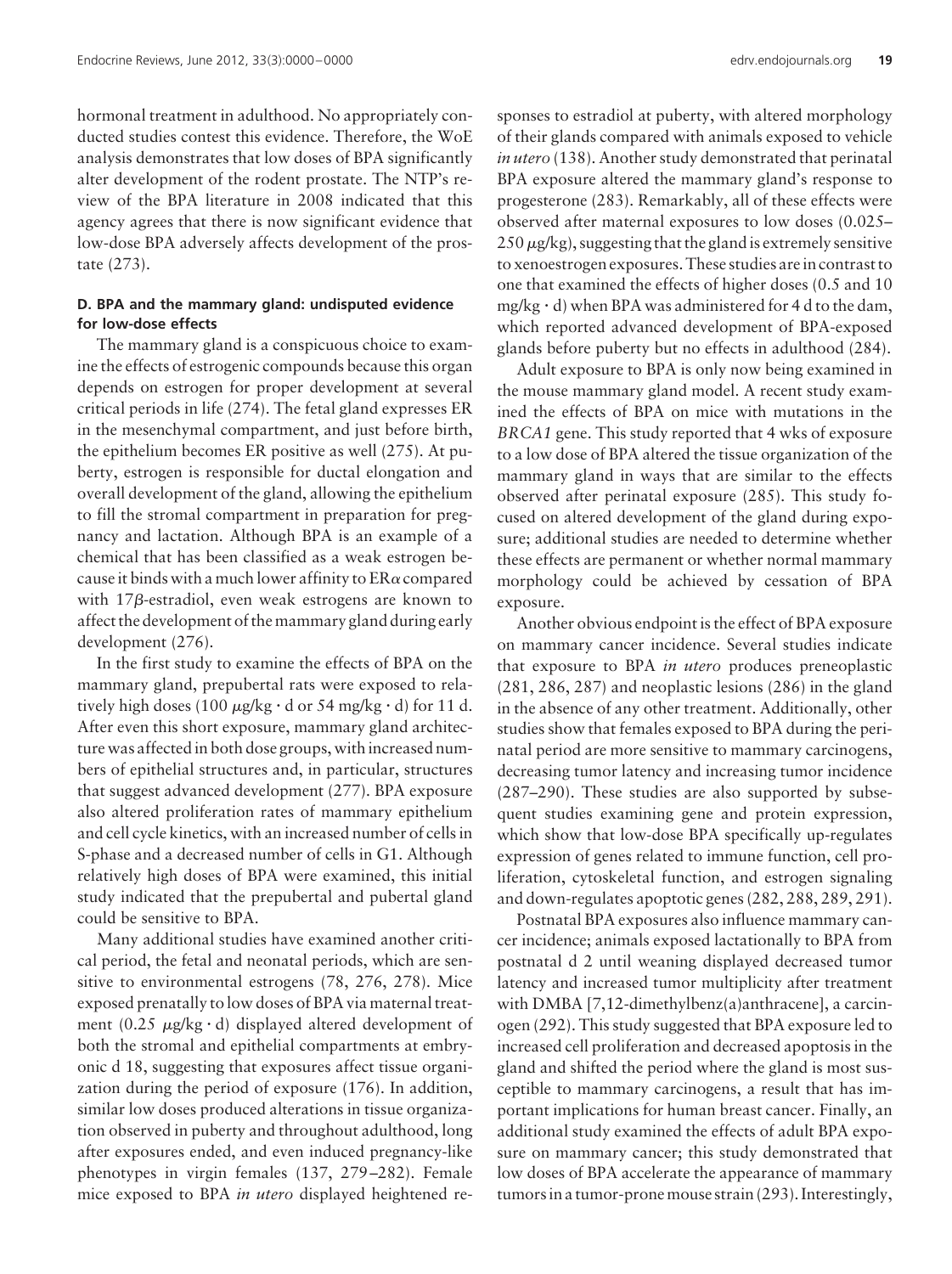high doses did not have this effect; thus, this study is also an excellent example of a NMDRC.

Two studies of BPA and the mammary gland seem to contradict this body of literature, but both examined extremely high doses. In the first study, Nikaido *et al.* (294) exposed female mice to 10 mg/kg BPA from postnatal d 15–18. Mammary glands from these animals were examined at 4, 8, and 24 wk of age, and no differences were observed in the exposed animals relative to controls. Although the lack of effects reported in this study could be due to the high dose employed, they could also be related to the relatively short exposure period during the preweaning phase. In the second study, Yin and colleagues (295) examined the effects of BPA during the first few days after birth (0.1 or 10 mg BPA, equivalent to approximately 10 and 1000 mg/kg) on the incidence of mammary tumors after exposure to a mammary carcinogen at puberty. Similar to the study described above, this one also examined the effects of BPA after a relatively short period of exposure (only three injections administered between postnatal d 2 and 6). Although the study showed that BPA affected tissue organization, there was no change in the incidence of tumors in BPA-exposed females. Because both of these studies examined both high doses and relatively short periods of exposure, it is difficult to compare them directly to the studies finding effects of BPA on the mammary gland after longer exposures to lower doses; at the very least, they cannot refute studies suggesting that BPA alters development of this gland.

In summary, the WoE clearly shows that low-dose BPA exposure affects development of the mammary gland, mammary histogenesis, gene and protein expression in the gland, and the development of mammary cancers. In fact, this example of low-dose effects produced remarkably similar effects across more than a dozen studies conducted in several different labs. These results are also consistent with the effects of low-dose BPA exposure on mammary epithelial cells in culture (reviewed in Ref. 30). Although epidemiology studies examining the influence of BPA on breast cancer rates have proven to be inconclusive at best (296), to replicate the animal studies discussed above, epidemiologists must collect information about prenatal and neonatal exposures and relate them to adult breast cancer incidence. These types of studies would take decades to conduct (67) and should take into consideration the effects of other estrogens, because their effects can be additive or even synergistic (143, 144, 297).

Although our analyses of BPA have focused on its effects on the mammary gland and prostate (see *Sections II.C–D*), it is worth noting that several other endpoints have strong data to support the hypothesis that BPA has low-dose effects. In a recent review using similar WoE approaches, Hunt and colleagues (298) focused on those studies that examined the effects of BPA on the oocyte, specifically scrutinizing studies that reported effects, or no effects, on meiotic aneuploidy and other alterations in the intracellular organization and chromosome abnormalities. Similar to what has been observed with the prostate and mammary gland, the effects observed in the oocyte are variable from study to study, but overall consistent, and suggest that BPA exposure produces defects in these cells.

A large number of studies have also focused on the effects of BPA on the brain and behavior, with the most significant effects on sexually dimorphic regions of the brain and behaviors (299 –307). Other affected behaviors include social behaviors, learning and anxiety, and maternal-neonate interactions (reviewed in Refs. 29 and 308). The NTP expert panel statement concluded that there were significant trends in these behavioral data and wrote that there was some concern that BPA could have similar effects in humans (273). Low-dose effects have also been reported for BPA in the female reproductive tract (309, 310), immune system (311, 312), maintenance of body weight and metabolism (313, 314), fertility (315– 317), and the male reproductive tract (259, 318) (see Refs. 29 and 319 for comprehensive reviews).

### **E. Another controversial low-dose example: atrazine and amphibian sexual development**

Atrazine is an herbicide that is applied in large volumes to crops, and there is concern that agricultural runoff of this chemical can affect nontarget animal species, especially amphibians that live and reproduce in small ponds and streams where significant amounts of atrazine have been regularly measured (320 –322). It is the most commonly detected pesticide in ground and drinking water. Atrazine induces aromatase expression in cells and animals after exposure (323); this ultimately causes an increase in the conversion of testosterone to estrogen (324, 325). This effect has been reported in all vertebrate classes examined: fish, amphibians, reptiles, birds, and mammals, including human cell lines (see Ref. 326 for review). Another well-documented effect of atrazine is that it decreases androgen synthesis and activity, again, in every vertebrate class examined (326). In addition, endocrine-disrupting effects of atrazine occur through a number of other mechanisms, including antiestrogenic activity (327), altered prolactin release (328), and increased glucocorticoid release from the adrenal glands (329, 330), among others (327).

Because of atrazine's indirect effect on estrogen levels, one relevant endpoint that has been given attention is the effect of this chemical on gonad differentiation in various amphibian species. The early gonad is bipotential, and in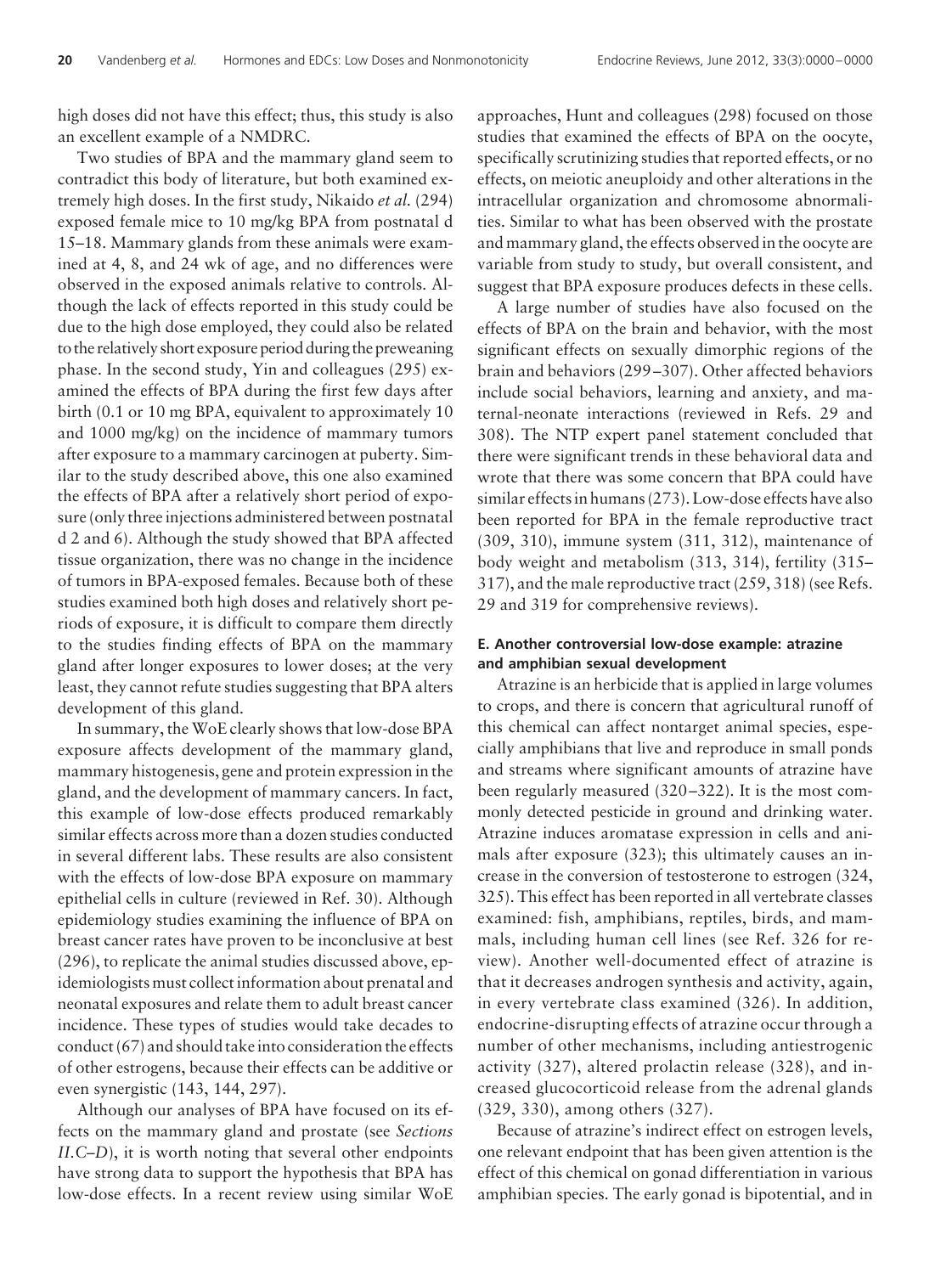mammals, the expression of genes on the Y-chromosome is needed to masculinize the undifferentiated gonad; when this does not occur, the gonad develops into ovarian tissue. In *Xenopus laevis* frogs (and some other animals like birds), the opposite is true: females are heterogametic (*i.e.* ZW-chromosomes) and males have two of the same chromosomes (*i.e.* ZZ). In *X. laevis*, the W-chromosome is the dominant one, containing a gene, DM-W, which induces aromatase expression (331). Thus, having a W-chromosome is needed to produce estrogen; without the conversion of testosterone to estrogen, the frog develops as a male (332). Changes in sex ratio and gonadal morphology are therefore good indicators that an estrogen, or a chemical that up-regulates aromatase and indirectly increases estrogen levels, is present (76).

Determining a low-dose cutoff for atrazine is not a simple task. Although the safe limit of  $\frac{3}{2}$   $\mu$ g/liter in drinking water was set by the EPA, actual levels in the environment often exceed this concentration (333), and levels in ponds and streams can reach 100  $\mu$ g/liter (322) or more. In traditional toxicology studies examining several amphibian species, the LOAEL was set at 1.1 mg/liter, and the no observed effect level (NOEL) was  $200 \mu$ g/liter (334, 335). Thus, using the definitions of low dose established by the NTP (2), we consider any treatment at or below 200  $\mu$ g/ liter to be a low dose.

In 2002, one of the first published studies to connect atrazine exposures to altered gonadal morphology examined *X. laevis* frogs exposed to  $0.01-200 \mu$  g/liter throughout larval development (336). All doses from  $0.1-200 \mu$ g/ liter produced gonadal malformations including the presence of multiple gonads and hermaphroditism. Several other reports showed similar effects of low doses on gonadal phenotypes including studies that report the production of hermaphrodites and intersex frogs, males with ovotestes, and males with testicular oocytes (337–343). Additional studies showed that low-dose atrazine exposure  $(0.1–200 \mu g/l$  differentiation caused testicular dysgenesis, testicular resorption, and testicular aplasia in male frogs (343, 344), and others indicated effects on sex ratios (339, 342, 345, 346). Importantly, these effects were not all observed at the same atrazine concentration, and the studies were conducted in several different species, with some reporting effects at low doses but no effects at higher doses (341) and others reporting effects in some but not all species (339). Examining these studies as a whole, there is clearly a pattern of effects that are reproducible from study to study, and they collectively support the hypothesis that atrazine disrupts sex hormone concentrations.

To date, five peer-reviewed studies have reported no effects of atrazine on sex ratios, gonadal morphology, the

incidence of testicular abnormalities or testicular oocytes, gonad size, or the incidence of intersex phenotypes (347– 351). Little can be ascertained from these negative studies, however, because four did not include any positive control, suggesting that the frogs used in those studies may have been incapable of responding to atrazine or any other hormonal treatment (347–350). Additionally, one of those studies reported testicular oocytes in the control frogs, suggesting either that the negative control population was contaminated with atrazine (or another EDC or hormone), or that an inappropriate strain of *X. laevis* was selected for the experiments (347). Only one study remains that did not find any effects of atrazine; this study used an appropriate positive control  $(17\beta\text{-estradiol})$  and found effects of that hormone on sex ratios and the incidence of intersex gonads (351). An EPA expert panel noted, however, that this study used a strain of *X. laevis* that was obtained from a new, unexamined population of frogs from Chile and suggested that this strain may be insensitive to environmental chemicals. Furthermore, the panel called for additional analysis of the data in this study, including the statistical approaches; they suggested that an independent laboratory should evaluate the histopathological results; and they requested that atrazine metabolites be measured (352). The panel also proposed that these experiments should be repeated with an established *X. laevis*strain. Taking together the results of those studies that found effects of atrazine on sexual differentiation, and this one negative study, the WoE for the case of low-dose atrazine on sexual differentiation is clearly in support of adverse effects of this chemical.

Just as epidemiological studies have found links between EDCs and human diseases, ecological field studies have examined whether exposure to atrazine in natural environments affects the development of wild amphibians (343, 353–358). These studies have many of the same constraints as those observed in epidemiology: a paucity of data on early life exposures (including exposure levels of controls), limitations on the total number of EDCs that can be measured in environmental and biological samples, and a lack of causative relationships that can be established between exposures and effects. For these reasons, studies that found relationships between atrazine exposure (or concentrations in environmental samples) and effects on one or more aspect of sexual differentiation (343, 353–355) are considered weak, but significant, evidence for low-dose effects. The presence of several studies suggesting a relationship between low-dose exposure to atrazine in the wild and altered sexual differentiation indicates a plausible causal relationship. Because the ecological and laboratory data show similar effects of atrazine on go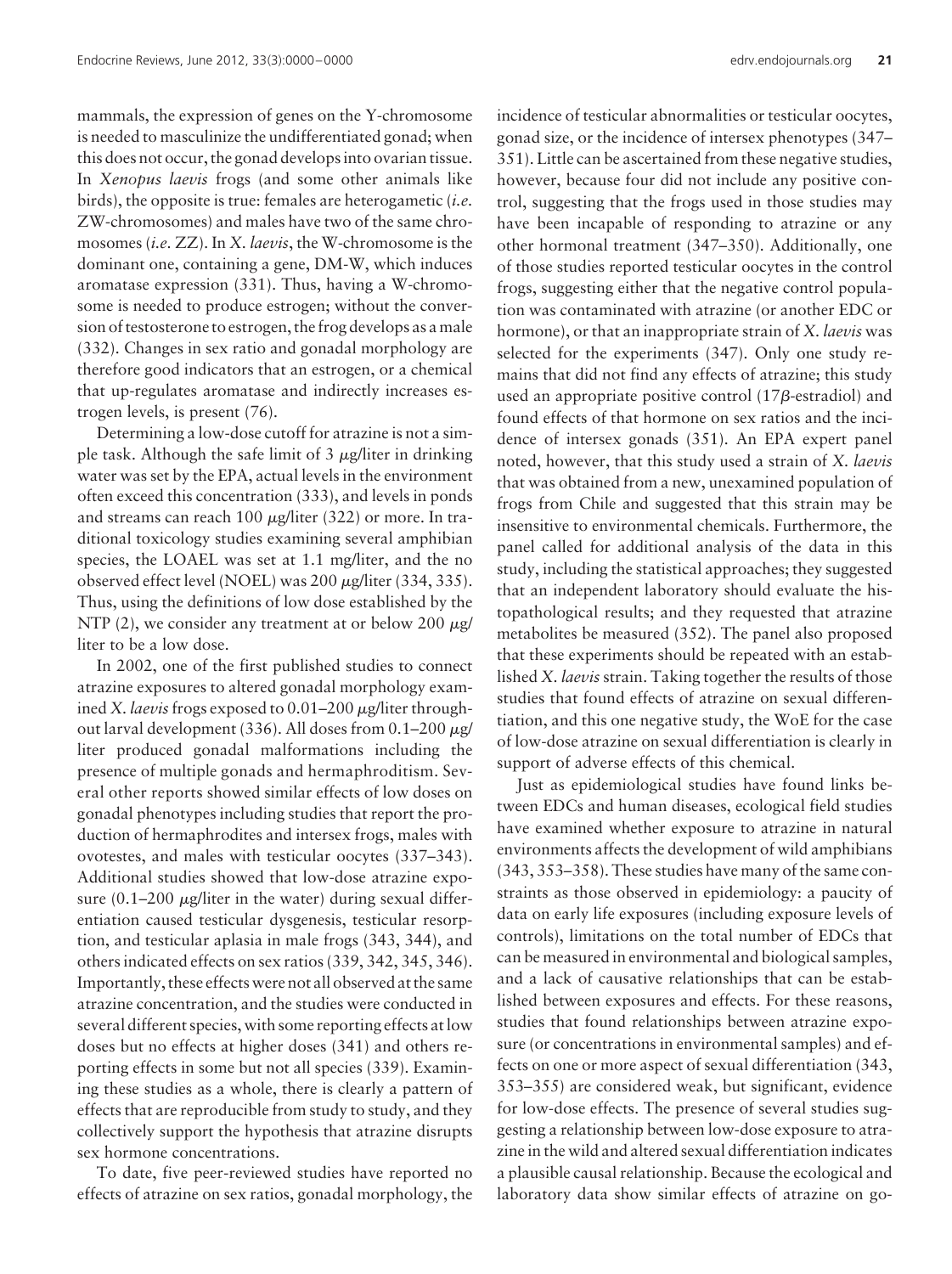nadal development, this strengthens the conclusions of our WoE that low doses of atrazine cause harm to amphibians.

Feminization of males after atrazine exposure is not restricted to amphibians; exposure of zebrafish to low doses increased the ratio of female to male fish and increased expression of aromatase (359). Close to a dozen additional studies also report that environmentally relevant doses of atrazine can up-regulate aromatase, decrease testosterone, and/or increase estrogen levels in a large number of species (reviewed in Ref. 119), suggesting that low-dose effects of atrazine may be more widespread than their effects on the gonads of amphibians. Other studies indicate that low-dose atrazine affects the immune system and stress responses of salamanders (360 –362), survivorship patterns of several frog species (363), and thyroid hormone and plasma ion concentrations in salmon (364).

An important factor to consider when examining the effects of atrazine on different animal models is the difficulty in identifying an appropriate low, environmentally relevant dose for all species. Aquatic animals can be housed in water containing levels of atrazine found in wild habitats, yet no toxicokinetic studies are available to determine what administered dose produces the levels of atrazine metabolites, typically in the parts-per-million or ppb range (365, 366), measured in human samples. There are also no blood or urine measurements in exposed rodents to compare with human levels; thus, extrapolations across species are estimates at best.

Keeping this qualification in mind, exposures in the range of  $25-100$  mg/kg  $\cdot$  d during development have been shown to alter mammary gland development (367, 368), estrous cyclicity (369), serum and intratesticular testosterone concentrations (370), timing of puberty in males and prostate weight (371), and immune function (372) in rodents. Lower doses of atrazine metabolites (0.09 – 8.73  $mg/kg \cdot d$ ) altered development of the mammary gland (373), male pubertal timing and prostate development (374). Identifying the range of doses administered to animals that produce the levels of atrazine and its metabolites measured in human blood and urine is an essential research need to pursue low-dose studies in rodents and other mammals.

### **F. Dioxin and spermatogenesis: low-dose effects from the most potent endocrine disruptor?**

Dioxin, or TCDD, is formed as a byproduct of industrial processes as well as during waste incineration. Because TCDD is extremely toxic to some animals, with 1  $\mu$ g/kg capable of killing 50% of guinea pigs, it has been labeled the most toxic chemical on earth (375). But interestingly, other animals are less sensitive to lethal effects of TCDD, with an  $LD_{50}$  of approximately 1000  $\mu$ g/kg in

hamsters, and studies also suggest that humans are not a hypersensitive species for lethality (376). Additionally, there are differences in the half-life of TCDD in different animals; in rodents, the half-life is 2–4 wks, but in humans, the half-life is approximately 10 yrs, and additional factors influence TCDD pharmacokinetics including the exposure level and the amount of body fat present (377– 379). In cell cultures, doses as low as  $10^{-11}$  M are toxic, with decreased viability observed even in cells maintained in nonproliferative states (380).

TCDD binds to the aryl hydrocarbon receptor (AhR), and differences in the affinity for the receptor may be responsible for differences in sensitivity between species (381). The  $K_d$  (dissociation constant for receptor-ligand binding kinetics) in human samples typically ranges from  $3-15$  nm, but in samples from rodents, the  $K_d$  is less than 1 nM (382). Importantly, there are also nongenomic pathways affected by TCDD that are mediated by AhR that are typically altered within minutes of TCDD exposure and therefore without changes in transcription (383). Yet many studies suggest that important differences exist between species regarding binding affinity of TCDD for AhR and the toxicity of this chemical, but that other adverse effects, including those related to the endocrine-disrupting activities of TCDD, occur at similar doses (or body burdens) across animal species (384, 385). Thus, it is plausible that AhR affinity alone can predict some, but not all, effects of TCDD and related chemicals.

The mechanisms responsible for many of the endocrine-disrupting activities of TCDD are currently not well understood. Knocking out AhR disrupts morphogenesis of several organ systems even in the absence of a ligand like TCDD, suggesting that this receptor plays important roles in early development (386). AhR is translocated to the nucleus after loss of cell-cell contacts and is often localized to the nucleus in embryonic cells, suggesting that it could have ligand-independent effects on development and/or that endogenous ligands could be present during early development (387). When TCDD is present, AhR translocates to the nucleus and dimerizes with ARNT, the aromatic hydrocarbon receptor nuclear translocator (388). Although the (currently unidentified) physiological activators of AhR are likely to induce rapid on/off signaling via AhR, TCDD and related compounds appear to maintain activation of AhR, and the presence of TCDD prevents the normal action of the AhR signaling pathway in the maintenance of homeostasis (389). This induces changes in the expression of genes and promotes the production of toxic metabolites. These effects may be responsible for some of the endocrine-related endpoints affected by TCDD exposure. Additionally, recent studies have shown complex and intricate interactions between the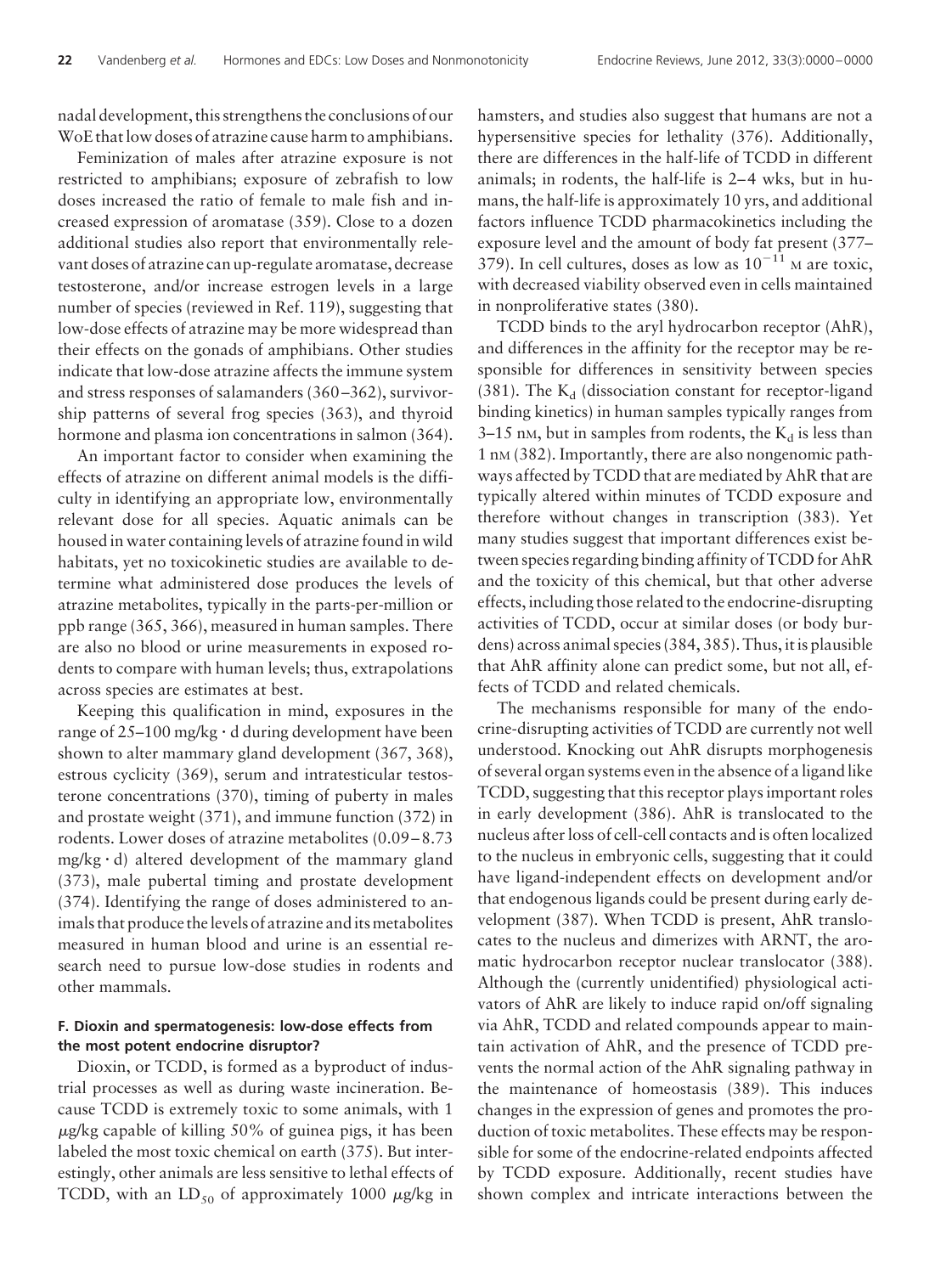AhR and ER signaling pathways (390), suggesting that dioxin may also have indirect effects on some ER-mediated endpoints via AhR signaling.

Teratogenic effects of TCDD have been well documented after high-dose (391, 392) and low-dose exposures (393). These studies show that almost every organ and system in the body is affected by this chemical. High doses that did not produce lethality caused severe weight loss, intestinal hemorrhaging, alopecia, chloracne, edemas, and severe liver damage. Sadly, there are now several examples in humans of accidental exposures after the industrial release of TCDD where a number of individuals have been exposed to large doses (389, 394) as well as a few documented intentional poisonings (395). The tolerated daily intake level was set at  $1-4$  pg/kg  $\cdot$  d, although the doses consumed by nursing infants are likely to exceed these levels by a factor of 10 (375). Adult exposures usually result from the consumption of contaminated foods, and because TCDD is lipophilic, it is concentrated in the fat component of breast milk and therefore passed in large quantities from a nursing mother to her infant.

Using classical toxicology methods, the effects of single TCDD doses were examined in adult male rats, specifically focusing on the effects of this chemical on the number of spermatids per testis and the integrity of the testicular germinal epithelium (396). In one of the earliest studies, Chahoud and colleagues (397) determined a LOAEL of 3  $\mu$ g/kg  $\cdot$  d and set the NOAEL at 1  $\mu$ g/kg  $\cdot$  d for effects on the testes. Because there are significant differences in the toxicity of TCDD between animal models, and different endpoints have different identified NOAELs, we have selected the 1  $\mu$ g/kg  $\cdot$  d identified by Chahoud *et al.* as the cutoff for low-dose studies of this compound. This cutoff is based on the NTP's definition of low dose as occurring at doses lower than those tested in traditional toxicology assessments (2). However, it is important to acknowledge that body burdens that mimic those observed in human populations are likely the best indicators of low doses for TCDD (384), and thus we recommend that future studies determine body burdens after administration of TCDD for the specific strain, origin, and species of animal being tested to ensure that truly low doses, relevant to human populations, are being tested.

Several recent epidemiological studies have indicated that relatively high exposures to TCDD during early life (due to industrial release of high amounts of the chemical) can permanently affect semen quality and sperm count in men (398). Yet epidemiology studies also clearly show that the timing of TCDD exposure can vastly influence the effect of this chemical on spermatogenesis; exposures during perinatal life significantly reduced sperm parameters, but exposures during puberty increased sperm counts; ex-

posures in adulthood had no effect on sperm parameters (399). Thus, it is also important for animal studies to focus on exposures during critical periods for development of the male reproductive tract and spermatogenesis in particular.

We are aware of 18 studies that have examined the effects of low doses ( $\leq$ 1  $\mu$ g/kg · d) of TCDD during perinatal development on male fertility endpoints in adulthood. The endpoints assessed vary, including epididymal sperm counts, ejaculated sperm number, daily sperm production, sperm transit rate, and percent abnormal sperm, and the sensitivity of these endpoints appears to impact the ability to detect low-dose effects in different studies (400, 401) (Table 5). In total, 16 rodent studies examined the effect of low-dose TCDD on epididymal sperm count; 12 showed significant effects on this endpoint (402–413), whereas the other four did not  $(414-417)$ . Of the five studies that examined ejaculated sperm counts, four studies (404, 405, 408), including one examining rhesus monkeys (418), showed effects of low-dose TCDD, *i.e.* a significant decrease in sperm counts; one study found no effect (417). Daily sperm production was a less-sensitive endpoint, with four studies showing significant decreases after prenatal exposure to low doses (402, 403, 407, 409) and four studies showing no effects (406, 412, 413, 416); sperm transit rate was examined in only two studies, although both showed significant decreases in sperm tranfer rates (403, 410); and finally, three studies determined that low-dose TCDD produced abnormalities in sperm appearance or motility (414, 415, 419), but one study was not able to replicate these findings (417).

When examining the TCDD literature as a whole, the WoE strongly suggests that prenatal exposure to low doses of TCDD affects sperm-related endpoints in adulthood (Table 5). In all, only two studies were unable to detect any effect of TCDD on the sperm endpoints assessed, although both studies found effects of TCDD on other endpoints including the weight of the adult prostate (416) and the timing of puberty (417). No study on TCDD used a positive control, likely due to a paucity of information on the mechanisms of dioxin action, but this raises obvious questions about the ability of these experimental systems to detect effects on spermatogenesis. Finally, some of the inability to detect effects of TCDD could be due to the use of insensitive strains, because 1000-fold differences in sensitivity have been reported for different rodent strains (420).

Even though we have focused the majority of our attention on the effects of low-dose TCDD exposure on spermatogenesis, it should be noted that low doses of this chemical affect a multitude of endpoints in animals, altering immune function (421, 422), indicators of oxidative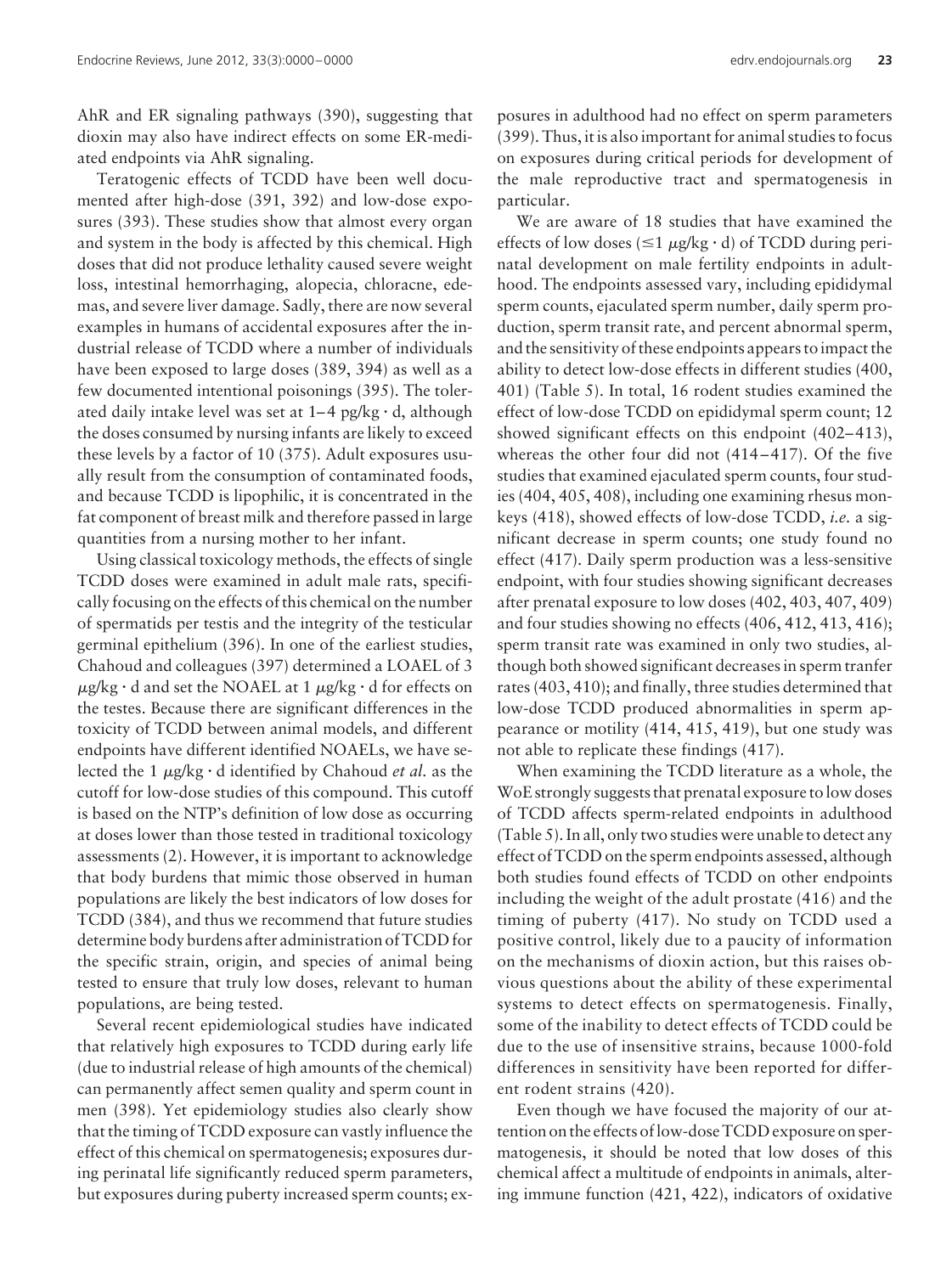| Study                          | Administered dose (time<br>of administration)                                                | Animal        | Epididymal<br>sperm count | <b>Ejaculated</b><br>sperm no. | Daily sperm<br>production | Sperm<br>transit rate | % abnormal<br>sperm |
|--------------------------------|----------------------------------------------------------------------------------------------|---------------|---------------------------|--------------------------------|---------------------------|-----------------------|---------------------|
| Mably<br>et al. (409)          | $0.064 - 1$ $\mu$ g/kg (gestational d 15)                                                    | Rat           | Decreased                 | <b>NA</b>                      | Decreased                 | <b>NA</b>             | <b>NA</b>           |
| Bjerke and<br>Peterson (402)   | 1 $\mu$ g/kg (gestational d 15)                                                              | Rat           | Decreased                 | <b>NA</b>                      | Decreased                 | <b>NA</b>             | <b>NA</b>           |
| Gray et al. (404)              | 1 $\mu$ g/kg (gestational d 8)                                                               | Rat           | Not significant           | Decreased                      | <b>NA</b>                 | <b>NA</b>             | <b>NA</b>           |
|                                | 1 $\mu$ g/kg (gestational d 15)                                                              | Rat           | Decreased                 | Decreased                      | <b>NA</b>                 | <b>NA</b>             | <b>ΝΑ</b>           |
|                                | 1 $\mu$ g/kg (gestational d 11)                                                              | Hamster       | Decreased                 | Decreased                      | NА                        | NА                    | <b>NA</b>           |
| Sommer<br>et al. (408)         | 1 $\mu$ g/kg (gestational d 15)                                                              | Rat           | Decreased                 | Decreased                      | Decreased                 | Not significant       | Not significant     |
| Wilker                         | 0.5, 1 or 2 $\mu$ g/kg                                                                       | Rat           | Decreased                 | NА                             | Unaffected                | Increased             | <b>NA</b>           |
| et al. (410)                   | (gestational d 15)                                                                           |               |                           |                                |                           |                       |                     |
| Gray et al.<br>(405)           | 0.05-1 $\mu$ g/kg (gestational d 15)                                                         | Rat           | Decreased                 | Decreased                      | Decreased                 | <b>NA</b>             | <b>ΝΑ</b>           |
| Faqi et al.<br>(403)           | 0.025-0.3 $\mu$ g/kg (before mating,<br>then $0.005 - 0.06 \mu q/kg$<br>weekly [to dams])    | Rat           | Decreased                 | <b>NA</b>                      | Decreased                 | Increased             | Increased           |
| Loeffler and<br>Peterson (412) | 0.25 $\mu$ g/kg (gestational d 15)                                                           | Rat           | Decreased                 | <b>NA</b>                      | Unaffected                | <b>NA</b>             | <b>NA</b>           |
| Ohsako<br>et al. (416)         | 0.0125-0.8 $\mu$ g/kg<br>(gestational d 15)                                                  | Rat           | Not significant           | <b>NA</b>                      | Unaffected                | <b>NA</b>             | <b>NA</b>           |
| Ohsako<br>et al. (406)         | 1 $\mu$ g/kg (gestational d 15)                                                              | Rat           | Decreased                 | <b>NA</b>                      | Unaffected                | <b>NA</b>             | <b>NA</b>           |
|                                | 1 $\mu$ g/kg/gestational d 18                                                                | Rat           | Unaffected                | <b>NA</b>                      | Unaffected                | <b>NA</b>             | <b>NA</b>           |
|                                | 1 $\mu$ g/kg/postnatal d 2 (to pups)                                                         | Rat           | Unaffected                | <b>NA</b>                      | Unaffected                | <b>NA</b>             | <b>NA</b>           |
| Simanainen                     | 0.03-1 $\mu$ g/kg                                                                            | Rat           | Decreased                 | <b>NA</b>                      | Decreased                 | <b>NA</b>             | <b>NA</b>           |
| et al. (407)                   | (gestational d 15)                                                                           |               |                           |                                |                           |                       |                     |
| Yonemoto                       | 0.0125-0.8 $\mu$ g/kg                                                                        | Rat           | Unaffected                | Unaffected                     | <b>NA</b>                 | <b>NA</b>             | Unaffected          |
| et al. (417)                   | (gestational d 15)                                                                           |               |                           |                                |                           |                       |                     |
| Yamano<br>et al. (714)         | 0.3 or 1 $\mu$ g/kg (postnatal d 1<br>and then every week<br>[to dams])                      | Rat           | Not significant           | <b>NA</b>                      | <b>NA</b>                 | <b>NA</b>             | <b>NA</b>           |
| Ikeda                          | 0.4 $\mu$ g/kg (before mating, then                                                          | Rat           | Unaffected                | <b>NA</b>                      | <b>NA</b>                 | <b>NA</b>             | <b>NA</b>           |
| et al. (715)<br>Bell           | 0.08 $\mu$ g/kg weekly [to dams])<br>0.05-1 $\mu$ g/kg (gestational d 15)                    | Rat           | Increased                 | NА                             | ΝA                        | <b>NA</b>             | Increased           |
| et al. (414)                   |                                                                                              |               | (at certain ages)         |                                |                           |                       |                     |
| Bell<br>et al. (415)           | 0.0024-0.046 $\mu$ g/kg (d 12 weeks<br>before pregnancy                                      | Rat           | Unaffected                | <b>ΝΑ</b>                      | ΝA                        | <b>NA</b>             | Increased           |
| Arima<br>et al. (418)          | through parturition)<br>0.03 or 0.3 $\mu$ g/kg (gestational d 20,<br>then 5% of dose monthly | Rhesus monkey | Decreased                 | Not significant                | <b>NA</b>                 | <b>NA</b>             | Not significant     |
| Yamano                         | [to dams])<br>0.3 or 1 $\mu$ g/kg (weekly to dams                                            | Rat           | <b>NA</b>                 | <b>ΝΑ</b>                      | <b>NA</b>                 | <b>NA</b>             | Increased           |
| et al. (419)                   | then pups [all postnatal])                                                                   |               |                           |                                |                           |                       |                     |
| Jin et al.<br>(411)            | 1 $\mu$ g/kg · d (postnatal days 1-4<br>[to dams])                                           | Mouse         | Decreased                 | NА                             | ΝA                        | <b>NA</b>             | <b>NA</b>           |
| Rebourcet<br>et al. (413)      | $0.01 - 0.2 \mu q/kg$ (gestational d 15)                                                     | Rat           | Decreased (at some ages)  | <b>NA</b>                      | Not significant           | <b>NA</b>             | <b>NA</b>           |

### **TABLE 5.** Summary of low-dose animal studies examining the effects of TCDD on spermatogenesis endpoints

Not significant indicates trend for effect but did not reach statistical significance. Unaffected means assessed, but no differences were observed relative to controls. Here, low doses were considered any at or below 1  $\mu g / kg \cdot d$  (see text for discussion of how this cutoff was established for rodent studies). NA, Not assessed.

stress (423–425), bone and tooth development (426, 427), female reproduction and timing of puberty (428 – 430), mammary gland development and suceptibility to cancers (431), behaviors (432, 433), and others. In several cases, lower doses were more effective at altering these endpoints than higher ones (423, 424, 426, 433). Epidemiology studies of nonoccupationally exposed individuals also indicate that serum TCDD levels may be linked to diseases in humans as well (434). Mean serum TCDD levels have decreased by a factor of 7 over a 25-yr period (1972–97) in several industrial nations (435), but results from both animal and epidemiological studies suggest that even the low levels detected now could have adverse effects on health-related endpoints.

#### **G. Perchlorate and thyroid: low-dose effects in humans?**

A significant challenge with observing low-dose effects of EDCs in the human population is that human chemical exposures are multivariate along the vectors of time, space, and sensitivities. In addition, chemicals can exert effects on several systems simultaneously. Therefore, associations in human studies between exposures and disease are difficult to reconcile with experimental studies in animal model systems. For this reason, the literature describing the potential impacts of perchlorate contamination on the human population is potentially clarifying because to the best of our knowledge, perchlorate exerts only a single effect, and the pharmacology of perchlorate exposures has been studied in human volunteers (436). This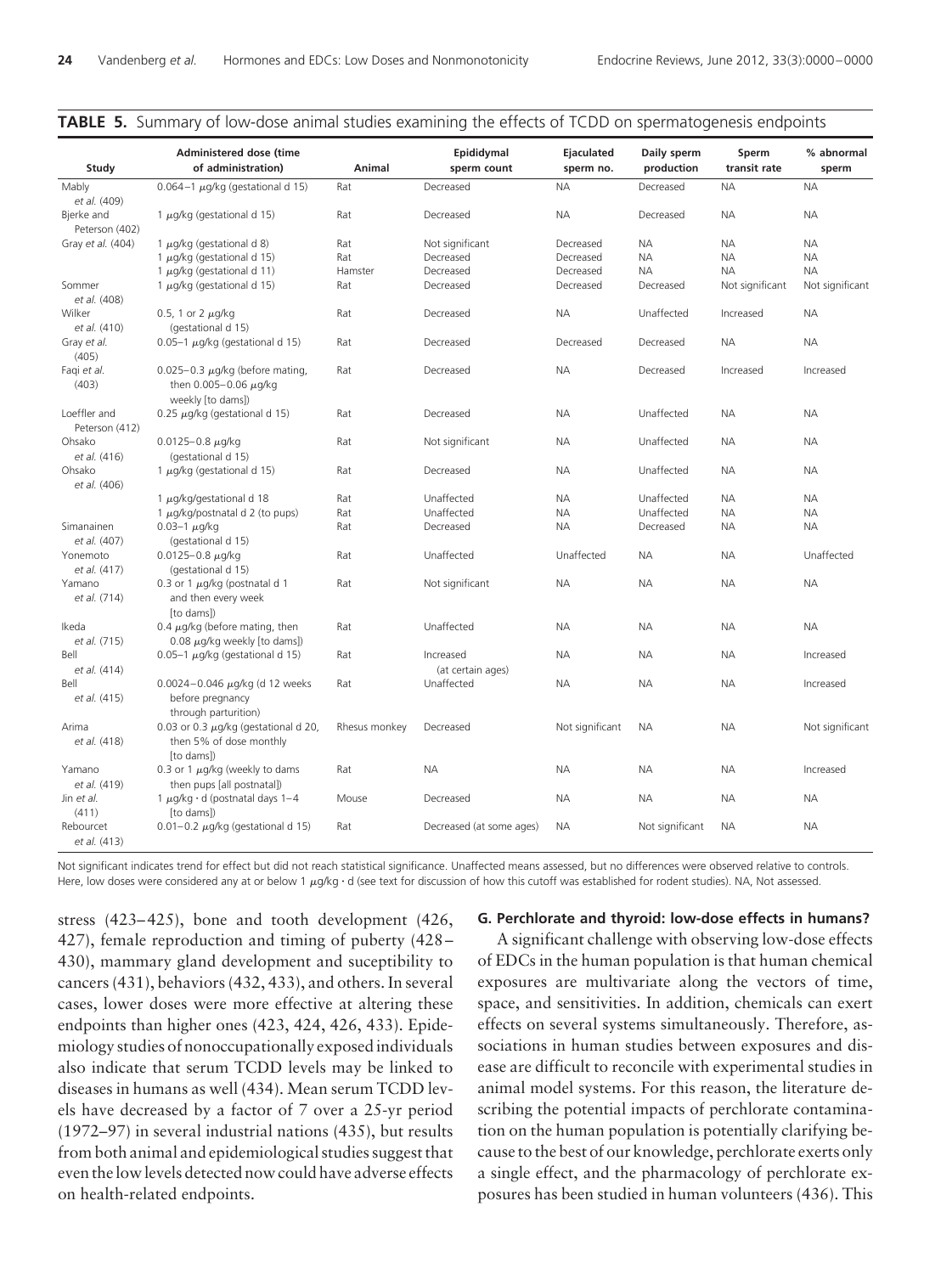literature offers a unique perspective into the issue of lowdose effects, perhaps providing important hypotheses to explain mechanistically why high-dose, short-term experiments can fail to predict the outcome of low-dose, lifetime exposures.

In the 2001–2002 NHANES dataset, perchlorate was detected in the urine of each of the 2820 samples tested (437). This widespread exposure means that the human population is being continuously exposed because perchlorate has a half-life in the human body of about 8 h (438). Human exposures to perchlorate are likely attributed to both contaminated drinking water and food (439); in fact, a recent analysis concludes that the majority of human exposure to perchlorate comes from food (440).

The predominant theory proposed to explain the source of perchlorate contamination in the United States is that it has been employed for many decades as the principal oxidant in explosives and solid rocket fuels (441). Perchlorate is chemically stable when wet and persists for long periods in geological systems and in ground water. Because of disposal practices during the 1960s through 1990s, perchlorate became a common contaminant of ground water in the United States (441, 442). Perchlorate is also formed under certain kinds of natural conditions (443), although the relative contributions to human exposure of these different sources is not completely understood. As a result of perchlorate contamination of natural waters, the food supply has become contaminated through irrigation in part because both aquatic and terrestrial plants can concentrate perchlorate more than 100-fold over water levels (444).

This exposure profile in the human population is important because high doses of perchlorate are known to reduce functioning of the thyroid gland, and poor thyroid function is an important cause of developmental deficits and adult disease (445). The primary question is: at what dose does perchlorate inhibit thyroid function sufficiently to cause disease? The current literature, reviewed below, supports the view that background exposure may affect thyroid function in adult women. These exposure levels, however, are considerably lower than predicted by early toxicology experiments in humans.

Perchlorate reduces thyroid function by inhibiting iodide uptake by the sodium/iodide symporter (NIS) (446), which is the only known effect of perchlorate on human physiology (438). NIS is responsible for transporting iodide into the thyroid gland, which is required for the production of thyroid hormone (447). However, NIS is also expressed in the gut (448, 449), in lactating breast (448, 450, 451), and in placenta (452), presumably all as a delivery mechanism for iodide to the developing and adult thyroid gland. Because the NIS transports perchlorate

(450), the pathway by which humans take up and concentrate perchlorate is the same as the pathway by which humans take up and concentrate iodide. Interestingly, NIS expression in the human fetal thyroid gland is the ratelimiting step in production of thyroid hormone (453). Moreover, NIS transport of perchlorate explains why high levels of perchlorate are found in human amniotic fluid (454, 455) and breast milk (456 – 459).

This effect of perchlorate on thyroid function is important because thyroid hormone is essential for normal brain development, body growth as well as for adult physiology (445, 460). Moreover, it has become clear that even small deficits in circulating thyroid hormone in pregnant women (461, 462) or neonates (463) have permanent adverse outcomes. In fact, recent work indicates that very subtle thyroid hormone insufficiency in pregnant women is associated with cognitive deficits in their children (461). Because of the importance of thyroid hormone in development and adult physiology, and because perchlorate is a potent inhibitor of iodide uptake and thyroid hormone synthesis, identifying the dose at which these events occur is critical.

Perchlorate was used medically to reduce circulating levels of thyroid hormone in patients with an overactive thyroid gland in the 1950s and 1960s (reviewed in Ref. 446); therefore, it was reasonable to examine the doseresponse characteristics of perchlorate on the human thyroid gland. Because perchlorate inhibits iodide uptake, several studies were performed to evaluate the effect of perchlorate exposure on iodide uptake inhibition in human volunteers (438, 464–466). In one study, 0.5 or 3 mg/d (approximately 0.007 and 0.04 mg/kg $\cdot$  d) perchlorate was administered to healthy volunteers ( $n = 9$  females and 5 males, age 25– 65 yr), and no effects were observed (466). Of course, it is important to note that the 2 wk of administration tested in this study is not sufficient to see any effect on serum concentrations of  $T<sub>4</sub>$  or TSH; the healthy thyroid can store several months' worth of thyroid hormone in the gland (467). Another small study also found no effects of administering 3 mg/d (approximately 0.04 mg/kg  $\cdot$  d) on any thyroid endpoint assessed (n = 8) adult males) (464).

In contrast, two studies examining adult volunteers administered perchlorate found effects of this chemical on at least one endpoint. The first found that radioactive iodide uptake was affected by 2 wk of exposure to 10 mg/d (0.13 mg/kg $\cdot$  d), but other measures of thyroid function were not altered ( $n = 10$  males) (465). The second examined adults ( $n = 37$ ) given doses ranging from 0.007–0.5 mg/  $kg \cdot d$ ; all but the lowest dose altered radioactive iodide uptake, and only the highest dose altered TSH levels (438). These studies were interpreted to suggest that adults would have to consume 2 liters of drinking water daily that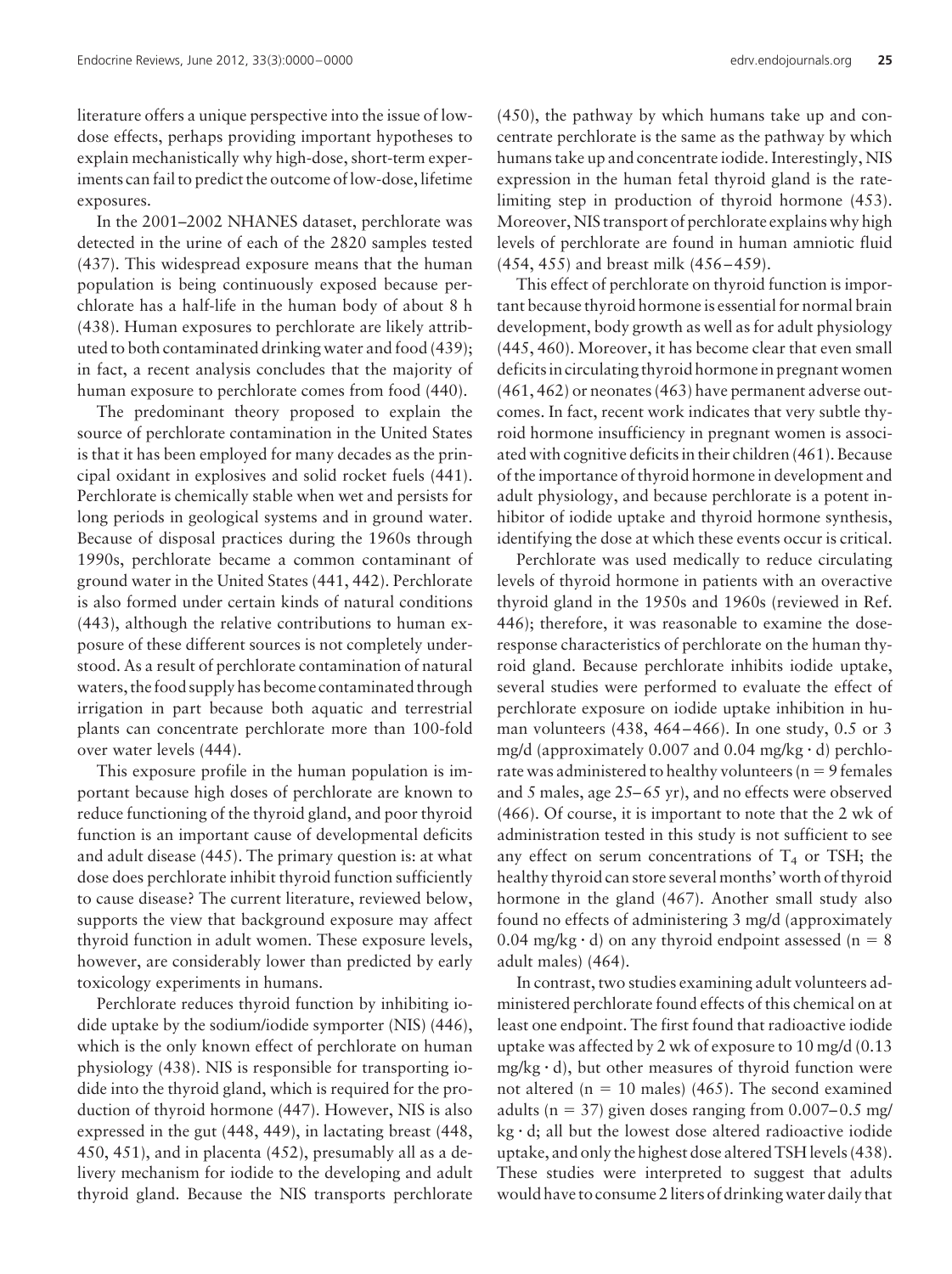was contaminated with at least 200 ppb  $(200 \mu g/liter)$ perchlorate to reach a level in which iodide uptake would begin to be inhibited. Yet, these administered doses are high and relatively acute, so the derivation of a safe dose from these studies, applied to vulnerable populations such as those with low iodide intake, has been strongly disputed (471).

Studies of occupational exposures have also been used to examine the effects of exposure to relatively high levels of perchlorate. In the first such study, more than 130 employees were separated into eight groups based on exposure estimates from airborne perchlorate in the workplace (472). The authors found that individuals with longer daily exposures to perchlorate, due to longer work shifts, had significant decreases in TSH levels compared with individuals with shorter exposures. But this study was hampered because actual exposure levels were not measured via urine or blood samples. A second study examined 37 employees exposed to perchlorate and 21 control employees from an azide factory; actual exposure measures were not conducted, but estimates were calculated based on exposures to perchlorate dust and air samples (473). This study found no effects of perchlorate exposures on any thyroid endpoint, although the sample size examined was small. In the final occupational exposure study, serum perchlorate levels were measured and compared with several measures of thyroid function in workers ( $n = 29$ ) who had spent several years as employees in a perchlorate production plant (474). In this study, the most complete because of the biomonitoring aspect of the exposure measures, higher perchlorate levels were associated with lower radioactive iodide uptake, higher urinary iodide excretion, and higher thyroid hormone concentrations.

Although iodide uptake was often inhibited in these studies, serum thyroid hormones were typically not altered, perhaps because of sufficient stored hormone. Based on these observations, the National Academy Committee to Assess the Health Implications of Perchlorate Ingestion (467) estimated that perchlorate would have to inhibit thyroid iodide uptake by about 75% for several months to cause a reduction in serum thyroid hormones. Moreover, the drinking water concentration of perchlorate required for this kind of inhibition was estimated to be over 1,000 ppb (438). Therefore, the National Academy of Sciences committee recommended a reference dose of  $0.0007$  mg/kg  $\cdot$  d (467), based on the dose at which perchlorate could inhibit iodide uptake, and the EPA used this value to set a provisional drinking water standard of 15 ppb.

Considering these data and general knowledge about the thyroid system, it was unexpected that Blount *et al.* (475) would identify a positive association between urinary iodide and serum TSH in adult women in the NHANES 2001–2002 dataset. Yet several features of this dataset were consistent with a causal action of perchlorate on thyroid function. First, in the general population of adult women, urinary perchlorate was positively associated with serum TSH. In the population of adult women who also had low urinary iodide, however, urinary perchlorate was more strongly associated with serum TSH and was negatively associated with serum  $T<sub>4</sub>$ . The strength of this association was such that the authors calculated that women at the 50th percentile of perchlorate exposure experienced a 1  $\mu$ g/dl T<sub>4</sub> reduction (reference range =  $5-12 \mu g/d$ . Should this magnitude of reduction in serum  $T<sub>4</sub>$  occur in a neonate, measurable cognitive deficits would also be present (476). Finally, Steinmaus *et al.* (477), using the same NHANES dataset, showed that women with low urinary iodide who smoke had an even stronger association between urinary perchlorate and measures of thyroid function. Tobacco smoke delivers thiocyanates, which also inhibit NIS-mediated iodide uptake (446).

The NHANES dataset suggests that perchlorate exposures of 0.2–0.4  $\mu$ g/kg · d (440) are associated with depressed thyroid function, even when urinary iodide is not reduced. This is a considerably lower dose than the  $7 \mu g$ /  $kg \cdot d$  dose required to suppress iodide uptake in the Greer *et al.* (438) study or the 500  $\mu$ g/kg  $\cdot$  d the NAS estimated would be required for several months to actually cause a decline in serum  $T_4$ . Therefore, it is reasonable to question whether these associations represent a causative relationship between perchlorate and thyroid function.

A number of epidemiological studies have been published to test for a relationship between perchlorate exposure and thyroid function. Early work used neonatal screening data for  $T_4$  as a measure of thyroid function, and the city of birth (Las Vegas, NV, compared with Reno, NV) as a proxy measure of exposure (478, 479). The reported findings were negative, but we now know that all Americans are exposed to perchlorate, so there was considerable misclassification of exposure, and no relationship should have been observed. Several additional studies using similar flawed designs also found no relationship between proxy measures of perchlorate exposures and clinical outcomes (480–484).

A recent study of the neonatal screening data from 1998 in California identified a strong association between neonatal TSH and whether or not the mother resided in a contaminated area (485). This study included over 497,000 TSH measurements and 800 perchlorate measurements. In addition, they used as a cutoff a variety of TSH levels (as opposed to the 99.9th percentile used for the diagnosis of congenital hypothy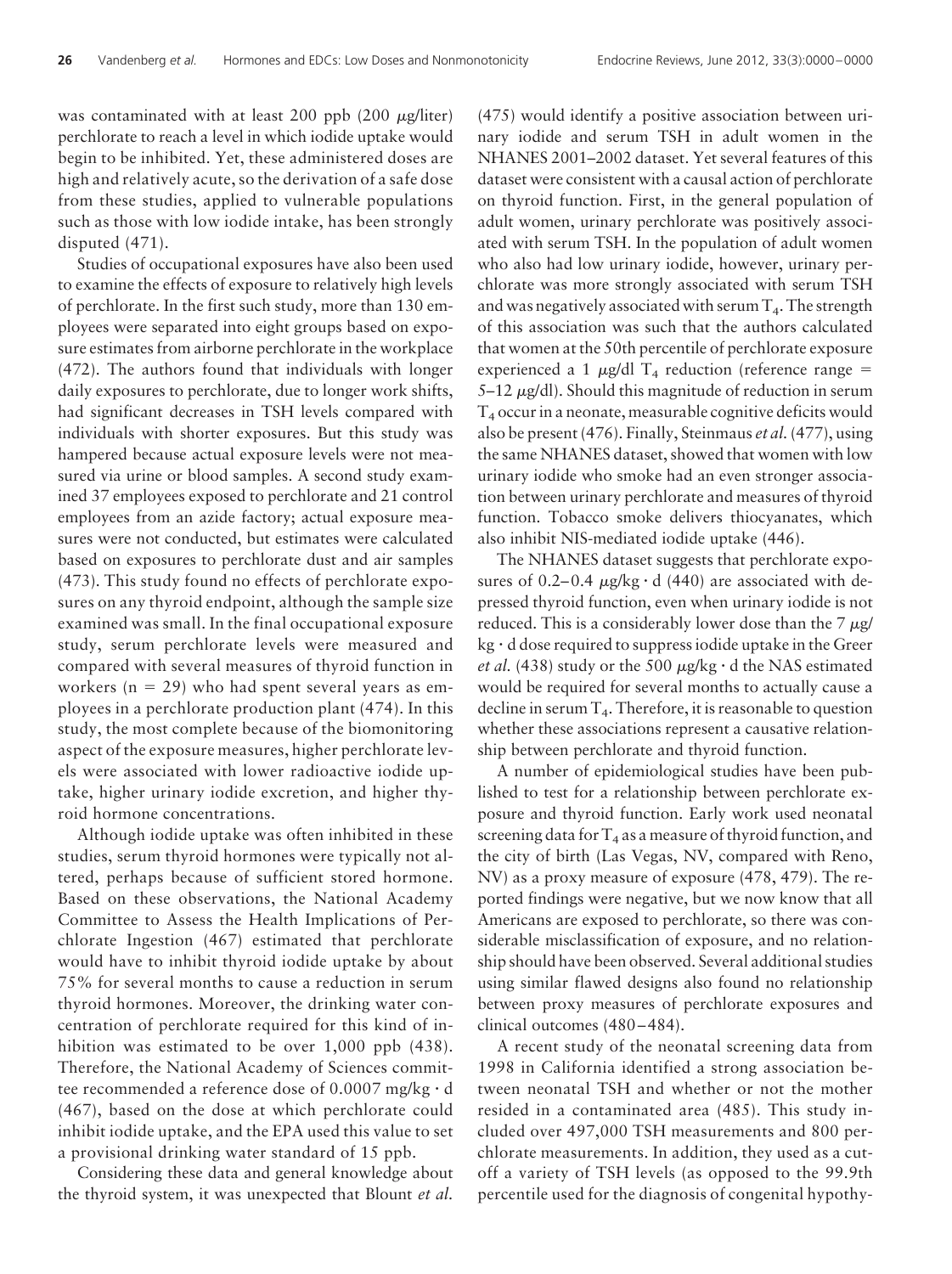roidism), indicating that perchlorate exposure is not associated with congenital hypothyroidism. Two additional studies have shown similar relationships between perchlorate and TSH levels, particularly in families with a history of thyroid disease (486, 487).

Several studies in pregnant women have failed to identify a relationship between perchlorate exposure and measures of thyroid function (488–490). Although these are important studies that need to be carefully scrutinized, they do not replicate or refute the NHANES dataset. It thus remains important to conduct additional studies exploring the relationship between background exposure to perchlorate and thyroid function in adults, pregnant women, neonates, and infants. This effort will be challenging because of the different characteristics of thyroid function and hormone action at different life stages (460). In addition, it will be important to obtain individual measurements of exposures to perchlorate and other NIS inhibitors (thiocyanate and nitrate), and iodide itself as well as individual measures of thyroid function (free and total  $T_4$  and TSH).

If background levels of perchlorate affect thyroid function in any segment of the population, it will be challenging to explain how the high-dose, short-term experiments of Greer *et al.* (438) completely underestimated the sensitivity of the human thyroid gland to perchlorate exposure. One possibility is that physiological systems respond to short durations of robust stress with compensatory mechanisms that reset during periods of long-term stress.

When these data are examined together, several important issues are raised. First, this example illustrates the difficulties inherent in studying human populations; epidemiology yields associations, not cause-effect relationships, in many cases using surrogate markers for perchlorate, and is not able to distinguish short- *vs.* long-term exposure duration. Second, our WoE analysis suggests that there is weak evidence for low-dose effects of perchlorate; further research is needed. The relationship between low-dose perchlorate exposures and thyroid endpoints would be strengthened by the addition of studies that measure biological concentrations of perchlorate and compare them with thyroid endpoints in neonates and other vulnerable populations. Third, the published studies that reported low-dose effects of perchlorate typically examined very specific populations, with several focusing on women with low iodine intake. This observation suggests that some groups may be more vulnerable to low doses of perchlorate than others (491).

#### **H. Low-dose summary**

These examples, and the examples of low-dose effects in less well-studied chemicals (Table 3), provide evidence

that low-dose effects are common in EDC research and may be the default expectation for all chemicals with endocrine activity. Many known EDCs have not been examined for low-dose effects, but we predict that these chemicals will have effects at low doses if studied appropriately. Although studies unable to detect effects at low doses have received attention, including some studies designed to replicate others that reported low-dose effects, the majority of these studies contain at least one major design flaw. Thus, a WoE approach clearly indicates that low-dose effects are present across a wide span of chemical classes and activities.

### III. Nonmonotonicity in EDC Studies

A concept related to low dose is that of nonmonotonicity. As noted in *Section I.B*, in a monotonic response, the observed effects may be linear or nonlinear, but the slope does not change sign (Fig. 3, A and B). In contrast, a doseresponse curve is nonmonotonic when the slope of the curve changes sign somewhere within the range of doses examined (Fig. 3C). NMDRCs are often U-shaped (with maximal responses of the measured endpoint observed at low and high doses) or inverted U-shaped (with maximal responses observed at intermediate doses) (Fig. 3C, *top panels*). Some cases are more complicated, with multiple points along the curve at which the slope of the curve reverses sign (Fig. 3C, *bottom left*). Nonmonotonicity is not synomymous with low dose, because there are lowdose effects that follow monotonic dose-response curves. Thus, it is not required that a study include doses that span from the true low-dose range to the high toxicological range to detect nonmonotonicity. The consequence of NMDRCs for toxicity testing is that a safe dose determined from high doses does not guarantee safety at lower, untested doses that may be closer to current human exposures.

Examples of NMDRCs from the cell culture, animal, and epidemiological literature will be discussed in detail in *Section III.C*. Importantly, our review of the literature finds that NMDRCs are common in the endocrine and EDC literature. In fact, it is plausible that, considering the mechanisms discussed below, NMDRCs are not the exception but should be expected and perhaps even common.

### **A. Why is nonmonotonicity important?**

NMDRCs in toxicology and in the regulatory process for EDCs are considered controversial. In addition to discussions of whether NMDRCs exist, there is also discussion of whether those that do exist have relevance to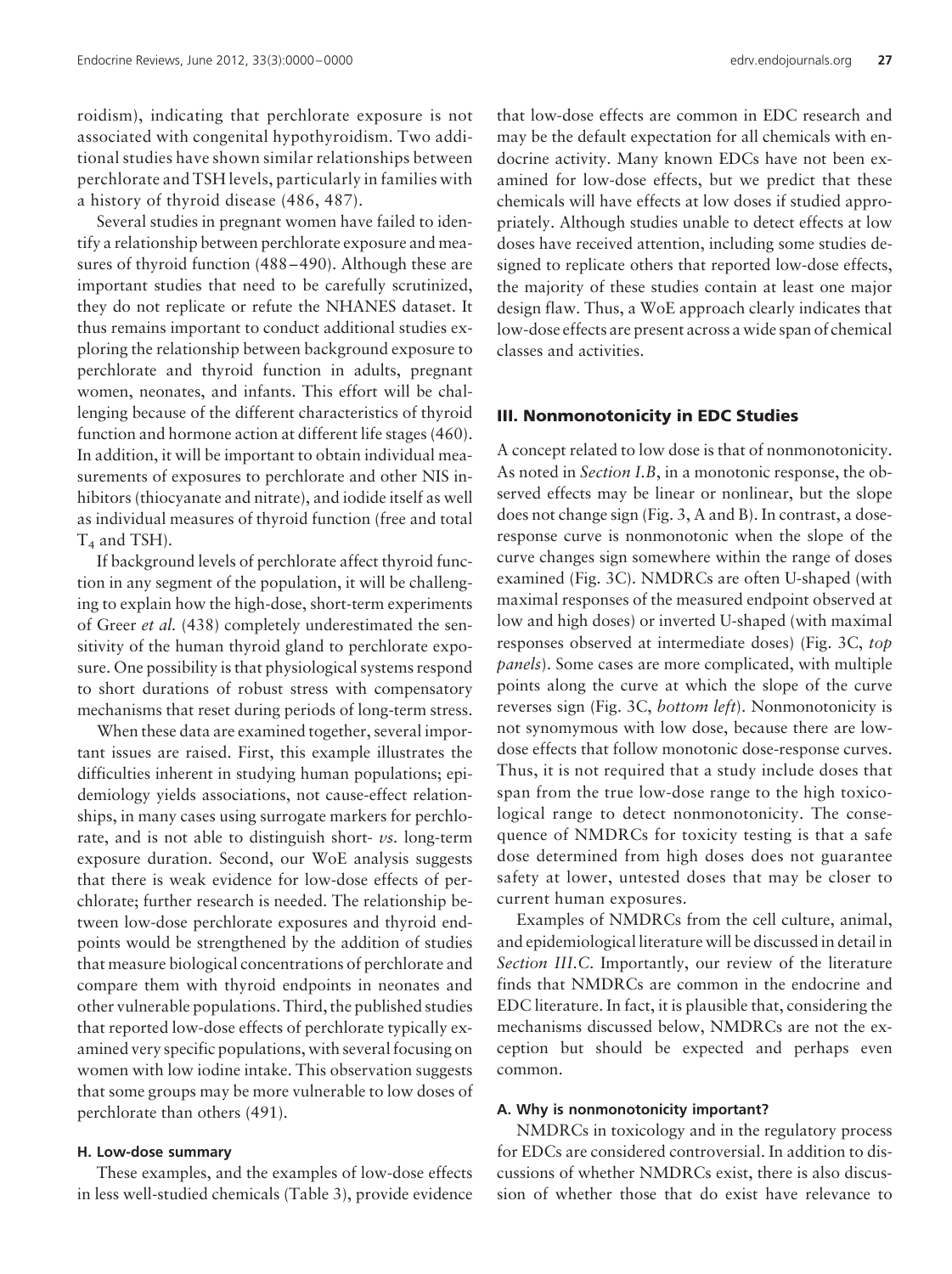**Figure 3.**



Figure 3. Examples of dose-response curves. A, Linear responses, whether there are positive or inverse associations between dose and effect, allow for extrapolations from one dose to another. Therefore, knowing the effects of a high dose permits accurate predictions of the effects at low doses. B, Examples of monotonic, nonlinear responses. In these examples, the slope of the curve never changes sign, but it does change in value. Thus, knowing what happens at very high or very low doses is not helpful to predict the effect of exposures at moderate doses. These types of responses often have a linear component within them, and predictions can be made within the linear range, as with other linear responses. C, Displayed are three different types of NMDRCs including an inverted U-shaped curve, a U-shaped curve, and a multiphasic curve. All of these are considered NMDRCs because the slope of the curve changes sign one or more times. It is clear from these curves that knowing the effect of a dose, or multiple doses, does not allow for assumptions to be made about the effects of other doses. D, A binary response is shown, where one range of doses has no effect, and then a threshold is met, and all higher doses have the same effect.

toxicological determination of putative safe exposures. In the standard practice of regulatory toxicology, the calculated safe dose, also called a reference dose, is rarely tested. In a system that is responding nonmonotonically, it is not appropriate to use a high-dose test to predict low-dose effects. Unfortunately, all regulatory testing for the effects of chemical exposures assume that this is possible. All current exposure standards employed by government agencies around the world, including the FDA and EPA, have been developed using an assumption of monotonicity (492, 493). The low-dose range, which presumably is what the general public normally experiences, is rarely, if ever, tested directly.

The standard procedure for regulatory testing typically involves a series of tests to establish the lowest dose at which an effect is observable (the LOAEL), then a dose beneath that at which no effect is observable (the NOAEL). Then a series of calculations are used to acknowledge uncertainty in the data, species differences, age differences, *etc.*, and those calculations, beginning with the LOAEL or the NOAEL, produce a reference dose that is presumed to be a safe exposure for humans (Fig. 4). Typically, the reference dose is 3- to 1000 fold lower than the NOAEL. That reference dose then becomes the allowable exposure and is deemed safe, even when it is never examined directly. For chemicals with monotonic linear dose-response curves (Fig. 3A), this may be appropriate. But for any chemicals that display nonmonotonic patterns, it is likely to lead to false negatives,*i.e.*concluding thatexposure to the reference dose is safe when in fact it is not.

As described above, there are other nonlinear dose-response curves that are monotonic (Fig. 3B). These curves may also present problems for extrapolating from high doses to low doses because there is no linear relationship that can be used to predict the effects of low doses. Equally troubling for regulatory purposes are responses that have a binary response rather than a classical dose-response curve (Fig. 3D). In these types of responses, one range of doses has no effect on an endpoint, and then a threshold is met, and all higher doses have the same effect. An example is seen in the atrazine literature, where doses below 1 ppb had no effect on the size of the male larynx but doses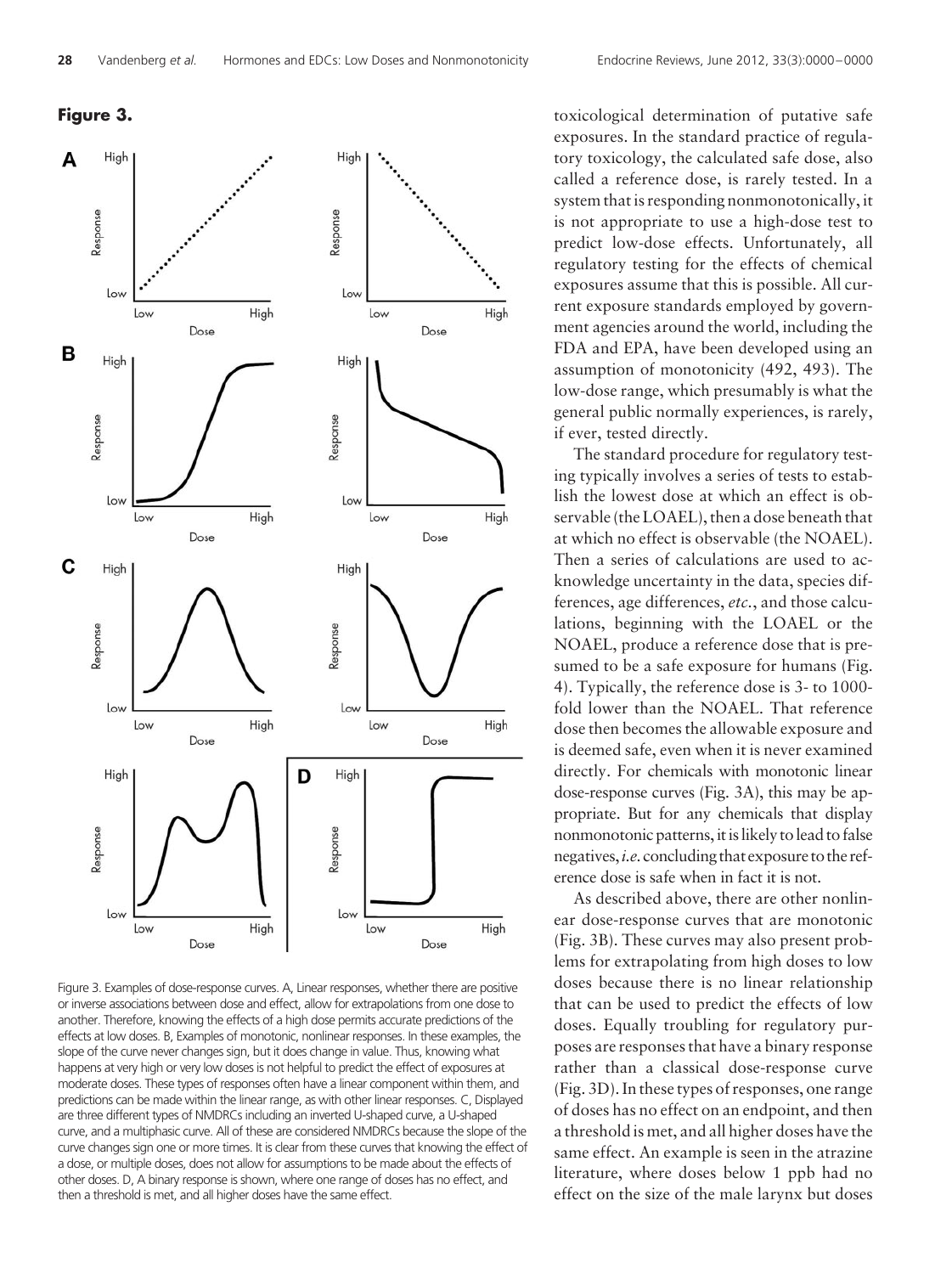at or above 1 ppb produced a significant decrease in size of approximately 10 –15% (336). Even doses of 200 ppb, the toxicological NOEL, produce the same effect. Thus, this all-or-none effect is observed because atrazine does not shrink the larynx; instead, it removes the stimulatory agent (*i.e.* androgens). In the absence of some threshold dose of androgen, the larynx simply remains at the unstimulated (female) size. The EPA's assessment of this study and others was that the lack of a dose-dependent response negates the importance of this effect (352). The lack of a dose response for a threshold effect like larynx size does not mean that the effects are not dose dependent; thus, understanding these types of effects and their implications for risk assessments is essential for determining the safe levels of chemicals.

It is important to mention here that the appropriateness of determining NOAEL concentrations, and therefore calculating reference doses, from exposures to endogenous hormones or EDCs has been challenged by several studies (Fig. 4A) (494 – 496). These studies show that hormonally active agents may still induce significant biological effects even at extremely low concentrations and that presently available analytical methods or technologies might be unable to detect relatively small magnitudes of effects. Previous discussions of this topic have shown that as the dose gets lower (and approaches zero) and the effect size decreases, the number of animals needed to achieve the power to detect a significant effect would have to increase substantially (497). Even more importantly, the assumption of a threshold does not take into account situations where an endogenous hormone is already above the dose that causes detectable effects and that an exogenous chemical (whether an agonist or antagonist) will modulate the effect of the endogenous hormone at any dose above zero (Fig. 4B). There can thus be no threshold or safe dose for an exogenous chemical in this situation. Forced identification of NOAEL or threshold doses based on the assumption that dose-response curves are always monotonic without considering the background activity of endogenous hormones and the limitations of analytical techniques supports the misconception that hormonally active agents do not have any significant biological effects at low doses. Thus, the concept that a toxic agent has a safe dose that can be readily estimated from the NOAEL derived from testing high, acutely toxic doses is overly simplistic and contradicted by data when applied to EDC (5, 497, 498).

### **B. Mechanisms for NMDRCs**

Previously, the lack of mechanisms to explain the appearance of NMDRCs was used as a rationale for ignoring these phenomena (492, 493). This is no longer acceptable

because there are several mechanisms that have been identified and studied that demonstrate how hormones and EDCs produce nonmonotonic responses in cells, tissues, and animals. These mechanisms include cytotoxicity, celland tissue-specific receptors and cofactors, receptor selectivity, receptor down-regulation and desensitization, receptor competition, and endocrine negative FEEDBACK loops. These mechanisms are well understood, and by providing detailed biological insights at the molecular level into the etiology of NMDRCs, they strongly negate the presumption that has been central to regulatory toxicology that dose-response curves are by default monotonic.

#### *1.Cytotoxicity*

The simplest mechanism for NMDRCs derives from the observation that hormones can be acutely toxic at high doses yet alter biological endpoints at low, physiologically relevant doses. Experiments working at concentrations that are cytotoxic are incapable of detecting responses that are mediated by ligand-binding interactions. For example, theMCF7 breast cancer cell line proliferates in response to estradiol in the low-dose range  $(10^{-12}$  to  $10^{-11}$  M) and in the pharmacological and toxicological range  $(10^{-11}$  to  $10^{-6}$  M), but toxic responses are observed at higher doses (38). Thus, when total cell number is graphed, it displays an inverted U-shaped response to estrogen. But cells that do not contain ER, and therefore cannot be affected by the hormonal action of estradiol, also display cytotoxic responses when treated with high doses of hormone. These results clearly indicate that the effects of estradiol at high doses are toxic via non-ER-mediated mechanisms.

#### *2. Cell- and tissue-specific receptors and cofactors*

Some NMDRCs are generated by the combination of two or more monotonic responses that overlap, affecting a common endpoint in opposite ways via different pathways. For example, *in vitro* cultured prostate cell lines demonstrate a nonmonotonic response to increasing doses of androgen where low doses increase cell number and higher doses decrease cell number, thus producing an inverted U-shaped curve (499, 500). Although the parental cell expressed an inverted U-shaped dose-response curve, after a long period of inhibition, the effects on cell number could be segregated by selecting two populations of cells: one that proliferated in the absence of androgens and other cells that proliferated in the presence of high androgen levels (501). Thus, the observed inverted U-shaped response is due to actions via two independent pathways that can be separated from each other in an experimental setting (502). Similarly, estrogens have been shown to induce cell proliferation and inhibit apoptosis in several cell populations, but inhibit proliferation and induce apopto-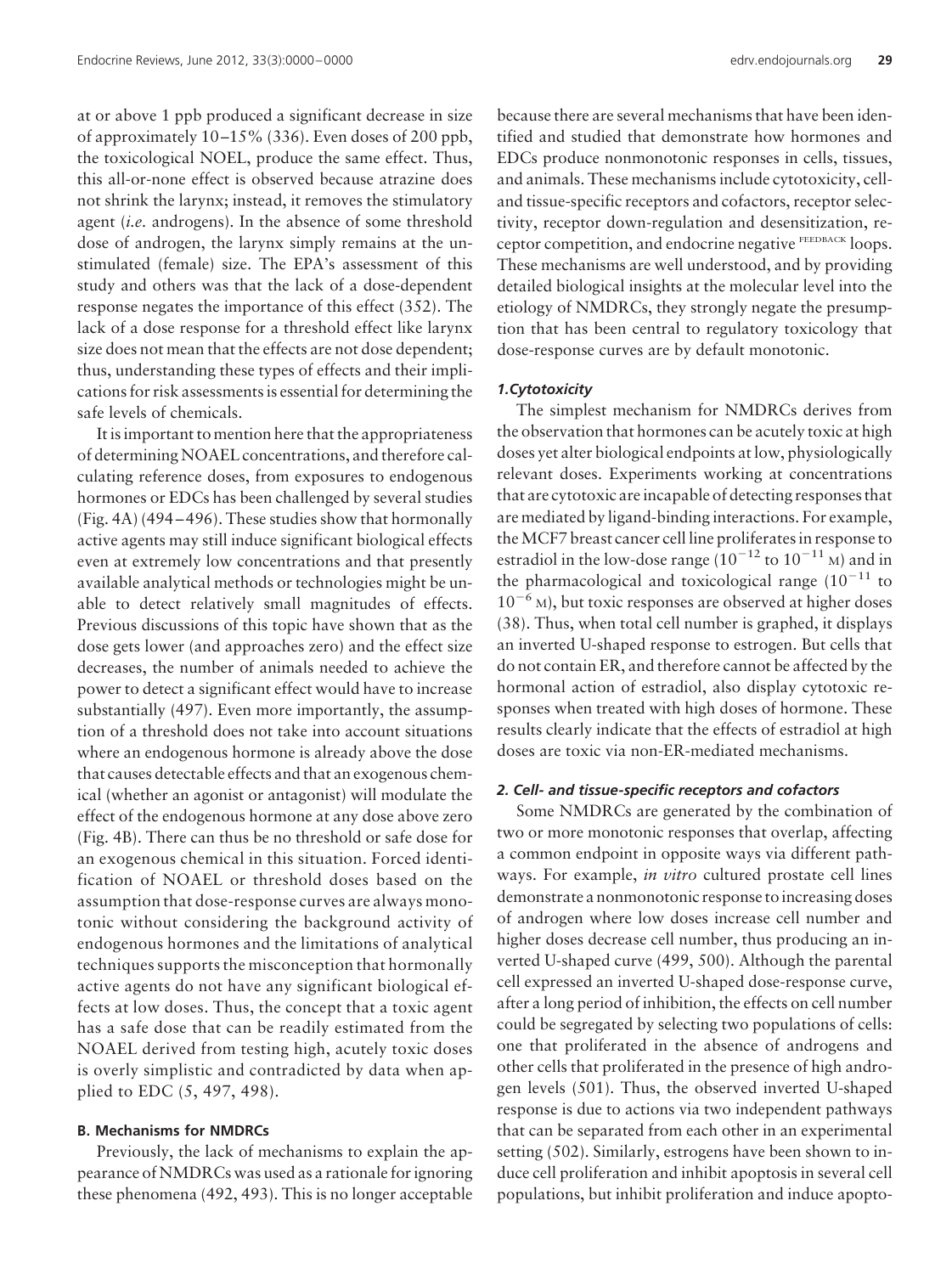### **Figure 4.**



Figure 4. NOAEL, LOAEL, and calculation of a safe reference dose. A, In traditional toxicology testing, high doses are tested to obtain the maximum tolerated dose (MTD), the LOAEL, and the NOAEL. Several safety factors are then applied to derive the reference dose, *i.e.* the dose at which exposures are presumed safe. This reference dose is rarely tested directly. Yet when chemicals or hormones produce NMDRCs, adverse effects may be observed at or below the reference dose. Here, the doses that would be tested are shown by a *dotted line*, and the calculated safe dose is indicated by a *thick solid line*. The actual response, an inverted Ushaped NMDRC, is shown by a *thin solid line*. B, Experimental data indicate that EDCs and hormones do not have NOAELs or threshold doses, and therefore no dose can ever be considered safe. This is because an exogenous hormone (or EDC) could have a linear response in the tested range (*dotted line*), but because endogenous hormones are present (*thin solid line*), the effects of the exogenous hormone are always observed in the context of a hormone-containing system.

sis in others (503, 504), with the combined effect being an inverted U-shaped curve for cell number (505).

Why does one single cell type have different responses to different doses of the same hormone? The case of the prostate cell line described above is reminiscent of the re-

sults described from the transcriptome of MCF7 cells, whereby a discrete global response like cell proliferation manifests at significantly lower estrogen doses than the induction of a single marker gene (135). That a response like cell proliferation requires a significantly lower dose of hormone than the dose needed to induce a given target gene is counterintuitive but factual; it may be interpreted as consistent with the notion that metazoan cells, like cells in unicellular organisms, are intrinsically poised to divide (503, 506, 507) and that quiescence is an induced state (508, 509). The biochemical details underlying these different responses are largely unknown; however, recent studies showed that steroid receptors control only a portion of their target genes directly via promoter binding. The majority of the changes are indirect, through chromatin rearrangements (510, 511).

Why do different cell types (*in vitro* and *in vivo*) have different responses to the same hormone? One answer is that they may express different receptors, and these receptors have different responses to the same hormone. For example, some tissues express only one of the two major ER (ER $\alpha$  and ER $\beta$ ), and actions via these receptors are important not just for responsiveness to hormone but also for cellular differentiation and cross talk between tissue compartments (512). Yet other tissues express both ER $\alpha$  and ER $\beta$ , and the effects of signaling via these two receptors often oppose each other; *i.e.* estrogen action via  $ER\alpha$  induces proliferation in the uterus, but  $ER\beta$  induces apoptosis (154). Complicating the situation further, different responses to a hormone can also be obtained due to the presence of different cofactors in different cell and tissue types (513, 514); these coregulators influence which genes are transcriptionally activated or repressed in response to the presence of hormone. They can also influence ligand selectivity of the receptor and DNA-binding capacity, having tremendous impact on the ability of a hormone to have effects in different cell types (105, 515, 516).

Although much of these activities occur on a biochemical level, *i.e.* at the receptor, there is also evidence that nonmonotonicity can originate at the level of tissue organization. The mammary gland has been used as a model to study inter- and intracompartmental effects of hormone treatment: within the ductal epithelium, estro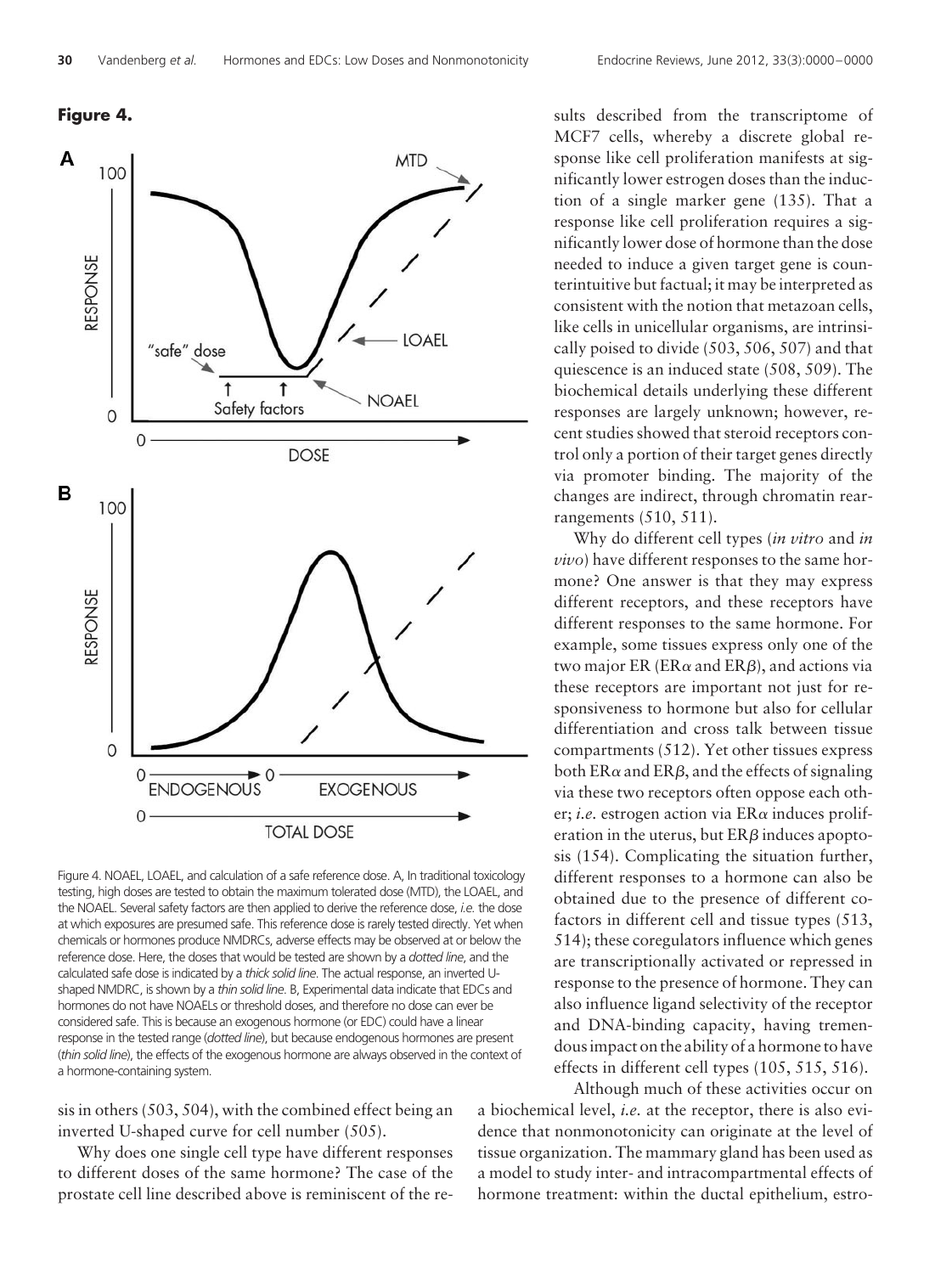gen has distinct effects during puberty, both inducing proliferation, which causes growth of the ductal tree, and inducing apoptosis, which is required for lumen formation (517, 518); in cell culture, the presence of stromal cells can also enhance the effects of estrogen on epithelial cells (519, 520), suggesting that stromal-epithelial compartmental interactions can mediate the effects of estrogen.

#### *3. Receptor selectivity*

NMDRCs can occur because of differences in receptor affinity, and thus the selectivity of the response, at low *vs.* high doses. For example, at low doses, BPA almost exclusively binds to the ER (including mER), but at high doses it can also bind weakly to other hormone receptors, like androgen receptor and thyroid hormone receptor (249, 521). This type of receptor nonselectivity is quite common for EDCs, and it has been proposed that binding to different receptors may be an explanation for the diverse patterns of disease observed after EDC exposures (522). In fact, several of the chemicals shown to have low-dose effects are known to act via multiple receptors and pathways (Table 3). Thus, the effects seen at high doses can be due to action via the binding of multiple receptors, compared with the effects of low doses, which may be caused by action via only a single receptor or receptor family.

### *4. Receptor down-regulation and desensitization*

When hormones bind to nuclear receptors, the ultimate outcome is a change in the transcription of target genes. When the receptor is bound by ligand, an increase in response is observed; as discussed previously in this review, the relationship between hormone concentration and the number of bound receptors, as well as the relationship between the number of bound receptors and the biological effect, is nonlinear (38). After the nuclear receptor is bound by hormone and transcription of target genes has occurred (either due to binding of the receptor at a DNA response element or the relief of a repressive event on the DNA), the reaction eventually must cease; *i.e.* the bound receptor must eventually be inactivated in some way. Thus, nuclear hormone receptors are ubiquitinated and degraded, usually via the proteasome (523). Importantly, the role of the hormone in receptor degradation differs depending on the hormone; binding of estrogen, progesterone, and glucocorticoid mediates the degradation of their receptors (524 –526), whereas the presence of hormone may actually stabilize some receptors and prevent degradation (527), and other receptors are degraded without ligand (528). As hormone levels rise, the number of receptors being inactivated and degraded also rises, and eventually the number of receptors being produced cannot maintain the pace of this degradation pathway (523). Fur-

thermore, the internalization and degradation of receptors can also influence receptor production, leading to an even stronger down-regulation of receptor (529). In the animal, the role of receptor down-regulation is actually quite complex, because signaling from one hormone receptor can influence protein levels of another receptor; *i.e.* ER signaling can promote degradation of the glucocorticoid receptor by increasing the expression of enzymes in the proteasome pathway that degrade it (530).

There is also the issue of receptor desensitization, a process whereby a decrease in response to a hormone is not due to a decrease in the number of available receptors but instead due to the biochemical inactivation of a receptor (531). Desensitization typically occurs when repeated or continuous exposure to ligand occurs. Normally seen with membrane-bound G protein-coupled receptors, the activation of a receptor due to ligand binding is quickly followed by the uncoupling of the activated receptor from its G proteins due to phosphorylation of these binding partners (532). Receptor desensitization has been observed for a range of hormones including glucagon, FSH, human chorionic gonadotropin, and prostaglandins (533). Importantly, desensitization and down-regulation can occur in the same cells for the same receptor (534), and therefore, both can play a role in the production of NMDRCs.

#### *5. Receptor competition*

Mathematical modeling studies suggest that the mixture of endogenous hormones and EDCs establishes a natural environment to foster NMDRCs. Using mathematical models, Kohn and Melnick (42) proposed that when EDC exposures occur in the presence of endogenous hormone and unoccupied hormone receptors, some unoccupied receptors become bound with the EDC, leading to an increase in biological response (*i.e.* increased expression of a responsive gene, increased weight of an organ, *etc.*). At low concentrations, both the endogenous hormone and the EDC bind to receptors and activate this response, but at high doses, the EDC can outcompete the natural ligand. The model predicts that inverted U-shaped curves would occur regardless of the binding affinity of the EDC for the receptor and would be abolished only if the concentration of natural hormone were raised such that all receptors were bound.

#### *6. Endocrine negative FEEDBACK loops*

In several cases, the control of hormone synthesis is regulated by a series of positive- and negative feedback loops. Several hormones are known to control or influence their own secretion using these feedback systems. In one example, levels of insulin are known to regulate glucose uptake by cells. Blood glucose levels stimulate insulin pro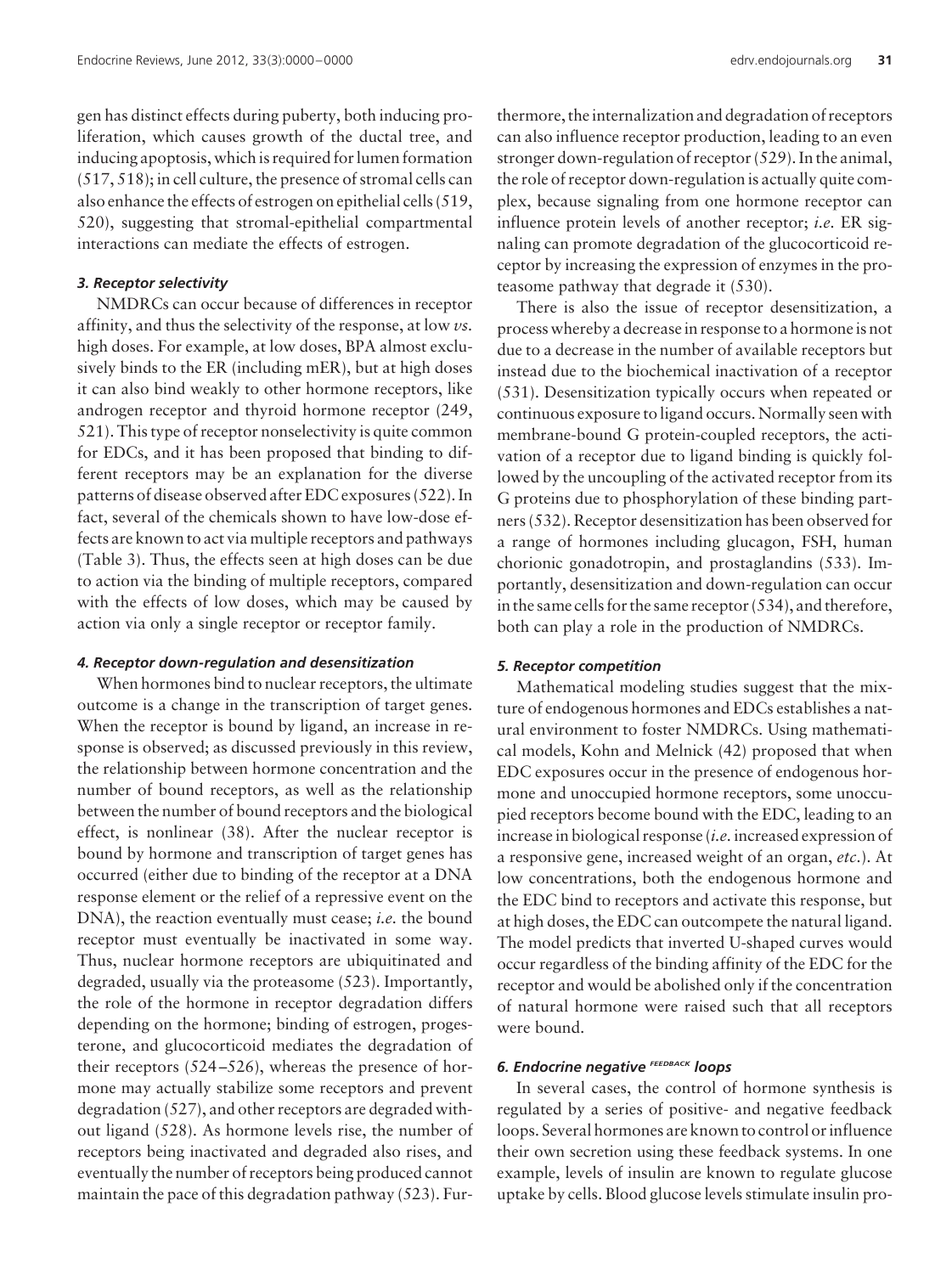duction, and as insulin removes glucose from circulation, insulin levels decline. Thus, NMDRCs can occur as the free/available ligand and receptor concentrations are influenced by one another. In another example, thyroid hormone secretion is stimulated by TSH, and thyroid hormone suppresses TSH; thus, feedback between these two hormones allows thyroid hormone to be maintained in a narrow dose range.

Several studies indicate that these negative feedback loops could produce NMDRCs when the duration of hormone administration is changed (535). For example, short exposures of estrogen induce proliferation in the uterus and pituitary, but longer hormone regimens inhibit cell proliferation (236, 536). Thus, the outcome is one where exposure to a single hormone concentration stimulates an endpoint until negative feedback loops are induced and stimulation ends (537).

#### *7. Other downstream mechanisms*

Removing the variability that can come from examining different cell types, or even single cell types in the context of a tissue, studies of cultured cells indicate that different gene profiles are affected by low doses of hormone compared with higher doses. In a study of the genes affected by low *vs.* higher doses of estrogen, researchers found that there were a small number of genes in MCF7 breast cancer cells with very high sensitivity to low doses of estradiol (10 pM) compared with the total number of genes that were affected by higher (30 or 100 pM) exposures (538). But the surprising finding was the pattern of estradiol-induced *vs.* estradiol-suppressed gene expression at high and low doses; when 10 pM was administered, the number of estradiol-suppressible genes was approximately three times higher than the number of estradiolinducible genes. However, the overall profile of the number of estradiol-suppressible genes was approximately half the total number of estradiol-inducible genes. This observation suggests that low doses of estrogen selectively target a small subset of the total number of estrogen-sensitive genes and that the genes affected by low doses are most likely to be suppressed by that treatment. The mechanisms describing how low doses of estrogen differently affect the expression of genes compared with higher doses have yet to be elucidated, but low doses of estradiol inhibit expression of apoptotic genes (539), indicating that which genes are affected by hormone exposure is relevant to understand how low doses influence cellular activities.

#### **C. Examples of nonmonotonicity**

### *1. Examples of NMDRCs from cell culture*

A tremendous amount of theoretical and mathematical modeling has been conducted to understand the produc-

tion of nonlinear and nonmonotonic responses (42, 540). These studies and others suggest that the total number of theoretical response curves is infinite. Yet this does not mean that the occurrence of NMDRCs is speculative; these types of responses are reported for a wide variety of chemicals. Cell culture experiments alone provide hundreds of examples of nonmonotonic responses (see Table 6 for examples). In the natural hormone category, many different hormones produce NMDRCs; this is clearly not a phenomenon that is solely attributable to estrogen and androgen, the hormones that have been afforded the most attention in the dose-response literature. Instead, NMDRCs are observed after cells are treated with a range of hormones, suggesting that this is a fundamental and general feature of hormones.

Chemicals from a large number of categories with variable effects on the endocrine system also produce NMDRCs in cultured cells. These chemicals range from components of plastics to pesticides to industrial chemicals and even heavy metals. The mechanisms for nonmonotonicity discussed in *Section III.B* are likely explanations for the NMDRCs reported in a range of cell types after exposure to hormones and EDCs. Table 6 provides only a small number of examples from the literature, and it should be noted that because these are studies of cells in culture, most of these studies typically examined only a few types of outcomes: cell number (which could capture the effects of a chemical on cell proliferation, apoptosis, or both), stimulation or release of another hormone, and regulation of target protein function, often examined by measuring the phosphorylation status of a target.

### *2. Examples of NMDRCs in animal studies*

Some scientists suggest that nonmonotonicity is an artifact of cell culture, however, a large number of NMDRCs have been observed in animals after administration of natural hormones and EDCs, refuting the hypothesis that this is a cell-based phenomenon only. Similar to what has been observed in cultured cells, the NMDRCs observed in animals also span a large range of chemicals, model organisms, and affected endpoints (Table 7). These results underscore the biological importance of the mechanisms of nonmonotonicity that have been largely worked out *in vitro*.

Although NMDRCs attributable to estrogen treatment are well documented, the induction of NMDRCs is again observed to be a general feature of hormone treatment; a wide range of hormones produce these types of responses in exposed animals. Importantly, a number of pharmaceutical compounds with hormone-mimicking or endocrine-disrupting activities also produce NMDRCs. Finally, as expected from the results of cell culture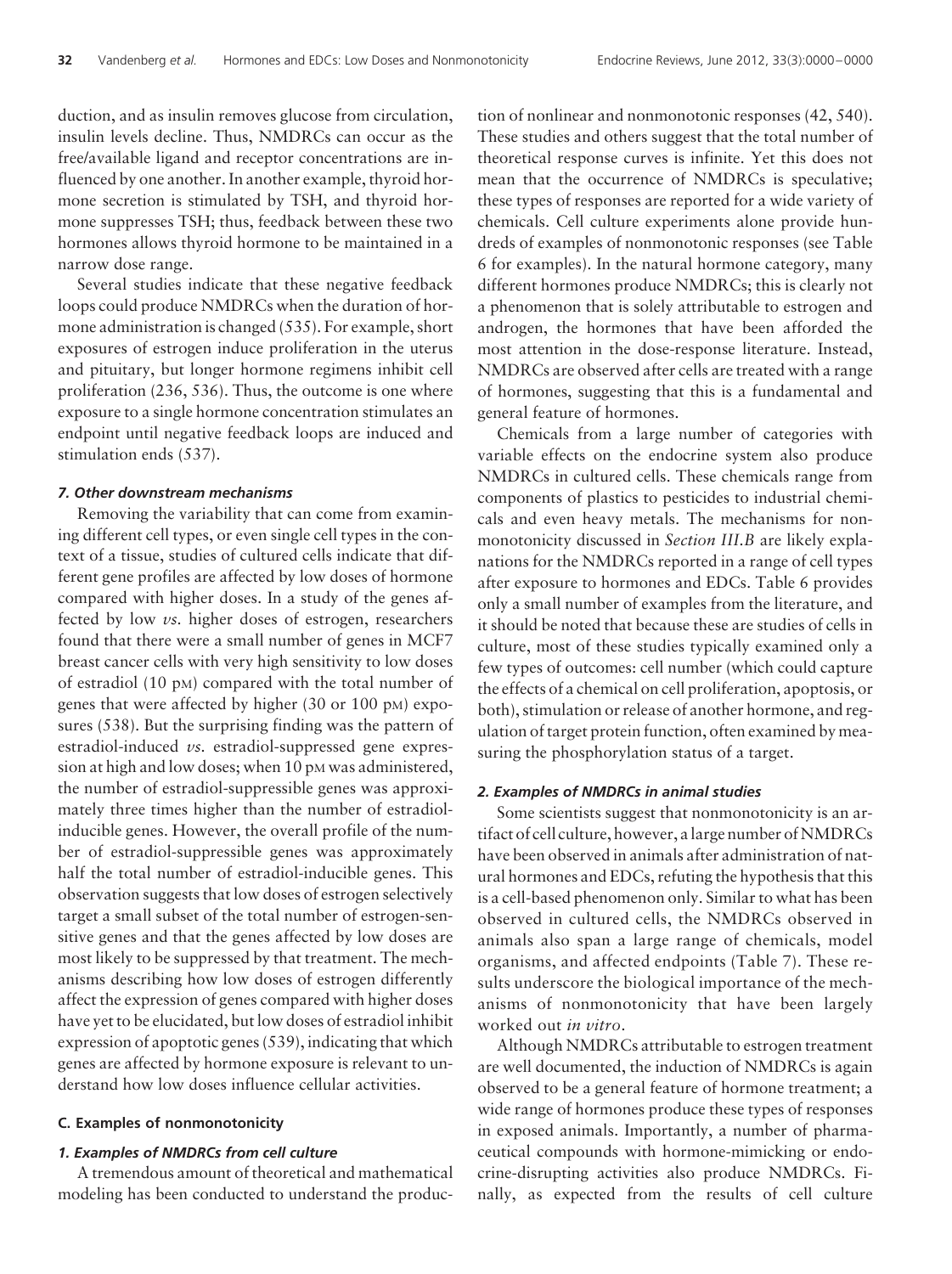(*Continued*)

#### **Chemicals by chemical class Cell type Refs. Refs. Refs. Refs. Refs. Refs. Refs.** Natural hormones 17B-Estradiol **17B-Cell number** Cell number MCF7 breast cancer cells 135, 716 Dopamine uptake Fetal hypothalamic cells (primary) 717 pERK levels, prolactin release GH3/B6/F10 pituitary cells 41, 718, 719  $\beta$ -Hexosaminidase release HMC-1 mast cells 720 Cell number Vascular smooth muscle cells 721 Production of L-PGDS, a sleeppromoting substance U251 glioma cells 722 5a-Dihydrotestosterone Cell number LNCaP-FGC prostate cancer cells 499 Cell number, kinase activity Vascular smooth muscle cells 721 5x-Androstenedione Cell number Cell number LNCaP-FGC prostate cancer cells 499 Corticosterone Mitochrondrial oxidation, calcium flux Cortical neurons (primary) 723 Insulin Markers of apoptosis (in absence of glucose)<br>Cell number Pancreatic  $\beta$ -cells (primary) 724 Progesterone Cell number Cell number LNCaP-FGC prostate cancer cells 499 Prolactin Testosterone release Adult rat testicular cells (primary) 725 hCG Testosterone release Adult rat testicular cells (primary) 725 T<sub>3</sub> Cerebral cortex cells (primary, Rate of protein phosphorylation Cerebral cortex cells (primary, synaptosomes) 726 *LPL* mRNA expression White adipocytes (rat primary) 727 GH *IGF*-*I* expression Hepatocytes (primary cultures from silver sea bream) 728 Pharmaceutical hormones DES Cell number MCF7 breast cancer cells 716 Prolactin release and the GH3/B6/F10 pituitary cells and the case of the 41 Ethinyl estradiol CXCL12 secretion MCF7 breast cancer cells, T47D breast cancer cells 729 R1881 (synthetic androgen)<br>Trenbolone Cell number LNCaP-FGC cells 499 Induction of micronuclei **RTL-W1** fish liver cells 730 Plastics BPA Cell number Cell number MCF7 breast cancer cells 135, 716 Dopamine efflux PC12 rat tumor cells 40 pERK levels, intracellular  $Ca^{2+}$ changes, prolactin release GH3/B6/F10 pituitary cells 41, 718 LNCaP prostate cancer cells 731 DEHP Number of colonies *Escherichia coli* and *B. subtilis* bacteria 732 Di-*n*-octyl phthalate Number of colonies *E. coli* and *B. subtilis* bacteria 732 Detergents, surfactants Octylphenol Cell number MCF7 breast cancer cells 716 Dopamine uptake The Setal hypothalamic cells (primary) 317<br>DERK levels The Setal CH3/B6/F10 pituitary cells 718 GH3/B6/F10 pituitary cells hCG-stimulated testosterone levels Leydig cells (primary) 733 Propylphenol pERK levels GH3/B6/F10 pituitary cells 718 Nonylphenol **pERK** levels, prolactin release GH3/B6/F10 pituitary cells  $\beta$ -Hexosaminidase release HMC-1 mast cells 720 Cell number MCF7 breast cancer cells 135 PAH Phenanthrene **All-trans retinoic acid activity** P19 embryonic carcinoma cells 734, 735 Benz(a)acridine All-trans retinoic acid activity P19 embryonic carcinoma cells 734 hCG-stimulated testosterone B-naphthoflavone hCG-stimulated testosterone Pieces of goldfish testes 736<br>Retene Pieces of aoldfish testes 736 Pieces of goldfish testes Heavy metals Lead Estrogen, testosterone, and cortisol levels Postvitellogenic follicles (isolated from catfish)<br>Human endometrial endothelial cells 737 Cadmium Expression of angiogenesis genes Human endometrial endothelial cells 738

### **TABLE 6.** Examples of NMDRCs in cell culture experiments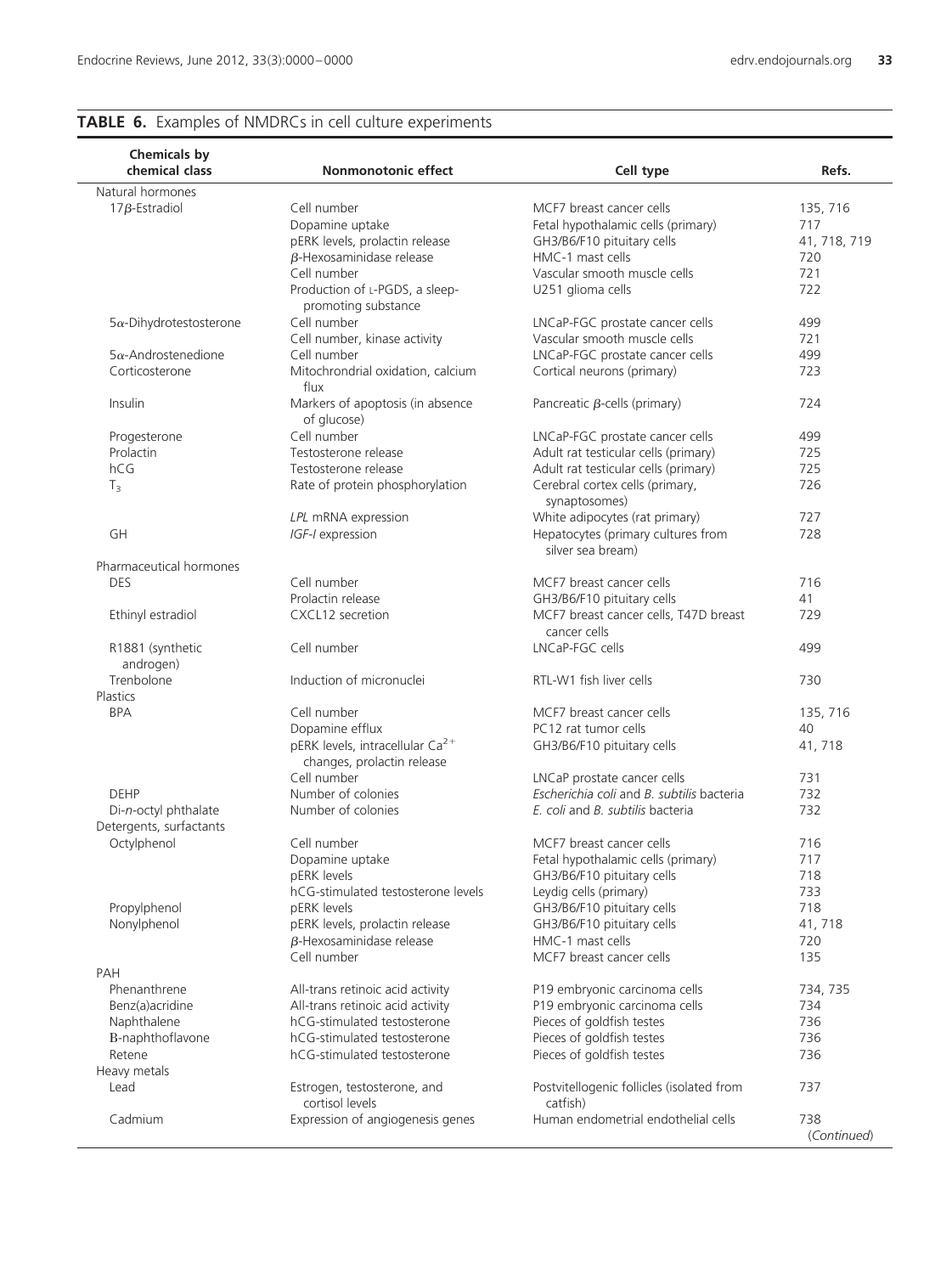| <b>Chemicals by</b>                        |                                                                                               |                                                            |            |
|--------------------------------------------|-----------------------------------------------------------------------------------------------|------------------------------------------------------------|------------|
| chemical class                             | <b>Nonmonotonic effect</b>                                                                    | Cell type                                                  | Refs.      |
| Phytoestrogens and<br>natural antioxidants |                                                                                               |                                                            |            |
| Genistein                                  | Cell number                                                                                   | Caco-2BBe colon adenocarcinoma cells                       | 739        |
|                                            | CXCL12 secretion, cell number                                                                 | T47D breast cancer cells                                   | 729        |
|                                            | Cell number, cell invasion, MMP-9                                                             | PC3 prostate cancer cells                                  | 740        |
|                                            | activity                                                                                      |                                                            |            |
|                                            | pJNK levels, Ca <sup>2+</sup> flux                                                            | GH3/B6/F10 pituitary cells                                 | 719        |
| Coumesterol                                | Prolactin release, pERK levels                                                                | GH3/B6/F10 pituitary cells                                 | 719        |
| Daidezin                                   | Prolactin release, pERK levels                                                                | GH3/B6/F10 pituitary cells                                 | 719        |
|                                            | Cell number                                                                                   | MCF7 breast cancer cells                                   | 135        |
|                                            | Cell number                                                                                   | LoVo colon cancer cells                                    | 741        |
| Resveratrol                                | Expression of angiogenesis genes                                                              | Human umbilical vein endothelial cells                     | 742        |
| Trans-resveratrol                          | pERK levels, Ca <sup>2+</sup> flux                                                            | GH3/B6/F10 pituitary cells                                 | 719        |
| Artelastochromene                          | Cell number                                                                                   | MCF7 breast cancer cells                                   | 743        |
| Carpelastofuran                            | Cell number                                                                                   | MCF7 breast cancer cells                                   | 743        |
| Biochanin A                                | Induction of estrogen-sensitive                                                               | MCF7 breast cancer cells                                   | 744        |
|                                            | genes in the presence of<br>testosterone                                                      |                                                            |            |
| Licoflavone C                              | Induction of estrogen-sensitive                                                               | Yeast bioassay                                             | 745        |
|                                            | genes                                                                                         |                                                            |            |
| Quercetin                                  | Aromatase activity                                                                            | H295R adrenocortical carcinoma cells                       | 746        |
|                                            | Cell number                                                                                   | SCC-25 oral squamous carcinoma cells                       | 747        |
| Dioxin                                     |                                                                                               |                                                            |            |
| <b>TCDD</b>                                | Cell number, gene expression                                                                  | M13SV1 breast cells                                        | 748        |
| PCB                                        |                                                                                               |                                                            |            |
| <b>PCB-74</b>                              | Cell viability, GnRH peptide levels                                                           | GT1-7 hypothalamic cells                                   | 749        |
| <b>PCB-118</b>                             | Cell viability, GnRH peptide levels                                                           | GT1-7 hypothalamic cells                                   | 749        |
| Aroclor 1242 (PCB<br>mixture)              | $\beta$ -Hexosaminidase release                                                               | HMC-1 mast cells                                           | 720        |
| POP mixture                                | Apoptosis of cumulus cells                                                                    | Oocyte-cumulus complexes (primary,<br>isolated from pigs)  | 750        |
| Herbicides                                 |                                                                                               |                                                            |            |
| Glyphosphate-based                         | Cell death, aromatase activity, $ER\beta$                                                     | HepG2 liver cells                                          | 751        |
| herbicide (Round-Up)                       | activity                                                                                      |                                                            |            |
| Atrazine                                   | Cell number                                                                                   | IEC-6 intestinal cells                                     | 752        |
| Insecticides                               |                                                                                               |                                                            |            |
| Endosulfan                                 | Cell number                                                                                   | IEC-6 intestinal cells                                     | 752        |
|                                            | $\beta$ -Hexosaminidase release                                                               | HMC-1 mast cells                                           | 720        |
|                                            | ATPase activity of P-glycoprotein                                                             | CHO cell extracts                                          | 753        |
| Diazinon                                   | Cell number                                                                                   | IEC-6 intestinal cells                                     | 752        |
| Dieldrin                                   | $\beta$ -Hexosaminidase release                                                               | HMC-1 mast cells                                           | 720        |
| DDT                                        | Cell number                                                                                   | MCF7 breast cancer cells                                   | 144        |
| <b>DDE</b>                                 | $\beta$ -Hexosaminidase release                                                               | HMC-1 mast cells                                           | 720        |
|                                            | Prolactin release                                                                             | GH3/B6/F10 pituitary cells                                 | 41         |
| 3-Methylsulfonyl-DDE                       | Cortisol and aldosterone release,<br>expression of steroidogenic<br>genes                     | H295R adrenocortical carcinoma cells                       | 754        |
| Fungicides                                 |                                                                                               |                                                            |            |
| Hexachlorobenzene                          | Transcriptional activity in the<br>presence of DHT                                            | PC3 prostate cancer cells                                  | 755        |
| Prochloraz                                 | Aldosterone, progesterone, and<br>corticosterone levels; expression<br>of steroidogenic genes | H295R adrenocortical cells                                 | 756        |
| Ketoconazole                               | Aldosterone secretion                                                                         | H295R adrenocortical cells                                 | 757        |
| Fungicide mixtures                         | Aldosterone secretion                                                                         | H295R adrenocortical cells                                 | 757        |
| PBDE                                       |                                                                                               |                                                            |            |
| PBDE-49<br>PBDE-99                         | Activation of ryanodine receptor 1<br>Expression of GAP43                                     | HEK293 cell (membranes)<br>Cerebral cortex cells (primary) | 758<br>759 |
|                                            |                                                                                               |                                                            |            |

### **TABLE 6.** Continued

Due to space concerns, we have not elaborated on the shape of the curve (U, inverted U, or other nonmonotonic shape) or the magnitude of observed effects in this table. CXCL12, Chemokine (C-X-C motif) ligand 12; DEHP, bis(2-ethylhexyl) phthalate; DHT, dihydrotestosterone; hCG, human chorionic gonadotropin; MMP, matrix metalloproteinase; PAH, polyaromatic hydrocarbons; PBDE, polybrominated diphenyl ethers; PCB, polychlorinated biphenyl; pERK, phospho-ERK; PGDS, prostaglandin-D synthase; pJNK, phospho-c-Jun N-terminal kinase.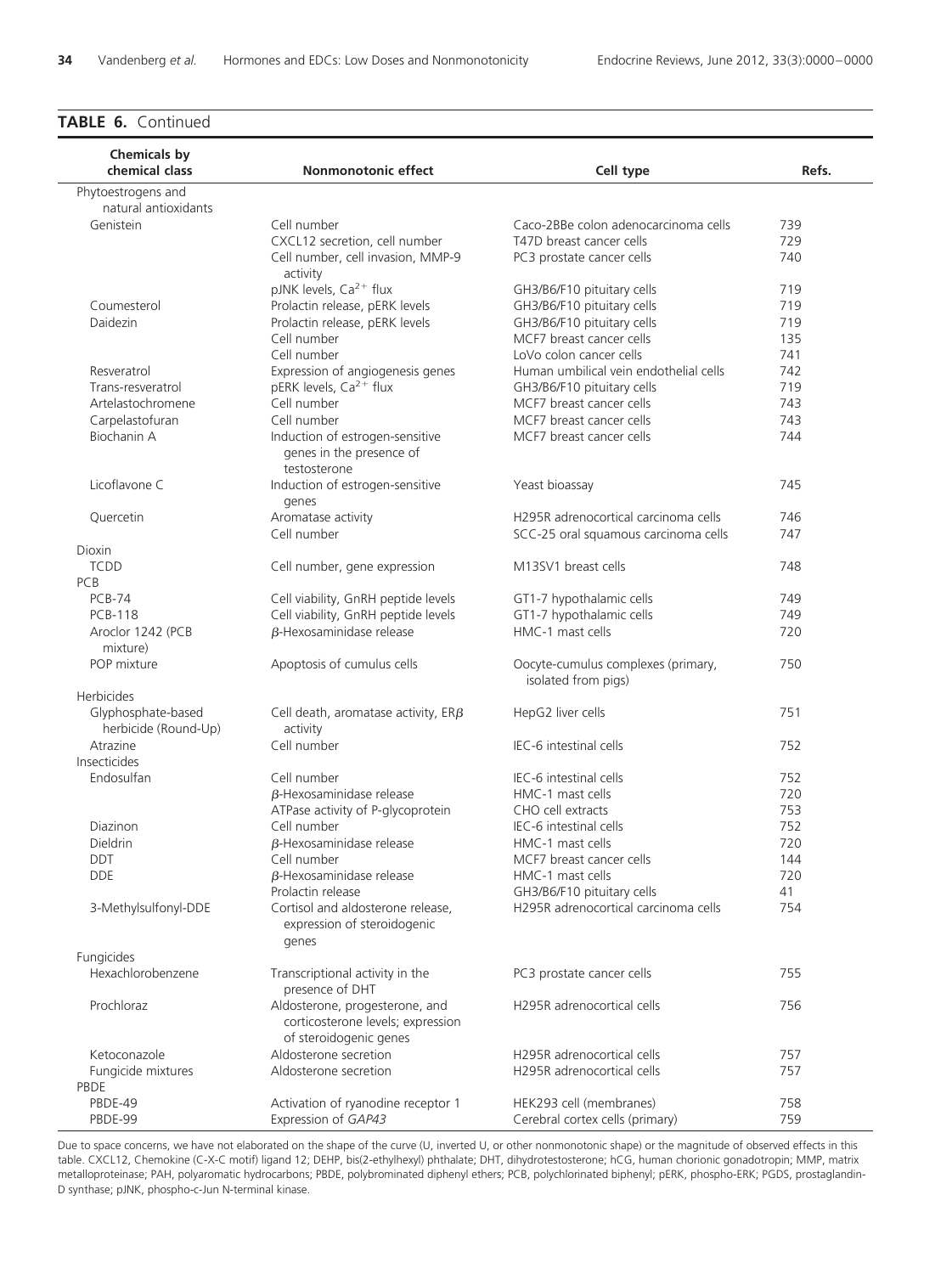## **TABLE 7.** Examples of NMDRCs in animal studies

| <b>Chemicals by</b><br>chemical class | <b>Nonmonotonic effect</b>                                                                      | Organ/sex/animal                                 | Refs.              |
|---------------------------------------|-------------------------------------------------------------------------------------------------|--------------------------------------------------|--------------------|
| Natural hormones                      |                                                                                                 |                                                  |                    |
| $17\beta$ -Estradiol                  | Morphological parameters                                                                        | Mammary gland/female/mice                        | 138, 541           |
|                                       | Accumulation of cAMP                                                                            | Pineal/female/rats                               | 760                |
|                                       |                                                                                                 | male/mice                                        |                    |
|                                       | Prostate weight                                                                                 |                                                  | 689<br>761         |
|                                       | Uterine weight                                                                                  | female/mice                                      |                    |
|                                       | Antidepressant effects, measured by immobility<br>assay                                         | Behavior/male/mice                               | 762                |
|                                       | Nocturnal activity, gene expression in preoptic area                                            | Brain and behavior/female/mice                   | 763                |
| Corticosterone                        | Spatial memory errors                                                                           | Behavior/male/rats                               | 764                |
|                                       | Cholinergic fiber loss in cortex after treatment with<br>neurodegenerative drugs                | Brain/male/rats                                  | 765                |
|                                       | Mitochondrial metabolism                                                                        | Muscle/male/rats: strain differences             | 766                |
|                                       | Contextual fear conditioning                                                                    | Behavior/male/rats                               | 767                |
|                                       | Locomotor activity                                                                              | Behavior/male/captive Adelie<br>penguins         | 768                |
| Glucocorticoid                        | Na <sup>+</sup> /K <sup>+</sup> -ATPase activity                                                | Brain/tilapia (fish)                             | 769                |
| Testosterone                          | Na <sup>+</sup> /K <sup>+</sup> -ATPase activity                                                | Brain/tilapia (fish)                             | 769                |
|                                       | Gonadotropin subunit gene expression                                                            | Pituitary/sexually immature goldfish             | 770                |
| 11 $\beta$ -Hydroxyandrosterone       | Gonadotropin subunit gene expression                                                            | Pituitary/sexually immature goldfish             | 770                |
|                                       |                                                                                                 |                                                  | 771                |
| $T_{4}$                               | Bone growth                                                                                     | Tibia/male/rats with induced                     |                    |
|                                       |                                                                                                 | hypothyroidism                                   |                    |
| Leptin                                | Insulin production (in the presence of glucose)                                                 | Pancreas/male/rats                               | 560                |
| Oxytocin                              | Infarct size, plasma LDH levels, creatine kinase<br>activity after ischemia/ reperfusion injury | Brain and blood/male/rats                        | 772                |
|                                       | Memory retention                                                                                | Behavior/male/mice                               | 773                |
| Melatonin                             | Brain infarction and surviving neuron number after<br>injury                                    | Brain/female/rats                                | 774                |
| Dopamine                              | Memory                                                                                          | Brain/both/rhesus monkey                         | 775                |
|                                       | Neuronal firing rate                                                                            | Brain/male/rhesus monkey                         | 776                |
| Pharmaceutical                        |                                                                                                 |                                                  |                    |
| <b>DES</b>                            | Sex ratio, neonatal body weight, other neonatal<br>development                                  | Mice                                             | 777                |
|                                       | Adult prostate weight                                                                           | Male/mice                                        | 689                |
|                                       | Uterine weight                                                                                  | Female/mice                                      | 761                |
|                                       | Expression of PDGF receptor                                                                     | Testes/male/rats                                 | 778                |
|                                       | Morphological parameters                                                                        | Mammary gland/male and female/                   | 779                |
|                                       |                                                                                                 | mice                                             |                    |
| Estradiol benzoate                    | Dorsal prostate weight, body weight                                                             | Male/rats                                        | 780                |
|                                       | Sexual behaviors, testes morphology                                                             | Male/zebra finches (birds)                       | 781                |
| Ethinyl estradiol                     | GnRH neurons                                                                                    | Brain/zebrafish                                  | 782                |
| Tamoxifen                             | Uterine weight                                                                                  | Female/mice                                      | 761                |
| Fluoxetine                            | Embryo number                                                                                   | Potamopyrgus antipodarum (snails)                | 783                |
| (antidepressant)                      |                                                                                                 |                                                  |                    |
| Fadrozole (aromatase                  | Aromatase activity                                                                              | Ovary/female/fathead minnows                     | 784                |
| inhibitor)                            |                                                                                                 |                                                  |                    |
| Plastics                              |                                                                                                 |                                                  |                    |
| <b>BPA</b>                            | Fertility                                                                                       | Reproductive axis /female/mice                   | 316                |
|                                       | Reproductive behaviors                                                                          | Behavior/male/rats                               | 785                |
|                                       | Protein expression                                                                              | Hepatopancreas/male/Porcellio<br>scaber (isopod) | 786                |
|                                       | Timing of vaginal opening, tissue organization of<br>uterus                                     | Reproductive axis/female/mice                    | 577                |
|                                       | Expression of receptors in embryos                                                              | Brain and gonad/both/ mice                       | 787                |
| <b>DEHP</b>                           | Aromatase activity                                                                              | Hypothalamus/male/rats                           | 788                |
|                                       | Cholesterol levels                                                                              | Serum/male/rats                                  | 569                |
|                                       | Timing of puberty                                                                               | Reproductive axis /male/rats                     | 789                |
|                                       | Body weight at birth, vaginal opening, and first<br>estrous                                     | Female/rats                                      | 790                |
|                                       | Seminal vesicle weight, epididymal weight,<br>testicular expression of steroidogenesis genes    | Male/rats                                        | 791                |
|                                       | Responses to allergens, chemokine expression                                                    | Skin/male/mice                                   | 792<br>(Continued) |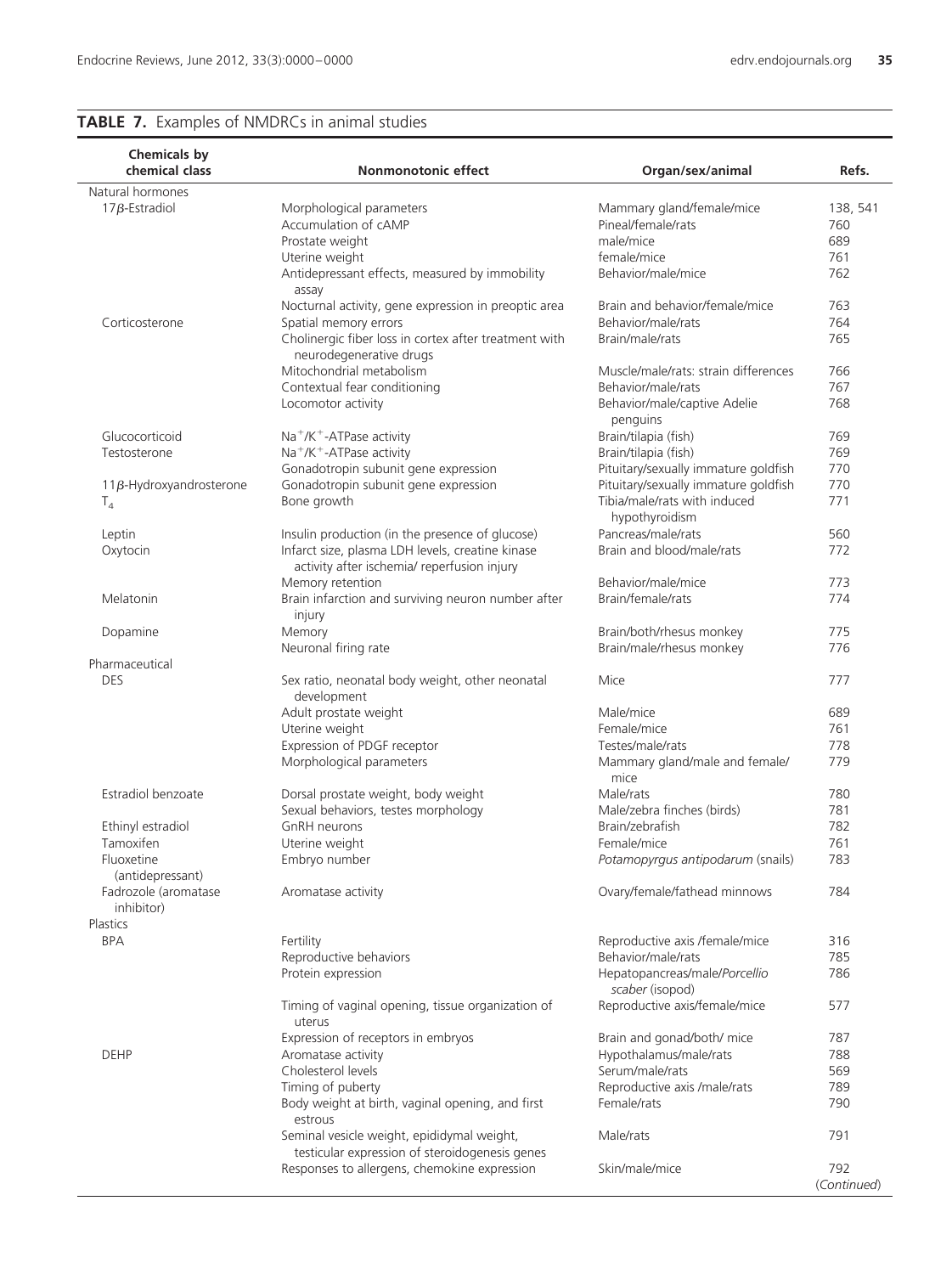### **TABLE 7.** Continued

| Chemicals by                   |                                                                            |                                   |             |
|--------------------------------|----------------------------------------------------------------------------|-----------------------------------|-------------|
| chemical class                 | Nonmonotonic effect                                                        | Organ/sex/animal                  | Refs.       |
| Detergents, surfactants        |                                                                            |                                   |             |
| Nonylphenol ethoxylate         | Fecundity                                                                  | Biomphalaria tenagophila (snails) | 793         |
| Octylphenol                    | Embryo production                                                          | P. antipodarum (snails)           | 794         |
|                                | Spawning mass and egg numbers<br>Timing of preputial separation, serum DHT | Marisa cornuarietis (snails)      | 795         |
| Semicarbazide<br>Antimicrobial |                                                                            | Male/rats                         | 796         |
| Triclocarban                   | Fecundity                                                                  | P. antipodarum (snails)           | 797         |
| <b>PCB</b>                     |                                                                            |                                   |             |
| Mixture of PCB                 | Corticosterone levels                                                      | Male/kestrels (birds)             | 798         |
| Environmental PCB              | Corticosterone levels                                                      | Female/tree swallows (birds)      | 799         |
| mixture                        |                                                                            |                                   |             |
| UV filters                     |                                                                            |                                   |             |
| Octyl methoxycinnamate         | Activity, memory                                                           | Behavior/both/rats                | 800         |
| Aromatic hydrocarbons          |                                                                            |                                   |             |
| B-naphthoflavone               | Testosterone                                                               | Plasma/male/goldfish              | 736         |
| Toluene                        | Locomotor activity                                                         | Behavior/male/rats                | 801         |
| <b>Dioxins</b>                 |                                                                            |                                   |             |
| <b>TCDD</b>                    | Cell-mediated immunity                                                     | Immune system/male/ rats          | 802         |
|                                | Proliferation after treatment with chemical                                | Liver/female/rats                 | 803         |
|                                | carcinogen                                                                 |                                   |             |
| Heavy metals                   |                                                                            |                                   |             |
| Cadmium                        | Expression of metallothionein, pS2/TFF1                                    | Intestine and kidney/ female/rats | 804         |
|                                | Activity of antioxidant enzymes                                            | Earthworms                        | 805         |
|                                | Size parameters, metamorphic parameters                                    | Xenopus laevis                    | 806         |
| Lead                           | Growth, gene expression                                                    | Vicia faba seedlings (plant)      | 807         |
|                                | Retinal neurogenesis                                                       | Eye and brain/female/rats         | 808         |
| Selenium                       | DNA damage, apoptotic index                                                | Prostate/male/dogs                | 809         |
|                                | Hatching failure                                                           | Eggs/red-winged blackbirds (wild  | 810         |
|                                |                                                                            | population)                       |             |
| Phytoestrogens<br>Genistein    | Aggressive, defensive behaviors                                            | Behavior/male/mice                | 811         |
|                                | Retention of cancellous bone after ovariectomy                             | Tibia bones/female/rat            | 812         |
|                                | Expression of OPN, activation of Akt                                       | Prostate/male/mice                | 740         |
| Resveratrol                    | Angiogenesis                                                               | Chorioallantoic membrane/chicken  | 742         |
|                                |                                                                            | embryos                           |             |
|                                | Ulcer index after chemical treatment, expression of                        | Stomach/male/mice                 | 813         |
|                                | gastroprotective genes                                                     |                                   |             |
| Phytochemicals                 |                                                                            |                                   |             |
| Phlorizin                      | Memory retention                                                           | Behavior/male/mice                | 814         |
| <b>Herbicides</b>              |                                                                            |                                   |             |
| Atrazine                       | Time to metamorphosis                                                      | Thyroid axis/Rhinella arenarum    | 815         |
|                                |                                                                            | (South American toad)             |             |
|                                | Survivorship patterns                                                      | Four species of frogs             | 363         |
|                                | Growth parameters                                                          | <b>Bufo americanus</b>            | 816         |
| Pendimethalin                  | Expression of AR, IGF-I                                                    | Uterus/female/mice                | 817         |
| Commercial mixture with        | Number of implantation sites, number of live births                        | Female/mice                       | 818         |
| mecoprop, 2,4-                 |                                                                            |                                   |             |
| dichlorophenoxyacetic          |                                                                            |                                   |             |
| acid and dicamba               |                                                                            |                                   |             |
| Simazine                       | Estrous cyclicity                                                          | Reproductive axis/female/rat      | 819         |
| Insecticides<br>Permethrin     |                                                                            | Brain/male/mice                   | 820         |
| Heptachlor                     | Dopamine transport<br>Dopamine transport                                   | Brain/male/mice                   | 820         |
| <b>DDT</b>                     | Number of pups, sex ratios, neonatal body weight,                          | Mice                              | 777         |
|                                | male anogenital distance                                                   |                                   |             |
| Methoxychlor                   | Number of pups, anogenital distance (males and                             | Mice                              | 777         |
|                                | females), neurobehaviors (males and females)                               |                                   |             |
| Chlorpyrifos                   | Body weight                                                                | Male/rats                         | 821         |
|                                | Antioxidant enzyme activity                                                | Oxya chinensis (locusts)          | 822         |
| Malathion                      | Antioxidant enzyme activity                                                | O. chinensis (locusts)            | 822         |
|                                |                                                                            |                                   | (Continued) |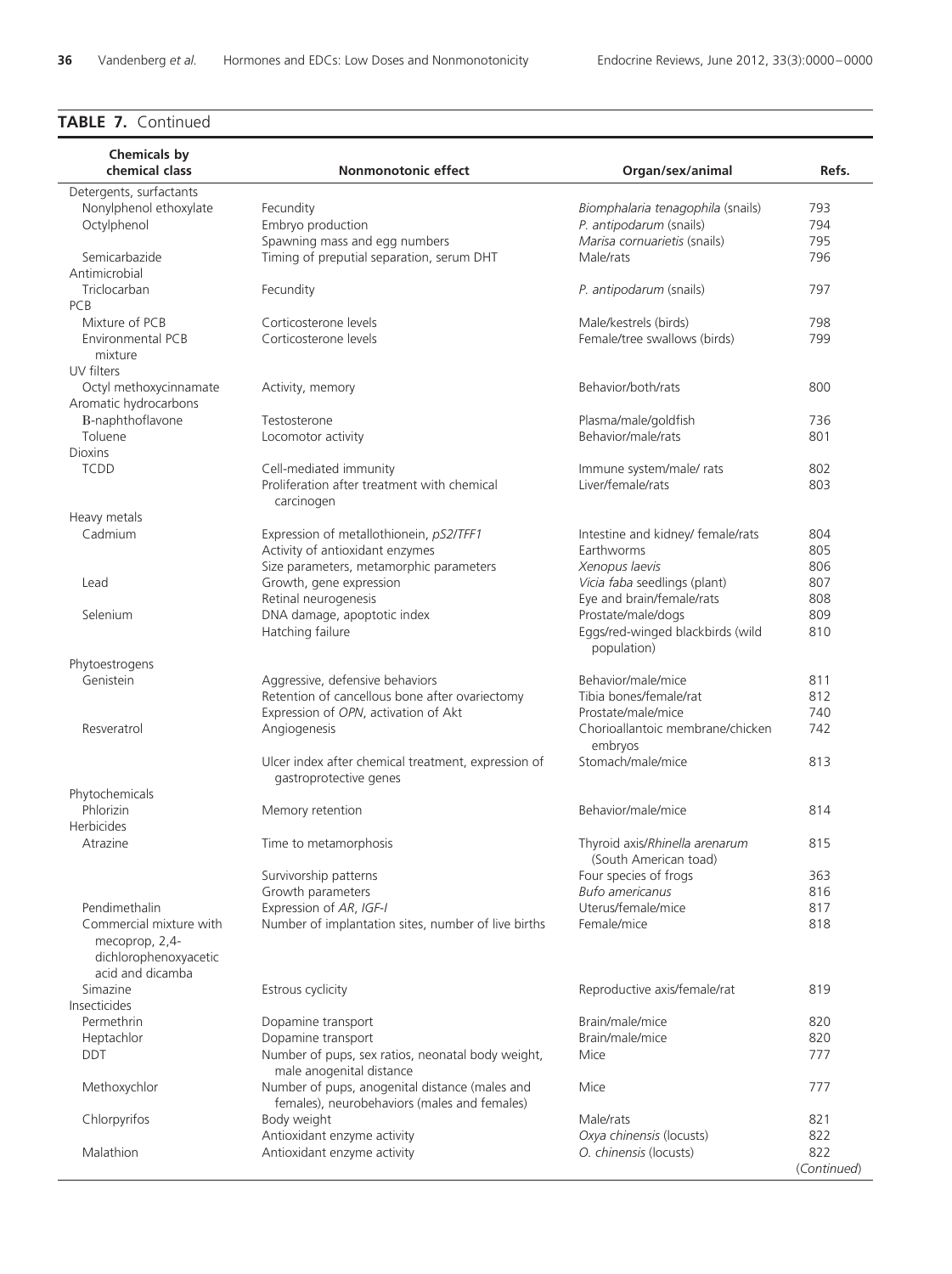**TABLE 7.** Continued

| <b>IADLE 7.</b> CONTINUED      |                                                     |                                |       |
|--------------------------------|-----------------------------------------------------|--------------------------------|-------|
| Chemicals by<br>chemical class | Nonmonotonic effect                                 | Organ/sex/animal               | Refs. |
| <b>Fungicides</b>              |                                                     |                                |       |
| Carbendazim                    | Liver enzymes, hematology parameters                | Blood and liver/male/rats      | 823   |
| Chlorothalonil                 | Survival, immune response, corticosterone<br>levels | Several amphibian species      | 686   |
| Vinclozolin                    | Protein expression                                  | Testes/male/P. scaber (isopod) | 786   |

Due to space concerns, we have not elaborated on the shape of the curve (U, inverted U, or other nonmonotonic shape) or the magnitude of observed effects in this table. DEHP, Bis(2-ethylhexyl) phthalate; DHT, dihydrotestosterone; LDH, lactate dehydrogenase; PCB, polychlorinated biphenyl; PDGF, platelet-derived growth factor.

experiments, chemicals with many different modes of action generate NMDRCs in treated animals.

Perhaps most striking is the range of endpoints affected, from higher-order events such as the number of viable offspring (which could be due to alterations in the reproductive tissues themselves or the reproductive axis), to behavioral effects, to altered organ weights, and to lowerorder events such as gene expression. The mechanisms responsible for these nonmonotonic phenomena may be similar to those studied in cell culture systems, although additional mechanisms are likely to be operating *in vivo* such as alterations in tissue organization (541) and the interactions of various players in the positive and negative feedback loops of the endocrine system.

# *3. Examples of NMDRCs in the epidemiology literature*

Perhaps not surprisingly, natural hormones produce NMDRCs in human populations as well (Table 8). Although the methods needed to detect NMDRCs in humans are specific to the field of epidemiology, these results sup-

| Hormone                | Affected endpoint                             | <b>NMDRC</b>                                                                                                | <b>Study subjects</b>                                                                                | Refs. |
|------------------------|-----------------------------------------------|-------------------------------------------------------------------------------------------------------------|------------------------------------------------------------------------------------------------------|-------|
| Testosterone<br>(free) | Incidence of coronary<br>events               | Incidence of 25% at extremes of<br>exposure, 16% at moderate<br>exposure                                    | Rancho Bernardo Study<br>participants, women<br>aged $40+ (n = 639)$                                 | 824   |
|                        | Depression                                    | Hypo- and hypergonadal had<br>higher depression scores than<br>those with intermediate free<br>testosterone | Androx Vienna Municipality<br>Study participants,<br>manual workers, men<br>aged 43-67 ( $n = 689$ ) | 825   |
| PTH                    | Mortality                                     | $\sim$ 50% excess risk for individuals<br>with low or high iPTH                                             | Hemodialysis patients<br>$(n = 3946)$                                                                | 826   |
|                        | Risk of vertebral or hip<br>fractures         | $\sim$ 33% higher for low or high<br>iPTH compared to normal<br>levels                                      | Elderly dialysis patients<br>$(n = 9007)$                                                            | 827   |
| <b>TSH</b>             | Incidence of Alzheimer's<br>disease           | About double the incidence in<br>lowest and highest tertile in<br>women (no effects observed<br>in men)     | Framingham Study<br>participants (elderly)<br>$(n = 1864, 59\%$ women)                               | 828   |
| Leptin                 | Mortality                                     | Mortality $\sim$ 10% higher for<br>lowest and highest leptin<br>levels                                      | Framingham Heart Study<br>participants (elderly)<br>$(n = 818, 62\%$ women)                          | 563   |
| Insulin                | Coronary artery<br>calcification              | Higher for low and high insulin<br>area under the curve<br>measures.                                        | Nondiabetic patients with<br>suspected coronary heart<br>disease, cross-sectional<br>$(n = 582)$     | 829   |
|                        | Mortality<br>(noncardiovascular<br>only)      | Relative risk $\sim$ 1.5 for highest<br>and lowest fasting insulin<br>levels                                | Helsinki Policemen Study<br>participants, men aged<br>$34 - 64$ (n = 970)                            | 830   |
| Cortisol               | BMI, waist<br>circumference                   | Low cortisol secretion per hour<br>for individuals with highest<br>and lowest BMI, waist<br>circumference   | Whitehall II participants,<br>adults, cross-sectional<br>$(n = 2915$ men; n =<br>1041 women)         | 831   |
|                        | Major depression (by<br>diagnostic interview) | Slight increases at extremes of<br>cortisol                                                                 | Longitudinal Aging Study<br>Amsterdam participants,<br>aged 65+, cross-<br>sectional ( $n = 1185$ )  | 832   |

**TABLE 8.** NMDRCs for natural hormones identified in the epidemiology literature

BMI, Body mass index; iPTH, intact PTH; PTH, parathyroid hormone.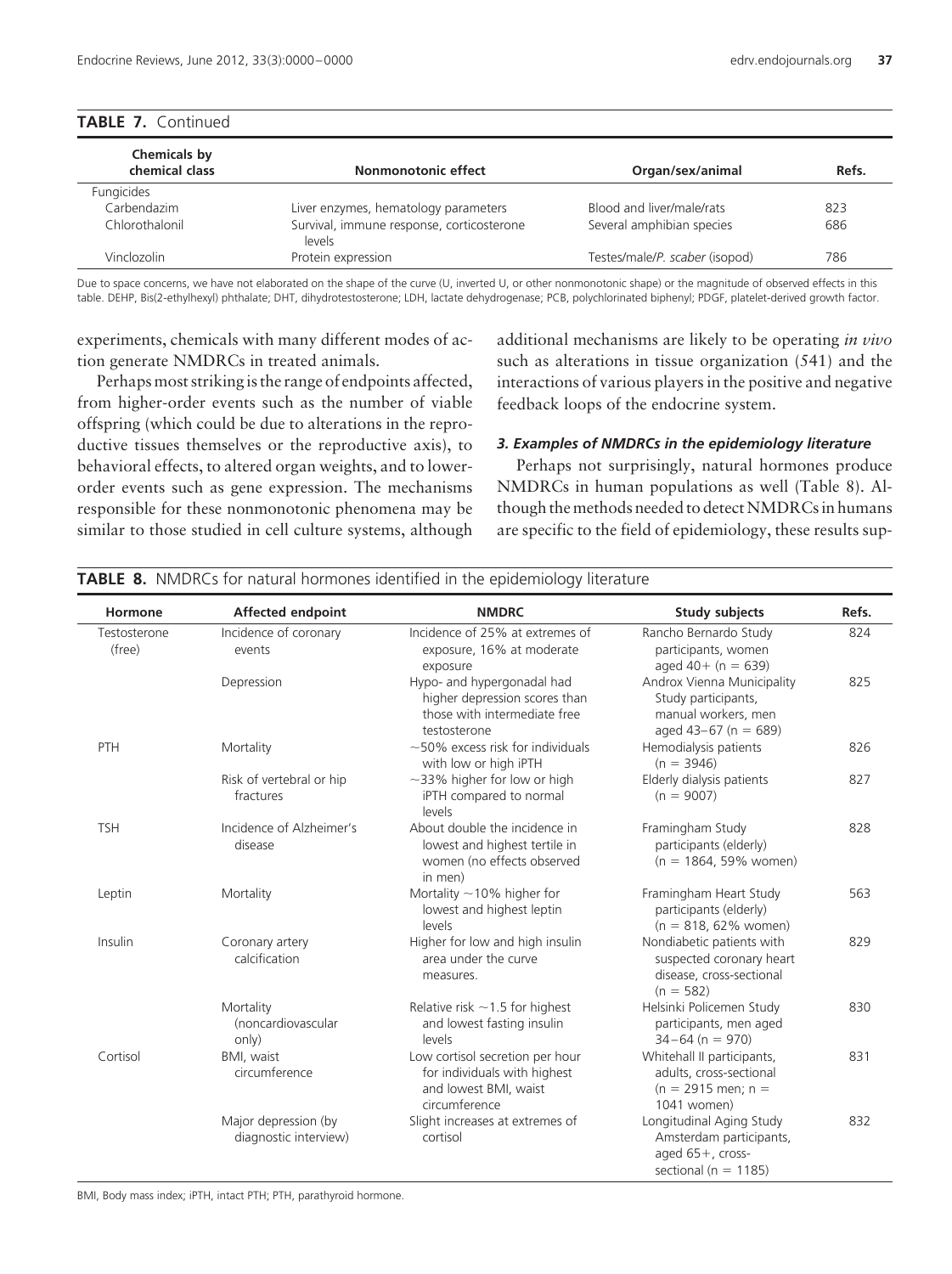port the idea that NMDRCs are a fundamental feature of hormones. Importantly, it should be noted that most of the individuals surveyed in studies examining the effects of natural hormones have a disease status or are elderly. This of course does not mean that natural hormones induce NMDRCs in only these select populations but may instead be a reflection of the types of individuals available for these studies (for example, there are very few clinical events in younger people).

NMDRCs observed in the epidemiology literature from human populations exposed to EDCs are now starting to receive attention (Table 9). Here, most reports of NMDRCs come from studies of healthy individuals exposed to persistent organic pollutants POPs, chemicals that do not easily degrade and consequently bioaccumulate in human and animal tissues (542). These POPs do encompass a range of chemical classes including components of plastics, pesticides, and industrial pollutants. A large number of these studies have focused on endpoints that are relevant to metabolic disease, and together, these studies show that there is a recurring pattern of NMDRCs related to POPs and disease. Of course, not every study of POPs shows NMDRCs, and this is probably due to the distribution of EDCs in the populations examined.

In addition to the studies that show strong evidence for NMDRCs in human populations, there is also a subset of studies that provide suggestive evidence for nonmonotonic relationships between EDCs and human health endpoints (Table 9). In fact, the authors of many of these papers clearly identify U- or inverted U-shaped dose-response curves. However, when authors do not perform the appropriate statistical tests to verify the presence of a NMDRC, there is some ambiguity in their conclusions. The usual cross-sectional *vs.* prospective design dichotomy in epidemiology also is a factor that can influence the strength of a NMDRC, or prevent the detection of one at all. This disjunction in design is often incongruous with EDC exposure studies because we often know very little about clearance rates of the chemical, interactions with adiposity, and changes to these factors with age and gender. Yet regardless of any possible weaknesses in these studies, they provide supportive evidence that NMDRCs are observed in human populations.

Because these reports of NMDRCs in human populations are relatively new, few mechanisms have been proposed for these phenomena. Why would risk curves be nonmonotonic over the dose distribution observed in human populations?Why would individuals with the highest exposures have less severe health outcomes compared with individuals with more moderate exposures? One plausible explanation is that the same mechanisms for NMDRCs in animals and cell cultures operate in human populations: chronic exposures to high doses can activate negative feedback loops, activate receptors that promote changes in different pathways that diverge on the same endpoint with opposing effects, or produce some measure of toxicity. Accidental exposures of very large doses may not behave the same as background doses for a variety of reasons, including the toxicity of high doses; these large doses tend to occur over a short time (and therefore more faithfully replicate what is observed in animal studies after controlled administration).

Another explanation is that epidemiology studies, unlike controlled animal studies, examine truly complex mixtures of EDCs and other environmental chemicals. Some chemical exposures are likely to be correlated due to their sources and their dynamics in air, water, soil, and living organisms that are subsequently eaten. Therefore, intake of these chemicals may produce unpredicted, likely nonlinear outcomes whether the two chemicals act via similar or different pathways.

The design of observational epidemiological studies is fundamentally different from studies of cells or animals, in that the EDC exposure distributions are given, rather than set by the investigator. In particular, as shown in Fig. 5, different epidemiological populations will have different ranges of exposure, with the schematic example showing increasing risk in a population with the lowest exposures (labeled group A), an inverted U-shaped risk in a moderate dose population (labeled group B), and an inverse risk in a population with the highest exposures (labeled group C). An additional example is provided (labeled group D) in which an industrial spill shows high risk, but the comparison with the entire unaffected population with a wide variety of risk levels due to differential background exposure could lead to a high- or a low-risk reference group and a wide variety of possible findings.

It is reasonable to suggest that even though epidemiological studies are an assessment of exposures at a single time point, many of these pollutants are persistent, and therefore a single measure of their concentration in blood may be a suitable surrogate for long-term exposures. The movement of people from relatively low- to higher-exposure groups over time depend on refreshed exposures, clearance rates, and individual differences in ability to handle exposures (*i.e.* due to genetic susceptibilities, amount of adipose tissue where POPs can be stored, *etc.*).

Figure 5 therefore further illustrates that observational epidemiological studies yield the composite effect of varying mixtures of EDCs at various exposure levels for various durations, combining acute and chronic effects. These studies are important, however, in that they are the only way to study EDC effects in the long term in intact humans, as opposed to studying signaling pathways, cells,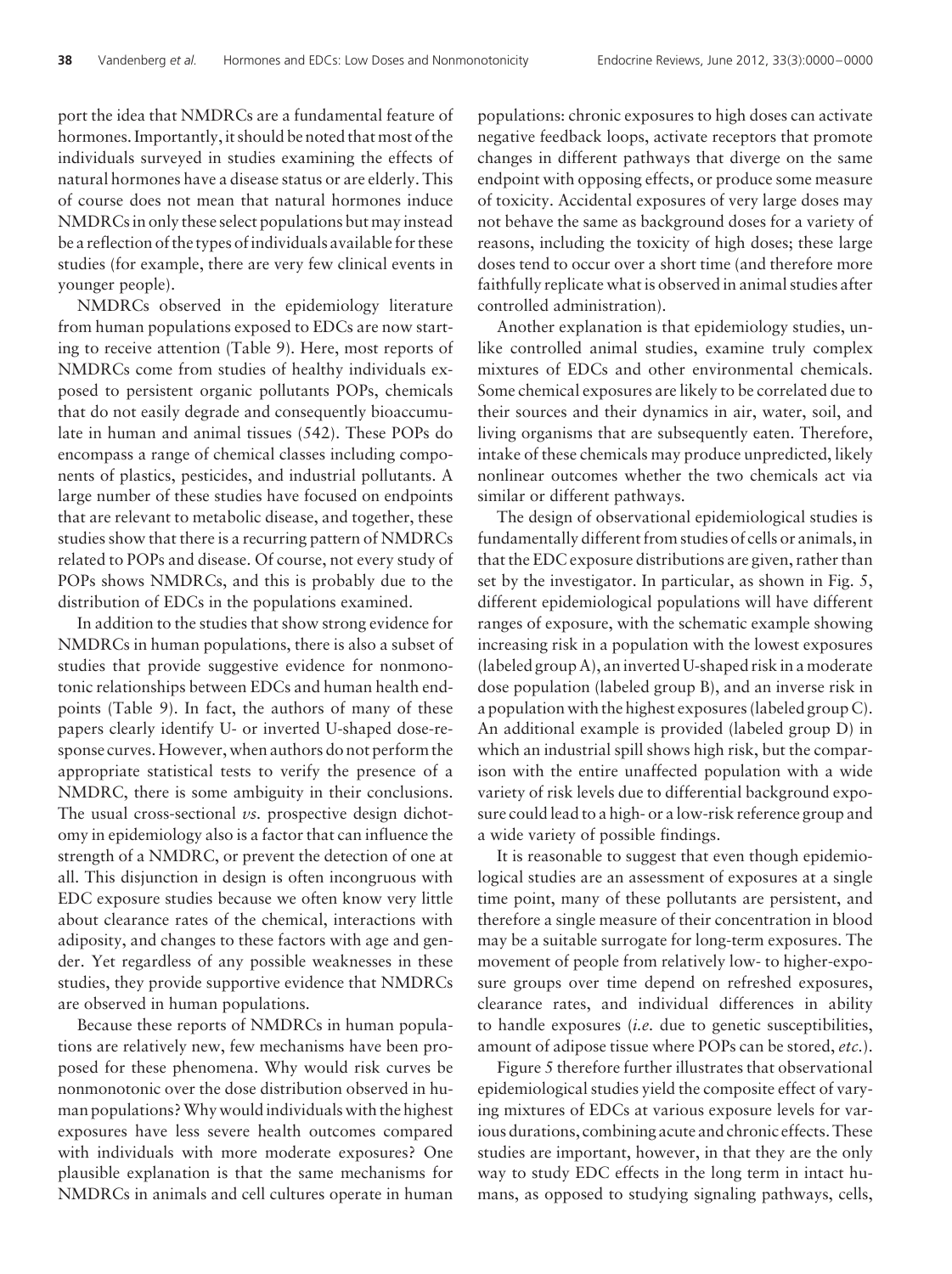# **TABLE 9.** NMDRCs for EDCs identified in the epidemiology literature

| <b>Chemicals by chemical</b>                                              |                                                                       |                                                                                                                                                                                                                                                                         |                                                                                                                                                            |             |
|---------------------------------------------------------------------------|-----------------------------------------------------------------------|-------------------------------------------------------------------------------------------------------------------------------------------------------------------------------------------------------------------------------------------------------------------------|------------------------------------------------------------------------------------------------------------------------------------------------------------|-------------|
| class                                                                     | <b>Affected endpoint</b>                                              | <b>NMDRC</b>                                                                                                                                                                                                                                                            | <b>Study subjects</b>                                                                                                                                      | Refs.       |
| Insecticides<br>Trans-nonachlor                                           | Diabetes incidence                                                    | Highest risk in groups with intermediate<br>exposures (quartile 2)                                                                                                                                                                                                      | CARDIA participants, case-control study ( $n = 90$<br>cases and $n = 90$ controls)                                                                         | 833         |
|                                                                           | Telomere length in peripheral<br>leukocytes                           | Increased length in intermediate exposures<br>(quintile 4)                                                                                                                                                                                                              | Adults aged $40+$ (Korea, $n = 84$ )                                                                                                                       | 591         |
| $p, p'$ -DDE                                                              | BMI, triglyceride levels, HDL<br>cholesterol                          | Highest risk in groups with intermediate<br>exposures (quartile 3)                                                                                                                                                                                                      | CARDIA participants ( $n = 90$ controls from<br>nested case control study)                                                                                 | 590         |
|                                                                           | Risk of rapid infant weight<br>gain                                   | For infants born to women of normal weight<br>prepregnancy, risk is highest with<br>intermediate exposures.                                                                                                                                                             | Infants from Childhood and the Environment<br>project, Spain ( $n = 374$ from normal<br>prepregnancy weight mothers; $n = 144$ from<br>overweight mothers) | 834         |
|                                                                           | Telomere length in peripheral<br>leukocytes                           | Increased length with intermediate exposures<br>(quintile 4)                                                                                                                                                                                                            | Adults aged $40+$ (Korea, $n = 84$ )                                                                                                                       | 591         |
| Oxychlordane                                                              | Bone mineral density of arm<br>bones                                  | With low exposures, fat mass had inverse<br>associations with bone mineral density;<br>with high exposures, fat mass had positive<br>associations with bone mineral density.                                                                                            | NHANES 1999-2004 participants, aged 50+<br>$(n = 679$ women, $n = 612$ men)                                                                                | 835         |
| Plastics<br>Mono-methyl phthalate<br>(MMP)<br>Perfluorinated<br>compounds | Atherosclerotic plaques                                               | Increased risk in intermediate exposure<br>groups (quintiles 2-4)                                                                                                                                                                                                       | Adults aged 70, living in Sweden ( $n = 1016$ )                                                                                                            | 836         |
| PFOA                                                                      | Arthritis (self-reported)                                             | Increased risk in intermediate exposure<br>groups (quartile 2)                                                                                                                                                                                                          | NHANES participants, aged 20+ (both sexes,<br>$n = 1006$                                                                                                   | 837         |
| Fire retardants<br>PBB-153                                                | Blood triglyceride levels                                             | Increased risk in intermediate exposure<br>groups (quartile 2)                                                                                                                                                                                                          | NHANES participants, aged $12 + (n = 637)$                                                                                                                 | 604         |
| <b>PBDE-153</b>                                                           | Prevalence of diabetes.                                               | Prevalence of diabetes highest in<br>intermediate groups (quartiles 2-3 relative<br>to individuals with undetectable levels)                                                                                                                                            | NHANES participants, aged $12 + (n = 1367)$                                                                                                                | 604         |
|                                                                           | Prevalence of metabolic<br>syndrome, levels of blood<br>triglycerides | Prevalence of metabolic syndrome highest in<br>intermediate exposure groups (quartile 2<br>relative to individuals with undetectable<br>levels); blood triglycerides highest in low<br>exposure groups (quartile 1 relative to<br>individuals with undetectable levels) | NHANES participants, aged $12 + (n = 637)$                                                                                                                 | 604         |
| PCB                                                                       |                                                                       |                                                                                                                                                                                                                                                                         |                                                                                                                                                            |             |
| <b>PCB-74</b>                                                             | Triglyceride levels                                                   | Lowest levels are observed in intermediate<br>groups (quartile 2)                                                                                                                                                                                                       | CARDIA participants ( $n = 90$ controls from<br>nested case-control study)                                                                                 | 590         |
| <b>PCB-126</b>                                                            | Bone mineral density in right<br>arm                                  | With low exposures, fat mass had inverse<br>associations with bone mineral density;<br>with high exposures, fat mass had positive<br>associations with bone mineral density                                                                                             | NHANES participants, aged $<$ 50 (n = 710<br>women, $n = 768$ men)                                                                                         | 835         |
| <b>PCB-138</b>                                                            | Bone mineral density in right<br>arm                                  | With low exposures, fat mass had inverse<br>associations with bone mineral density;<br>with high exposures, fat mass had positive<br>associations with bone mineral density                                                                                             | NHANES participants, women aged 50+<br>$(n = 679$ women, $n = 612$ men)                                                                                    | 835         |
| <b>PCB-153</b>                                                            | Telomere length in peripheral<br>leukocytes                           | Increased length with intermediate exposure<br>groups (quintile 4)                                                                                                                                                                                                      | Adults aged $40+$ (Korea, $n = 84$ )                                                                                                                       | 591         |
| <b>PCB-170</b>                                                            | Diabetes incidence                                                    | Highest risk in groups with intermediate<br>exposures (quartile 2)                                                                                                                                                                                                      | CARDIA participants, case-control study ( $n = 90$<br>cases and $n = 90$ controls)                                                                         | 833         |
|                                                                           | Endometriosis                                                         | Decreased risk in groups with intermediate<br>exposures (quartile 3)                                                                                                                                                                                                    | Participants from the Women at Risk of<br>Endometriosis (WREN) study, 18-49 yr old,<br>case-control study ( $n = 251$ cases; $n = 538$<br>controls)        | 838         |
| <b>PCB-172</b>                                                            | DNA hypomethylation (by<br>Alu assay)                                 | Highest levels of hypomethylation in groups<br>with lowest and highest exposures                                                                                                                                                                                        | Adults aged $40+$ (Korea, $n = 86$ )                                                                                                                       | 839         |
| $PCB-180^a$                                                               | BMI                                                                   | Highest BMI with intermediate exposures<br>(quartile 2)                                                                                                                                                                                                                 | CARDIA participants ( $n = 90$ controls from<br>nested case control study)                                                                                 | 590         |
| PCB-187 $a$                                                               | HDL cholesterol levels                                                | Lowest levels with intermediate exposures<br>(quartile 2)                                                                                                                                                                                                               | CARDIA participants ( $n = 90$ controls from<br>nested case control study)                                                                                 | 590         |
| PCB 196-203                                                               | Diabetes incidence                                                    | Highest risk in groups with intermediate<br>exposures (quartile 2)                                                                                                                                                                                                      | CARDIA participants, case-control study ( $n = 90$<br>cases and $n = 90$ controls)                                                                         | 833         |
| <b>PCB-196</b>                                                            | Endometriosis                                                         | Decreased risk in groups with intermediate<br>exposures (quartile 3)                                                                                                                                                                                                    | Participants from the Women at Risk of<br>Endometriosis (WREN) study, 18-49 yr old,<br>case-control study ( $n = 251$ cases; $n = 538$<br>controls)        | 838         |
|                                                                           |                                                                       |                                                                                                                                                                                                                                                                         |                                                                                                                                                            | (Continued) |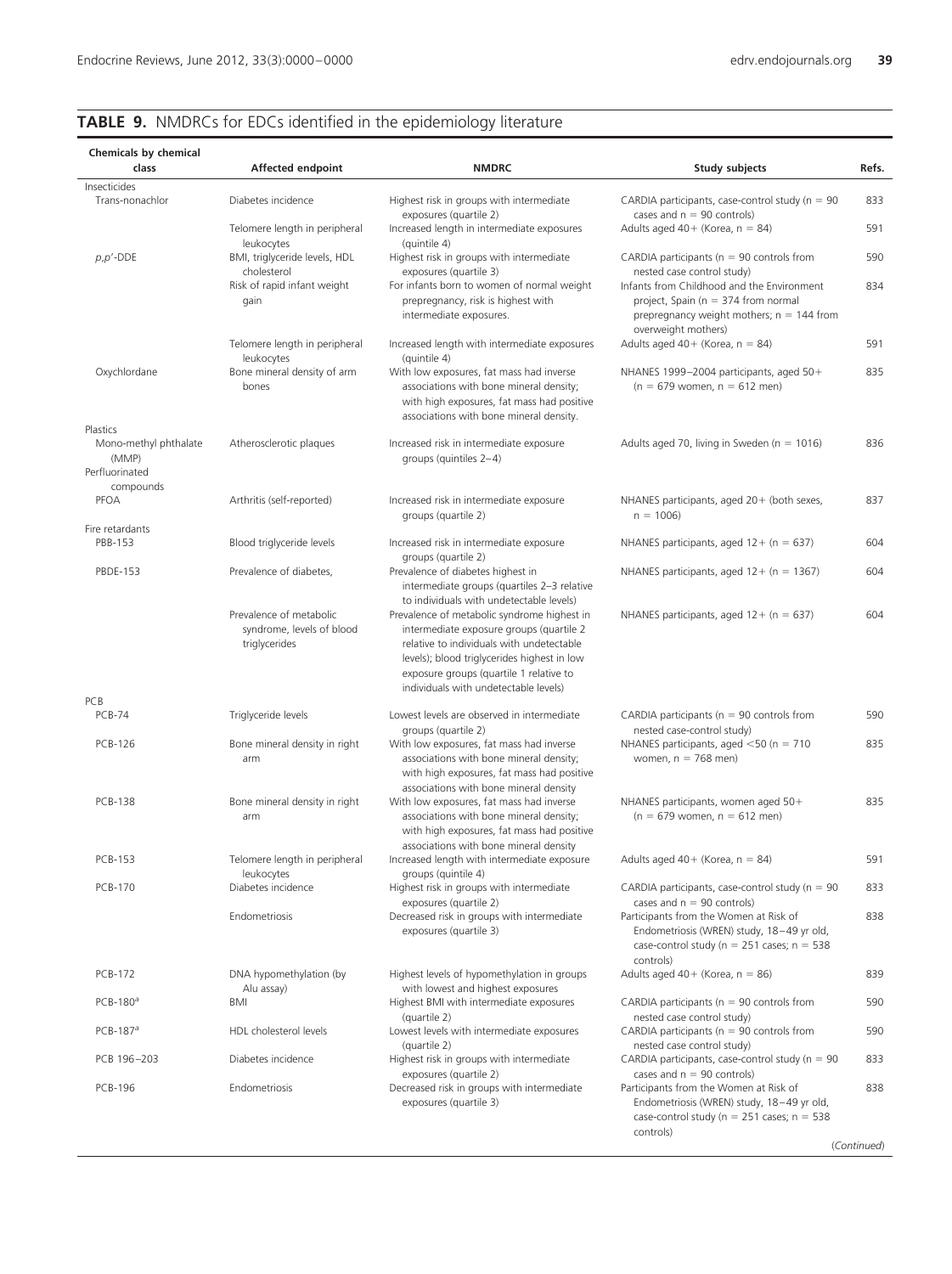#### **TABLE 9.** Continued

| Chemicals by chemical               |                                                              |                                                                                                                                                                             |                                                                                                                                                     |       |
|-------------------------------------|--------------------------------------------------------------|-----------------------------------------------------------------------------------------------------------------------------------------------------------------------------|-----------------------------------------------------------------------------------------------------------------------------------------------------|-------|
| class                               | Affected endpoint                                            | <b>NMDRC</b>                                                                                                                                                                | <b>Study subjects</b>                                                                                                                               | Refs. |
| $PCB-199^a$                         | Triglyceride levels                                          | Highest risk in groups with intermediate<br>exposures (quartiles 2-3)                                                                                                       | CARDIA participants ( $n = 90$ controls from<br>nested case control study)                                                                          | 590   |
| <b>PCB-201</b>                      | Endometriosis                                                | Decreased risk in groups with intermediate<br>exposures (quartiles 2-3)                                                                                                     | Participants from the Women at Risk of<br>Endometriosis (WREN) study, 18-49 yr old,<br>case-control study ( $n = 251$ cases, $n = 538$<br>controls) | 838   |
| Heavy metals                        |                                                              |                                                                                                                                                                             |                                                                                                                                                     |       |
| Selenium                            | Fasting glucose levels (by<br>modeled exposure)              | Intermediate exposures have highest fasting<br>glucose levels                                                                                                               | NHANES 2003-2004 participants, aged 40+<br>$(n = 917)$                                                                                              | 840   |
|                                     | Glycosylated hemoglobin (by<br>modeled exposure)             | Intermediate exposures have highest %<br>glycosylated hemoglobin                                                                                                            | NHANES 2003-2004 participants, aged 40+<br>$(n = 917)$                                                                                              | 840   |
|                                     | Diabetes incidence (by<br>modeled exposure)                  | Intermediate exposures have highest risk for<br>diabetes                                                                                                                    | NHANES 2003-2004 participants, aged 40+<br>$(n = 917)$                                                                                              | 840   |
|                                     | Blood triglyceride levels                                    | Intermediate exposures have highest<br>triglyceride levels                                                                                                                  | NHANES participants, aged $40+$ (n = 1159)                                                                                                          | 841   |
| Arsenic                             | Cytokines in umbilical cord<br>blood                         | Lower inflammatory markers at intermediate<br>exposures (quartile 2)                                                                                                        | Pregnant women in Bangladesh ( $n = 130$ )                                                                                                          | 842   |
| Manganese                           | Mental development scores<br>in infants and toddlers         | Intermediate exposures had highest mental<br>development scores at 12 months of age;<br>association lost in older toddlers                                                  | 12-month-old infants, Mexico ( $n = 301$ )                                                                                                          | 843   |
|                                     | Sperm count, motility and<br>morphology                      | Intermediate doses had lowest sperm counts<br>and motility; intermediate doses also had<br>the worst sperm morphologies                                                     | Men aged 18-55 (infertility clinic patients,<br>$n = 200$                                                                                           | 844   |
| <b>Mixtures</b>                     |                                                              |                                                                                                                                                                             |                                                                                                                                                     |       |
| 31 POP                              | Diabetes incidence                                           | Highest incidence in intermediate groups<br>(sextiles 2-3)                                                                                                                  | CARDIA participants, case-control study ( $n = 90$<br>cases and $n = 90$ controls)                                                                  | 833   |
| 16 POP                              | Diabetes incidence                                           | Highest incidence in intermediate groups<br>(sextiles 2-3)                                                                                                                  | CARDIA participants, case-control study ( $n = 90$<br>cases and $n = 90$ controls)                                                                  | 833   |
| Non-dioxin-like PCB<br>(mix)        | Metabolic syndrome                                           | Highest incidence in intermediate groups<br>(quartile 3)                                                                                                                    | NHANES 1999-2002 participants, aged 20+<br>$(n = 721)$                                                                                              | 845   |
| Dioxin-like PCB (mix)               | Triacylglycerol levels by<br>quartile of exposure            | Highest levels in intermediate groups<br>(quartile 3)                                                                                                                       | NHANES 1999-2002 participants, aged 20+<br>$(n = 721)$                                                                                              | 845   |
|                                     |                                                              | Additional supportive evidence for NMDRC in the epidemiology literature                                                                                                     |                                                                                                                                                     |       |
| Insecticides                        |                                                              |                                                                                                                                                                             |                                                                                                                                                     |       |
| Heptachlor epoxide                  | Prevalence of newly<br>diagnosed hypertension                | Highest risk in intermediate groups (quartile<br>2); other endpoints do not have NMDRC                                                                                      | NHANES participants, women aged 40+, cross-<br>sectional ( $n = 51$ cases, $n = 278$ total)                                                         | 826   |
| $\beta$ -Hexachloro-<br>cyclohexane | Triacylglycerol levels by<br>quartile of exposure            | Highest risk in intermediate group (quartile 2)                                                                                                                             | NHANES participants, aged $20+$ (n = 896 men,<br>175 with metabolic syndrome)                                                                       | 845   |
| Plastics                            |                                                              |                                                                                                                                                                             |                                                                                                                                                     |       |
| Mono-N-butyl<br>phthalate (MBP)     | BMI, age-specific effects                                    | Effects seen only in elderly participants (age<br>60-80); risk is lowest in quartile 3                                                                                      | NHANES male participants ( $n = 365$ ; age<br>$60 - 80$                                                                                             | 470   |
| Mono-benzyl<br>phthalate (MBzP)     | BMI, age-specific effects                                    | Effects seen only in young participants (age<br>6-11); risk is highest in quartiles 2-3                                                                                     | NHANES participants (both sexes, $n = 329$<br>males; $n = 327$ females)                                                                             | 470   |
| Flame retardants                    |                                                              |                                                                                                                                                                             |                                                                                                                                                     |       |
| PFOA                                | Thyroid disease (self-<br>reported)                          | Lowest risk in intermediate groups (quartile<br>3)                                                                                                                          | NHANES 1999-2000, 2003-2006 participants,<br>males aged $20 + (n = 3974)$                                                                           | 837   |
| Dioxin and related<br>compounds     |                                                              |                                                                                                                                                                             |                                                                                                                                                     |       |
| ICDD                                | Age at natural menopause                                     | Highest for intermediate exposure group<br>(quintile 4)                                                                                                                     | Highly exposed women; Seveso Women's<br>Health Study participants ( $n = 616$ )                                                                     | 468   |
| <b>HCDD</b>                         | Bone mineral density in right<br>arm by quintile of fat mass | With low exposures, fat mass had inverse<br>associations with bone mineral density;<br>with high exposures, fat mass had positive<br>associations with bone mineral density | NHANES participants, women aged 50+<br>$(n = 679$ women, $n = 612$ men)                                                                             | 835   |
| Heavy metals                        |                                                              |                                                                                                                                                                             |                                                                                                                                                     |       |
| Selenium                            | Prevalence of peripheral<br>artery disease                   | Disease prevalence decreased in intermediate<br>doses, then increased gradually with<br>higher doses                                                                        | NHANES participants, aged $40+$ (n = 2062)                                                                                                          | 469   |

BMI, Body mass index; HCDD, hexachloro-dibenzo-p-dioxin; HDL, high-density lipoprotein. PCB, polychlorinated biphenyls; PFOA, perfluorooctanoic acid; PBB, polybrominated biphenyl; PBDE, polybrominated diphenyl ethers; POP, persistent organic pollutants

a In many cases, multiple chemicals in the same class had similar effects. A few chemicals were selected to illustrate the observed effect. This list is not comprehensive.

organs, or animal models over limited periods of time. Causal inference is not done directly from the epidemiological study results; instead, it is done via combining information from the epidemiological observations with findings from the detailed studies of pathways and animals.

We have suggested that NMDRCs are a fundamental and general feature of hormone action in cells and animals.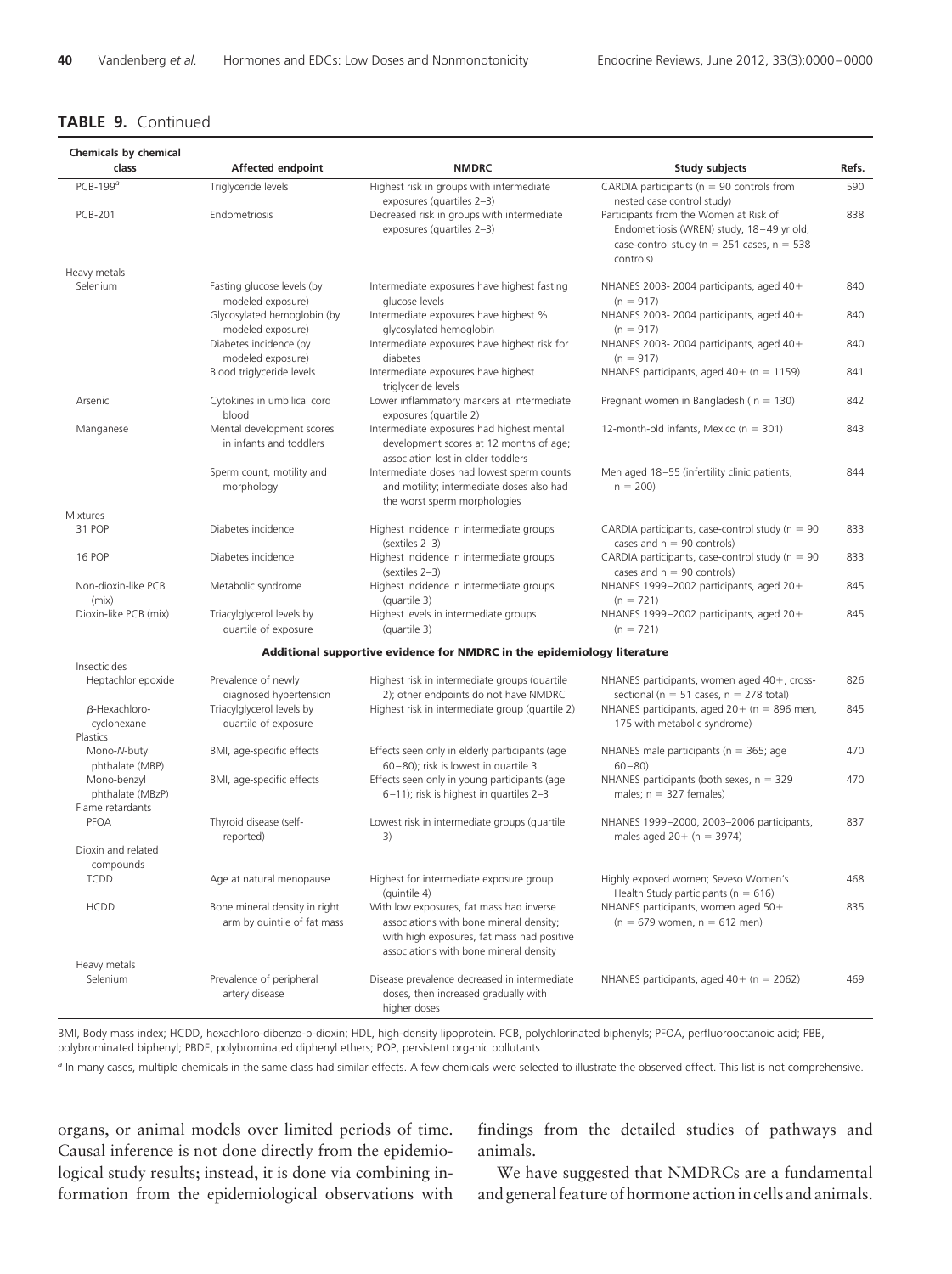# **Figure 5.**



Figure 5. Example of a NMDRC in humans and the sampling populations that could be examined in epidemiology studies. This schematic illustrates a theoretical NMDRC in a human population. If a study were to sample only group A, the conclusion would be that with increasing exposures, risk increases monotonically. Sampling group B would allow researchers to conclude that there is a nonmonotonic relationship between exposure level and risk. If a study included only group C, the conclusion would be that with increasing exposures, there is decreased risk of disease. Group D represents a population that was highly exposed, *i.e.* due to an industrial accident. This group has the highest risk, and there is a monotonic relationship between exposures and risk, although risk is high for all individuals. In the group D situation, there is generally a background population with which high-dose exposure is compared (*dotted line*); relative risk for group D would depend on whether that background population resembles group A, B, or C. From this example, it is clear that the population sampled could strongly influence the shape of the doseresponse curve produced as well as the conclusions reached by the study.

It is therefore worth asking whether NMDRCs are expected in the epidemiology literature. The endpoints assessed in epidemiology studies are typically integrated effects, rather than short-term effects; therefore, the various cell- or organ-specific effects may cancel each other, particularly if they are NMDRCs (because they are unlikely to all have nonmonotonicity at the same dose and direction). Thus, NMDRCs are likely to be rarer in the epidemiology literature compared with studies examining the effects of a wide range of doses of an EDC on animals and cultured cells. Yet it is also important to ask what can be concluded if a NMDRC is detected in one epidemiology study but not in others examining the same chemical and outcome. There are several factors that must be considered. The first is that differences in the populations examined between the two studies could explain why a monotonic relationship is observed in one group and a nonmonotonic relationship in another (see Fig. 5). The second is that one or more studies may not be statistically designed to detect NMDRCs. Finally, it is plausible that the NMDRC is an artifact due to residual confounding or some other factor that was not considered in the experimental design. As more becomes known about the mechanisms operating in cells, tissues, and organs to generate NMDRCs, our ability to apply this information to epidemiology studies will increase as well.

# *4. Tamoxifen flare, a NMDRC observed in cells, animals, and human patients*

Although there is controversy in toxicology and risk assessment for endocrine disruptors, NMDRCs are recognized and used in current human clinical practice, although under a different specific term, flare. Flare is often reported in the therapy of hormone-dependent cancers such as breast and prostate cancer. Clinically, failure to recognize the NMDRC that is termed a flare would be considered malpractice in human medicine.

Tamoxifen flare was described and named as a transient worsening of the symptoms of advanced breast cancer, particularly metastases to bone associated with increased pain, seen shortly after the initiation of therapy in some patients (543). If the therapy could be continued, the patients showing tamoxifen flare demonstrated a very high likelihood of subsequent response to tamoxifen, including arrest of tumor growth and progression of symptoms for some time.

The subsequent mechanism of the flare was described in basic lab studies in athymic mouse models of human hormone-dependent breast cancer xenografts (544) and in tissue culture of hormone-dependent human breast cancer cells (545–547). In these models, it was observed that although high, therapeutic concentrations of tamoxifen inhibited estrogen-stimulated proliferation of breast cancer cells, lower concentrations of tamoxifen actually stimulated breast can-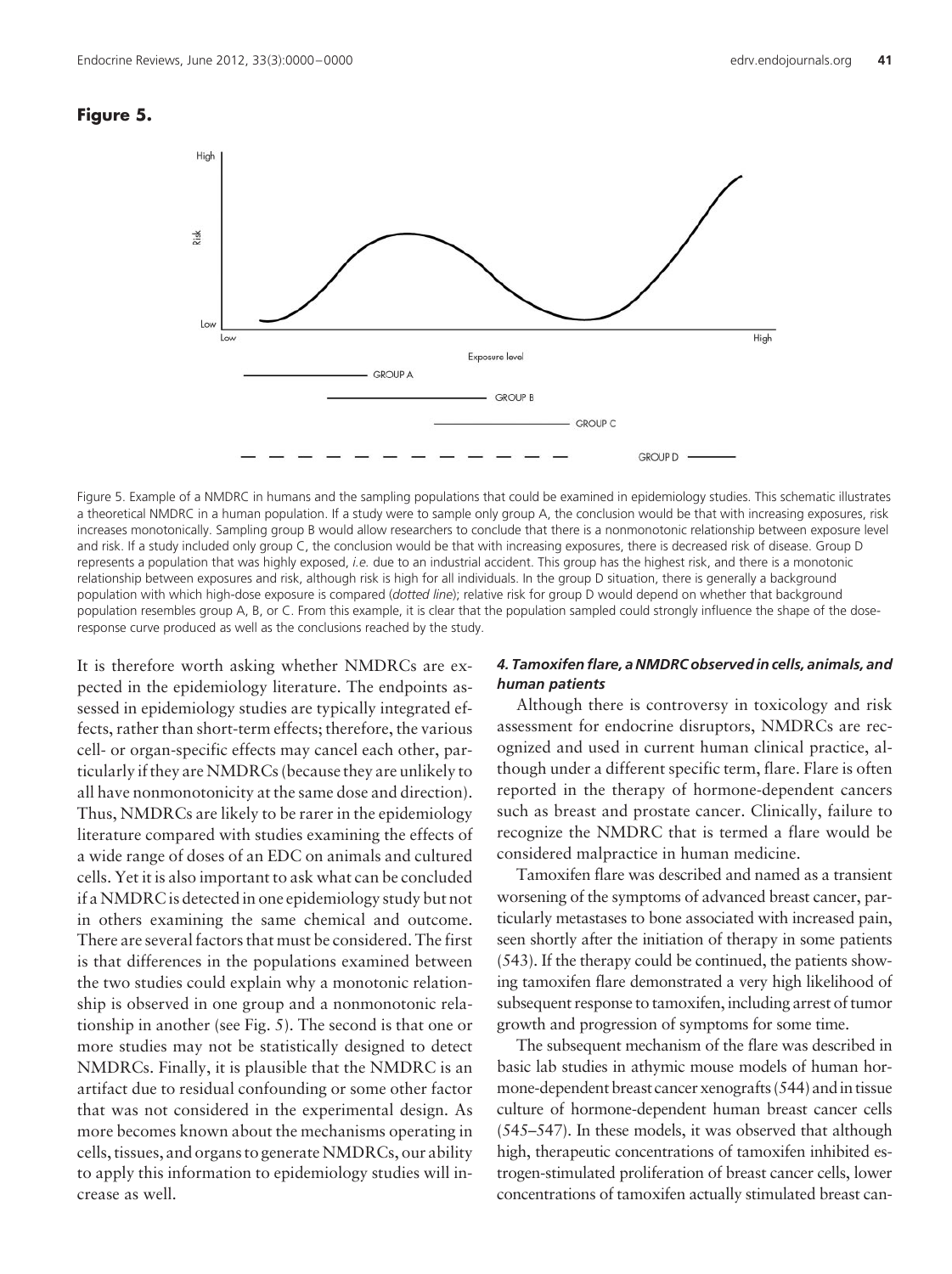

## **Figure 6.**

Tamoxifen Concentration (M)

Figure 6. Dose-response ranges for tamoxifen in breast cancer therapy. This figure demonstrates the NMDRC, also called flare, in tamoxifen treatments. As the circulating dose of tamoxifen increases when treatment starts, patients initially experience flare, *i.e.* growth of the tumor (546), followed by a decrease in tumor size as the circulating levels of tamoxifen rise into the therapeutic range (676, 677). High doses of tamoxifen are acutely toxic (546). Starting from the highest concentrations, where acute toxicity is observed, and going to lower concentrations on the X-axis, the acute toxicity diminishes towards zero growth, *i.e*. therapeutic stasis (*green* baseline). This occurs at approximately 1E-05 m, the lowest observed effect level (LOEL) for toxicity. The vertical arrows show the results of applying three or four 10-fold safety factors to the LOEL for the high-dose toxicity of tamoxifen, and would calculate a safe or reference dose for tamoxifen in the region of flare, the least safe region of exposure in actual practice. Above the diagram of dose response ranges is estimated ER occupancy by tamoxifen. This was calculated from the affinity constant of tamoxifen for ERs determined in human breast cancer cells (Ki = 29.1 nM; Ref 678); flare appears to correspond to low receptor occupancy (*blue axis*), therapeutic range with mid and upper-range receptor occupancy, and acute toxicity well above 99% receptor occupancy. (678).

cer cell growth as long as the cells were estrogen dependent (548). Tamoxifen was also shown to disrupt tissue organization of the mammary gland, with specific effects on the stroma that may contribute to the observed effects on proliferation of epithelial cells (549, 550).

Tamoxifen therapy is administered as 10 mg twice per day (20 mg/d; approx 0.3 mg/kg body weight per day), but the target circulating levels are in the near submicromolar range (0.2–0.6  $\mu$ M); these levels are reached slowly, after approximately 2 wks of therapy (551). In the initial period, where tamoxifen flare is observed, the circulating concentrations are ascending through lower concentrations, in the range below therapeutic suppression of growth, where breast cancer cell proliferation is actually stimulated by the drug, both in tissue culture, in animal xenograft studies, and in human patients (reviewed in Ref. 548). The recognition of this dual dose-response range for tamoxifen (low-dose, low-concentration estrogenic growth-stimulatory and higher-dose, higher-concentration estrogenic growth-inhibitory responses) led to the definition of the term selective estrogen response modulator, or SERM, activity (552–554). This SERM activity has since been observed for many or even most estrogenic EDCs, including BPA (3, 555–557).

These observations defined three separate dose-response ranges for the SERM tamoxifen in human clinical use. The lowest dose-response range, the range of flare, stimulated breast cancer growth and symptoms in some patients with hormone-dependent cancer. The next higher dose-response range is the therapeutic range where tamoxifen inhibits estrogen-dependent tumor growth. The highest dose range causes acute toxicity by the SERM (see Fig. 6).

Tamoxifen provides an excellent example for how high-dose testing cannot be used to predict the effects of low doses. For tamoxifen (as for other drugs), the range of acute human toxicity for tamoxifen was determined in phase I clinical trials. Phase I trials also defined an initial therapeutic range, the second dose-response range, as a dose below which acute toxicity was not observed. The therapeutic dose range was tested and further defined in phase II and later clinical trials to determine efficacy (see for example Ref. 558). Standard toxicological testing from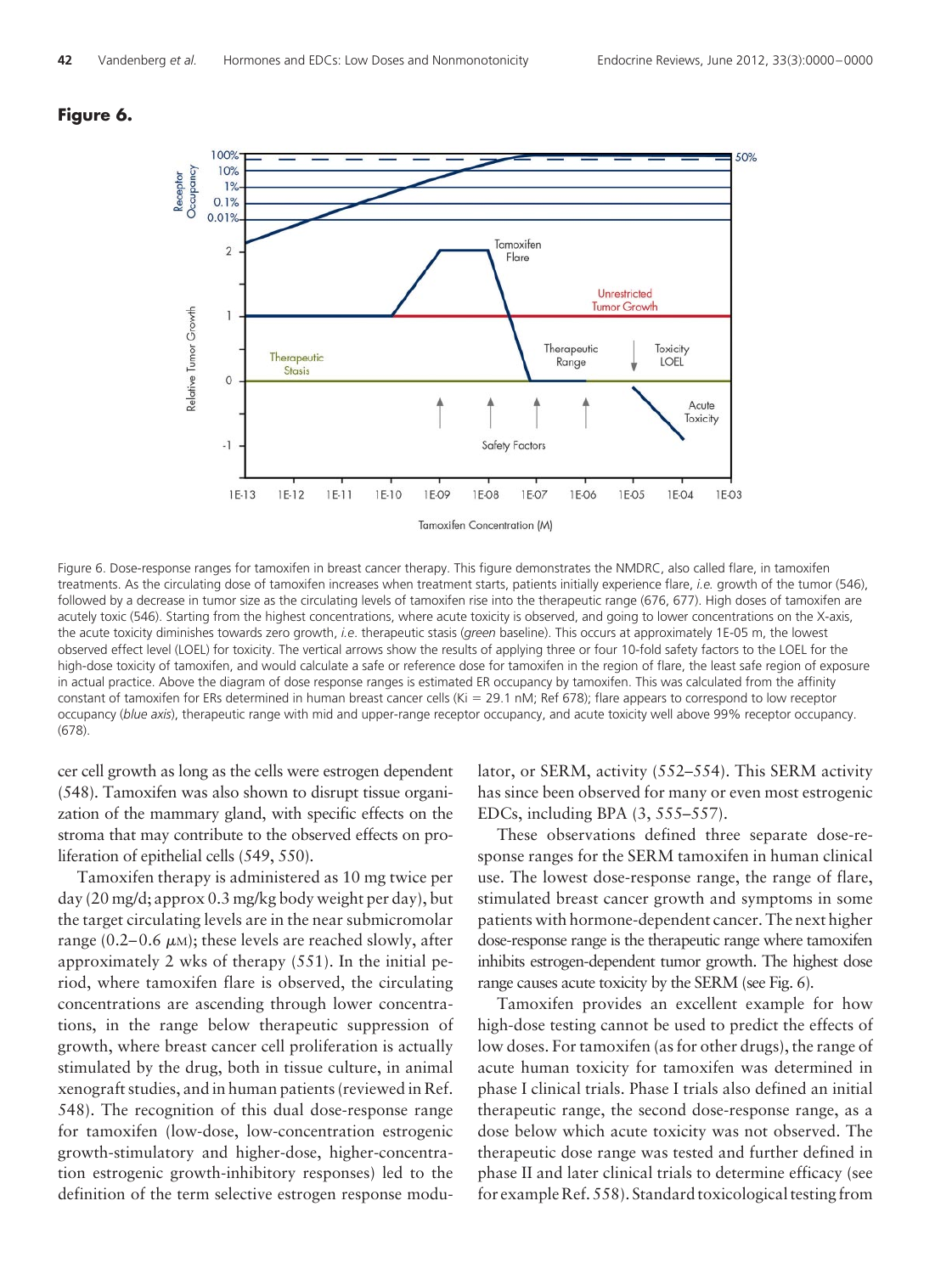# **Figure 7.**



Figure 7. Leptin as an example of a NMDRC. Several studies report NMDRCs in response to leptin treatments. A, NMDRCs are observed in cultured primary adipocytes after leptin exposure. This graph illustrates the relationship between administered leptin dose and glucose uptake in two types of adipocytes, those isolated from omental tissue (*green*) and others from sc fat (*purple*) (schematic was made from data in Ref. 559). These data are on a log-linear plot. B, *Ex vivo* rat pancreas was treated with leptin and various doses of glucose, and the insulin response curves were examined. Area under the curve is a measure of the ability of the pancreas to bring glucose levels under control. Different dose-response curves were observed depending on the amount of glucose administered: a U-shaped curve when 8 mmol/liter was included (*pink*) or a multiphasic curve with 4 mmol/liter (*blue*) (schematic made from data in Ref. 560). These data are on a linear-linear plot. C, U-shaped NMDRCs were also observed when food intake was compared with leptin levels in the blood of rats administered the hormone. This response was similar in males (*orange*) and females (*cyan*) (schematic made from data in Ref. 562). These data are on a linear-linear plot.

high doses to define a LOAEL or NOAEL are equivalent to the phase I clinical testing, and in risk assessment, a safe dose or reference dose is calculated from these tests. However, the lowest dose range, with the highly adverse effects termed flare, was not detected in the phase I trials and was determined only for tamoxifen in breast cancer therapy at the therapeutic doses (543). The implication for risk assessment is that NMDRCs for EDCs, particularly those already identified as SERMs, would likely not be detected by standard toxicological testing at high doses. That is, the consequence of high-dose testing is the calculation of a defined but otherwise untested safe dose that is well within the range equivalent to flare, *i.e.* a manifestly unsafe dose of the EDC (Fig. 6).

# *5. Similarities in endpoints across cell culture, animal, and epidemiology studies: evidence for common mechanisms?*

There are common trends in some findings of NMDRCs in cell, animal, and human studies and therefore evidence for related mechanisms for NMDRCs at various levels of biological complexity. Tamoxifen flare, discussed in *Section III.C.4*, is an informative example. Another illustrative example is that of the effect of the hormone leptin (Fig. 7). In cultured primary adipocytes, NMDRCs are observed after leptin exposure; moderate doses of leptin significantly reduce insulin-mediated glucose intake, whereas low and high doses maintain higher glucose intake in response to insulin (559). The rat pancreas shows a similar response to leptin; the amount of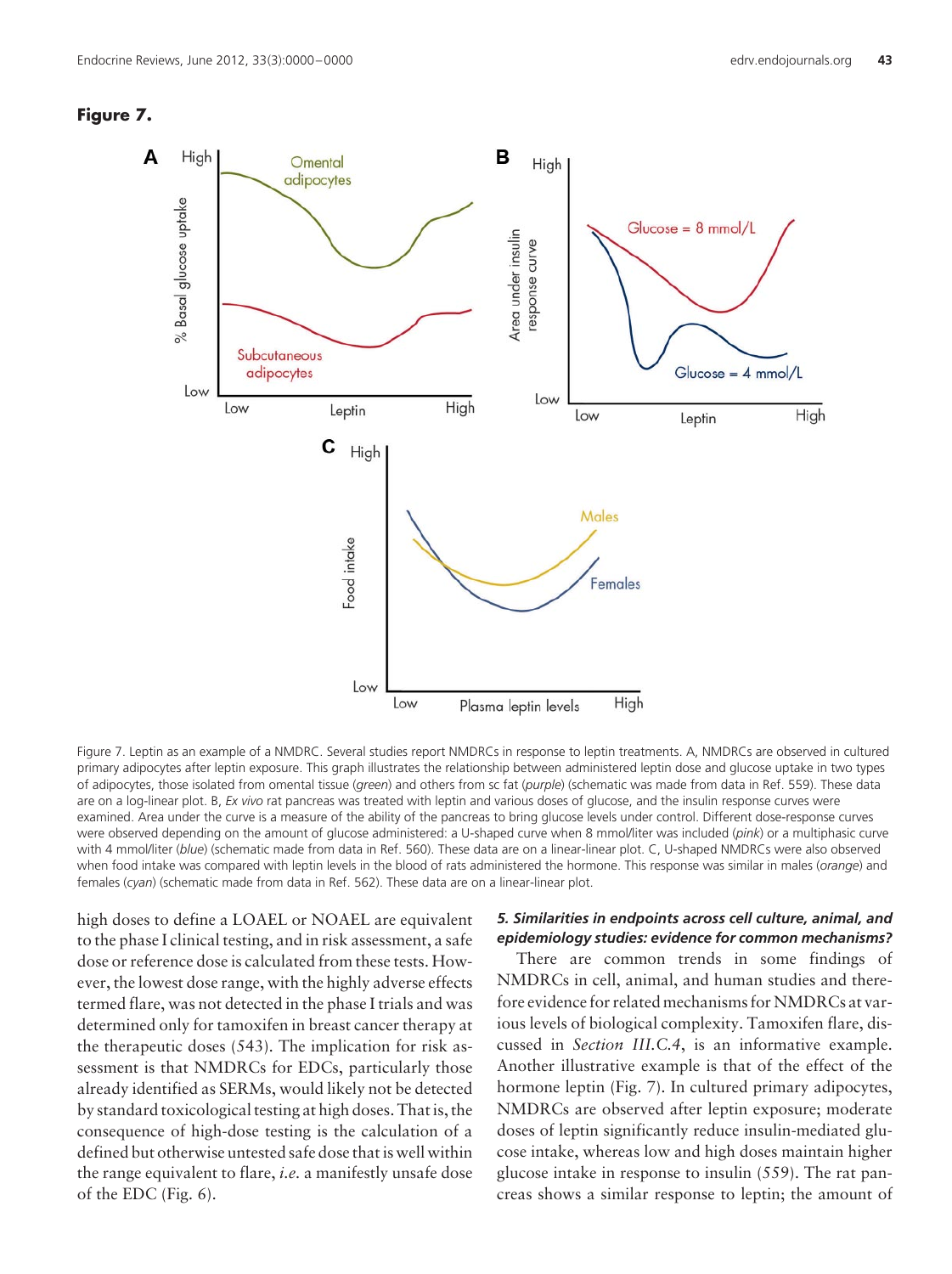secreted insulin has an inverted U-shaped response to leptin (560, 561). Even more striking is the relationship between leptin and food intake. Rats administered moderate doses of leptin consume less food compared to rats dosed with low or high levels of leptin (562); mechanistically, this lower food intake could be due to higher circulating glucose levels in these animals due to ineffective insulin action. And finally, in a human study, leptin levels were found to correlate with body mass index but have a Ushaped relationship with mortality (563). These results suggest that hormones can produce similar responses at several levels of biological complexity (cell, organ, animal, and population).

A large number of epidemiology studies with NMDRCs have found relationships between EDC exposures like POPs and metabolic diseases including obesity and diabetes (Table 9) (see also Ref. 564 for a review), and the mechanisms for these relationships have begun to be explored. Human and animal cells treated with EDCs in culture display NMDRCs that are relevant to these diseases: BPA has nonmonotonic effects on the expression of adipocyte proteins in preadipocytes and the release of adiponectin from mature adipocytes (565–567). Similarly, in female rodents, low doses but not high doses of BPA increased adipose tissue weight and serum leptin concentrations (568), and intermediate doses of phthalates decrease serum cholesterol levels (569). Thus, although understanding the mechanisms operating at the cellular level of organization has not yet led to definitive knowledge of the mechanisms producing NMDRCs in human populations, there appear to be strong similarities in cells, animals, and humans that support a call for continued work focusing on metabolic disease endpoints at each level of biological organization.

## **D. NMDRC summary**

We have demonstrated that nonmonotonicity is a common occurrence after exposures to hormones and EDCs in cell culture and animals and across human populations. Because of the abundance of examples of NMDRCs, we expect that if adequate dose ranges are included in animal and cell culture studies, including the use of negative and well-chosen positive controls, NMDRCs may be observed more often than not. Here, we have focused mainly on studies that examined a wide range of doses, including many that examined the effects of doses that span the low-dose and toxicological ranges. We also discussed several mechanisms that produce NMDRCs. Each of these mechanisms can and does operate at the same time in a biological system, and this cooperative action is ultimately responsible for NMDRCs.

Understanding nonmonotonicity has both theoretical and practical relevance.When a chemical produces mono-

tonic responses, all doses are expected to produce similar effects whose magnitude varies with the dose, but when a chemical produces a NMDRC, dissimilar or even opposite effects will be observed at different doses. Thus, monotonic responses can be modeled using the assumption that each step in a linear pathway behaves according to the law of mass action (43, 570); high doses are always expected to produce higher responses. In contrast, NMDRCs are not easy to model (although they are quite easy to test for), requiring detailed knowledge of the specific mechanisms operating in several biological components. From a regulatory standpoint, information from high doses cannot always be used to assess whether low doses will produce a biological effect (38).

# IV. Implications of Low-Dose Effects and Nonmonotonicity

Both low-dose effects and NMDRCs have been observed for a wide variety of EDCs as well as natural hormones. Importantly, these phenomena encompass every level of biological organization, from gene expression, hormone production, and cell number to changes in tissue architecture to behavior and population-based disease risks. One conclusion from this review is that low-dose effects and NMDRCs are often observed after administration of environmentally relevant doses of EDCs. For both hormones and EDCs, NMDRCs should be the default assumption absent sufficient data to indicate otherwise. Furthermore, there are well-understood mechanisms to explain how low-dose effects and NMDRCs manifest *in vitro* and *in vivo*. Accepting these phenomena, therefore, should lead to paradigm shifts in toxicological studies and will likely also have lasting effects on regulatory science. Some of these aspects are discussed below. Additionally, we have briefly explored how this knowledge should influence future approaches in human and environmental health.

At a very practical level, we recommend that researchers publishing data with low-dose and nonmonotonic effects include key words in the abstract/article that identify them as such specifically. This review was unquestionably impeded because this has not been standard practice. We also strongly recommend that data showing nonmonotonic and binary response patterns not be rejected or criticized because there is no dose response.

## **A. Experimental design**

### *1. Dose ranges must be chosen carefully*

To detect low-dose effects or NMDRCs, the doses included for testing are of utmost importance. Most of the studies we examined here for nonmonotonicity tested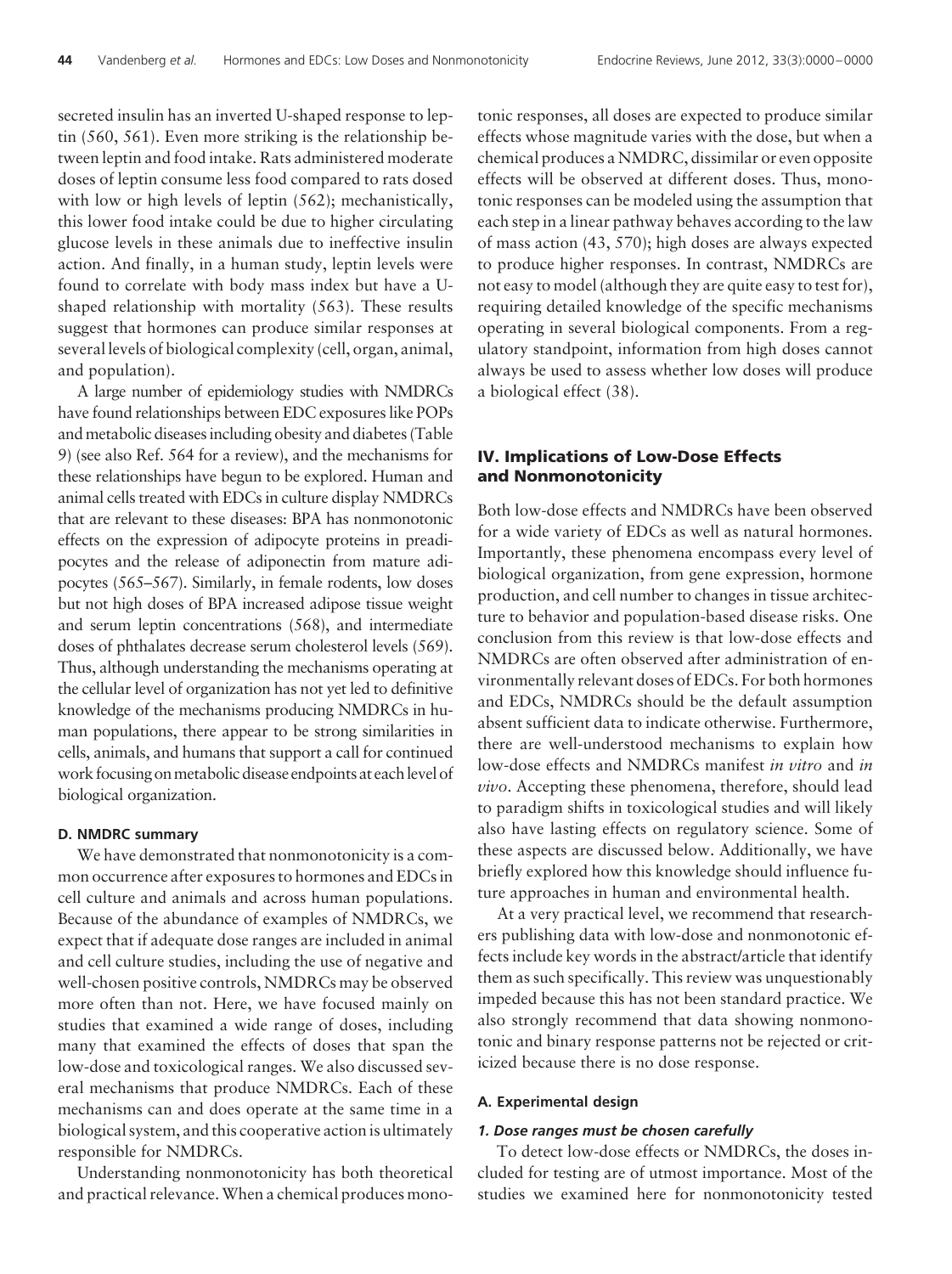doses over severalfold concentrations. Unfortunately, regulatory guidelines only require that three doses be tested. Both low-dose effects and NMDRCs can be observed when examining only a few doses, but some studies may detect significant results purely by luck, because a small shift in dose can have a large impact on the ability to observe differences relative to untreated controls.

In the multitude of chemicals that have never been tested at low doses, or in the development of new chemicals, to determine whether a chemical has low-dose effects in laboratory animals, we suggest setting the NOAEL or LOAEL from traditional toxicological studies as the highest dose in experiments specifically designed to test endocrine-sensitive endpoints. We suggest setting the lowest dose in the experiment below the range of human exposures, if such a dose is known. Several intermediate doses overlapping the range of typical human exposures should be included also, bringing the total number in the range of five to eight total doses tested. Importantly, although the levels of many environmental chemicals in human blood and/or urine have been reported by the CDC and other groups responsible for population-scale biomonitoring, it is often not known what administered doses are needed to achieve these internal exposure levels in animals (4, 253); thus, toxicokinetic studies are often needed before the onset of low-dose testing. This is important because the critical issue is to determine what effects are observed in animals when circulating levels of an EDC match what is measured in the typical human. Due to differences in metabolism, route of exposure, and other factors, a relatively high dose may need to be administered to a rodent to produce blood concentrations in the range of human levels; however, this should not be considered a high-dose study.

It has also been suggested that animal studies that are used to understand the potential effects of a chemical on humans should use a relevant route of administration to recapitulate human exposures (571, 572) because there may be differences in metabolism after oral and nonoral administration.Many chemicals that enter the body orally undergo first-pass metabolism and are then inactivated via liver enzymes, whereas other routes (*i.e.* sc) can bypass these mechanisms and lead to a higher concentration of the active compound in circulation (573). Studies indicate, however, that inactivation of chemicals via first-pass metabolism is not complete and also that deconjugation of metabolites can occur in some tissues allowing the re-release of the active form (574, 575). Additionally, for some chemicals, it is clear that route of administration has little or no impact on the availability of the active compound in the body (241, 384), and other studies show that route of administration has no impact on the biological effects of

these chemicals; *i.e.* regardless of how it enters the body, dioxin has similar effects on exposed individuals (384), and comparable results have been observed for BPA (141). Although understanding the typical route of human exposure to each environmental chemical is an important task, it has been argued that any method that leads to blood concentrations of a test chemical in the range they are observed in humans is an acceptable exposure protocol, and this is especially true with gestational exposures, because fetuses are exposed to chemicals only via their mothers' blood (31, 576).

### *2. Timing of exposures is important*

Rodent studies indicate that EDC exposures during development have organizational effects, with permanent effects that can manifest even in late adulthood, whereas exposures after puberty are for the most part activational, with effects that are abrogated when exposures cease. For example, the adult uterus requires relatively large doses of BPA (in the parts-per-million range) to induce changes associated with the uterotrophic assay (555, 577), whereas parts-per-trillion and ppb exposures during the fetal period permanently and effectively alter development of the uterus (279, 310, 578). Thus, the timing of exposures is profoundly important to detect low-dose effects of EDCs.

Human studies also support this conclusion. The 1976 explosion of a chemical plant in Seveso, Italy, which led to widespread human exposure to large amounts of TCDD, a particularly toxic form of dioxin, and the deposition of this chemical on the land surrounding the chemical plant, provided evidence in support of the organizational and activational effects of endocrine-active chemicals in humans (579). Serum TCDD concentrations showed correlations between exposure levels and several disease outcomes including breast cancer risk, abnormal menstrual cycles, and endometriosis (580 –582), but individuals who were either infants or teenagers at the time of the explosion were found to be at greatest risk for developing adult diseases (583, 584). Importantly, many scientists have argued that organizational effects can occur during puberty, *i.e.* that the period where hormones have irreversible effects on organ development extends beyond the fetal and neonatal period (585), and for some endpoints this appears to be the case (586, 587).

It has also been proposed that the endocrine system maintains homeostasis in the face of environmental insults (210). The adult endocrine system does appear to provide some ability to maintain a type of homeostasis; when the pharmaceutical estrogen DES is administered to pregnant mice, the circulating estradiol concentrations in the dam respond by decreasing linearly (224). In contrast, fetal concentrations of estradiol respond nonmonotonically in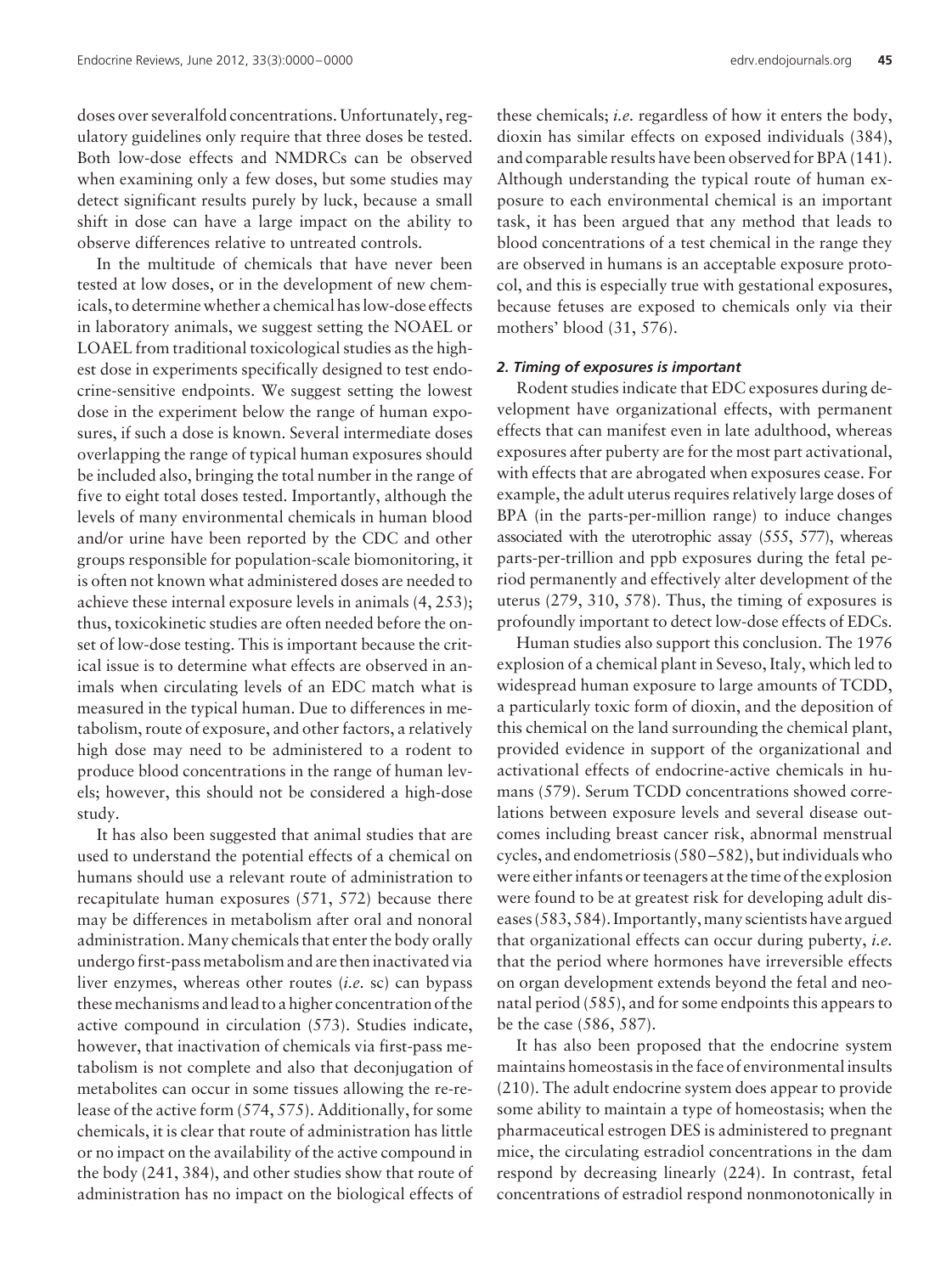a way that is clearly not correlated with maternal levels. Similarly, there is evidence that BPA can induce aromatase and therefore increase estradiol levels *in situ* in the fetal urogenital sinus (588). This is an example of a feed-forward positive-feedback effect rather than a homeostatic response. The effects of EDCs on adult subjects, both animal and people, suggest that diseases often result from low-dose adult exposures (589 –595); this argues against a view of the endocrine system as a means to maintain homeostatic control. Instead, individuals can be permanently changed, in an adverse way, after EDC exposures.

In one example, pregnant mice were exposed to low concentrations of BPA, and their male offspring had altered pancreatic function at 6 months of age (158). Surprisingly, however, the mothers (exposed only during pregnancy) were also affected, with altered metabolic machinery and body weight at 4 months postpartum, long after exposures had ended. The increased incidence of breast cancer in women that took DES during pregnancy also illustrates this point (596, 597). These studies suggest that even the adult endocrine system is not invariably capable of maintaining a so-called homeostatic state when exogenous chemicals affecting the endocrine system are present. Thus, although adult exposures to EDCs have been given some attention by bench scientists (29), more work of this kind is needed to better understand whether and how EDCs can have permanent organizational effects on adult animals.

At the beginning of this review, we justified the need to critically examine the low-dose literature because of recent epidemiological findings linking EDC exposures and diseases. Yet there is inherent difficulty in examining neonatal exposures to EDCs and their connection to diseases due to the length of time needed for these studies; thus, many studies of this type have examined high doses of pharmaceuticals (*i.e.* DES) or accidental exposures to industrial chemicals (*i.e.* dioxin) (66, 398, 399, 581, 597– 601).

Only recently, with the availability of biomonitoring samples from large reference populations, have lower doses begun to receive widespread attention from epidemiologists. Many recent studies have examined adult exposures to EDCs and correlated exposures with disease statuses (see for example Refs. 15, 16, and 602– 604). Human studies examining fetal/neonatal exposures to lowdose EDCs and early life effects have also begun to be studied (6, 333, 605–607), although studies linking these early life exposures to adult diseases are likely to be decades away. More than anything, these studies support our view that the effects of low-dose exposures should be considered when determining chemical safety.

#### *3. Importance of endpoints being examined*

Traditional toxicology testing, and in particular those studies performed for the purposes of risk assessment, typically adhere to guideline studies that have been approved by international committees of experts (608). The endpoints assessed in these guideline-compliant studies are centered around higher-order levels, including death, weight loss, mortality, and changes in organ weight, and a limited number of histopathological analyses (609, 610). When pregnant animals are included in toxicological assessments, the endpoints measured typically include the ability to maintain pregnancies, the number of offspring delivered, sex ratios of surviving pups, and measures regarding maternal weight gain and food/water intake (610).

Yet low-dose EDCs are rarely toxic to the point of killing adult animals or causing spontaneous abortions, and traditional tests such as the uterotrophic assay have been shown to be relatively insensitive (72, 577). It has been argued that this type of testing is insufficient for understanding the effects of EDCs (31, 70, 495, 611). Many EDC studies have instead focused on examining newly developed, highly sensitive endpoints that span multiple levels of biological organization, from gene expression to tissue organization to organ systems to the whole animal (612), which may not be rapidly lethal but which nonetheless have enormous importance for health, including mortality. Thus, for example, studies designed to examine the effects of chemicals on obesity no longer focus on body weight alone but also analyze gene expression; fat content in adipose cells and the process of adipogenesis; inflammation, innvervation, and vascularization parameters in specific fat pads; conversion rates of white and brown adipose tissues; systemic hormone levels and response to glucose and insulin challenges; and food intake and energy expenditures, among others (314, 613–615). As our knowledge of EDCs and the endocrine system continue to grow, the most sensitive endpoints should be used to determine whether a chemical is disrupting the development of organisms (70).

In moving beyond traditional, well-characterized health-related endpoints like mortality and weight loss, an important question has been raised: how do we define endpoints as adverse? This is an important point, because it has been suggested that the creative endpoints examined in independent EDC studies are not validated and may not represent adverse effects (609). There is also debate over whether the mechanism (or mode) of action must be explained for each effect to determine whether a relevant pathway is present in humans (616, 617). Yet, when originally assessing the low-dose literature, the NTP expert panel chose to examine all effects of EDC exposure, re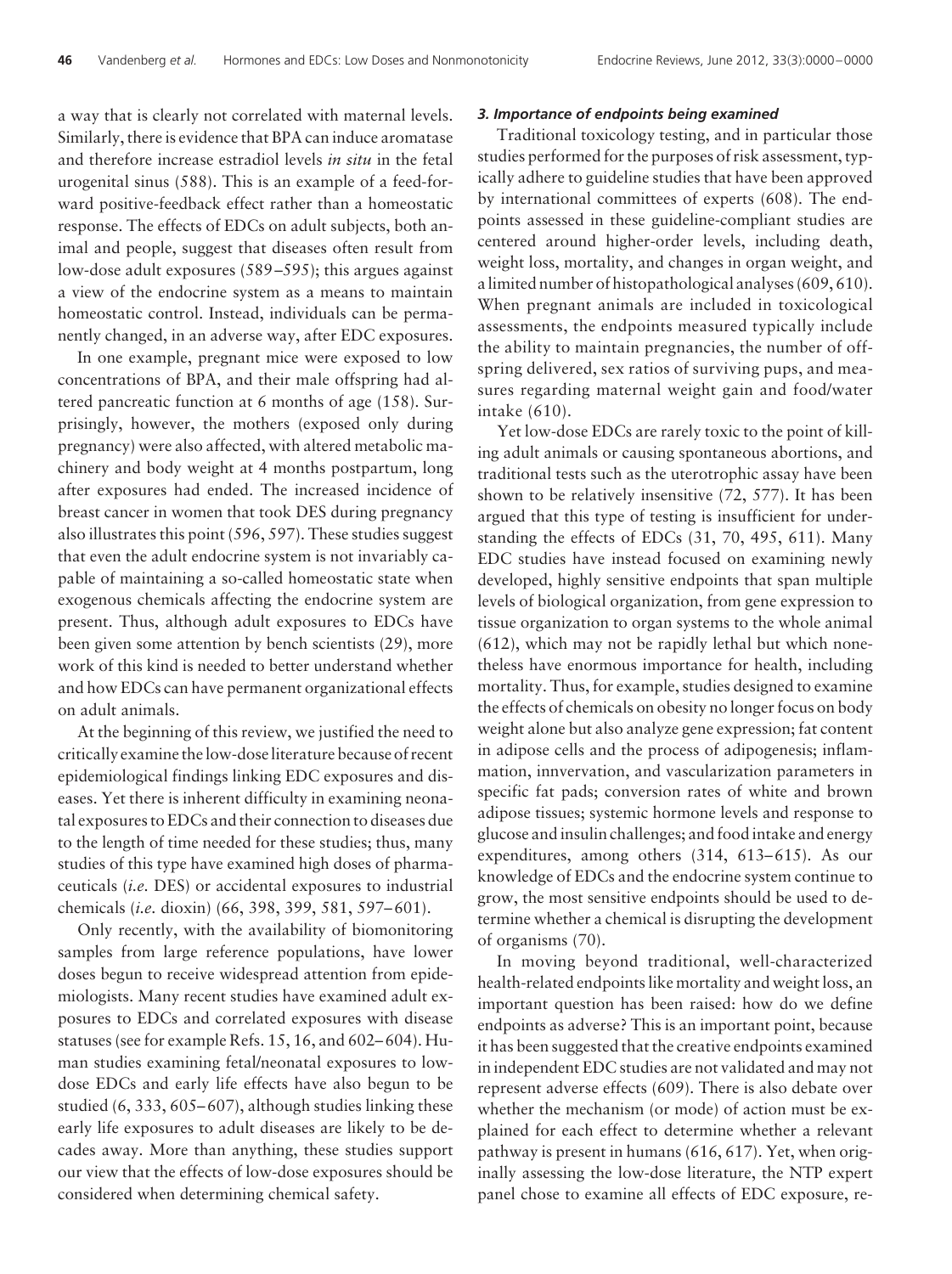gardless of whether the endpoint could be deemed adverse (2). From the perspective of developmental biology, any change in development should be seen as adverse, even if the change itself is not associated with a disease or dysfunction. Some of these developmental changes, in fact, may increase sensitivity or susceptibility to disease later on in life but will otherwise appear normal. Furthermore, studies of heavy metals have shown that small shifts in parameters like IQ may not have drastic effects on individuals but can have serious repercussions on the population level (618), and therefore changes in the variance/ observable range of a phenotype should also be considered adverse (52).

## *4. Importance of study size*

National Institutes of Health guidelines require that the number of vertebrate animals used in experiments be as small as possible to show statistically significant effects based on power analysis. Yet many traditional toxicology studies have used large numbers of animals to draw conclusions about chemical safety. When the endpoints being assessed have binary outcomes (*i.e.* animal has a tumor *vs.* animal does not have a tumor) and the incidence of the phenotype is not high, a large number of animals is required to reveal statistically significant effects. In contrast, many of the endpoints examined in the field of endocrine disruption are more complex and are not binary; thus, power analysis allows researchers to determine how many animals are needed to observe statistically significant (and biologically relevant) differences between control and exposed populations. For this reason, arbitrary numbers set as cutoffs for determining whether a study is acceptable or unacceptable for risk assessments are not appropriate. Instead, the number of animals required for a study to be complete is dependent on the effect size, precision/variance, minimal meaningful difference to be considered between populations, and the  $\alpha$ -value set in statistical tests.

## **B. Regulatory science**

For decades, regulatory agencies have tested, or approved testing, of chemicals by examining high doses and then extrapolating down from the NOAEL, NOEL, and LOAEL to determine safe levels for humans and/or wildlife. As discussed earlier, these extrapolations use safety factors that acknowledge differences between humans and animals, exposures of vulnerable populations, interspecies variability, and other uncertainty factors. These safety factors are informed guesses, not quantitatively based calculations. Using this traditional way of setting safe doses, the levels declared safe are never in fact tested. Doses in the range of human exposures are therefore also unlikely to be tested. This has generated the current state of science,

where many chemicals of concern have never been examined at environmentally relevant low doses (see Table 4 for a small number of examples).

Assumptions used in chemical risk assessments to estimate a threshold dose below which daily exposure to a chemical is estimated to be safe are false for EDCs. First, experimental data provide evidence for the lack of a threshold for EDCs (619). More broadly, the data in this review demonstrate that the central assumption underlying the use of high doses to predict low-dose effects will lead to false estimates of safety. The use of only a few high doses is based on the assumption that all dose-response relationships are monotonic and therefore that it is appropriate to apply a log-linear extrapolation from highdose testing to estimate a safe reference dose (Fig. 4). The Endocrine Society issued a position statement on EDCs (620) and urged the risk assessment community to use the expertise of their members to develop new approaches to chemical risk assessments for EDCs based on principles of endocrinology. Undertaking this mission will represent a true paradigm shift in regulatory toxicology (79). The Endocrine Society statement was then supported in March 2011 by a letter to *Science* from eight societies with relevant expertise representing over 40,000 scientists and medical professionals (621).

Studies conducted for the purposes of risk assessment are expected to include three doses: a dose that has no effects on traditional toxicological endpoints (the NOAEL), a higher dose with effects on traditional endpoints (the LOAEL), and an even higher dose that shows toxicity. Although reducing the number of animals used for these types of studies is an important goal, more than three doses are often needed for a true picture of a chemical's toxicity. The examination of a larger number of doses would allow for 1) the study of chemicals at the reference dose, *i.e.* the dose that is calculated to be safe; 2) examination of doses in the range of actual human exposures, which is likely to be below the reference dose; and 3) the ability to detect NMDRCs, particularly in the low-dose range. The impact of testing more doses on the numbers of animals required can be mitigated by use of power analysis, as suggested above. Because no amount of research will ever match the diversity and reality of actual human experience, there should be ongoing epidemiological study of potential adverse effects of EDCs even after safe levels are published, with periodic reevaluation of those safe levels.

One issue that has been raised by regulatory agencies is whether animal models are appropriate for understanding the effects of EDCs on humans. These arguments largely center around observed differences in hormone levels during different physiological periods in rodents and humans (57), and differences in the metabolic machinery and ex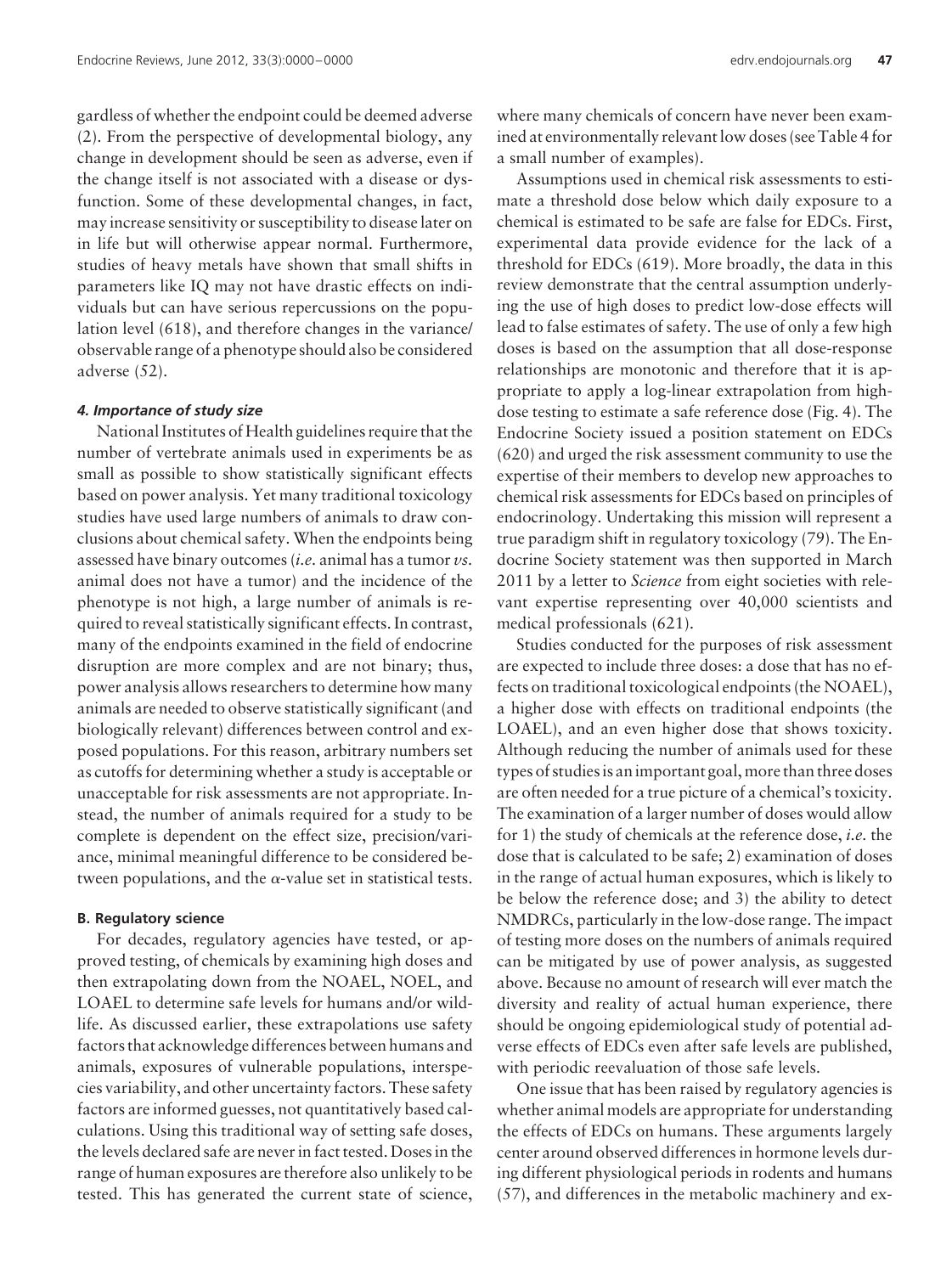cretion of chemicals between species (622). To address the first issue, it should be noted that the FDA uses animals to test pharmaceuticals and other chemicals before any safety testing in humans because it is widely recognized that, although animals and humans do not have exactly the same physiologies, there is evolutionary conservation among vertebrates and specifically among mammals (62). Furthermore, animal studies proved to be highly predictive of the effects of DES on women, indicating that rodents are sufficiently similar to humans to reliably forecast affected endpoints in the endocrine system (64, 623). Thus, the default position must be that animal data are indicative of human effects until proven otherwise.

With regard to the second issue, BPA researchers in particular have examined species-specific differences in metabolism of this EDC. Interestingly, the pharmacokinetics of BPA in rodents, monkeys, and humans appear to be very similar (624), and regulatory agencies have subsequently concluded that rodents are appropriate models to assess the effects of this chemical (625, 626). Thus, researchers should select animal models that are sensitive to low doses of hormones and select appropriate species for the endpoints of interest. As the scope of our knowledge has broadened about how chemicals can alter the endocrine system, well beyond estrogens, androgens, and the thyroid, it is imperative that considerable thought be given to how to apply this for regulatory purposes.

#### **C. Human health**

As discussed several times throughout this review, there is now substantial evidence that low doses of EDCs have adverse effects on human health. Thus, although many epidemiological studies originally focused on occupationally exposed individuals and individuals affected by accidental exposures to high doses of environmental chemicals, these recent studies have suggested wide-ranging effects of EDCs on the general population.

Importantly, human exposures are examples of true mixtures; dozens if not hundreds of environmental chemicals are regularly detected in human tissues and fluids (91), yet very little is known about how these chemicals act in combination (627). Several studies indicate that EDCs can have additive or even synergistic effects (143, 323, 628 – 630), and thus these mixtures are likely to have unexpected and unpredictable effects on animals and humans. The study of mixtures is a growing and complex field that will require considerable attention in the years ahead as knowledge of EDCs in the laboratory setting are applied to human populations (631, 632).

How much will human health improve by testing chemicals at low, environmentally relevant doses and using the results to guide safety determinations? Current testing

paradigms are missing important, sensitive endpoints; because they are often unable to detect NMDRCs, they cannot make appropriate predictions about what effects are occurring at low doses. At this time, it is not possible to quantify the total costs of low-dose exposures to EDCs. However, current epidemiology studies linking low-dose EDC exposures to a myriad of health problems, diseases, and disorders suggest that the costs of current low-dose exposures are likely to be substantial.

The weight of the available evidence suggests that EDCs affect a wide range of human health endpoints that manifest at different stages of life, from neonatal and infant periods to the aging adult. As the American population ages, healthcare costs continue to rise, and there are societal costs as well, with decreased quality of life concerns, decreases in work productivity due to illness or the need for workers to care for affected family members, and the psychological stresses of dealing with some outcomes like infertility. Thus, it is logical to conclude that low-dose testing, followed by regulatory action to minimize or eliminate human exposures to EDCs, could significantly benefit human health. This proposal effectively calls for greatly expanded research to give human communities feedback about themselves. It emanates from a view that human society benefits greatly from the many chemical compounds it uses but that extensive epidemiological surveillance and other focused research designs are needed to assure that the balance of risk/benefit from those chemicals is acceptable.

How much would human health benefit by a reduction in the use of EDCs? For some chemicals, minor changes in consumer habits or industrial practices can have drastic effects on exposures (633– 636). Other chemicals like DDT that have been regulated in the United States for decades continue to be detected in human and environmental samples; the persistent nature of many of these agents suggests they may impact human health for decades to come. Even less-persistent chemicals like BPA are likely to remain in our environment long after a ban is enacted because of the large amounts of plastic waste leaching BPA (and other estrogenic compounds) from landfills into water sources (637) and its presence on thermal receipt paper and from there into recycled paper (638 – 640). Yet, despite these challenges, reducing human exposure to EDCs should be a priority, and one way to address that priority is to decrease the production and use of these chemicals. The Endocrine Society has called for such a reduction and the use of the precautionary principle, *i.e.* action in the presence of concerning information but in the absence of certainty to eliminate or cut the use of questionable chemicals even when cause-effect relationships are not yet established (620).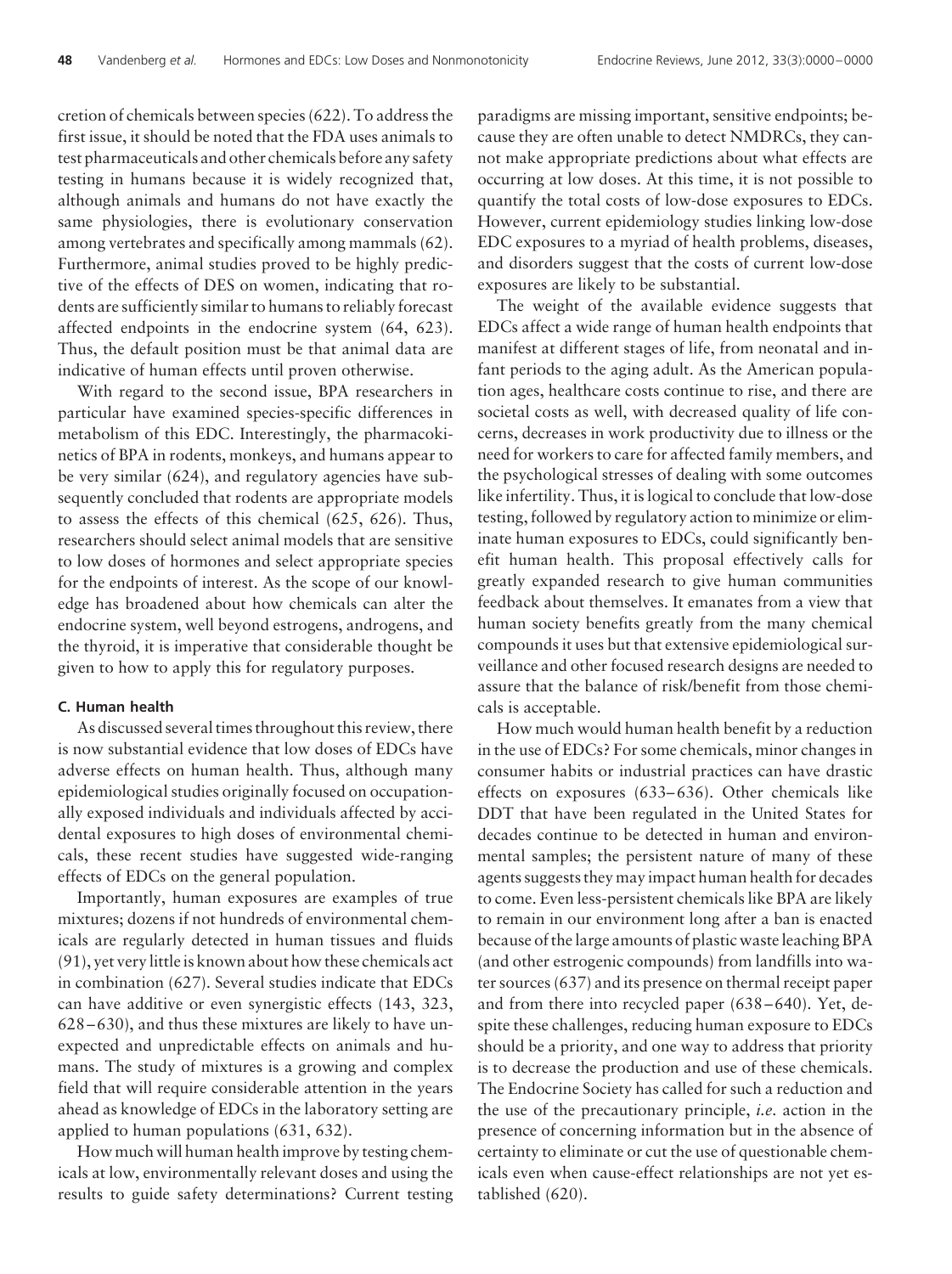#### **D. Wildlife**

Much of the recent focus on EDCs has been on the impact of these chemicals on human health. Yet the earliest studies of EDCs that focused on the impact of these chemicals on wildlife should not be forgotten. Rachel Carson's work on DDT and other pesticides provided some of the earliest warning signs that there were unintended consequences of chemical use. Carson's work was ahead of its time; she understood that exceedingly small doses of these chemicals produced adverse effects, that the timing of exposures was critical, and that chemical mixtures produced compounded effects (641). Now, decades after some of the most dangerous EDCs have been regulated, they continue to be measured in environmental samples as well as the bodies of wildlife animals.

Furthermore, it should be pointed out that humans, like wildlife, are not insulated from the environment, and effects in wildlife, including nonmammalian species, are indicative of and mirror effects in humans. For example, BPA has estrogen-like effects in fish (642–644), amphibians (645, 646), and reptiles (647, 648). A recent review showed that demasculinizing and feminizing effects of atrazine have been demonstrated in fish, amphibians, reptiles, birds, and mammals, *i.e.* every vertebrate class examined (326); and in fact, the first report to suggest that atrazine induced aromatase was conducted in reptiles  $(649)$ . Similarly, perchlorate affects fish  $(650-653)$ , amphibians  $(654 - 658)$ , and birds  $(659 - 661)$  via mechanisms consistent with those described for humans, and some of the earliest reports on perchlorate's effects on thyroid function were conducted in amphibians (661, 662). Finally, ecological studies of dioxin and dioxin-like chemicals reveal effects on a range of exposed wildlife including birds (663, 664), fish (665, 666), and invertebrates (667). Although these studies have highlighted some of the species-specific effects of dioxin (389), and orders of magnitude differences in toxic equivalency factors between species (668), they also indicate the conservation of mechanisms for the effects of dioxin on a range of biological endpoints in wildlife, laboratory animals, and humans (384). In fact, in many cases, nonmammalian species are much more sensitive to EDC effects, and wildlife species serve as sentinels for environmental and public health (669–673). Thus, the effects of these chemicals on wildlife populations are likely to continue; for this reason, the low-dose effects of these chemicals are particularly worth understanding (674, 675).

#### V. Summary

In conclusion, we have provided hundreds of examples that clearly show that NMDRCs and low-dose effects are common in studies of hormones and EDCs. We have examined each of these issues separately and provided mechanistic explanations and examples of both. These topics are related, but they must be examined individually to be understood. The concept of nonmonotonicity is an essential one for the field of environmental health science because when NMDRCs occur, the effects of low doses cannot be predicted by the effects observed at high doses. In addition, the finding that chemicals have adverse effects on animals and humans in the range of environmental exposures clearly indicates that low doses cannot be ignored.

In closing, we encourage scientists and journal editors to publish data demonstrating NMDRCs and low-dose effects, even if the exact mechanism of action has not yet been elucidated. This is important because the study of EDC is a growing specialty that crosses many scientific fields, and scientists that work on or regulate EDCs should appreciate and acknowledge the existence of NMDRCs and low-dose effects and have access to this important information. We further recommend greatly expanded and generalized safety testing and surveillance to detect potential adverse effects of this broad class of chemicals. Before new chemicals are developed, a wider range of doses, extending into the low-dose range, should be fully tested. And finally, we envision that the concepts and empirical results we have presented in this paper will lead to many more collaborations among research scientists in academic and government laboratories across the globe, that more and more sophisticated study designs will emerge, that what we have produced herein will facilitate those making regulatory decisions, that actions taken in light of this information will begin to abate the use of EDCs, and ultimately that health impacts in people and in wildlife will be averted.

### Acknowledgments

We thank many colleagues in the fields of endocrine disruption and environmental health science for fruitful discussions on the topics covered in this manuscript.We also thank three anonymous reviewers whose comments and suggestions greatly improved this review.

Address requests for reprints to: Laura N. Vandenberg, Tufts University, Center for Regenerative and Developmental Biology, 200 Boston Avenue, Suite 4600, Medford, Massachusetts 02155. E-mail: laura. vandenberg@tufts.edu; or J. P. Myers, Environmental Health Sciences, 421 Park Street, Charlottesville, Virginia 22902. E-mail: jpmyers@ ehsciences.org.

This work was supported by National Institutes of Health (NIH) Grants GM 087107 (to L.N.V.), ES 08314 (to A.M.S.), ES 010026 (to R.T.Z.), ES018764 (to F.S.v.S.), HL 53560 (to D.R.J.), UMC MO-VMFC0018 (to W.V.W.), a Susan G. Komen for Cure Grant FAS0703860 (to T.S.), grants from the Mitchell Kapor Foundation, the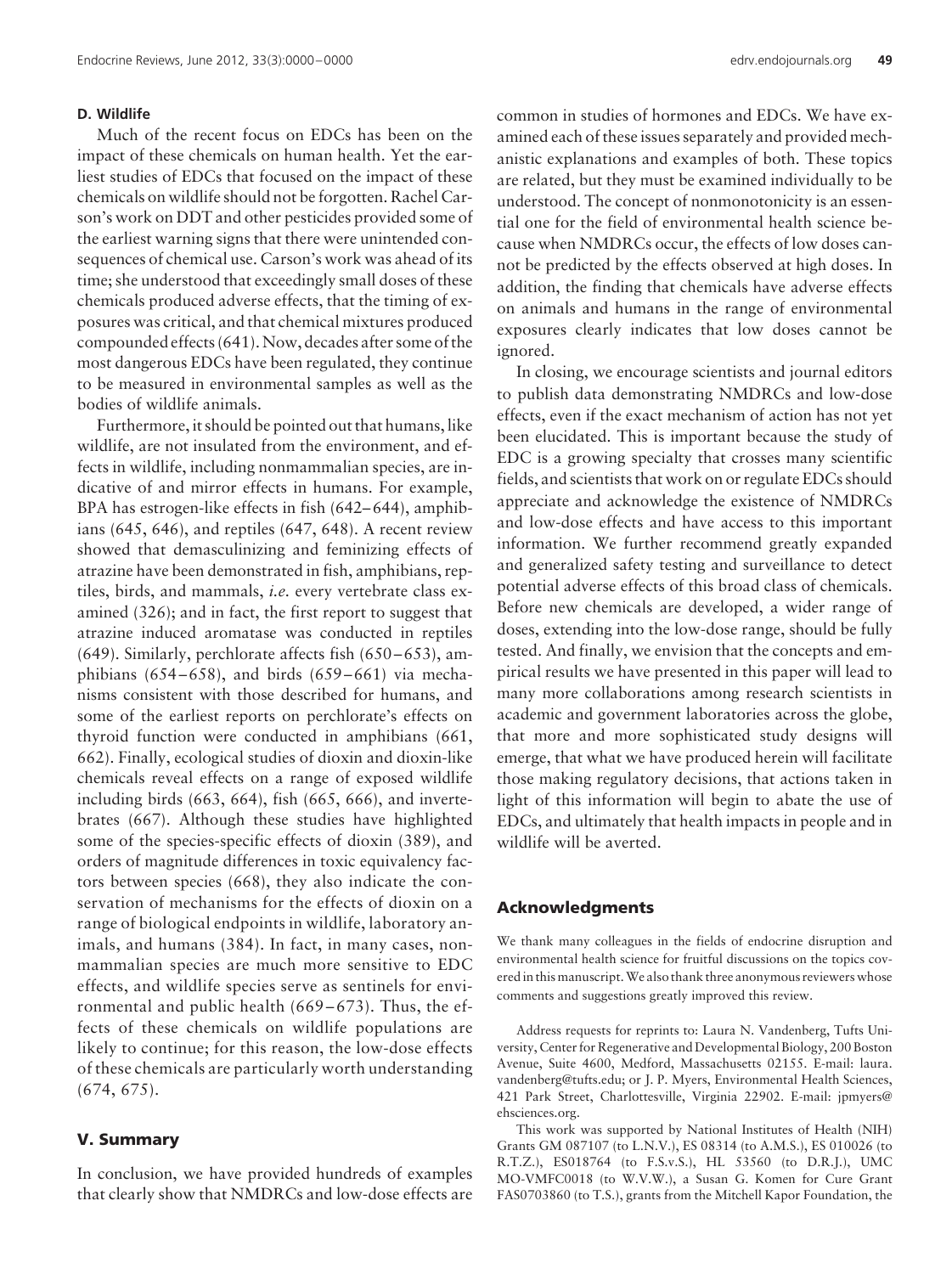Cornell-Douglas Foundation, and the Wallace Global Fund (to T.B.H.) and a grant from the Kendeda Foundation (to J.P.M.). This article may be the work product of an employee or group of employees of the National Institute of Environmental Health Sciences (NIEHS), NIH; however, the statements, opinions or conclusions contained therein do not necessarily represent the statements, opinions or conclusions of NIEHS, NIH, or the U.S. government.

We dedicate this manuscript to Professor Howard A. Bern. Dr. Bern was an exceptionally brilliant biologist and a generous and inspiring colleague. His work spanning a wide range of organisms addressed multiple aspects of organismal and evolutionary biology. He was one of the founders of the field of comparative endocrinology and a pioneer in the study of endocrine disruption, anticipating the deleterious effects of developmental exposure to estrogens one decade before the discovery of the effects of diethylstilbestrol in women fetally exposed to this chemical. His pioneering work included, among other subjects, neuroendocrinology, reproduction, and mammary cancer. He was also an excellent mentor to many researchers who, in turn, advanced these endeavors. He left an indelible mark on all of us that had the privilege of meeting him.

Disclosure Summary: Fred vom Saal worked as a consultant and provided expert testimony  $( $$10K$ ). The authors have nothing to$ disclose.

### References

- 1. **National Toxicology Program** 2001 National Toxicology Program's report of the endocrine disruptors low dose peer review. Research Triangle Park, NC: National Institute of Environmental Health Sciences
- 2. **Melnick R, Lucier G, Wolfe M, Hall R, Stancel G, Prins G, Gallo M, Reuhl K, Ho SM, Brown T, Moore J, Leakey J, Haseman J, Kohn M** 2002 Summary of the National Toxicology Program's report of the endocrine disruptors lowdose peer review. Environ Health Perspect 110:427– 431
- 3. **Welshons WV, Nagel SC, vom Saal FS** 2006 Large effects from small exposures. III. Endocrine mechanisms mediating effects of bisphenol A at levels of human exposure. Endocrinology 147:S56 –S69
- 4. **Vandenberg LN, Hauser R, Marcus M, Olea N, Welshons WV** 2007 Human exposure to bisphenol A (BPA). Reprod Toxicol 24:139 –177
- 5. **Brucker-Davis F, Thayer K, Colborn T** 2001 Significant effects of mild endogenous hormonal changes in humans: considerations for low-dose testing. Environ Health Perspect 109:21–26
- 6. **Braun JM, Yolton K, Dietrich KN, Hornung R, Ye X, Calafat AM, Lanphear BP** 2009 Prenatal bisphenol A exposure and early childhood behavior. Environ Health Perspect 117:1945–1952
- 7. **Meeker JD, Barr DB, Hauser R** 2009 Pyrethroid insecticide metabolites are associated with serum hormone levels in adult men. Reprod Toxicol 27:155–160
- 8. **Weuve J, Hauser R, Calafat AM, Missmer SA, Wise LA** 2010 Association of exposure to phthalates with endometriosis and uterine leiomyomata: findings from NHANES, 1999 –2004. Environ Health Perspect 118:825– 832
- 9. **Meeker JD, Sathyanarayana S, Swan SH** 2009 Phthalates and other additives in plastics: human exposure and associated health outcomes. Philos Trans R Soc Lond B Biol Sci 364:2097–2113
- 10. **Swan SH** 2008 Environmental phthalate exposure in rela-

tion to reproductive outcomes and other health endpoints in humans. Environ Res 108:177–184

- 11. **Akinbami LJ, Lynch CD, Parker JD, Woodruff TJ** 2010 The association between childhood asthma prevalence and monitored air pollutants in metropolitan areas, United States, 2001–2004. Environ Res 110:294 –301
- 12. **Stillerman KP, Mattison DR, Giudice LC, Woodruff TJ** 2008 Environmental exposures and adverse pregnancy outcomes: a review of the science. Reprod Sci 15:631– 650
- 13. Grün F 2010 Obesogens. Curr Opin Endocrinol Diabetes Obes 17:453– 459
- 14. **Soto AM, Sonnenschein C** 2010 Environmental causes of cancer: endocrine disruptors as carcinogens. Nat Rev Endocrinol 6:363–370
- 15. **Meeker JD**2010 Exposure to environmental endocrine disrupting compounds and men's health. Maturitas 66:236 – 241
- 16. **Hatch EE, Nelson JW, Stahlhut RW, Webster TF** 2010 Association of endocrine disruptors and obesity: perspectives from epidemiological studies. Int J Androl 33:324 – 332
- 17. **Hsu ST, Ma CI, Hsu SK, Wu SS, Hsu NH, Yeh CC, Wu SB** 1985 Discovery and epidemiology of PCB poisoning in Taiwan: a four-year followup. Environ Health Perspect 59:5–10
- 18. **Pesatori AC, Consonni D, Bachetti S, Zocchetti C, Bonzini M, Baccarelli A, Bertazzi PA** 2003 Short- and long-term morbidity and mortality in the population exposed to dioxin after the "Seveso accident". Ind Health 41:127–138
- 19. **Anderson HA, Wolff MS, Lilis R, Holstein EC, Valciukas JA, Anderson KE, Petrocci M, Sarkozi L, Selikoff IJ** 1979 Symptoms and clinical abnormalities following ingestion of polyborminated-biphenyl-contaminated food products. Ann NY Acad Sci 320:684 –702
- 20. **Villeneuve S, Cyr D, Lynge E, Orsi L, Sabroe S, Merletti F, Gorini G, Morales-Suarez-Varela M, Ahrens W, Baumgardt-Elms C, Kaerlev L, Eriksson M, Hardell L, Fe´votte J,** Guénel P 2010 Occupation and occupational exposure to endocrine disrupting chemicals in male breast cancer: a case-control study in Europe. Occup Environ Med 67:837– 844
- 21. **Li D, Zhou Z, Qing D, He Y, Wu T, Miao M, Wang J, Weng X, Ferber JR, Herrinton LJ, Zhu Q, Gao E, Checkoway H, Yuan W** 2010 Occupational exposure to bisphenol-A (BPA) and the risk of self-reported male sexual dysfunction. Hum Reprod 25:519 –527
- 22. **Queiroz EK, Waissmann W** 2006 Occupational exposure and effects on the male reproductive system. Cad Saude Publica 22:485– 493
- 23. **Centers for Disease Control** 2008 National Biomonitoring Program. Atlanta, GA: Centers for Disease Control, Prevention
- 24. **Kuklenyik Z, Ye X, Needham LL, Calafat AM** 2009 Automated solid-phase extraction approaches for large scale biomonitoring studies. J Chromatogr Sci 47:12–18
- 25. **Umweltbundesamt** 2009 Health and environmental hygiene: German environmental survey. Umweltbundesamt Dessau-Rosslau, Berlin, Germany
- 26. **Ha MH, Lee DH, Son HK, Park SK, Jacobs Jr DR** 2009 Association between serum concentrations of persistent organic pollutants and prevalence of newly diagnosed hyper-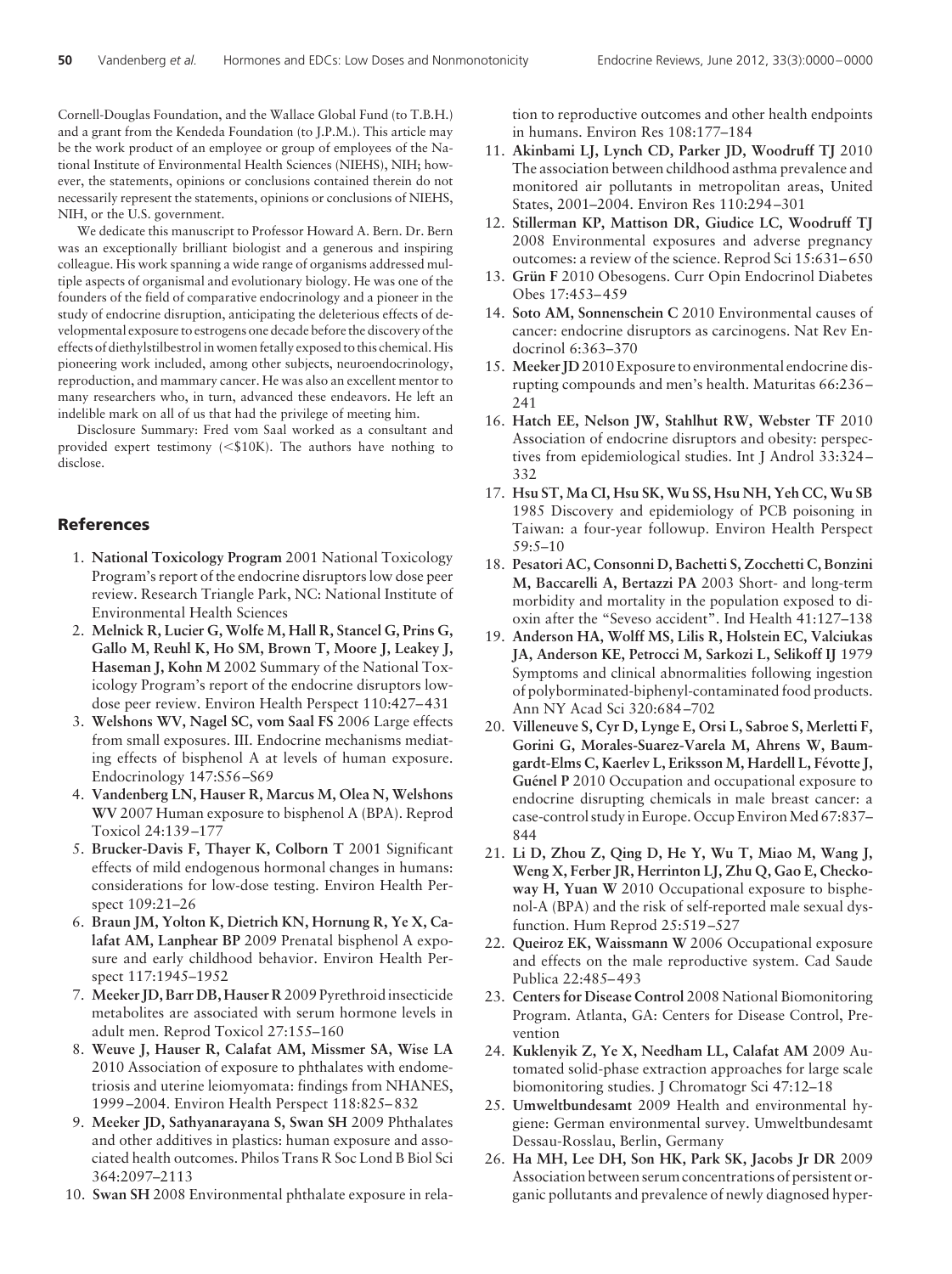tension: results from the National Health and Nutrition Examination Survey 1999 –2002. J Hum Hypertens 23: 274 –286

- 27. **vom Saal FS, Akingbemi BT, Belcher SM, Birnbaum LS, Crain DA, EriksenM, Farabollini F, Guillette Jr LJ, Hauser R, Heindel JJ, Ho SM, Hunt PA, Iguchi T, Jobling S, Kanno J, Keri RA, Knudsen KE, Laufer H, LeBlanc GA, Marcus M, McLachlan JA, Myers JP, Nadal A, Newbold RR, Olea N,** *et al.* 2007 Chapel Hill bisphenol A expert panel consensus statement: integration of mechanisms, effects in animals and potential to impact human health at current levels of exposure. Reprod Toxicol 24:131–138
- 28. **Crain DA, Eriksen M, Iguchi T, Jobling S, Laufer H, LeBlanc GA, Guillette Jr LJ** 2007 An ecological assessment of bisphenol-A: evidence from comparative biology. Reprod Toxicol 24:225–239
- 29. **Richter CA, Birnbaum LS, Farabollini F, Newbold RR, Rubin BS, Talsness CE, Vandenbergh JG, Walser-Kuntz DR, vom Saal FS** 2007 In vivo effects of bisphenol A in laboratory rodent studies. Reprod Toxicol 24:199 –224
- 30. **Wetherill YB, Akingbemi BT, Kanno J, McLachlan JA, Nadal A, Sonnenschein C,Watson CS, Zoeller RT, Belcher SM** 2007 In vitro molecular mechanisms of bisphenol A action. Reprod Toxicol 24:178 –198
- 31. **Vandenberg LN, Maffini MV, Sonnenschein C, Rubin BS, Soto AM** 2009 Bisphenol-A and the great divide: a review of controversies in the field of endocrine disruption. Endocrine Reviews 30:75–95
- 32. **Keri RA, Ho SM, Hunt PA, Knudsen KE, Soto AM, Prins GS** 2007 An evaluation of evidence for the carcinogenic activity of bisphenol A. Reprod Toxicol 24:240 –252
- 33. **U.S. Food and Drug Administration** 2008 Draft assessment of bisphenol A for use in food contact applications. Washington, DC: Department of Health and Human Services
- 34. **U.S. Food and Drug Administration** 2010 Update on bisphenol A (BPA) for use in food: January 2010. Washington, DC: Department of Health and Human Services
- 35. **Soto AM, Sonnenschein C, Chung KL, Fernandez MF, Olea N, Serrano FO** 1995 The E-SCREEN assay as a tool to identify estrogens: an update on estrogenic environmental pollutants. Environ Health Perspect 103(Suppl 7):113– 122
- 36. **Nagel SC, vom Saal FS, Welshons WV** 1999 Developmental effects of estrogenic chemicals are predicted by an in vitro assay incorporating modification of cell uptake by serum. J Steroid Biochem Mol Biol 69:343–357
- 37. **Soto AM, Chung KL, Sonnenschein C** 1994 The pesticides endosulfan, toxaphene, and dieldrin have estrogenic effects on human estrogen-sensitive cells. Environ Health Perspect 102:380 –383
- 38. **Welshons WV, Thayer KA, Judy BM, Taylor JA, Curran EM, vom Saal FS** 2003 Large effects from small exposures: I. Mechanisms for endocrine-disrupting chemicals with estrogenic activity. Environ Health Perspect 111:994 –1006
- 39. **Kochukov MY, Jeng YJ, Watson CS** 2009 Alkylphenol xenoestrogens with varying carbon chain lengths differentially and potently activate signaling and functional responses in GH3/B6/F10 somatomammotropes. Environ Health Perspect 117:723–730
- 40. **Alyea RA, Watson CS** 2009 Differential regulation of do-

pamine transporter function and location by low concentrations of environmental estrogens and  $17\beta$ -estradiol. Environ Health Perspect 117:778 –783

- 41. **Wozniak AL, Bulayeva NN, Watson CS** 2005 Xenoestrogens at picomolar to nanomolar concentrations trigger membrane estrogen receptor- $\alpha$  mediated Ca<sup>2+</sup> fluxes and prolactin release in GH3/B6 pituitary tumor cells. Environ Health Perspect 113:431– 439
- 42. **Kohn MC, Melnick RL** 2002 Biochemical origins of the non-monotonic receptor-mediated dose-response. J Mol Endocrinol 29:113–123
- 43. **Conolly RB, Lutz WK** 2004 Nonmonotonic dose-response relationships: mechanistic basis, kinetic modeling, and implications for risk assessment. Toxicol Sci 77:151–157
- 44. **Zsarnovszky A, Le HH, Wang HS, Belcher SM** 2005 Ontogeny of rapid estrogen-mediated extracellular signal-regulated kinase signaling in the rat cerebellar cortex: potent nongenomic agonist and endocrine disrupting activity of the xenoestrogen bisphenol A. Endocrinology 146:5388 – 5396
- 45. **Wong JK, Le HH, Zsarnovszky A, Belcher SM** 2003 Estrogens and ICI182,780 (Faslodex) modulate mitosis and cell death in immature cerebellar neurons via rapid activation of p44/p42 mitogen-activated protein kinase. J Neurosci 23:4984 – 4995
- 46. **Querfeld U, Mak RH** 2010 Vitamin D deficiency and toxicity in chronic kidney disease: in search of the therapeutic window. Pediatr Nephrol 25:2413–2430
- 47. **Cook R, Calabrese EJ** 2006 The importance of hormesis to public health. Environ Health Perspect 114:1631–1635
- 48. **Thayer KA, Melnick R, Huff J, Burns K, Davis D** 2006 Hormesis: a new religion? Environ Health Perspect 114: A632–A633
- 49. **Weltje L, vom Saal FS, Oehlmann J** 2005 Reproductive stimulation by low doses of xenoestrogens contrasts with the view of hormesis as an adaptive response. Hum Exp Toxicol 24:431– 437
- 50. **Thayer KA, Melnick R, Burns K, Davis D, Huff J** 2005 Fundamental flaws of hormesis for public health decisions. Environ Health Perspect 113:1271–1276
- 51. Beronius A, Rudén C, Håkansson H, Hanberg A 2010 Risk to all or none? A comparative analysis of controversies in the health risk assessment of bisphenol A. Reprod Toxicol 29:132–146
- 52. **Bellinger DC** 2004 What is an adverse effect? A possible resolution of clinical and epidemiological perspectives on neurobehavioral toxicity. Environ Res 95:394 – 405
- 53. **Foster PM, McIntyre BS** 2002 Endocrine active agents: implications of adverse and non-adverse changes. Toxicol Pathol 30:59-65
- 54. **Swan SH, Main KM, Liu F, Stewart SL, Kruse RL, Calafat AM,Mao CS, Redmon JB, Ternand CL, Sullivan S, Teague JL** 2005 Decrease in anogenital distance among male infants with prenatal phthalate exposure. Environ Health Perspect 113:1056 –1061
- 55. **McEwen Jr GN, Renner G** 2006 Validity of anogenital distance as a marker of *in utero* phthalate exposure. Environ Health Perspect 114:A19 –A20; author reply A20 – A21
- 56. **Weiss B** 2006 Anogenital distance: defining "normal." Environ Health Perspect 114:A399; author reply A399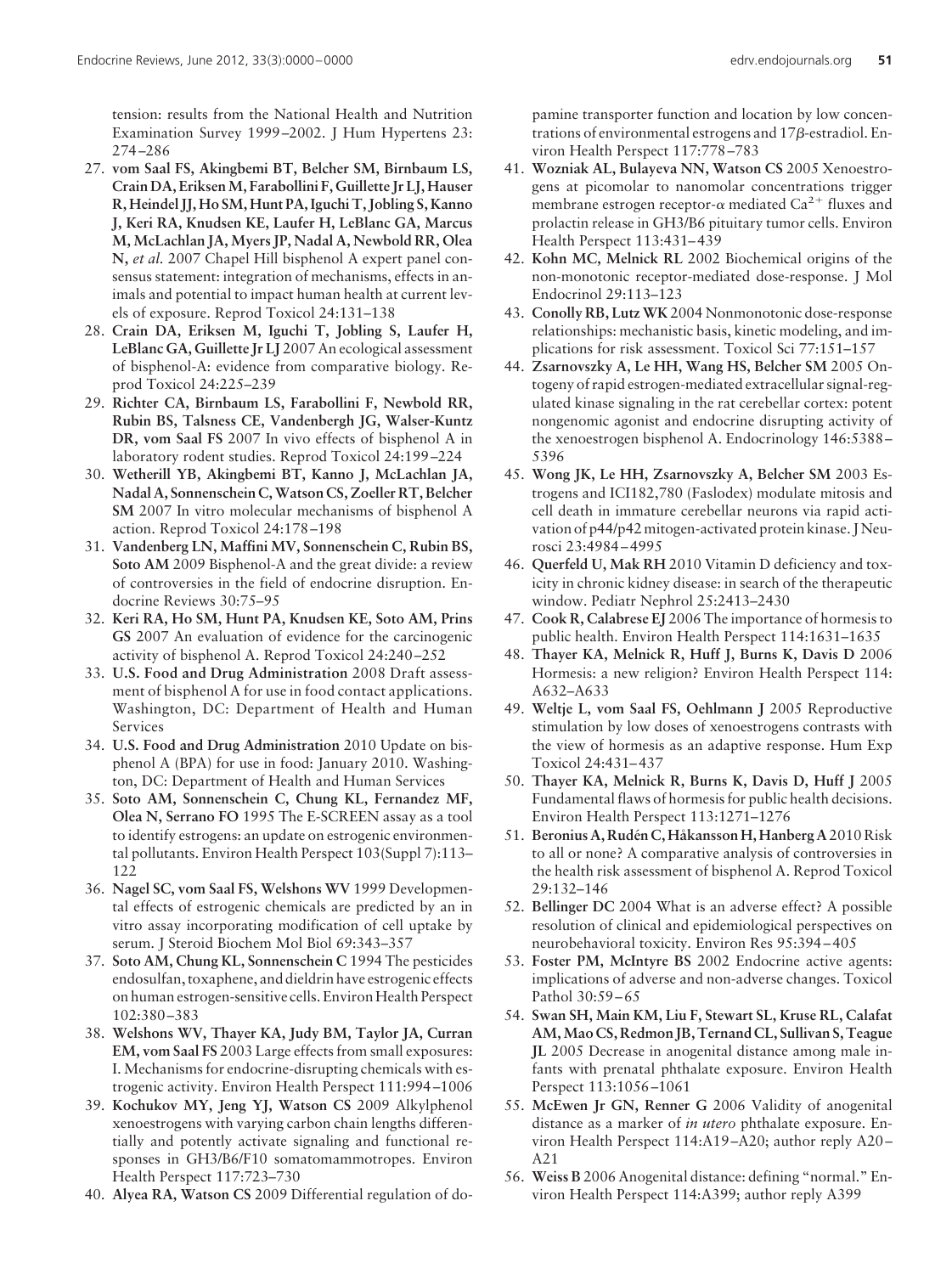- 57. **Witorsch RJ** 2002 Low-dose *in utero* effects of xenoestrogens in mice and their relevance to humans: an analytical review of the literature. Food Chem Toxicol 40:905–912
- 58. **O'Lone R, Frith MC, Karlsson EK, Hansen U** 2004 Genomic targets of nuclear estrogen receptors. Mol Endocrinol 18:1859 –1875
- 59. **Schulkin J** 2011 Evolutionary conservation of glucocorticoids and corticotropin releasing hormone: behavioral and physiological adaptations. Brain Res 1392:27– 46
- 60. **Williams GR, Franklyn JA** 1994 Physiology of the steroidthyroid hormone nuclear receptor superfamily. Baillieres Clin Endocrinol Metab 8:241–266
- 61. **Enmark E, Gustafsson JA** 1999 Oestrogen receptors: an overview. J Intern Med 246:133–138
- 62. **U.S. Food and Drug Administration** 2009 Information for consumers (drugs). In: The beginnings: laboratory and animal studies. Washington, DC: Department of Health and Human Services
- 63. **Mittendorf R** 1995 Teratogen update: carcinogenesis and teratogenesis associated with exposure to diethylstilbestrol (DES) *in utero*. Teratology 51:435– 445
- 64. **McLachlan JA** 2006 Commentary: prenatal exposure to diethylstilbestrol (DES): a continuing story. Int J Epidemiol 35:868 – 870
- 65. **Newbold RR, Jefferson WN, Padilla-Banks E** 2007 Longterm adverse effects of neonatal exposure to bisphenol A on the murine female reproductive tract. Reprod Toxicol 24: 253–258
- 66. **Palmer JR, Wise LA, Hatch EE, Troisi R, Titus-Ernstoff L, Strohsnitter W, Kaufman R, Herbst AL, Noller KL, Hyer M, Hoover RN** 2006 Prenatal diethylstilbestrol exposure and risk of breast cancer. Cancer Epidemiol Biomarkers Prev 15:1509 –1514
- 67. **Soto AM, Vandenberg LN, Maffini MV, Sonnenschein C** 2008 Does breast cancer start in the womb? Basic Clin Pharmacol Toxicol 102:125–133
- 68. **Kamrin MA** 2007 The "low dose" hypothesis: validity and implications for human risk. Int J Toxicol 26:13–23
- 69. **Myers JP, vom Saal FS, Akingbemi BT, Arizono K, Belcher S, Colborn T, Chahoud I, Crain DA, Farabollini F, Guillette Jr LJ, Hassold T, Ho SM, Hunt PA, Iguchi T, Jobling S, Kanno J, Laufer H, Marcus M, McLachlan JA, Nadal A, Oehlmann J, Olea N, Palanza P, Parmigiani S, Rubin BS,** *et al.* 2009Why public health agencies cannot depend upon 'Good Laboratory Practices' as a criterion for selecting data: the case of bisphenol-A. Environ Health Perspect 117: 309 –315
- 70. **Myers JP, Zoeller RT, vom Saal FS** 2009 A clash of old and new scientific concepts in toxicity, with important implications for public health. Environ Health Perspect 117: 1652–1655
- 71. **vom Saal FS, Akingbemi BT, Belcher SM, Crain DA, Crews D, Guidice LC, Hunt PA, Leranth C, Myers JP, Nadal A, Olea N, Padmanabhan V, Rosenfeld CS, Schneyer A, Schoenfelder G, Sonnenschein C, Soto AM, Stahlhut RW, Swan SH, Vandenberg LN, Wang HS, Watson CS, Welshons WV, Zoeller RT** 2010 Flawed experimental design reveals the need for guidelines requiring appropriate positive controls in endocrine disruption research. Toxicol Sci 115:612-613; author reply 614-620
- 72. **vom Saal FS, Myers JP** 2010 Good laboratory practices are

not synonymous with good scientific practices, accurate reporting, or valid data. Environ Health Perspect 118:A60

- 73. **Travis GD** 1981 Replicating replication? Aspects of the social construction of learning in planarian worms. Social Studies Sci 11:11–32
- 74. **Phillips CV, Goodman KJ** 2004 The missed lessons of Sir Austin Bradford Hill. Epidemiol Pespect Innov 1:3
- 75. **vom Saal FS, Hughes C** 2005 An extensive new literature concerning low-dose effects of bisphenol A shows the need for a new risk assessment. Environ Health Perspect 113: 926 –933
- 76. **Hayes TB** 2004 There is no denying this: defusing the confusion about atrazine. BioScience 54:1138 –1149
- 77. **vom Saal FS, Welshons WV** 2006 Large effects from small exposures. II. The importance of positive controls in lowdose research on bisphenol A. Environmental Research 100:50 –76
- 78. **Bern HA, Edery M, Mills KT, Kohrman AF, Mori T, Larson L** 1987 Long-term alterations in histology and steroid receptor levels of the genital tract and mammary gland following neonatal exposure of female BALB/cCrgl mice to various doses of diethylstilbestrol. Cancer Res 47:4165– 4172
- 79. **Krimsky S** 2003 Hormonal chaos: the scientific and social origins of the environmental endocrine hypothesis. Baltimore: Johns Hopkins University Press
- 80. **Barker DJ** 2007 The origins of the developmental origins theory. J Intern Med 261:412– 417
- 81. **Barker DJP** 2004 The developmental origins of adult disease. J Am Coll Nutr 23:588S–595S
- 82. **Sharpe RM, Skakkebaek NE**1993 Are oestrogens involved in falling sperm counts and disorders of the male reproductive tract? Lancet 341:1392–1395
- 83. **Trichopoulos D** 1990 Is breast cancer inititated *in utero*? Epidemiology 1:95–96
- 84. **Heindel JJ** 2006 Role of exposure to environmental chemicals in the developmental basis of reproductive disease and dysfunction. Semin Reprod Med 24:168 –177
- 85. **Crain DA, Janssen SJ, Edwards TM, Heindel J, Ho SM, Hunt P, Iguchi T, Juul A, McLachlan JA, Schwartz J, Skakkebaek N, Soto AM, Swan S, Walker C, Woodruff TK, Woodruff TJ, Giudice LC, Guillette Jr LJ** 2008 Female reproductive disorders: the roles of endocrine-disrupting compounds and developmental timing. Fertil Steril 90: 911–940
- 86. **Heindel JJ** 2005 The fetal basis of adult disease: Role of environmental exposures: introduction. Birth Defects Res A Clin Mol Teratol 73:131–132
- 87. **Vandenberg LN, Chahoud I, Heindel JJ, Padmanabhan V, Paumgartten FJ, Schoenfelder G** 2010 Urine, serum and tissue biomonitoring studies indicate widespread exposure to bisphenol A. Environ Health Perspect 118:1055–1070
- 88. **Hays SM, Aylward LL** 2009 Using biomonitoring equivalents to interpret human biomonitoring data in a public health risk context. J Appl Toxicol 29:275–288
- 89. **Clewell HJ, Tan YM, Campbell JL, Andersen ME** 2008 Quantitative interpretation of human biomonitoring data. Toxicol Appl Pharmacol 231:122–133
- 90. **Hayes TB, Case P, Chui S, Chung D, Haeffele C, Haston K, Lee M, Mai VP, Marjuoa Y, Parker J, Tsui M** 2006 Pesticide mixtures, endocrine disruption, and amphibian de-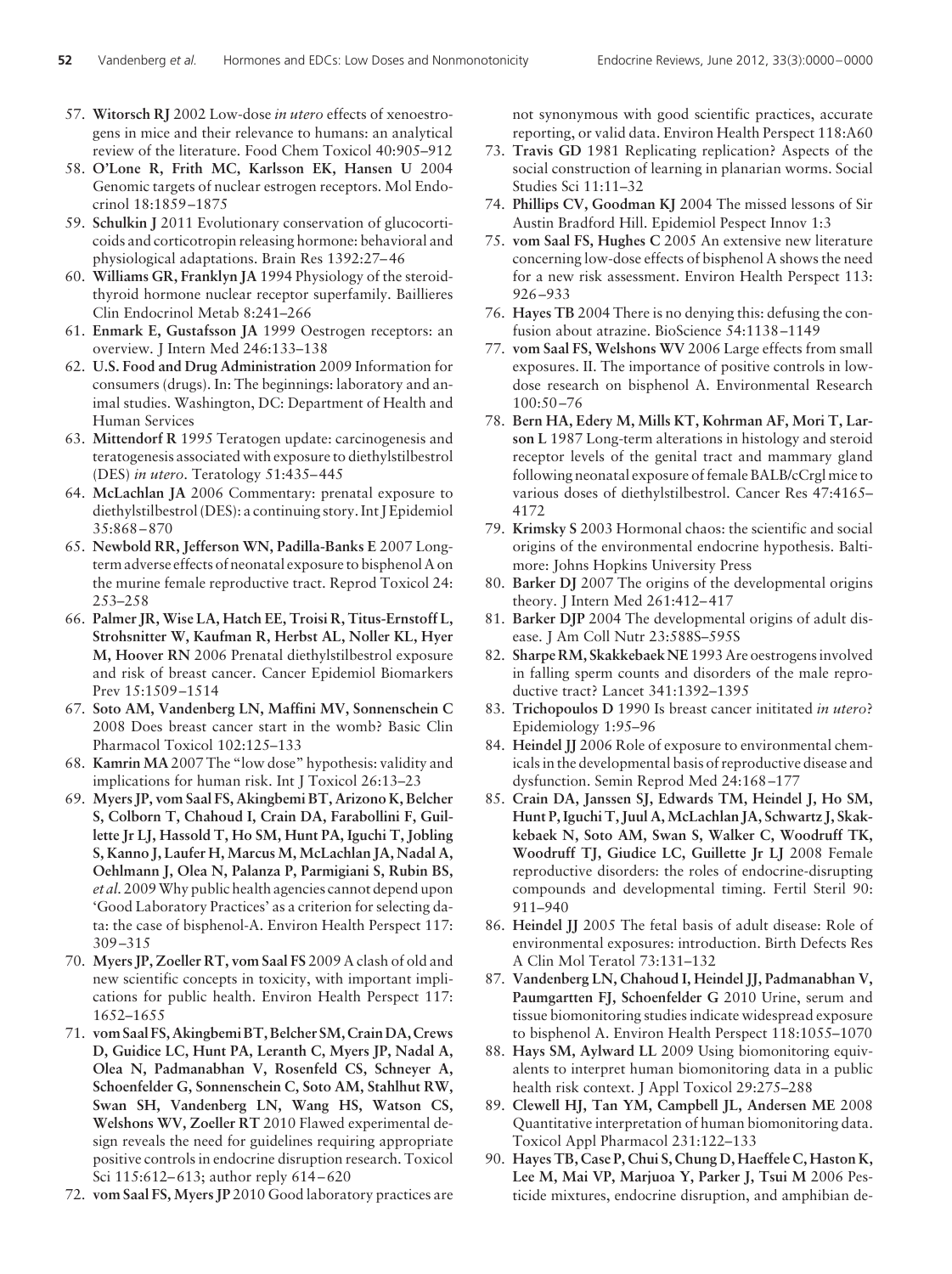clines: are we underestimating the impact? Environ Health Perspect 114:40 –50

- 91. **Woodruff TJ, Zota AR, Schwartz JM**2011 Environmental chemicals in pregnant women in the US: NHANES 2003– 2004. Environ Health Perspect 119:878 – 885
- 92. **Young SS, Yu M** 2009 Association of bisphenol A with diabetes and other abnormalities. JAMA 301:720 –721
- 93. **Smith GD, Ebrahim S** 2002 Data dredging, bias, or confounding. BMJ 325:1437–1438
- 94. **Marshall JR** 1990 Data dredging and noteworthiness. Epidemiology 1:5–7
- 95. **Vandenbroucke JP** 2008 Observational research, randomised trials, and two views of medical science. PLoS Medicine 5:e67
- 96. **Greenland S** 2007 Commentary: on 'quality in epidemiological research: should we be submitting papers before we have the results and submitting more hypothesis generating research?'. Int J Epidemiol 36:944 –945
- 97. **Melzer D, Lang IA, Galloway TS** 2009 Reply to Young and Yu: association of bisphenol A with diabetes and other abnormalities. JAMA 301:721–722
- 98. Wigle DT, Arbuckle TE, Turner MC, Bérubé A, Yang Q, **Liu S, Krewski D** 2008 Epidemiologic evidence of relationships between reproductive and child health outcomes and environmental chemical contaminants. J Toxicol Environ Health B Crit Rev 11:373–517
- 99. **Watson CS, Gametchu B**1999Membrane-initiated steroid actions and the proteins that mediate them. Proc Soc Exp Biol Med 220:9 –19
- 100. Frühbeck G 2006 Intracellular signalling pathways activated by leptin. Biochem J 393:7-20
- 101. **George JW, Dille EA, Heckert LL** 2011 Current concepts of follicle-stimulating hormone receptor gene regulation. Biol Reprod 84:7–17
- 102. **Cheng SY, Leonard JL, Davis PJ** 2010Molecular aspects of thyroid hormone actions. Endocr Rev 31:139 –170
- 103. **Kress E, Samarut J, Plateroti M** 2009 Thyroid hormones and the control of cell proliferation or cell differentiation: paradox or duality? Mol Cell Endocrinol 313:36 – 49
- 104. **Fu M, Wang C, Zhang X, Pestell RG** 2004 Acetylation of nuclear receptors in cellular growth and apoptosis. Biochem Pharmacol 68:1199 –1208
- 105. **Katzenellenbogen BS, Montano MM, Ediger TR, Sun J, Ekena K, Lazennec G, Martini PG, McInerney EM, Delage-Mourroux R, Weis K, Katzenellenbogen JA** 2000 Estrogen receptors: selective ligands, partners, and distinctive pharmacology. Recent Prog Horm Res 55:163–193; discussion 194 –195
- 106. **Zhao C, Dahlman-Wright K, Gustafsson JA** 2008 Estrogen receptor  $\beta$ : an overview and update. Nucl Recept Signal 6:e003
- 107. **Neill JD** 2005 Knobil and Neill's physiology of reproduction. 3rd ed. New York: Academic Press
- 108. **Jones KA** 1996 Summation of basic endocrine data. In: Gass GH, Kaplan HM, eds. Handbook of endocrinology. 2nd ed. New York: CRC Press; 1–42
- 109. **Stokes WS** 2004 Selecting appropriate animal models and experimental designs for endocrine disruptor research and testing studies. ILAR J 45:387–393
- 110. **May M, Moran JF, Kimelberg H, Triggle DJ** 1967 Studies on the noradrenaline  $\alpha$ -receptor. II. Analysis of the "spare-

receptor" hypothesis and estimation of the concentration of  $\alpha$ -receptors in rabbit aorta. Mol Pharmacol 3:28-36

- 111. **Zhu BT** 1996 Rational design of receptor partial aganists and possible mechanisms of receptor partial activation: a theory. J Theor Biol 181:273–291
- 112. **Gan EH, Quinton R** 2010 Physiological significance of the rhythmic secretion of hypothalamic and pituitary hormones. Prog Brain Res 181:111–126
- 113. **Naftolin F, Garcia-Segura LM, Horvath TL, Zsarnovszky A, Demir N, Fadiel A, Leranth C, Vondracek-Klepper S, Lewis C, Chang A, Parducz A** 2007 Estrogen-induced hypothalamic synaptic plasticity and pituitary sensitization in the control of the estrogen-induced gonadotrophin surge. Reprod Sci 14:101–116
- 114. **Son GH, Chung S, Kim K** 2011 The adrenal peripheral clock: glucocorticoid and the circadian timing system. Front Neuroendocrinol 32:451– 465
- 115. **Urbanski HF** 2011 Role of circadian neuroendocrine rhythms in the control of behavior and physiology. Neuroendocrinology 93:211–222
- 116. **National Research Council** 1999 Hormonally active agents in the environment. Washington, DC: National Academy Press
- 117. **Eick GN, Thornton JW** 2011 Evolution of steroid receptors from an estrogen-sensitive ancestral receptor. Mol Cell Endocrinol 334:31–38
- 118. **Sheehan DM** 2000 Activity of environmentally relevant low doses of endocrine disruptors and the bisphenol A controversy: initial results confirmed. Proc Soc Exp Biol Med 224:57-60
- 119. **Hayes TB, Anderson LL, Beasley VR, de Solla SR, Iguchi T, Ingraham H, Kestemont P, Kniewald J, Kniewald Z,** Langlois VS, Luque EH, McCoy KA, Muñoz-de-Toro M, **Oka T, Oliveira CA, Orton F, Ruby S, Suzawa M, Tavera-Mendoza LE, Trudeau VL, Victor-Costa AB, Willingham E** 2011 Demasculinization and feminization of male gonads by atrazine: consistent effects across vertebrate classes. J Steroid Biochem Mol Biol 127:64 –73
- 120. **Beato M, Klug J** 2000 Steroid hormone receptors: an update. Hum Reprod Update 6:225–236
- 121. **Watson CS, Bulayeva NN, Wozniak AL, Finnerty CC** 2005 Signaling from the membrane via membrane estrogen receptor- $\alpha$ : estrogens, xenoestrogens, and phytoestrogens. Steroids 70:364 –371
- 122. **Powell CE, Soto AM, Sonnenschein C** 2001 Identification and characterization of membrane estrogen receptor from MCF7 estrogen-target cells. J Steroid Biochem Mol Biol 77:97–108
- 123. **Levin ER** 2011 Extranuclear steroid receptors: roles in modulation of cell functions. Mol Endocrinol 25:377–384
- 124. **Levin ER** 2009 Plasma membrane estrogen receptors. Trends Endocrinol Metab 20:477– 482
- 125. **Thomas P, Dong J** 2006 Binding and activation of the seven-transmembrane estrogen receptor GPR30 by environmental estrogens: a potential novel mechanism of endocrine disruption. J Steroid Biochem Mol Biol 102:175– 179
- 126. **Kenealy BP, Keen KL, Terasawa E** 2011 Rapid action of estradiol in primate GnRH neurons: The role of estrogen receptor  $\alpha$  and estrogen receptor  $\beta$ . Steroids 76:861–866
- 127. **Watson CS, Bulayeva NN, Wozniak AL, Alyea RA** 2007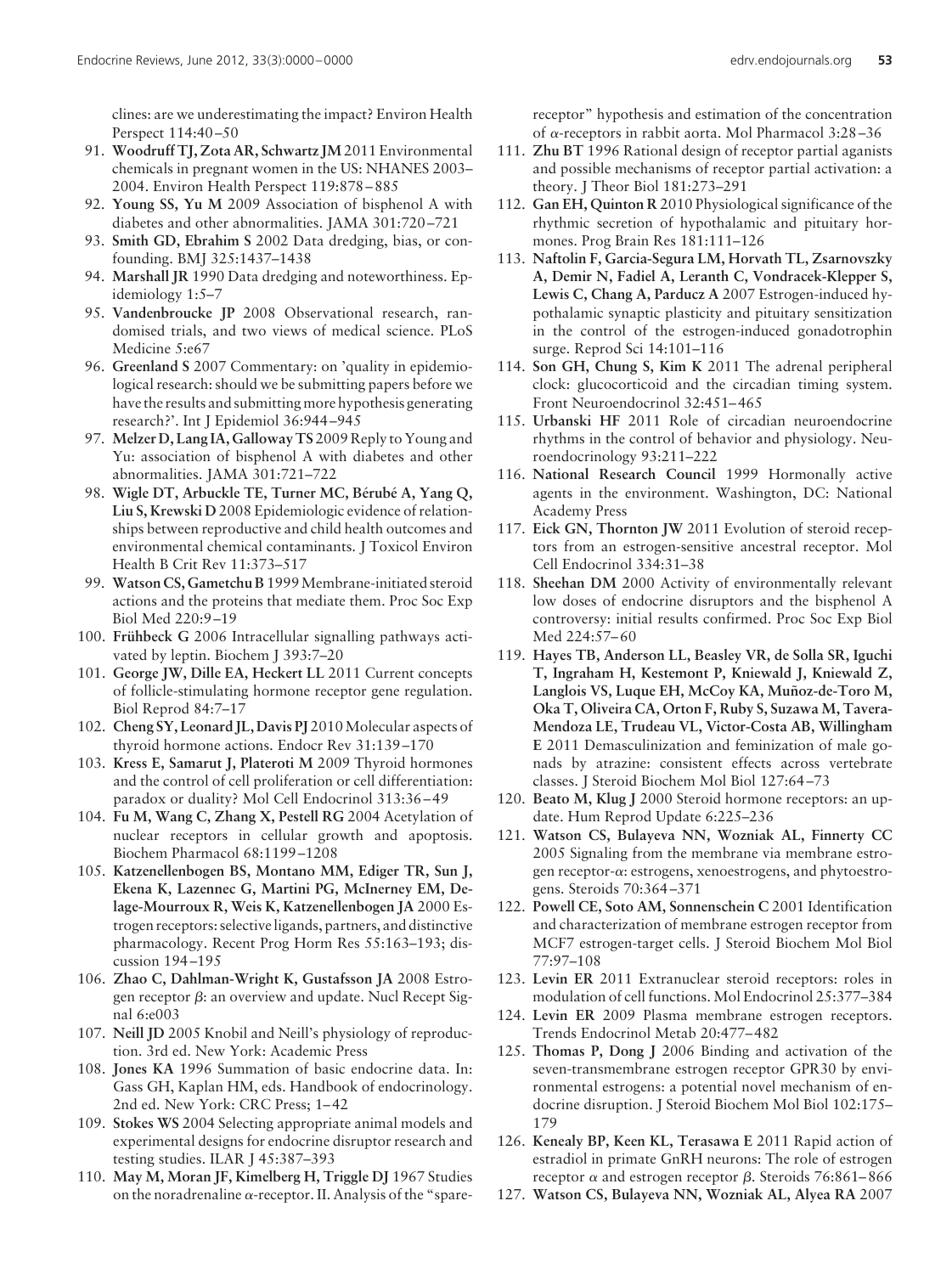Xenoestrogens are potent activators of nongenomic estrogenic responses. Steroids 72:124 –134

- 128. **Ropero AB, Alonso-Magdalena P, Ripoll C, Fuentes E, Nadal A** 2006 Rapid endocrine disruption: environmental estrogen actions triggered outside the nucleus. J Steroid Biochem Mol Biol 102:163–169
- 129. **Nadal A, Alonso-Magdalena P, Ripoll C, Fuentes E** 2005 Disentangling the molecular mechanisms of action of endogenous and environmental estrogens. Pflugers Arch 449: 335–343
- 130. **Thomas P, Pang Y, Filardo EJ, Dong J** 2005 Identity of an estogen membrane receptor coupled to a G protein in human breast cancer cells. Endocrinology 146:624–632
- 131. **Nadal A, Ropero AB, Laribi O,MailletM, Fuentes E, Soria B** 2000 Nongenomic actions of estrogens and xenoestrogens by binding at a plasma membrane receptor unrelated to estrogen receptor  $\alpha$  and estrogen receptor  $\beta$ . Proc Natl Acad Sci USA 97:11603–11608
- 132. Tanabe N, Kimoto T, Kawato S 2006 Rapid Ca<sup>2+</sup> signaling induced by bisphenol A in cultured rat hippocampal neurons. Neuro Endocrinol Lett 27:97–104
- 133. **Ruehlmann DO, Steinert JR, ValverdeMA, Jacob R,Mann GE** 1998 Environmental estrogenic pollutants induce acute vascular relaxation by inhibiting L-type  $Ca^{2+}$  channels in smooth muscle cells. FASEB J 12:613-619
- 134. **Walsh DE, Dockery P, Doolan CM**2005 Estrogen receptor independent rapid non-genomic effects of environmental estrogens on  $\lceil Ca^{2+} \rceil$  in human breast cancer cells. Mol Cell Endocrinol 230:23–30
- 135. **Shioda T, Chesnes J, Coser KR, Zou L, Hur J, Dean KL, Sonnenschein C, Soto AM, Isselbacher KJ** 2006 Importance of dosage standardization for interpreting transcriptomal signature profiles: evidence from studies of xenoestrogens. Proc Natl Acad Sci USA 103:12033–12038
- 136. **Ryan BC, Vandenbergh JG** 2002 Intrauterine position effects. Neurosci Biobehav Rev 26:665– 678
- 137. Muñoz-de-Toro M, Markey CM, Wadia PR, Luque EH, **Rubin BS, Sonnenschein C, Soto AM** 2005 Perinatal exposure to bisphenol-A alters peripubertal mammary gland development in mice. Endocrinology 146:4138 – 4147
- 138. **Wadia PR, Vandenberg LN, Schaeberle CM, Rubin BS, Sonnenschein C, Soto AM** 2007 Perinatal bisphenol A exposure increases estrogen sensitivity of the mammary gland in diverse mouse strains. Environ Health Perspect 115:592–598
- 139. **Prins GS, Birch L, Tang WY, Ho SM** 2007 Developmental estrogen exposures predispose to prostate carcinogenesis with aging. Reprod Toxicol 23:374 –382
- 140. **Prins GS, Tang WY, Belmonte J, Ho SM** 2008 Perinatal exposure to oestradiol and bisphenol A alters the prostate epigenome and increases susceptibility to carcinogenesis. Basic Clin Pharmacol Toxicol 102:134 –138
- 141. **Prins GS, Ye SH, Birch L, Ho SM, Kannan K** 2011 Serum bisphenol A pharmacokinetics and prostate neoplastic responses following oral and subcutaneous exposures in neonatal Sprague-Dawley rats. Reprod Toxicol 31:1–9
- 142. **Bjørnerem A, Straume B, Midtby M, Fønnebø V, Sundsfjord J, Svartberg J, Acharya G, Oian P, Berntsen GK** 2004 Endogenous sex hormones in relation to age, sex, lifestyle factors, and chronic diseases in a general population: the Tromso Study. J Clin Endocrinol Metab 89:6039 – 6047
- 143. **Silva E, Rajapakse N, Kortenkamp A** 2002 Something from "nothing": eight weak estrogenic chemicals combined at concentrations below NOECs produce significant mixture effects. Environ Sci Technol 36:1751–1756
- 144. **Soto AM, Fernandez MF, Luizzi MF, Oles Karasko AS, Sonnenschein C** 1997 Developing a marker of exposure to xenoestrogen mixtures in human serum. Environ Health Perspect 105:647– 654
- 145. **Crofton KM** 2008 Thyroid disrupting chemicals: mechanisms and mixtures. Int J Androl 31:209 –223
- 146. **Montano MM, Welshons WV, vom Saal FS** 1995 Free estradiol in serum and brain uptake of estradiol during fetal and neonatal sexual differentiation in female rats. Biol Reprod 53:1198 –1207
- 147. **Nunez EA, Benassayag C, Savu L, Vallette G, Delorme J** 1979 Oestrogen binding function of  $\alpha$  1-fetoprotein. J Steroid Biochem 11:237–243
- 148. **Milligan SR, Khan O, Nash M** 1998 Competitive binding of xenobiotic oestrogens to rat  $\alpha$ -fetoprotein and to sex steroid binding proteins in human and rainbow trout (*Oncorhynchus mykiss*) plasma. Gen Comp Endocrinol 112: 89 –95
- 149. **Sheehan DM, Young M** 1979 Diethylstilbestrol and estradiol binding to serum albumin and pregnancy plasma of rat and human. Endocrinology 104:1442–1446
- 150. Déchaud H, Ravard C, Claustrat F, de la Perrière AB, **Pugeat M** 1999 Xenoestrogen interaction with human sex hormone-binding globulin (hSHBG). Steroids 64: 328 –334
- 151. **Liu SV, Schally AV, Hawes D, Xiong S, Fazli L, Gleave M, Cai J, Groshen S, Brands F, Engel J, Pinski J** 2010 Expression of receptors for luteinizing hormone-releasing hormone (LH-RH) in prostate cancers following therapy with LH-RH agonists. Clin Cancer Res 16:4675– 4680
- 152. **Piccart M, Parker LM, Pritchard KI** 2003 Oestrogen receptor downregulation: an opportunity for extending the window of endocrine therapy in advanced breast cancer. Ann Oncol 14:1017–1025
- 153. **Grandien K, Berkenstam A, Gustafsson JA** 1997 The estrogen receptor gene: promoter organization and expression. Int J Biochem Cell Biol 29:1343–1369
- 154. **Morani A,WarnerM, Gustafsson JA**2008 Biological functions and clinical implications of oestrogen receptors alfa and  $\beta$  in epithelial tissues. J Intern Med 264:128-142
- 155. **Mostaghel EA, Montgomery RB, Lin DW** 2007 The basic biochemistry and molecular events of hormone therapy. Curr Urol Rep 8:224 –232
- 156. **Phoenix CH, Goy RW, Gerall AA, Young WC** 1959 Organizing action of prenatally administered testosterone propionate on the tissues mediating mating behavior in the female guinea pig. Endocrinology 65:369 –382
- 157. **Vom Saal FS, Moyer CL** 1985 Prenatal effects on reproductive capacity during aging in female mice. Biol Reprod 32:1116 –1126
- 158. **Alonso-Magdalena P, Vieira E, Soriano S, Menes L, Burks D, Quesada I, Nadal A** 2010 Bisphenol A exposure during pregnancy disrupts glucose homeostasis in mothers and adult male offspring. Environ Health Perspect 118:1243– 1250
- 159. **Even MD, Dhar MG, vom Saal FS** 1992 Transport of steroids between fetuses via amniotic fluid in relation to the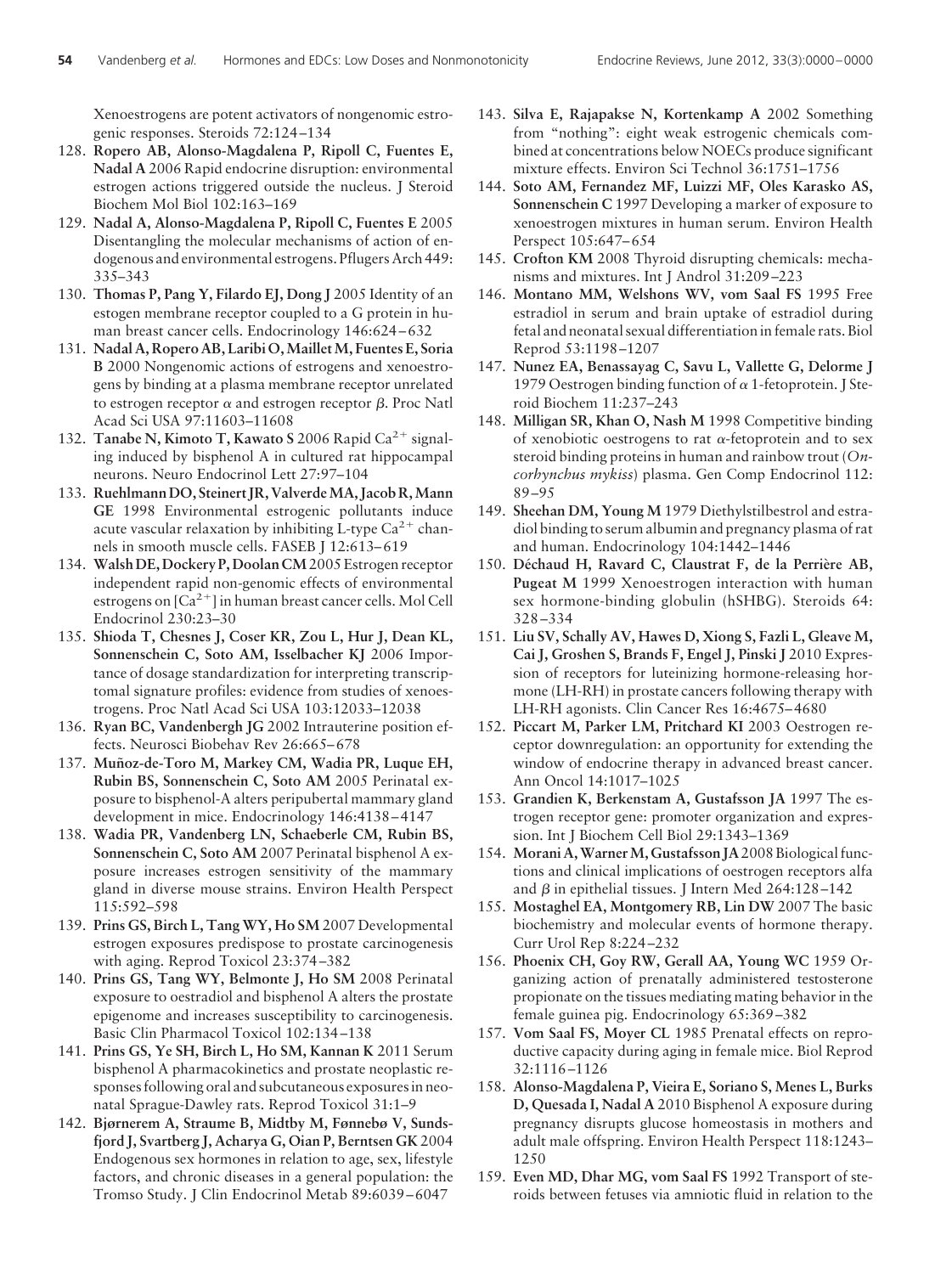intrauterine position phenomenon in rats. J Reprod Fertil 96:709 –716

- 160. **vom Saal FS, Quadagno DM, Even MD, Keisler LW, Keisler DH, Khan S** 1990 Paradoxical effects of maternal stress on fetal steroids and postnatal reproductive traits in female mice from different intrauterine positions. Biol Reprod 43:751–761
- 161. **vom Saal FS, Bronson FH** 1978 *In utero* proximity of female mouse fetuses to males: effect on reproductive performance during later life. Biol Reprod 19:842– 853
- 162. **Kinsley CH, Konen CM, Miele JL, Ghiraldi L, Svare B** 1986 Intrauterine position modulates maternal behaviors in female mice. Physiol Behav 36:793–799
- 163. **Gandelman R, vom Saal FS, Reinisch JM** 1977 Contiguity to male foetuses affects morphology and behaviour of female mice. Nature 266:722–724
- 164. **Palanza P, Parmigiani S, vom Saal FS** 1995 Urine marking and maternal aggression of wild female mice in relation to anogenital distance at birth. Physiol Behav 58:827– 835
- 165. **vom Saal FS, Grant WM, McMullen CW, Laves KS** 1983 High fetal estrogen concentrations: correlation with increased adult sexual activity and decreased aggression in male mice. Science 220:1306 –1309
- 166. **Palanza P, Morley-Fletcher S, Laviola G** 2001 Novelty seeking in periadolescent mice: sex differences and influence of intrauterine position. Physiol Behav 72:255–262
- 167. **Clark MM, vom Saal FS, Galef Jr BG** 1992 Intrauterine positions and testosterone levels of adult male gerbils are correlated. Physiol Behav 51:957–960
- 168. **vom Saal FS** 1989 Sexual differentiation in litter-bearing mammals: influence of sex of adjacent fetuses *in utero*. J Anim Sci 67:1824 –1840
- 169. **vom Saal FS** 1989 The production of and sensitivity to cues that delay puberty and prolong subsequent oestrous cycles in female mice are influenced by prior intrauterine position. J Reprod Fertil 86:457– 471
- 170. **Vom Saal FS, Even MD, Quadagno DM** 1991 Effects of maternal stress on puberty, fertility and aggressive behavior of female mice from different intrauterine positions. Physiol Behav 49:1073–1078
- 171. **vom Saal FS, Pryor S, Bronson FH** 1981 Effects of prior intrauterine position and housing on oestrous cycle length in adolescent mice. Journal of Reproduction, Fertility 62: 33–37
- 172. **Vandenbergh JG, Huggett CL** 1994 Mother's prior intrauterine position affects the sex ratio of her offspring in house mice. Proc Natl Acad Sci USA 91:11055–11059
- 173. **Vandenbergh JG, Huggett CL** 1995 The anogenital distance index, a predictor of the intrauterine position effects on reproduction in female house mice. Lab Anim Sci 45: 567–573
- 174. **Howdeshell KL, Hotchkiss AK, Thayer KA, Vandenbergh JG, vom Saal FS** 1999 Exposure to bisphenol A advances puberty. Nature 401:763–764
- 175. **vom Saal FS, Bronson FH** 1980 Variation in length of estrous cycles in mice due to former intrauterine proximity to male fetuses. Biol Reprod 22:777–780
- 176. **Vandenberg LN,MaffiniMV,Wadia PR, Sonnenschein C, Rubin BS, Soto AM** 2007 Exposure to environmentally relevant doses of the xenoestrogen bisphenol-A alters de-

velopment of the fetal mouse mammary gland. Endocrinology 148:116 –127

- 177. **Timms BG, Petersen SL, vom Saal FS** 1999 Prostate gland growth during development is stimulated in both male and female rat fetuses by intrauterine proximity to female fetuses. J Urol 161:1694 –1701
- 178. **Nonneman DJ, Ganjam VK, Welshons WV, Vom Saal FS** 1992 Intrauterine position effects on steroid metabolism and steroid receptors of reproductive organs in male mice. Biol Reprod 47:723–729
- 179. **Clark MM, Bishop AM, vom Saal FS, Galef Jr BG** 1993 Responsiveness to testosterone of male gerbils from known intrauterine positions. Physiol Behav 53:1183–1187
- 180. **vom Saal FS, Bronson FH** 1980 Sexual characteristics of adult female mice are correlated with their blood testosterone levels during prenatal development. Science 208: 597–599
- 181. **Timms BG, Peterson RE, vom Saal FS** 2002 2,3,7,8-tetrachlorodibenzo-*p*-dioxin interacts with endogenous estradiol to disrupt prostate gland morphogenesis in male rat fetuses. Toxicol Sci 67:264 –274
- 182. **Vandenbergh JG** 2004 Animal models and studies of *in utero* endocrine disruptor effects. ILAR J 45:438 – 442
- 183. **Clark MM, Crews D, Galef Jr BG** 1991 Concentrations of sex steroid hormones in pregnant and fetal Mongolian gerbils. Physiol Behav 49:239 –243
- 184. **Satoh S, Hirata T, Miyake Y, Kaneda Y** 1997 The possibility of early estimation for fertility in bovine heterosexual twin females. J Vet Med Sci 59:221–222
- 185. **Padula AM** 2005 The freemartin syndrome: an update. Anim Reprod Sci 87:93–109
- 186. **Resnick SM, Gottesman II, McGue M** 1993 Sensation seeking in opposite-sex twins: an effect of prenatal hormones? Behav Genet 23:323–329
- 187. **McFadden D** 1993 A masculinizing effect on the auditory systems of human females having male co-twins. Proc Natl Acad Sci USA 90:11900 –11904
- 188. **Cohen-Bendahan CC, Buitelaar JK, van Goozen SH, Cohen-Kettenis PT** 2004 Prenatal exposure to testosterone and functional cerebral lateralization: a study in same-sex and opposite-sex twin girls. Psychoneuroendocrinology 29:911–916
- 189. **Peper JS, Brouwer RM, van Baal GC, Schnack HG, van Leeuwen M, Boomsma DI, Kahn RS, Hulshoff Pol HE** 2009 Does having a twin brother make for a bigger brain? Eur J Endocrinol 160:739 –746
- 190. **Cohen-Bendahan CC, Buitelaar JK, van Goozen SH, Orlebeke JF, Cohen-Kettenis PT** 2005 Is there an effect of prenatal testosterone on aggression and other behavioral traits? A study comparing same-sex and opposite-sex twin girls. Horm Behav 47:230 –237
- 191. **Loehlin JC, Martin NG** 2000 Dimensions of psychological masculinity-femininity in adult twins from opposite-sex and same-sex pairs. Behav Genet 30:19 –28
- 192. **Rose RJ, Kaprio J, Winter T, Dick DM, Viken RJ, Pulkkinen L, Koskenvuo M** 2002 Femininity and fertility in sisters with twin brothers: prenatal androgenization? Cross-sex socialization? Psychol Sci 13:263–267
- 193. **Vuoksimaa E, Eriksson CJ, Pulkkinen L, Rose RJ, Kaprio J** 2010 Decreased prevalence of left-handedness among females with male co-twins: evidence suggesting prenatal tes-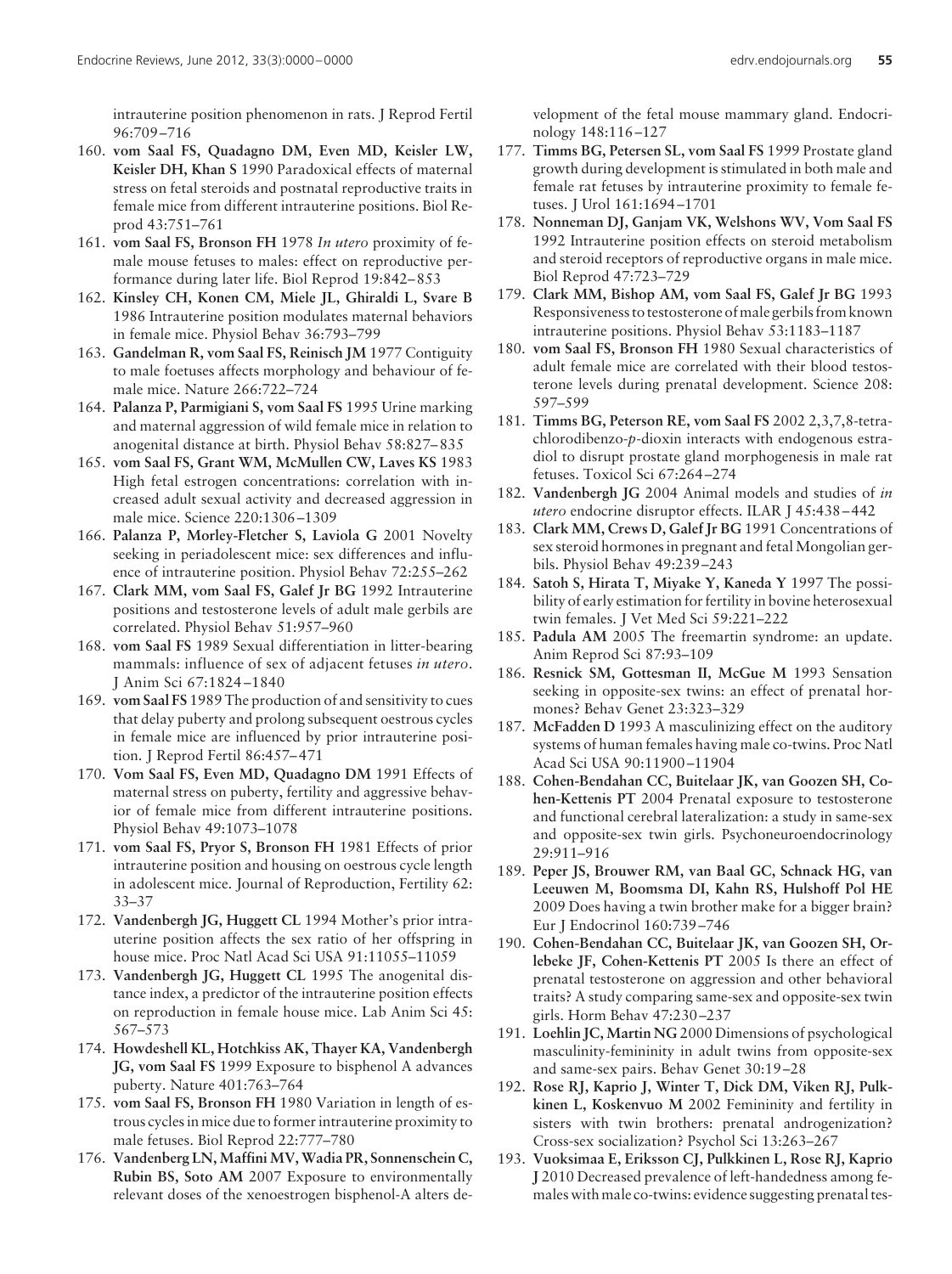tosterone transfer in humans? Psychoneuroendocrinology 35:1462–1472

- 194. **Elkadi S, Nicholls ME, Clode D** 1999 Handedness in opposite and same-sex dizygotic twins: testing the testosterone hypothesis. Neuroreport 10:333–336
- 195. **Lummaa V, Pettay JE, Russell AF** 2007 Male twins reduce fitness of female co-twins in humans. Proc Natl Acad Sci USA 104:10915–10920
- 196. **van Anders SM, Vernon PA,Wilbur CJ** 2006 Finger-length ratios show evidence of prenatal hormone-transfer between opposite-sex twins. Horm Behav 49:315–319
- 197. **Culbert KM, Breedlove SM, Burt SA, Klump KL** 2008 Prenatal hormone exposure and risk for eating disorders. Arch Gen Psychiatry 65:329 –336
- 198. **Glinianaia SV, Magnus P, Harris JR, Tambs K** 1998 Is there a consequence for fetal growth of having an unlikesexed cohabitant *in utero*? Int J Epidemiol 27:657-659
- 199. **Cerhan JR, Kushi LH, Olson JE, Rich SS, ZhengW, Folsom AR, Sellers TA** 2000 Twinship and risk of postmenopausal breast cancer. J Natl Cancer Inst 92:261–265
- 200. **Swerdlow AJ, De Stavola BL, Swanwick MA, Maconochie NES** 1997 Risks of breast and testicular cancers in young adult twins in England and Wales: evidence on prenatal and genetic aetiology. Lancet 350:1723–1728
- 201. **van de Beek C, Thijssen JH, Cohen-Kettenis PT, van Goozen SH, Buitelaar JK** 2004 Relationships between sex hormones assessed in amniotic fluid, and maternal and umbilical cord serum: what is the best source of information to investigate the effects of fetal hormone exposure? Horm Behav 46:663– 669
- 202. **Sakai LM, Baker LA, Jacklin CN, Shulman I** 1991 Sex steroids at birth: genetic and environmental variation and covariation. Dev Psychobiol 24:559 –570
- 203. **Cohen-Bendahan CC, van Goozen SH, Buitelaar JK, Cohen-Kettenis PT** 2005 Maternal serum steroid levels are unrelated to fetal sex: a study in twin pregnancies. Twin Res Hum Genet 8:173–177
- 204. **Johnson MR, Abbas A, Nicolaides KH** 1994 Maternal plasma levels of human chorionic gonadotropin, oestradiol and progesterone in multifetal pregnancies before and after fetal reduction. J Endocrinol 143:309 –312
- 205. **Vom Saal FS, Richter CA, Ruhlen RR, Nagel SC, Timms BG, Welshons WV** 2005 The importance of appropriate controls, animal feed, and animal models in interpreting results from low-dose studies of bisphenol A. Birth Defects Res A Clin Mol Teratol 73:140 –145
- 206. **Spearow JL, Doemeny P, Sera R, Leffler R, BarkleyM**1999 Genetic variation in susceptibility to endocrine disruption by estrogen in mice. Science 285:1259 –1261
- 207. **Spearow JL, O'Henley P, Doemeny P, Sera R, Leffler R, Sofos T, Barkley M** 2001 Genetic variation in physiological sensitivity to estrogen in mice. APMIS 109:356 –364
- 208. **Timms BG, Howdeshell KL, Barton L, Bradley S, Richter CA, vom Saal FS** 2005 Estrogenic chemicals in plastic and oral contraceptives disrupt development of the fetal mouse prostate and urethra. Proc Natl Acad Sci USA 102:7014 – 7019
- 209. **Cederroth CR, Nef S** 2009 Fetal programming of adult glucose homeostasis in mice. PLoS ONE 4:e7281
- 210. **Marty MS, Carney EW, Rowlands JC** 2011 Endocrine dis-

ruption: historical perspectives and its impact on the future of toxicology testing. Toxicol Sci 120:S93–S108

- 211. **Bonefeld-Jorgensen EC, Long M, Hofmeister MV, Vinggaard AM** 2007 Endocrine-disrupting potential of bisphenol A, bisphenol A dimethacrylate, 4-n-nonylphenol, and 4-n-octylphenol in vitro: new data and a brief review. Environ Health Perspect 115(Suppl 1):69 –76
- 212. Krüger T, Long M, Bonefeld-Jørgensen EC 2008 Plastic components affect the activation of the aryl hydrocarbon and the androgen receptor. Toxicology 246:112–123
- 213. **Watson CS, Jeng YJ, Kochukov MY** 2010 Nongenomic signaling pathways of estrogen toxicity. Toxicol Sci 115: 1–11
- 214. **Weed DL** 2005 Weight of evidence: a review of concepts and methods. Risk Anal 25:1545–1557
- 215. **Linkov I, Loney D, Cormier S, Satterstrom FK, Bridges T** 2009 Weight-of-evidence evaluation in environmental assessment: review of qualitative and quantitative approaches. Sci Total Environ 407:5199 –5205
- 216. **Schreider J, Barrow C, Birchfield N, Dearfield K, Devlin D, Henry S, Kramer M, Schappelle S, Solomon K, Weed DL, Embry MR** 2010 Enhancing the credibility of decisions based on scientific conclusions: transparency is imperative. Toxicol Sci 116:5–7
- 217. **Basketter D, Ball N, Cagen S, Carrillo JC, Certa H, Eigler D, Garcia C, Esch H, Graham C, Haux C, Kreiling R, Mehling A** 2009 Application of a weight of evidence approach to assessing discordant sensitisation datasets: implications for REACH. Regul Toxicol Pharmacol 55: 90 –96
- 218. **Wright-Walters M, Volz C, Talbott E, Davis D** 2011 An updated weight of evidence approach to the aquatic hazard assessment of bisphenol A and the derivation a new predicted no effect concentration (Pnec) using a non-parametric methodology. Sci Total Environ 409:676 – 685
- 219. **Cooper RL, Kavlock RJ** 1997 Endocrine disruptors and reproductive development: a weight-of-evidence overview. J Endocrinol 152:159 –166
- 220. **Popp JA, Crouch E, McConnell EE** 2006 A weight-of-evidence analysis of the cancer dose-response characteristics of 2,3,7,8-tetrachlorodibenzodioxin (TCDD). Toxicol Sci 89:361–369
- 221. **GoodmanM, Squibb K, Youngstrom E, Anthony LG, Kenworthy L, Lipkin PH, Mattison DR, Lakind JS** 2010 Using systematic reviews and meta-analyses to support regulatory decision making for neurotoxicants: lessons learned from a case study of PCBs. Environ Health Perspect 118: 727–734
- 222. **Goodman JE, Witorsch RJ, McConnell EE, Sipes IG, Slayton TM, Yu CJ, Franz AM, Rhomberg LR** 2009 Weightof-evidence evaluation of reproductive and developmental effects of low doses of bisphenol A. Crit Rev Toxicol 39: 1–75
- 223. **Heindel JJ, vom Saal FS** 2008 Meeting report: batch-tobatch variability in estrogenic activity in commercial animal diets- importance and approaches for laboratory animal research. Environ Health Perspect 116:389 –393
- 224. **Ruhlen RL, Taylor JA, Mao J, Kirkpatrick J, Welshons WV, vom Saal FS** 2011 Choice of animal feed can alter fetal steroid levels and mask developmental effects of endocrine disrupting chemicals. J Dev Origins Health Dis 2:36 – 48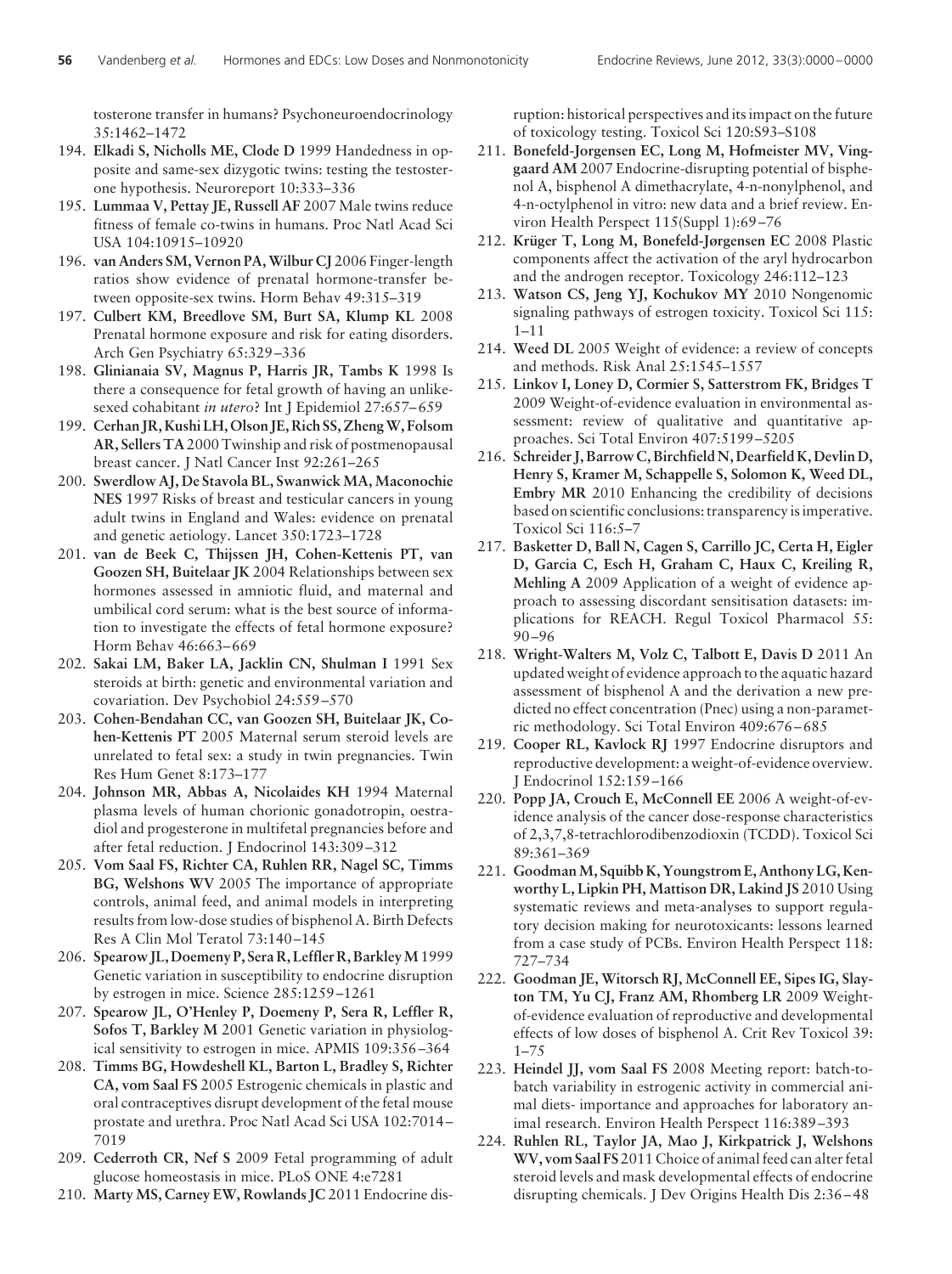- 225. **vom Saal FS, Richter CA,Mao J,WelshonsWV**2005 Commercial animal feed: variability in estrogenic activity and effects on body weight in mice. Birth Defects Res (Part A) 73:474 – 475
- 226. **Howdeshell KL, Peterman PH, Judy BM, Taylor JA, Orazio CE, Ruhlen RL, Vom Saal FS, Welshons WV** 2003 Bisphenol A is released from polycarbonate animal cages into water at room temperature. Environ Health Perspect 111:1180 –1187
- 227. **Koehler KE, Voigt RC, Thomas S, Lamb B, Urban C, Hassold T, Hunt PA** 2003 When disaster strikes: rethinking caging materials. Lab Anim (NY) 32:24 –27
- 228. **Muhlhauser A, Susiarjo M, Rubio C, Griswold J, Gorence G, Hassold T, Hunt PA** 2009 Bisphenol A effects on the growing mouse oocyte are influenced by diet. Biol Reprod 80:1066 –1071
- 229. **Tyl RW, Myers CB, Marr MC, Castillo NP, Veselica MM, Joiner RL, Dimond SS, Van Miller JP, Stropp GD, Waechter Jr JM, Hentges SG** 2008 One-generation reproductive toxicity study of dietary  $17\beta$ -estradiol (E2; CAS no. 50-28-2) in CD-1 (Swiss) mice. Reprod Toxicol 25:144 –160
- 230. **Ryan BC, Hotchkiss AK, Crofton KM, Gray Jr LE** 2010 *In utero* and lactational exposure to bisphenol A, in contrast to ethinyl estradiol, does not alter sexually dimorphic behavior, puberty, fertility, and anatomy of female LE rats. Toxicol Sci 114:133–148
- 231. **Marty MS, Allen B, Chapin RE, Cooper R, Daston GP, Flaws JA, Foster PM, Makris SL, Mylchreest E, Sandler D, Tyl RW** 2009 Inter-laboratory control data for reproductive endpoints required in the OPPTS 870.3800/OECD 416 reproduction and fertility test. Birth Defects Res B Dev Reprod Toxicol 86:470 – 489
- 232. **Teng CT, Beard C, Gladwell W** 2002 Differential expression and estrogen response of lactoferrin gene in the female reproductive tract of mouse, rat, and hamster. Biol Reprod 67:1439 –1449
- 233. **Aupperlee MD, Drolet AA, Durairaj S, Wang W, Schwartz RC, Haslam SZ** 2009 Strain-specific differences in the mechanisms of progesterone regulation of murine mammary gland development. Endocrinology 150:1485–1494
- 234. **Pepling ME, Sundman EA, Patterson NL, Gephardt GW, Medico L Jr, Wilson KI** 2010 Differences in oocyte development and estradiol sensitivity among mouse strains. Reproduction 139:349 –357
- 235. **Wiklund JA, Gorski J** 1982 Genetic differences in estrogeninduced DNA synthesis in the rat pituitary: correlations with pituitary tumor susceptibility. Endocrinology 111: 1140 –1149
- 236. **Wiklund J, Wertz N, Gorski J** 1981 A comparison of estrogen effects on uterine and pituitary growth and prolactin synthesis in F344 and Holtzman rats. Endocrinology 109:1700 –1707
- 237. **Diel P, Schmidt S, Vollmer G, Janning P, Upmeier A, Michna H, Bolt HM, Degen GH** 2004 Comparative responses of three rat strains (DA/Han, Sprague-Dawley and Wistar) to treatment with environmental estrogens. Arch Toxicol 78:183–193
- 238. **Brossia LJ, Roberts CS, Lopez JT, Bigsby RM, Dynlacht JR** 2009 Interstrain differences in the development of pyometra after estrogen treatment of rats. J Am Assoc Lab Anim Sci 48:517–520
- 239. **Geis RB, Diel P, Degen GH, Vollmer G** 2005 Effects of genistein on the expression of hepatic genes in two rat strains (Sprague-Dawley and Wistar). Toxicol Lett 157: 21–29
- 240. **Roper RJ, Griffith JS, Lyttle CR, Doerge RW, McNabb AW, Broadbent RE, Teuscher C** 1999 Interacting quantitative trait loci control phenotypic variation in murine estradiol-regulated responses. Endocrinology 140:556 –561
- 241. **Taylor JA, Welshons WV, Vom Saal FS** 2008 No effect of route of exposure (oral; subcutaneous injection) on plasma bisphenol A throughout 24h after administration in neonatal female mice. Reprod Toxicol 25:169 –176
- 242. **European Food Safety Authority** 2007 Opinion of the Scientific Panel on food additives, flavourings, processing aids and materials in contact with food (AFC) related to 2,2 biS(4-hydroxyphenyl)propane. EFSA J 428:1–75
- 243. **Vandenberg LN, Chahoud I, Padmanabhan V, Paumgartten FJ, Schoenfelder G** 2010 Biomonitoring studies should be used by regulatory agencies to assess human exposure levels and safety of bisphenol A. Environ Health Perspect 118:1051–1054
- 244. **Vandenberg LN** 2011 Exposure to bisphenol A in Canada: invoking the precautionary principle. CMAJ 183:1265– 1270
- 245. **Stahlhut RW, Welshons WV, Swan SH** 2009 Bisphenol A data in NHANES suggest longer than expected half-life, substantial non-food exposure, or both. Environ Health Perspect 117:784 –789
- 246. **Geens T, Goeyens L, Covaci A** 2011 Are potential sources for human exposure to bisphenol-A overlooked? Int J Hyg Environ Health 214:339 –347
- 247. **Biedermann S, Tschudin P, Grob K** 2010 Transfer of bisphenol A from thermal printer paper to the skin. Anal Bioanal Chem 398:571–576
- 248. **Zalko D, Jacques C, Duplan H, Bruel S, Perdu E** 2011 Viable skin efficiently absorbs and metabolizes bisphenol A. Chemosphere 82:424 – 430
- 249. **Moriyama K, Tagami T, Akamizu T, Usui T, Saijo M, Kanamoto N, Hataya Y, Shimatsu A, Kuzuya H, Nakao K** 2002 Thyroid hormone action is disrupted by bisphenol A as an antagonist. J Clin Endocrinol Metab 87:5185–5190
- 250. **Zoeller RT, Bansal R, Parris C** 2005 Bisphenol-A, an environmental contaminant that acts as a thyroid hormone receptor antagonist in vitro, increases serum thyroxine, and alters RC3/neurogranin expression in the developing rat brain. Endocrinology 146:607–612
- 251. **Lee HJ, Chattopadhyay S, Gong EY, Ahn RS, Lee K** 2003 Antiandrogenic effects of bisphenol A and nonphenol on the function of androgen receptor. Toxicol Sci 75:40 – 46
- 252. **Kwintkiewicz J, Nishi Y, Yanase T, Giudice LC** 2010 Peroxisome proliferator-activated receptor- $\gamma$  mediates bisphenol A inhibition of FSH-stimulated IGF-1, aromatase, and estradiol in human granulosa cells. Environ Health Perspect 118:400 – 406
- 253. **Taylor JA, Vom Saal FS, Welshons WV, Drury B, Rottinghaus G, Hunt PA, Toutain PL, Laffont CM, Vande-Voort CA** 2011 Similarity of bisphenol A pharmacokinetics in rhesus monkeys and mice: relevance for human exposure. Environ Health Perspect 119:422– 430
- 254. **Owens JW, Chaney JG** 2005 Weighing the results of differing 'low dose' studies of the mouse prostate by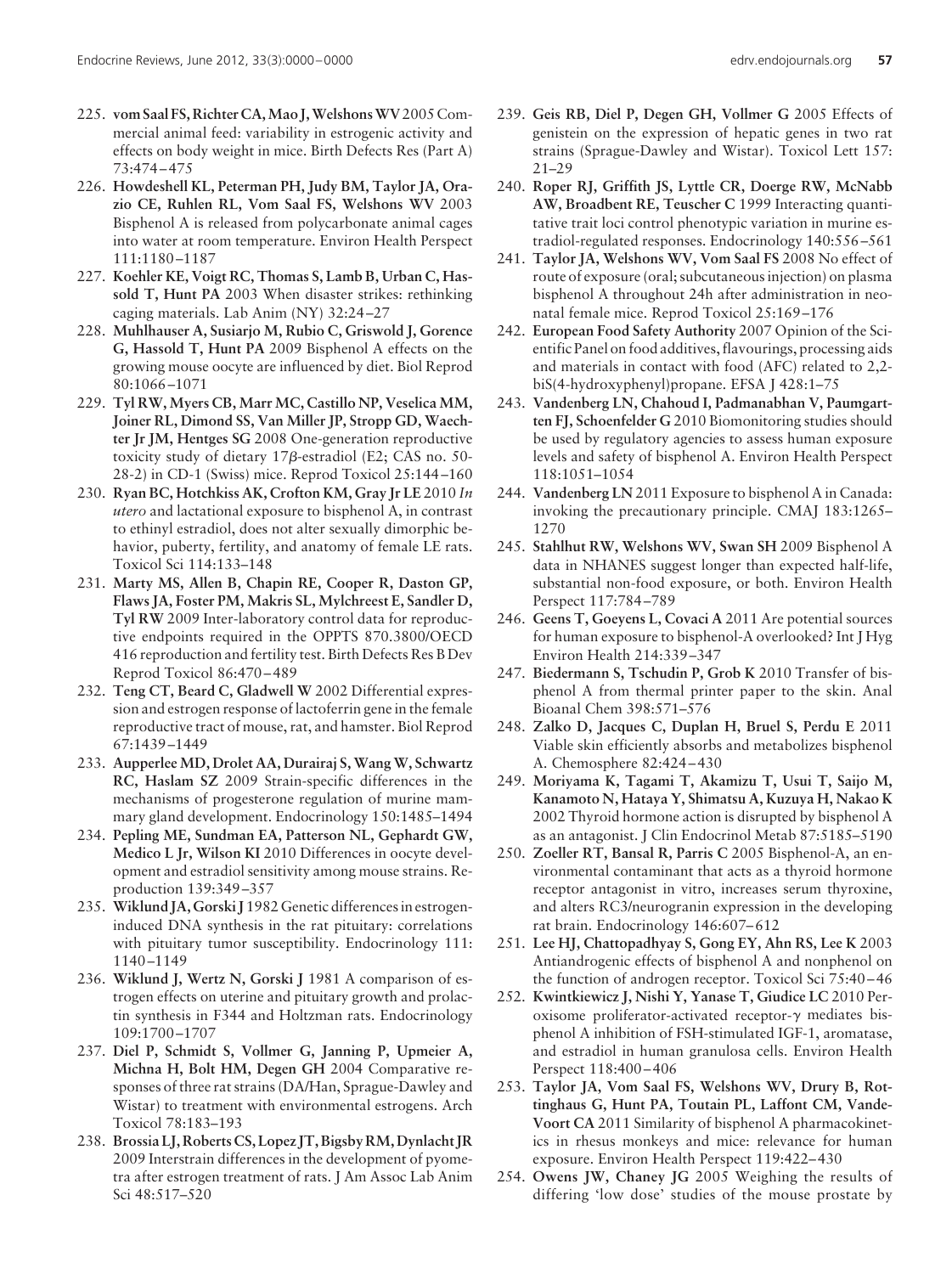Nagel, Cagen, and Ashby: quantification of experimental power and statistical results. Regul Toxicol Pharmacol 43:194 –202

- 255. **Ashby J, Tinwell H, Odum J, Lefevre P** 2004 Natural variability and the influence of concurrent control values on the detection and interpretation of low-dose or weak endocrine toxicities. Environ Health Perspect 112:847– 853
- 256. **Nagel SC, vom Saal FS, Thayer KA, Dhar MG, Boechler M, Welshons WV** 1997 Relative binding affinity-serum modified access (RBA-SMA) assay predicts the relative in vivo bioactivity of the xenoestrogens bisphenol A and octylphenol. Environ Health Perspect 105:70 –76
- 257. **Gupta C** 2000 Reproductive malformation of the male offspring following maternal exposure to estrogenic chemicals. Proc Soc Exp Biol Med 224:61– 68
- 258. **Elswick BA, Welsch F, Janszen DB** 2000 Effect of different sampling designs on outcome of endocrine disruptor studies. Reprod Toxicol 14:359 –367
- 259. **Chitra KC, Latchoumycandane C, Mathur PP** 2003 Induction of oxidative stress by bisphenol A in the epididymal sperm of rats. Toxicology 185:119 –127
- 260. Ramos JG, Varayoud J, Sonnenschein C, Soto AM, Muñoz **De Toro M, Luque EH** 2001 Prenatal exposure to low doses of bisphenol A alters the periductal stroma and glandular cell function in the rat ventral prostate. Biol Reprod 65:1271–1277
- 261. **Ramos JG, Varayoud J, Kass L, Rodríguez H, Costabel L,** Muñoz-De-Toro M, Luque EH 2003 Bisphenol A induces both transient and permanent histofunctional alterations of the hypothalamic-pituitary-gonadal axis in prenatally exposed male rats. Endocrinology 144:3206 –3215
- 262. **Ogura Y, Ishii K, Kanda H, Kanai M, Arima K, Wang Y, Sugimura Y** 2007 Bisphenol A induces permanent squamous change in mouse prostatic epithelium. Differentiation 75:745–756
- 263. **Ho SM, Tang WY, Belmonte de Frausto J, Prins GS** 2006 Developmental exposure to estradiol and bisphenol A increases susceptibility to prostate carcinogenesis and epigenetically regulates phosphodiesterase type 4 variant 4. Cancer Res 66:5624 –5632
- 264. **Ichihara T, Yoshino H, Imai N, Tsutsumi T, Kawabe M, Tamano S, Inaguma S, Suzuki S, Shirai T** 2003 Lack of carcinogenic risk in the prostate with transplacental and lactational exposure to bisphenol A in rats. J Toxicol Sci 28:165–171
- 265. **Ashby J, Tinwell H, Haseman J** 1999 Lack of effects for low dose levels of bisphenol A and diethylstilbestrol on the prostate gland of CF1 mice exposed *in utero*. Regul Toxicol Pharmacol 30:156 –166
- 266. **Cagen SZ,Waechter JM Jr, Dimond SS, BreslinWJ, Butala JH, Jekat FW, Joiner RL, Shiotsuka RN, Veenstra GE, Harris LR** 1999 Normal reproductive organ development in CF-1 mice following prenatal exposure to bisphenol A. Toxicol Sci 50:36 – 44
- 267. **Cagen SZ,Waechter JM Jr, Dimond SS, BreslinWJ, Butala JH, Jekat FW, Joiner RL, Shiotsuka RN, Veenstra GE, Harris LR** 1999 Normal reproductive organ development inWistar rats exposed to bisphenol A in the drinking water. Regul Toxicol Pharmacol 30:130 –139
- 268. **Ema M, Fujii S, Furukawa M, Kiguchi M, Ikka T, Hara-**

**zono A** 2001 Rat two-generation reproductive toxicity study of bisphenol A. Reprod Toxicol 15:505–523

- 269. **Tinwell H, Haseman J, Lefevre PA,Wallis N, Ashby J** 2002 Normal sexual development of two strains of rat exposed *in utero* to low doses of bisphenol A. Toxicol Sci 68:339 – 348
- 270. **Tyl RW, Myers CB, Marr MC, Thomas BF, Keimowitz AR, Brine DR, Veselica MM, Fail PA, Chang TY, Seely JC, Joiner RL, Butala JH, Dimond SS, Cagen SZ, Shiotsuka RN, Stropp GD, Waechter JM** 2002 Three-generation reproductive toxicity study of dietary bisphenol A in CD Sprague-Dawley rats. Toxicol Sci 68:121–146
- 271. **Tyl RW, Myers CB, Marr MC, Sloan CS, Castillo NP, Veselica MM, Seely JC, Dimond SS, Van Miller JP, Shiotsuka RN, Beyer D, Hentges SG, Waechter Jr JM** 2008 Two-generation reproductive toxicity study of dietary bisphenol A in CD-1 (Swiss) mice. Toxicol Sci 104:362–384
- 272. **Howdeshell KL, Furr J, Lambright CR, Wilson VS, Ryan BC, Gray Jr LE** 2008 Gestational and lactational exposure to ethinyl estradiol, but not bisphenol A, decreases androgen-dependent reproductive organ weights and epididymal sperm abundance in the male long evans hooded rat. Toxicol Sci 102:371–382
- 273. **Chapin RE, Adams J, Boekelheide K, Gray LE Jr, Hayward SW, Lees PS, McIntyre BS, Portier KM, Schnorr TM, Selevan SG, Vandenbergh JG,Woskie SR** 2008 NTP-CERHR expert panel report on the reproductive and developmental toxicity of bisphenol A. Birth Defects Res B Dev Reprod Toxicol 83:157–395
- 274. **Hennighausen L, Robinson GW** 1998 Think globally, act locally: the making of a mouse mammary gland. Genes Dev 12:449 – 455
- 275. **Lemmen JG, Broekhof JL, Kuiper GG, Gustafsson JA, van der Saag PT, van der Burg B** 1999 Expression of estrogen receptor  $\alpha$  and  $\beta$  during mouse embryogensis. Mech Dev 81:163–167
- 276. **Padilla-Banks E, Jefferson WN, Newbold RR** 2006 Neonatal exposure to the phytoestrogen genistein alters mammary gland growth and developmental programming of hormone receptor levels. Endocrinology 147:4871-4882
- 277. **Colerangle JB, Roy D** 1997 Profound effects of the weak environmental estrogen-like chemical bisphenol A on the growth of the mammary gland of Noble rats. J Steroid Biochem Mol Biol 60:153–160
- 278. **Bern HA, Mills KT, Jones LA** 1983 Critical period of neonatal estrogen exposure in occurence of mammary gland abnormalities in adult mice. Proc Soc Exp Biol Med 172: 239 –242
- 279. **Markey CM, Coombs MA, Sonnenschein C, Soto AM** 2003 Mammalian development in a changing environment: exposure to endocrine disruptors reveals the developmental plasticity of steroid-hormone target organs. Evol Dev 5:67–75
- 280. **Markey CM, Luque EH, Munoz De Toro M, Sonnenschein C, Soto AM** 2001 *In utero* exposure to bisphenol A alters the development and tissue organization of the mouse mammary gland. Biol Reprod 65:1215–1223
- 281. **Vandenberg LN, Maffini MV, Schaeberle CM, Ucci AA, Sonnenschein C, Rubin BS, Soto AM** 2008 Perinatal exposure to the xenoestrogen bisphenol-A induces mammary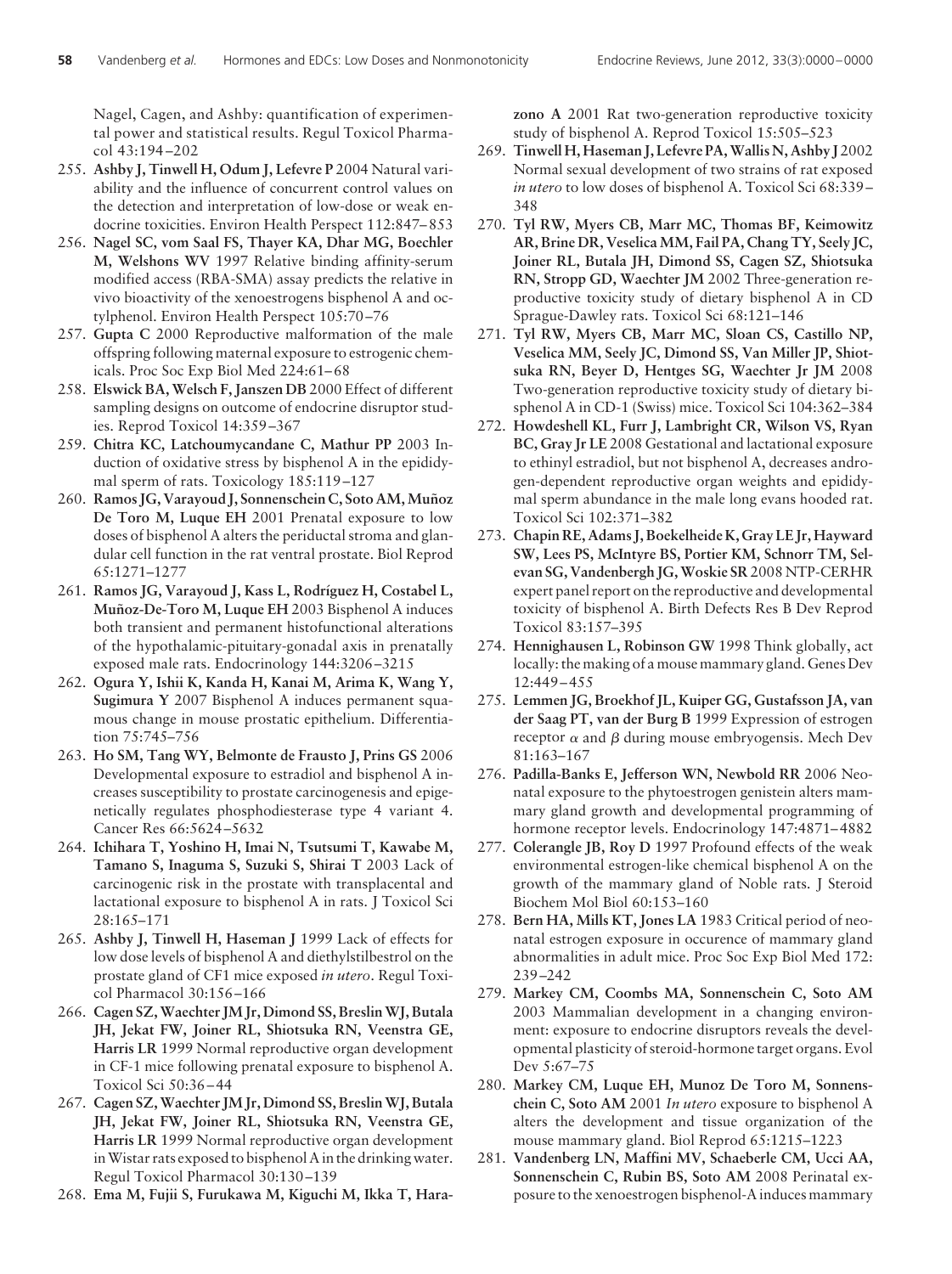intraductal hyperplasias in adult CD-1 mice. Reprod Toxicol 26:210 –219

- 282. **Moral R, Wang R, Russo IH, Lamartiniere CA, Pereira J, Russo J** 2008 Effect of prenatal exposure to the endocrine disruptor bisphenol A on mammary gland morphology and gene expression signature. J Endocrinol 196:101–112
- 283. **Ayyanan A, Laribi O, Schuepbach-Mallepell S, Schrick C, Gutierrez M, Tanos T, Lefebvre G, Rougemont J, Yalcin-Ozuysal O, Brisken C** 2011 Perinatal exposure to bisphenol A increases adult mammary gland progesterone response and cell number. Mol Endocrinol 25:1915–1923
- 284. **Nikaido Y, Yoshizawa K, Danbara N, Tsujita-Kyutoku M, Yuri T, Uehara N, Tsubura A** 2004 Effects of maternal xenoestrogen exposure on development of the reproductive tract and mammary gland in female CD-1 mouse offspring. Reprod Toxicol 18:803– 811
- 285. **Jones LP, Sampson A, Kang HJ, Kim HJ, Yi YW, Kwon SY, Babus JK, Wang A, Bae I** 2010 Loss of BRCA1 leads to an increased sensitivity to bisphenol A. Toxicol Lett 199:261– 268
- 286. **Murray TJ, Maffini MV, Ucci AA, Sonnenschein C, Soto AM** 2007 Induction of mammary gland ductal hyperplasias and carcinomas in situ following fetal bisphenol A exposure. Reprod Toxicol 23:383–390
- 287. **Durando M, Kass L, Piva J, Sonnenschein C, Soto AM,** Luque EH, Muñoz-de-Toro M 2007 Prenatal bisphenol A exposure induces preneoplastic lesions in the mammary gland in Wistar rats. Environ Health Perspect 115:80 – 86
- 288. **Jenkins S, Raghuraman N, Eltoum I, Carpenter M, Russo J, Lamartiniere CA** 2009 Oral exposure to bisphenol A increases dimethylbenzanthracene-induced mammary cancer in rats. Environ Health Perspect 117:910 –915
- 289. **Betancourt AM, Eltoum IA, Desmond RA, Russo J, Lamartiniere CA**2010 *In utero* exposure to bisphenol A shifts the window of susceptibility for mammary carcinogenesis in the rat. Environ Health Perspect 118:1614 –1619
- 290. **Weber Lozada K, Keri RA** 2011 Bisphenol A increases mammary cancer risk in two distinct mouse models of breast cancer. Biol Reprod 85:490 – 497
- 291. **Betancourt AM, Mobley JA, Russo J, Lamartiniere CA** 2010 Proteomic analysis in mammary glands of rat offspring exposed *in utero* to bisphenol A. J Proteomics 73: 1241–1253
- 292. **Lamartiniere CA, Jenkins S, Betancourt AM, Wang J, Russo J** 2011 Exposure to the endocrine disruptor bisphenol A alters susceptibility for mammary cancer. Horm Mol Biol Clin Investig 5:45–52
- 293. **Jenkins S, Wang J, Eltoum I, Desmond R, Lamartiniere CA** 2011 Chronic oral exposure to bisphenol A results in a non-monotonic dose response in mammary carcinogenesis and metastasis inMMTV-erbB2 mice. Environ Health Perspect 119:1604 –1609
- 294. **Nikaido Y, Danbara N, Tsujita-Kyutoku M, Yuri T, Uehara N, Tsubura A** 2005 Effects of prepubertal exposure to xenoestrogen on development of estrogen target organs in female CD-1 mice. In Vivo 19:487– 494
- 295. **Yin H, Ito A, Bhattacharjee D, Hoshi M** 2006 A comparative study on the protective effects of  $17\beta$ -estradiol, biochanin A and bisphenol A on mammary gland differentiation and tumorigenesis in rats. Indian J Exp Biol 44: 540 –546
- 296. **Yang M, Ryu JH, Jeon R, Kang D, Yoo KY** 2009 Effects of bisphenol A on breast cancer and its risk factors. Arch Toxicol 83:281–285
- 297. **Kortenkamp A** 2006 Breast cancer, oestrogens and environmental pollutants: a re-evaluation from a mixture perspective. Int J Androl 29:193–198
- 298. **Hunt PA, Susiarjo M, Rubio C, Hassold TJ** 2009 The bisphenol A experience: a primer for the analysis of environmental effects on mammalian reproduction. Biol Reprod 81:807– 813
- 299. **Carr R, Bertasi F, Betancourt A, Bowers S, Gandy BS, Ryan P, Willard S** 2003 Effect of neonatal rat bisphenol a exposure on performance in the Morris water maze. J Toxicol Environ Health A 66:2077–2088
- 300. **Farabollini F, Porrini S, Dessì-Fulgherit F** 1999 Perinatal exposure to the estrogenic pollutant bisphenol A affects behavior in male and female rats. Pharmacol Biochem Behav 64:687– 694
- 301. **Fujimoto T, Kubo K, Aou S** 2006 Prenatal exposure to bisphenol A impairs sexual differentiation of exploratory behavior and increases depression-like behavior in rats. Brain Res 1068:49 –55
- 302. **Funabashi T, Kawaguchi M, Furuta M, Fukushima A, Kimura F** 2004 Exposure to bisphenol A during gestation and lactation causes loss of sex difference in corticotropinreleasing hormone-immunoreactive neurons in the bed nucleus of the stria terminalis of rats. Psychoneuroendocrinology 29:475– 485
- 303. **Kubo K, Arai O, Omura M, Watanabe R, Ogata R, Aou S** 2003 Low dose effects of bisphenol A on sexual differentiation of the brain and behavior in rats. Neurosci Res 45:345–356
- 304. **Kubo K, Arai O, Ogata R, Omura M, Hori T, Aou S** 2001 Exposure to bisphenol A during the fetal and suckling periods disrupts sexual differentiation of the locus coeruleus and of behaviour in the rat. Neurosci Lett 304:73–76
- 305. **Rubin BS, Lenkowski JR, Schaeberle CM, Vandenberg LN, Ronsheim PM, Soto AM** 2006 Evidence of altered brain sexual differentiation in mice exposed perinatally to low, environmentally relevant levels of bisphenol A. Endocrinology 147:3681–3691
- 306. **Patisaul HB, Fortino AE, Polston EK** 2006 Neonatal genistein or bisphenol-A exposure alters sexual differentiation of the AVPV. Neurotoxicol Teratol 28:111–118
- 307. **Adewale HB, Todd KL, Mickens JA, Patisaul HB** 2011 The impact of neonatal bisphenol: a exposure on sexually dimorphic hypothalamic nuclei in the female rat. Neurotoxicology 32:38 – 49
- 308. **Wolstenholme JT, Rissman EF, Connelly JJ** 2011 The role of bisphenol A in shaping the brain, epigenome and behavior. Horm Behav 59:296-305
- 309. **Maffini MV, Rubin BS, Sonnenschein C, Soto AM** 2006 Endocrine disruptors and reproductive health: the case of bisphenol-A. Mol Cell Endocrinol 254 –255:179 –186
- 310. **Markey CM, Wadia PR, Rubin BS, Sonnenschein C, Soto AM** 2005 Long-term effects of fetal exposure to low doses of the xenoestrogen bisphenol-A in the female mouse genital tract. Biol Reprod 72:1344 –1351
- 311. **Yoshino S, Yamaki K, Li X, Sai T, Yanagisawa R, Takano H, Taneda S, Hayashi H, Mori Y** 2004 Prenatal exposure to bisphenol A up-regulates immune responses, including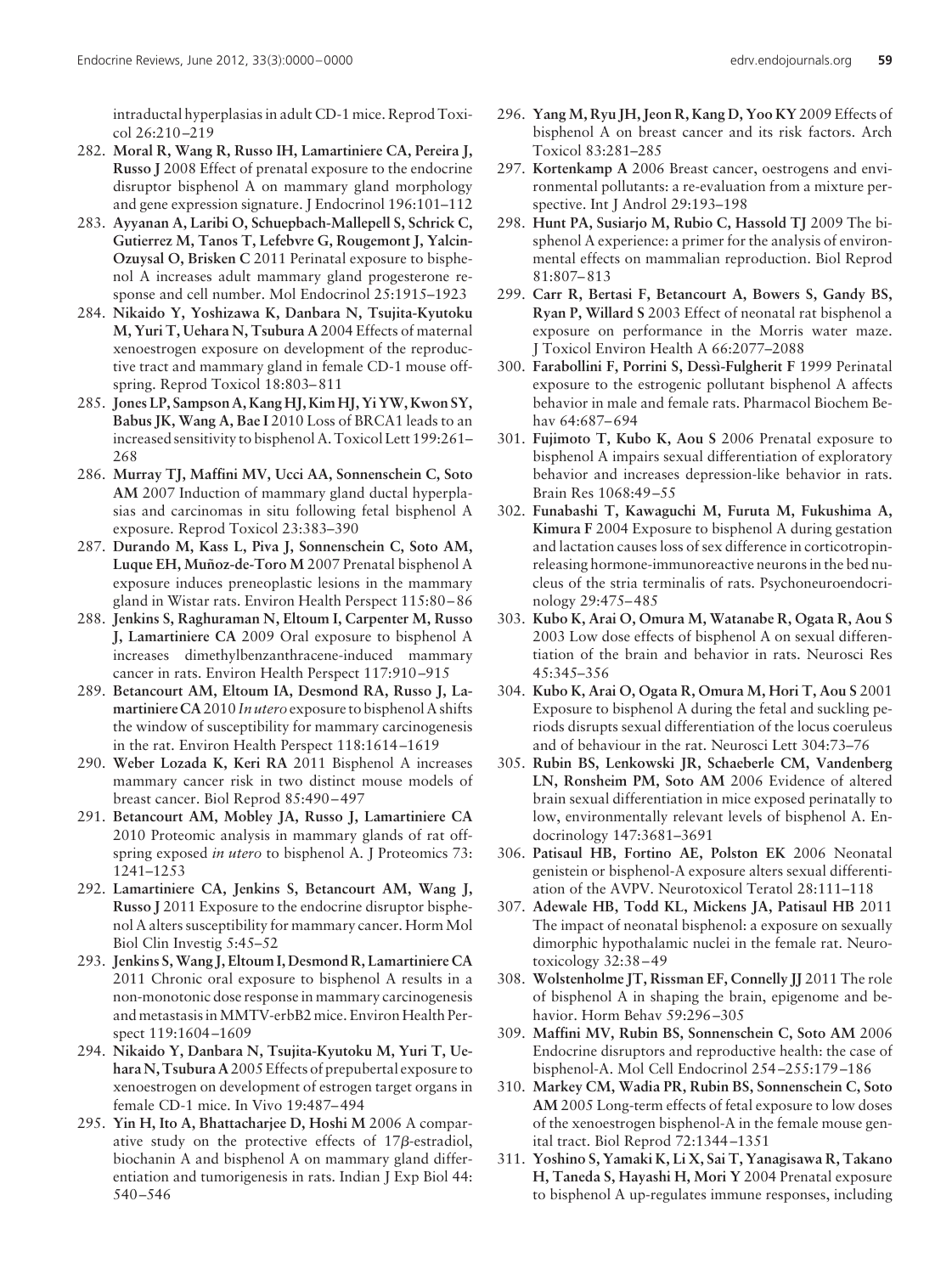T helper 1 and T helper 2 responses, in mice. Immunology 112:489 – 495

- 312. **Yoshino S, Yamaki K, Yanagisawa R, Takano H, Hayashi H, Mori Y** 2003 Effects of bisphenol A on antigen-specific antibody production, proliferative responses of lymphoid cells, and TH1 and TH2 immune responses in mice. Br J Pharmacol 138:1271–1276
- 313. **Alonso-Magdalena P, Ropero AB, Soriano S, Quesada I, Nadal A** 2010 Bisphenol-A: a new diabetogenic factor? Hormones (Athens) 9:118 –126
- 314. **Rubin BS, Soto AM** 2009 Bisphenol A: perinatal exposure and body weight. Mol Cell Endocrinol 304:55– 62
- 315. **Al-Hiyasat AS, Darmani H, Elbetieha AM** 2002 Effects of bisphenol A on adult male mouse fertility. Eur J Oral Sci 110:163–167
- 316. **Cabaton NJ, Wadia PR, Rubin BS, Zalko D, Schaeberle CM, Askenase MH, Gadbois JL, Tharp AP, Whitt GS, Sonnenschein C, Soto AM** 2011 Perinatal exposure to environmentally relevant levels of bisphenol A decreases fertility and fecundity in CD-1 mice. Environ Health Perspect 119:547–552
- 317. **Al-Hiyasat AS, Darmani H, Elbetieha AM** 2004 Leached components from dental composites and their effects on fertility of female mice. Eur J Oral Sci 112:267–272
- 318. **Salian S, Doshi T, Vanage G** 2009 Impairment in protein expression profile of testicular steroid receptor coregulators in male rat offspring perinatally exposed to Bisphenol A. Life Sci 85:11–18
- 319. **Rubin BS** 2011 Bisphenol A: an endocrine disruptor with widespread exposure and multiple effects. J Steroid Biochem Mol Biol 127:27–34
- 320. **Battaglin WA, Rice KC, Focazio MJ, Salmons S, Barry RX** 2009 The occurrence of glyphosate, atrazine, and other pesticides in vernal pools and adjacent streams in Washington, DC, Maryland, Iowa, and Wyoming, 2005–2006. Environ Monit Assess 155:281–307
- 321. **Battaglin WA, Furlong ET, Burkhardt MR, Peter CJ** 2000 Occurrence of sulfonylurea, sulfonamide, imidazolinone, and other herbicides in rivers, reservoirs and ground water in the Midwestern United States, 1998. Sci Total Environ 248:123–133
- 322. **Solomon KR, Baker DB, Richards RP, Dixon KR, Klaine SJ, La Point TM, Kendall RJ, Weisskopf CP, Giddings JM, Giesy JP, Hall Jr LW, Williams W** 1996 Ecological risk assessment of atrazine in North American surface waters. Environ Toxicol Chem 15:31–76
- 323. **Benachour N, Moslemi S, Sipahutar H, Seralini GE** 2007 Cytotoxic effects and aromatase inhibition by xenobiotic endocrine disrupters alone and in combination. Toxicol Appl Pharmacol 222:129 –140
- 324. **Sanderson JT, Seinen W, Giesy JP, van den Berg M** 2000 2-Chloro-s-triazine herbicides induce aromatase (CYP19) activity in H295R human adrenocortical carcinoma cells: a novel mechanism for estrogenicity? Toxicol Sci 54:121– 127
- 325. **Sanderson JT, Letcher RJ, Heneweer M, Giesy JP, van den Berg M** 2001 Effects of chloro-s-triazine herbicides and metabolites on aromatase activity in various human cell lines and on vitellogenin production in male carp hepatocytes. Environ Health Perspect 109:1027–1031
- 326. **Hayes TB, Anderson LL, Beasley VR, de Solla SR, Iguchi**

**T, Ingraham H, Kestemont P, Kniewald J, Kniewald Z,** Langlois VS, Luque EH, McCoy KA, Muñoz-de-Toro M, **Oka T, Oliveira CA, Orton F, Ruby S, Suzawa M, Tavera-Mendoza LE, Trudeau VL, Victor-Costa AB, Willingham E** 2011 Demasculinization and feminization of male gonads by atrazine: consistent effects across vertebrate classes. J Steroid Biochem Mol Biol 127:64 –73

- 327. **Cooper RL, Laws SC, Das PC, Narotsky MG, Goldman JM, Lee Tyrey E, Stoker TE** 2007 Atrazine and reproductive function: mode and mechanism of action studies. Birth Defects Res B Dev Reprod Toxicol 80:98 –112
- 328. **Stoker TE, Robinette CL, Cooper RL** 1999 Maternal exposure to atrazine during lactation suppresses sucklinginduced prolactin release and results in prostatitis in the adult offspring. Toxicol Sci 52:68 –79
- 329. **Laws SC, Hotchkiss M, Ferrell J, Jayaraman S, Mills L, Modic W, Tinfo N, Fraites M, Stoker T, Cooper R** 2009 Chlorotriazine herbicides and metabolites activate an ACTH-dependent release of corticosterone in male Wistar rats. Toxicol Sci 112:78 – 87
- 330. **FraitesMJ, Cooper RL, Buckalew A, Jayaraman S,Mills L, Laws SC** 2009 Characterization of the hypothalamic-pituitary-adrenal axis response to atrazine and metabolites in the female rat. Toxicol Sci 112:88 –99
- 331. **Yoshimoto S, Okada E, Umemoto H, Tamura K, Uno Y, Nishida-Umehara C, Matsuda Y, Takamatsu N, Shiba T, Ito M** 2008 A W-linked DM-domain gene, DM-W, participates in primary ovary development in *Xenopus laevis*. Proc Natl Acad Sci USA 105:2469 –2474
- 332. **Hayes TB** 1998 Sex determination and primary sex differentiation in amphibians. J Exp Zool 281:373–399
- 333. **Ochoa-Acun˜ a H, Frankenberger J, Hahn L, Carbajo C** 2009 Drinking-water herbicide exposure in Indiana and prevalence of small-for-gestational-age and preterm delivery. Environ Health Perspect 117:1619 –1624
- 334. **Morgan MK, Scheuerman PR, Bishop CS, Pyles RA** 1996 Teratogenic potential of atrazine and 2,4-D using FETAX. J Toxicol Environ Health 48:151–168
- 335. **Allran JW, Karasov WH** 2001 Effects of atrazine on embryos, larvae, and adults of anuran amphibians. Environ Toxicol Chem 20:769 –775
- 336. **Hayes TB, Collins A, Lee M, Mendoza M, Noriega N, Stuart AA, Vonk A** 2002 Hermaphroditic, demasculinized frogs after exposure to the herbicide atrazine at low ecologically relevant doses. Proc Natl Acad Sci USA 99:5476 – 5480
- 337. **Hayes TB, Khoury V, Narayan A, NazirM, Park A, Brown T, Adame L, Chan E, Buchholz D, Stueve T, Gallipeau S** 2010 Atrazine induces complete feminization and chemical castration in male African clawed frogs (*Xenopus laevis*). Proc Natl Acad Sci USA 107:4612– 4617
- 338. **Hayes TB, Stuart AA, Mendoza M, Collins A, Noriega N, Vonk A, Johnston G, Liu R, Kpodzo D** 2006 Characterization of atrazine-induced gonadal malformations in African clawed frogs (*Xenopus laevis*) and comparisons with effects of an androgen antagonist (cyproterone acetate) and exogenous estrogen  $(17\beta$ -estradiol): support for the demasculinization/feminization hypothesis. Environ Health Perspect 114:134–141
- 339. Storrs-Méndez SI, Semlitsch RD 2010 Intersex gonads in frogs: understanding the time course of natural develop-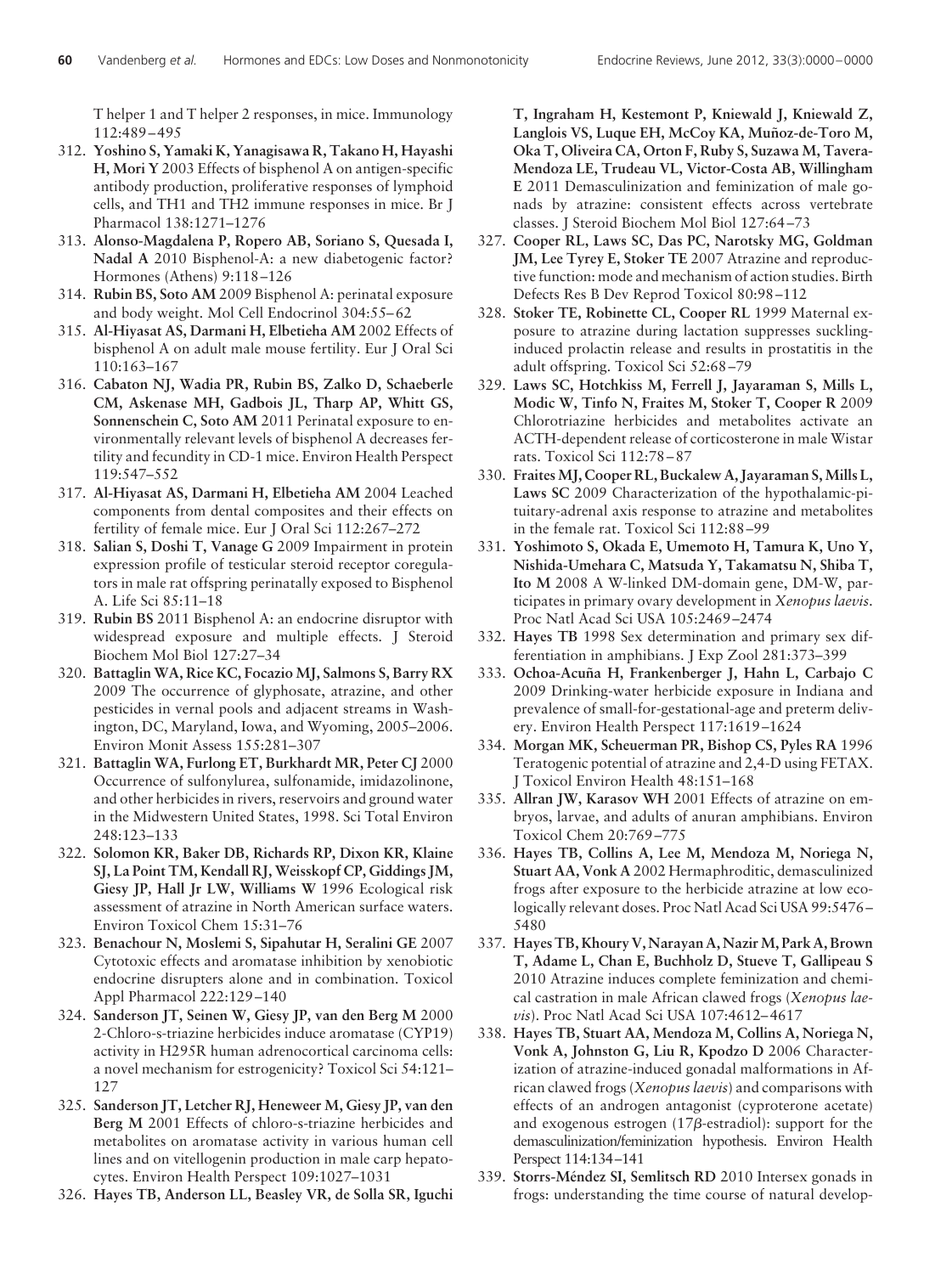ment and role of endocrine disruptors. J Exp Zool B Mol Dev Evol 314:57-66

- 340. **Carr JA, Gentles A, Smith EE, Goleman WL, Urquidi LJ, Thuett K, Kendall RJ, Giesy JP, Gross TS, Solomon KR, Van Der Kraak G** 2003 Response of larval *Xenopus laevis* to atrazine: assessment of growth, metamorphosis, and gonadal and laryngeal morphology. Environ Toxicol Chem 22:396 – 405
- 341. **Hecker M, Kim WJ, Park JW, Murphy MB, Villeneuve D, Coady KK, Jones PD, Solomon KR, Van Der Kraak G, Carr JA, Smith EE, du Preez L, Kendall RJ, Giesy JP** 2005 Plasma concentrations of estradiol and testosterone, gonadal aromatase activity and ultrastructure of the testis in *Xenopus laevis* exposed to estradiol or atrazine. Aquat Toxicol 72: 383–396
- 342. **Orton F, Carr JA, Handy RD** 2006 Effects of nitrate and atrazine on larval development and sexual differentiation in the northern leopard frog *Rana pipiens*. Environ Toxicol Chem 25:65–71
- 343. **Hayes T, Haston K, Tsui M, Hoang A, Haeffele C, Vonk A** 2003 Atrazine-induced hermaphroditism at 0.1 ppb in American leopard frogs (*Rana pipiens*): laboratory and field evidence. Environ Health Perspect 111:568 –575
- 344. **Tavera-Mendoza L, Ruby S, Brousseau P, FournierM, Cyr D,Marcogliese D**2002 Response of the amphibian tadpole (*Xenopus laevis*) to atrazine during sexual differentiation of the testis. Environ Toxicol Chem 21:527–531
- 345. **Oka T, Tooi O,Mitsui N,MiyaharaM, Ohnishi Y, Takase M, Kashiwagi A, Shinkai T, Santo N, Iguchi T** 2008 Effect of atrazine on metamorphosis and sexual differentiation in *Xenopus laevis*. Aquat Toxicol 87:215–226
- 346. **Langlois VS, Carew AC, Pauli BD, Wade MG, Cooke GM, Trudeau VL** 2010 Low levels of the herbicide atrazine alter sex ratios and reduce metamorphic success in *Rana pipiens* tadpoles raised in outdoor mesocosms. Environ Health Perspect 118:552–557
- 347. **Jooste AM, Du Preez LH, Carr JA, Giesy JP, Gross TS, Kendall RJ, Smith EE, Van der Kraak GL, Solomon KR** 2005 Gonadal development of larval male *Xenopus laevis* exposed to atrazine in outdoor microcosms. Environ Sci Technol 39:5255–5261
- 348. **Spolyarich N, Hyne R, Wilson S, Palmer C, Byrne M** 2010 Growth, development and sex ratios of spotted marsh frog (*Limnodynastes tasmaniensis*) larvae exposed to atrazine and a herbicide mixture. Chemosphere 78:807– 813
- 349. **HeckerM, Park JW,MurphyMB, Jones PD, Solomon KR, Van Der Kraak G, Carr JA, Smith EE, du Preez L, Kendall RJ, Giesy JP** 2005 Effects of atrazine on CYP19 gene expression and aromatase activity in testes and on plasma sex steroid concentrations of male African clawed frogs (*Xenopus laevis*). Toxicol Sci 86:273–280
- 350. **Du Preez LH, Kunene N, Everson GJ, Carr JA, Giesy JP, Gross TS, Hosmer AJ, Kendall RJ, Smith EE, Solomon KR, Van Der Kraak GJ** 2008 Reproduction, larval growth, and reproductive development in African clawed frogs (*Xenopus laevis*) exposed to atrazine. Chemosphere 71:546 –552
- 351. **Kloas W, Lutz I, Springer T, Krueger H, Wolf J, Holden L, Hosmer A** 2009 Does atrazine influence larval development and sexual differentiation in*Xenopus laevis*? Toxicol Sci 107:376 –384
- 352. **U.S. Environmental Protection Agency** 2010 October

9 –12, 2007: The potential for atrazine to affect amphibian gonadal development. FIFRA Scientific Advisory Panel Meeting, Arlington, VA, 2007

- 353. **McDaniel TV, Martin PA, Struger J, Sherry J, Marvin CH, McMaster ME, Clarence S, Tetreault G** 2008 Potential endocrine disruption of sexual development in free ranging male northern leopard frogs (*Rana pipiens*) and green frogs (Rana clamitans) from areas of intensive row crop agriculture. Aquat Toxicol 88:230 –242
- 354. **Reeder AL, Foley GL, Nichols DK, Hansen LG, Wikoff B, Faeh S, Eisold J, Wheeler MB, Warner R, Murphy JE, Beasley VR** 1998 Forms and prevalence of intersexuality and effects of environmental contaminants on sexuality in cricket frogs (*Acris crepitans*). Environ Health Perspect 106:261–266
- 355. **Hayes T, Haston K, Tsui M, Hoang A, Haeffele C, Vonk A** 2002 Feminization of male frogs in the wild. Nature 419:895– 896
- 356. **Spolyarich N, Hyne RV, Wilson SP, Palmer CG, Byrne M** 2011 Morphological abnormalities in frogs from a ricegrowing region in NSW, Australia, with investigations into pesticide exposure. Environ Monit Assess 173:397– 407
- 357. **Du Preez LH, Kunene N, Hanner R, Giesy JP, Solomon KR, Hosmer A, Van Der Kraak GJ** 2009 Population-specific incidence of testicular ovarian follicles in *Xenopus laevis* from South Africa: a potential issue in endocrine testing. Aquat Toxicol 95:10 –16
- 358. **Murphy MB, Hecker M, Coady KK, Tompsett AR, Jones PD, Du Preez LH, Everson GJ, Solomon KR, Carr JA, Smith EE, Kendall RJ, Van Der Kraak G, Giesy JP** 2006 Atrazine concentrations, gonadal gross morphology and histology in ranid frogs collected in Michigan agricultural areas. Aquat Toxicol 76:230 –245
- 359. **Suzawa M, Ingraham HA** 2008 The herbicide atrazine activates endocrine gene networks via non-steroidal NR5A nuclear receptors in fish and mammalian cells. PLoS ONE 3:e2117
- 360. **Forson D, Storfer A** 2006 Effects of atrazine and iridovirus infection on survival and life-history traits of the long-toed salamander (*Ambystoma macrodactylum*). Environ Toxicol Chem 25:168 –173
- 361. **Forson DD, Storfer A** 2006 Atrazine increases ranavirus susceptibility in the tiger salamander, Ambystoma tigrinum. Ecol Appl 16:2325–2332
- 362. **Rohr JR, Palmer BD** 2005 Aquatic herbicide exposure increases salamander desiccation risk eight months later in a terrestrial environment. Environ Toxicol Chem 24:1253– 1258
- 363. **Storrs SI, Kiesecker JM** 2004 Survivorship patterns of larval amphibians exposed to low concentrations of atrazine. Environ Health Perspect 112:1054 –1057
- 364. Nieves-Puigdoller K, Björnsson BT, McCormick SD 2007 Effects of hexazinone and atrazine on the physiology and endocrinology of smolt development in Atlantic salmon. Aquat Toxicol 84:27–37
- 365. **Barr DB, Panuwet P, Nguyen JV, Udunka S, Needham LL** 2007 Assessing exposure to atrazine and its metabolites using biomonitoring. Environ Health Perspect 115:1474 – 1478
- 366. **Curwin BD, Hein MJ, Sanderson WT, Striley C, Heederik D, Kromhout H, Reynolds SJ, AlavanjaMC** 2007 Pesticide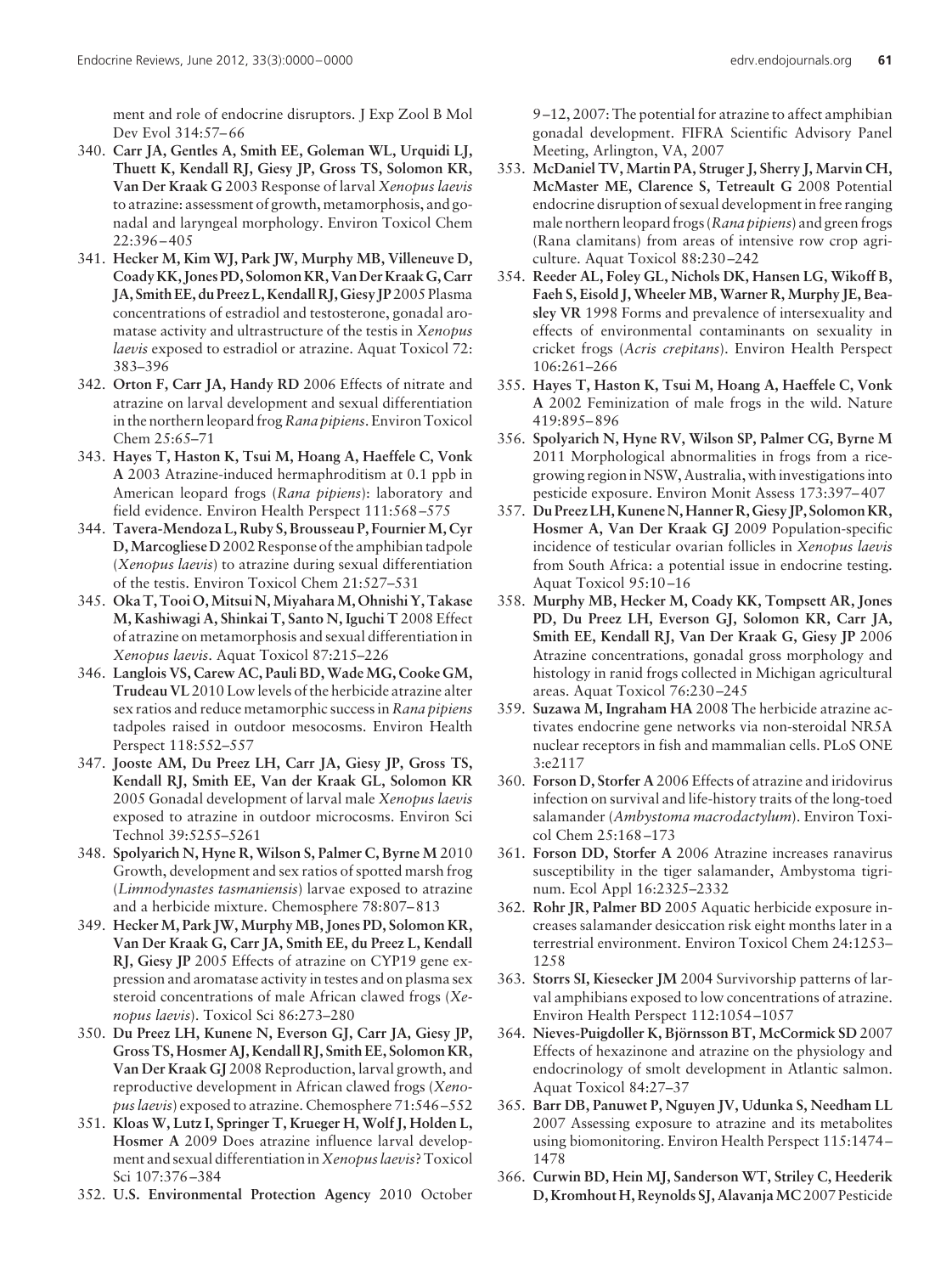dose estimates for children of Iowa farmers and non-farmers. Environ Res 105:307–315

- 367. **Rayner JL, Enoch RR, Fenton SE** 2005 Adverse effects of prenatal exposure to atrazine during a critical period of mammary gland growth. Toxicol Sci 87:255–266
- 368. **Rayner JL, Wood C, Fenton SE** 2004 Exposure parameters necessary for delayed puberty and mammary gland development in Long-Evans rats exposed *in utero* to atrazine. Toxicol Appl Pharmacol 195:23–34
- 369. **Cooper RL, Stoker TE, Goldman JM, Parrish MB, Tyrey L** 1996 Effect of atrazine on ovarian function in the rat. Reprod Toxicol 10:257–264
- 370. **Friedmann AS** 2002 Atrazine inhibition of testosterone production in rat males following peripubertal exposure. Reprod Toxicol 16:275–279
- 371. **Rayner JL, Enoch RR,Wolf DC, Fenton SE** 2007 Atrazineinduced reproductive tract alterations after transplacental and/or lactational exposure in male Long-Evans rats. Toxicol Appl Pharmacol 218:238 –248
- 372. **Karrow NA, McCay JA, Brown RD, Musgrove DL, Guo TL, Germolec DR, White Jr KL** 2005 Oral exposure to atrazine modulates cell-mediated immune function and decreases host resistance to the B16F10 tumor model in female B6C3F1 mice. Toxicology 209:15–28
- 373. **Enoch RR, Stanko JP, Greiner SN, Youngblood GL, Rayner JL, Fenton SE** 2007 Mammary gland development as a sensitive end point after acute prenatal exposure to an atrazine metabolite mixture in female Long-Evans rats. Environ Health Perspect 115:541–547
- 374. **Stanko JP, Enoch RR, Rayner JL, Davis CC, Wolf DC, Malarkey DE, Fenton SE**2010 Effects of prenatal exposure to a low dose atrazine metabolite mixture on pubertal timing and prostate development of male Long-Evans rats. Reprod Toxicol 30:540 –549
- 375. **Schecter A, Birnbaum L, Ryan JJ, Constable JD** 2006 Dioxins: an overview. Environ Res 101:419 – 428
- 376. **Mukerjee D** 1998 Health impact of polychlorinated dibenzo-*p*-dioxins: a critical review. J Air Waste Manag Assoc 48:157–165
- 377. **Emond C, Birnbaum LS, DeVito MJ** 2006 Use of a physiologically based pharmacokinetic model for rats to study the influence of body fat mass and induction of CYP1A2 on the pharmacokinetics of TCDD. Environ Health Perspect 114:1394 –1400
- 378. **Milbrath MO, Wenger Y, Chang CW, Emond C, Garabrant D, Gillespie BW, Jolliet O** 2009 Apparent halflives of dioxins, furans, and polychlorinated biphenyls as a function of age, body fat, smoking status, and breastfeeding. Environ Health Perspect 117:417– 425
- 379. **Emond C, Michalek JE, Birnbaum LS, DeVito MJ** 2005 Comparison of the use of a physiologically based pharmacokinetic model and a classical pharmacokinetic model for dioxin exposure assessments. Environ Health Perspect 113:1666 –1668
- 380. **Gierthy JF, Crane D** 1984 Reversible inhibition of *in vitro* epithelial cell proliferation by 2,3,7,8-tetrachlorodibenzo*p*-dioxin. Toxicol Appl Pharmacol 74:91–98
- 381. **Korkalainen M, Tuomisto J, Pohjanvirta R** 2001 The AH receptor of the most dioxin-sensitive species, guinea pig, is highly homologous to the human AH receptor. Biochem Biophys Res Commun 285:1121–1129
- 382. **Okey AB, Riddick DS, Harper PA** 1994 The Ah receptor: mediator of the toxicity of 2,3,7,8-tetrachlorodibenzo-*p*dioxin (TCDD) and related compounds. Toxicol Lett 70:  $1 - 22$
- 383. **Matsumura F** 2009 The significance of the nongenomic pathway in mediating inflammatory signaling of the dioxin-activated Ah receptor to cause toxic effects. Biochem Pharmacol 77:608 – 626
- 384. **Birnbaum LS, Tuomisto J** 2000 Non-carcinogenic effects of TCDD in animals. Food Addit Contam 17:275–288
- 385. **DeVito MJ, Birnbaum LS, Farland WH, Gasiewicz TA** 1995 Comparisons of estimated human body burdens of dioxinlike chemicals and TCDD body burdens in experimentally exposed animals. Environ Health Perspect 103: 820 – 831
- 386. **Kung T, Murphy KA, White LA** 2009 The aryl hydrocarbon receptor (AhR) pathway as a regulatory pathway for cell adhesion and matrix metabolism. Biochem Pharmacol 77:536 –546
- 387. **Li H, Wang H** 2010 Activation of xenobiotic receptors: driving into the nucleus. Expert Opin Drug Metab Toxicol 6:409 – 426
- 388. Marinkoviæ N, Pašaliæ D, Ferenèak G, Grškoviæ B, Stav**ljeniæ Rukavina A** 2010 Dioxins and human toxicity. Arh Hig Rada Toksikol 61:445– 453
- 389. **White SS, Birnbaum LS** 2009 An overview of the effects of dioxins and dioxin-like compounds on vertebrates, as documented in human and ecological epidemiology. J Environ Sci Health C Environ Carcinog Ecotoxicol Rev 27:197– 211
- 390. **Swedenborg E, Pongratz I** 2010 AhR and ARNT modulate ER signaling. Toxicology 268:132–138
- 391. **Schwetz BA, Norris JM, Sparschu GL, Rowe UK, Gehring PJ, Emerson JL, Gerbig CG** 1973 Toxicology of chlorinated dibenzo-*p*-dioxins. Environ Health Perspect 5:87–99
- 392. **Kociba RJ, Schwetz BA** 1982 Toxicity of 2,3,7,8-tetrachlorodibenzo-*p*-dioxin (TCDD). Drug Metab Rev 13: 387– 406
- 393. **Couture LA, Abbott BD, Birnbaum LS** 1990 A critical review of the developmental toxicity and teratogenicity of 2,3,7,8-tetrachlorodibenzo-*p*-dioxin: recent advances toward understanding the mechanism. Teratology 42:619 – 627
- 394. **Mocarelli P, Needham LL, Marocchi A, Patterson DG Jr, Brambilla P, Gerthoux PM, Meazza L, Carreri V** 1991 Serum concentrations of 2,3,7,8-tetrachlorodibenzo-*p*-dioxin and test results from selected residents of Seveso, Italy. J Toxicol Environ Health 32:357–366
- 395. **Geusau A, Abraham K, Geissler K, Sator MO, Stingl G, Tschachler E** 2001 Severe 2,3,7,8-tetrachlorodibenzo-*p*dioxin (TCDD) intoxication: clinical and laboratory effects. Environ Health Perspect 109:865– 869
- 396. **Pohjanvirta R, Tuomisto J** 1994 Short-term toxicity of 2,3,7,8-tetrachlorodibenzo-*p*-dioxin in laboratory animals: effects, mechanisms, and animal models. Pharmacol Rev 46:483–549
- 397. **Chahoud I, Hartmann J, Rune GM, Neubert D** 1992 Reproductive toxicity and toxicokinetics of 2,3,7,8-tetrachlorodibenzo-*p*-dioxin. 3. Effects of single doses on the testis of male rats. Arch Toxicol 66:567–572
- 398. **Mocarelli P, Gerthoux PM, Needham LL, Patterson Jr DG,**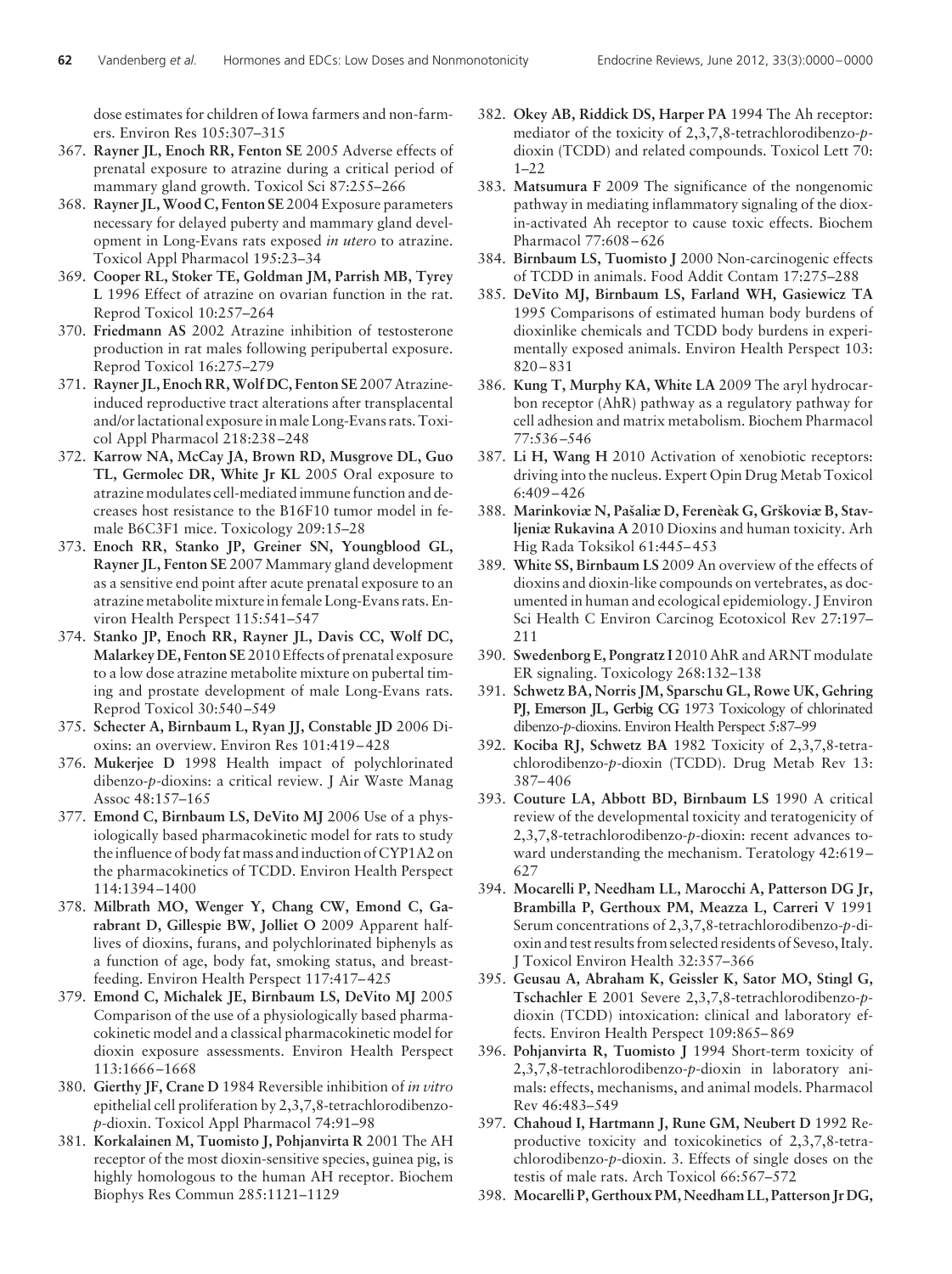**Limonta G, Falbo R, Signorini S, Bertona M, Crespi C, Sarto C, Scott PK, Turner WE, Brambilla P** 2011 Perinatal exposure to low doses of dioxin can permanently impair human semen quality. Environ Health Perspect 119:713– 718

- 399. **Mocarelli P, Gerthoux PM, Patterson Jr DG, Milani S, Limonta G, Bertona M, Signorini S, Tramacere P, Colombo L, Crespi C, Brambilla P, Sarto C, Carreri V, Sampson EJ, Turner WE, Needham LL** 2008 Dioxin exposure, from infancy through puberty, produces endocrine disruption and affects human semen quality. Environ Health Perspect 116:70 –77
- 400. Foster WG, Maharaj-Briceño S, Cyr DG 2010 Dioxin-induced changes in epididymal sperm count and spermatogenesis. Environ Health Perspect 118:458 – 464
- 401. **Bell DR, Clode S, Fan MQ, Fernandes A, Foster PM, Jiang T, Loizou G, MacNicoll A, Miller BG, Rose M, Tran L, White S** 2010 Interpretation of studies on the developmental reproductive toxicology of 2,3,7,8-tetrachlorodibenzo*p*-dioxin in male offspring. Food Chem Toxicol 48:1439 – 1447
- 402. **Bjerke DL, Peterson RE** 1994 Reproductive toxicity of 2,3,7,8-tetrachlorodibenzo-*p*-dioxin in male rats: different effects of *in utero* versus lactational exposure. Toxicol Appl Pharmacol 127:241–249
- 403. **Faqi AS, Dalsenter PR, Merker HJ, Chahoud I** 1998 Reproductive toxicity and tissue concentrations of low doses of 2,3,7,8-tetrachlorodibenzo-*p*-dioxin in male offspring rats exposed throughout pregnancy and lactation. Toxicol Appl Pharmacol 150:383–392
- 404. **Gray Jr LE, Kelce WR, Monosson E, Ostby JS, Birnbaum LS** 1995 Exposure to TCDD during development permanently alters reproductive function in male Long Evans rats and hamsters: reduced ejaculated and epididymal sperm numbers and sex accessory gland weights in offspring with normal androgenic status. Toxicol Appl Pharmacol 131: 108 –118
- 405. **Gray LE, Ostby JS, Kelce WR** 1997 A dose-response analysis of the reproductive effects of a single gestational dose of 2,3,7,8-tetrachlorodibenzo-*p*-dioxin in male Long Evans hooded rat offspring. Toxicol Appl Pharmacol 146: 11–20
- 406. **Ohsako S, Miyabara Y, Sakaue M, Ishimura R, Kakeyama M, Izumi H, Yonemoto J, Tohyama C** 2002 Developmental stage-specific effects of perinatal 2,3,7,8-tetrachlorodibenzo-*p*-dioxin exposure on reproductive organs of male rat offspring. Toxicol Sci 66:283–292
- 407. **Simanainen U, Haavisto T, Tuomisto JT, Paranko J, Toppari J, Tuomisto J, Peterson RE, Viluksela M** 2004 Pattern of male reproductive system effects after *in utero* and lactational 2,3,7,8-tetrachlorodibenzo-*p*-dioxin (TCDD) exposure in three differentially TCDD-sensitive rat lines. Toxicol Sci 80:101–108
- 408. **Sommer RJ, Ippolito DL, Peterson RE** 1996 *In utero* and lactational exposure of the male Holtzman rat to 2,3,7,8 tetrachlorodibenzo-*p*-dioxin: decreased epididymal and ejaculated sperm numbers without alterations in sperm transit rate. Toxicol Appl Pharmacol 140:146 –153
- 409. **Mably TA, Bjerke DL, Moore RW, Gendron-Fitzpatrick A, Peterson RE** 1992 *In utero* and lactational exposure of male rats to 2,3,7,8-tetrachlorodibenzo-*p*-dioxin. 3. Ef-

fects on spermatogenesis and reproductive capability. Toxicol Appl Pharmacol 114:118 –126

- 410. **Wilker C, Johnson L, Safe S** 1996 Effects of developmental exposure to indole-3-carbinol or 2,3,7,8-tetrachlorodibenzo-*p*-dioxin on reproductive potential of male rat offspring. Toxicol Appl Pharmacol 141:68 –75
- 411. **JinMH, Hong CH, Lee HY, Kang HJ, Han SW**2010 Toxic effects of lactational exposure to 2,3,7,8-tetrachlorodibenzo-*p*-dioxin (TCDD) on development of male reproductive system: involvement of antioxidants, oxidants, and p53 protein. Environ Toxicol 25:1– 8
- 412. **Loeffler IK, Peterson RE** 1999 Interactive effects of TCDD and  $p, p'$ -DDE on male reproductive tract development in *in utero* and lactationally exposed rats. Toxicol Appl Pharmacol 154:28 –39
- 413. Rebourcet D, Odet F, Vérot A, Combe E, Meugnier E, Pesenti S, Leduque P, Déchaud H, Magre S, Le Maguer**esse-Battistoni B** 2010 The effects of an *in utero* exposure to 2,3,7,8-tetrachlorodibenzo-*p*-dioxin on male reproductive function: identification of Ccl5 as a potential marker. Int J Androl 33:413– 424
- 414. **Bell DR, Clode S, Fan MQ, Fernandes A, Foster PM, Jiang T, Loizou G, MacNicoll A, Miller BG, Rose M, Tran L, White S** 2007 Toxicity of 2,3,7,8-tetrachlorodibenzo-*p*dioxin in the developing male Wistar(Han) rat. I. No decrease in epididymal sperm count after a single acute dose. Toxicol Sci 99:214 –223
- 415. **Bell DR, Clode S, Fan MQ, Fernandes A, Foster PM, Jiang T, Loizou G, MacNicoll A, Miller BG, Rose M, Tran L, White S** 2007 Toxicity of 2,3,7,8-tetrachlorodibenzo-*p*dioxin in the developing male Wistar(Han) rat. II. Chronic dosing causes developmental delay. Toxicol Sci 99:224 – 233
- 416. **Ohsako S,Miyabara Y, Nishimura N, Kurosawa S, Sakaue M, Ishimura R, Sato M, Takeda K, Aoki Y, Sone H, Tohyama C, Yonemoto J** 2001 Maternal exposure to a low dose of 2,3,7,8-tetrachlorodibenzo-*p*-dioxin (TCDD) suppressed the development of reproductive organs of male rats: dose-dependent increase of mRNA levels of  $5\alpha$ -reductase type 2 in contrast to decrease of androgen receptor in the pubertal ventral prostate. Toxicol Sci 60:132–143
- 417. **Yonemoto J, Ichiki T, Takei T, Tohyama C**2005Maternal exposure to 2,3,7,8-tetrachlorodibenzo-*p*-dioxin and the body burden in offspring of Long-Evans rats. Environ Health Prev Med 10:21–32
- 418. **Arima A, Kato H, Ooshima Y, Tateishi T, Inoue A, Muneoka A, Ihara T, Kamimura S, Fukusato T, Kubota S, Sumida H, Yasuda M** 2009 *In utero* and lactational exposure to 2,3,7,8-tetrachlorodibenzo-*p*-dioxin (TCDD) induces a reduction in epididymal and ejaculated sperm number in rhesus monkeys. Reprod Toxicol 28:495–502
- 419. **Yamano Y, Asano A, OhtaM, Hirata S, Shoda T, Ohyama K** 2009 Expression of rat sperm flagellum-movement associated protein genes under 2,3,7,8-tetrachlorodibenzo*p*-dioxin treatment. Biosci Biotechnol Biochem 73:946 – 949
- 420. **Korkalainen M, Tuomisto J, Pohjanvirta R** 2004 Primary structure and inducibility by 2,3,7,8-tetrachlorodibenzo*p*-dioxin (TCDD) of aryl hydrocarbon receptor repressor in a TCDD-sensitive and a TCDD-resistant rat strain. Biochem Biophys Res Commun 315:123–131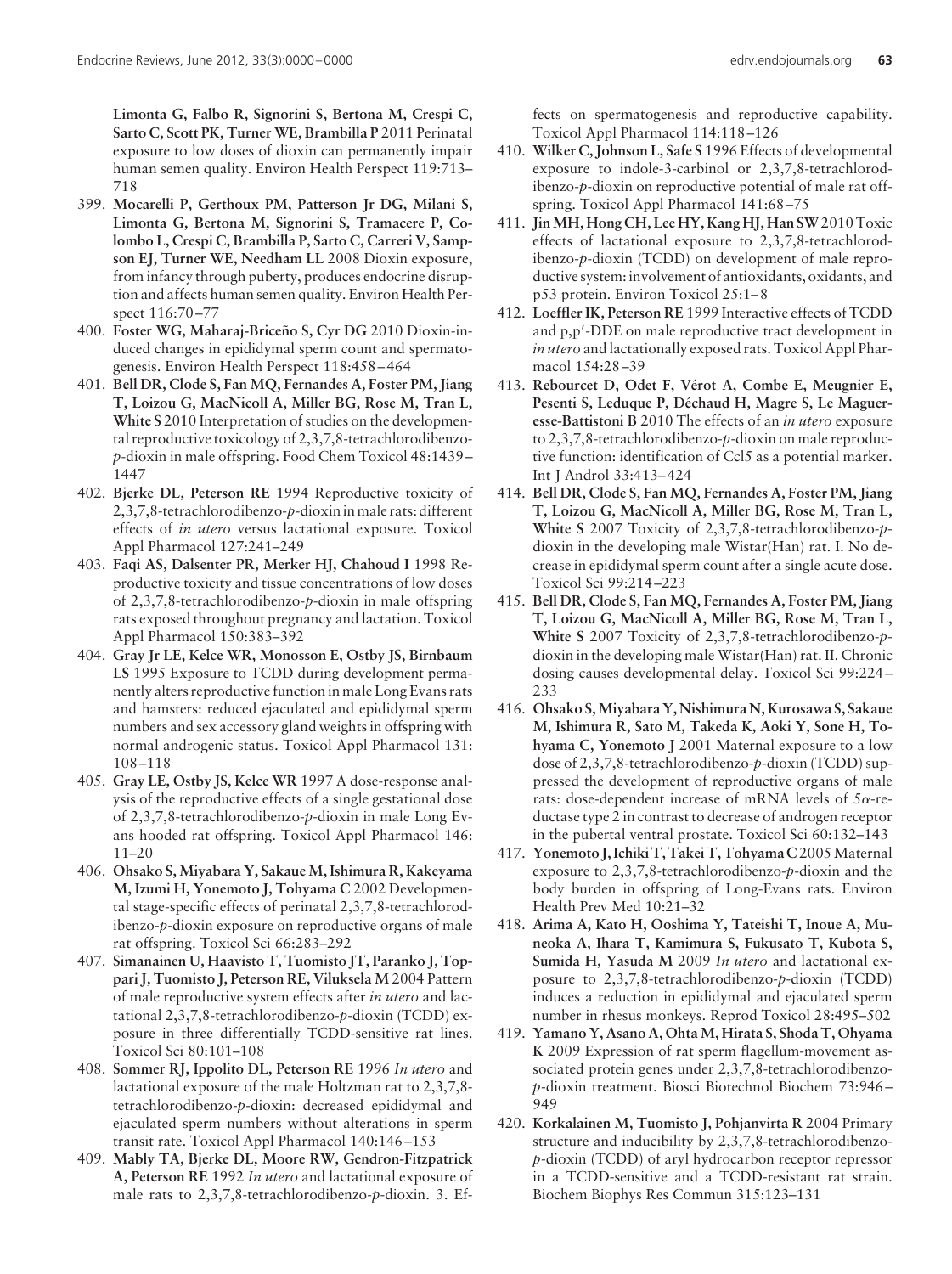- 421. **Ishimaru N, Takagi A, Kohashi M, Yamada A, Arakaki R, Kanno J, Hayashi Y** 2009 Neonatal exposure to low-dose 2,3,7,8-tetrachlorodibenzo-*p*-dioxin causes autoimmunity due to the disruption of T cell tolerance. J Immunol 182:6576 – 6586
- 422. **Nohara K, Fujimaki H, Tsukumo S, Ushio H,Miyabara Y, Kijima M, Tohyama C, Yonemoto J** 2000 The effects of perinatal exposure to low doses of 2,3,7,8-tetrachlorodibenzo-*p*-dioxin on immune organs in rats. Toxicology 154:123–133
- 423. **Lim J, DeWitt JC, Sanders RA, Watkins 3rd JB, Henshel DS** 2007 Suppression of endogenous antioxidant enzymes by 2,3,7,8-tetrachlorodibenzo-*p*-dioxin-induced oxidative stress in chicken liver during development. Arch Environ Contam Toxicol 52:590 –595
- 424. **Slezak BP, Hatch GE, DeVito MJ, Diliberto JJ, Slade R, Crissman K, Hassoun E, Birnbaum LS** 2000 Oxidative stress in female B6C3F1 mice following acute and subchronic exposure to 2,3,7,8-tetrachlorodibenzo-*p*-dioxin (TCDD). Toxicol Sci 54:390 –398
- 425. **Hassoun EA,Wilt SC, DevitoMJ, Van Birgelen A, Alsharif NZ, Birnbaum LS, Stohs SJ** 1998 Induction of oxidative stress in brain tissues of mice after subchronic exposure to 2,3,7,8-tetrachlorodibenzo-*p*-dioxin. Toxicol Sci 42: 23–27
- 426. **Hermsen SA, Larsson S, Arima A, Muneoka A, Ihara T, Sumida H, Fukusato T, Kubota S, Yasuda M, Lind PM** 2008 *In utero* and lactational exposure to 2,3,7,8-tetrachlorodibenzo-*p*-dioxin (TCDD) affects bone tissue in rhesus monkeys. Toxicology 253:147–152
- 427. **Keller JM, Huet-Hudson Y, Leamy LJ** 2008 Effects of 2,3,7,8-tetrachlorodibenzo-*p*-dioxin on molar development among non-resistant inbred strains of mice: a geometric morphometric analysis. Growth Dev Aging 71: 3–16
- 428. **Kakeyama M, Sone H, Tohyama C** 2008 Perinatal exposure of female rats to 2,3,7,8-tetrachlorodibenzo-*p*-dioxin induces central precocious puberty in the offspring. J Endocrinol 197:351–358
- 429. **Shi Z, Valdez KE, Ting AY, Franczak A, Gum SL, Petroff BK** 2007 Ovarian endocrine disruption underlies premature reproductive senescence following environmentally relevant chronic exposure to the aryl hydrocarbon receptor agonist 2,3,7,8-tetrachlorodibenzo-*p*-dioxin. Biol Reprod 76:198 –202
- 430. **Gray LE, Wolf C, Mann P, Ostby JS** 1997 *In utero* exposure to low doses of 2,3,7,8-tetrachlorodibenzo-*p*-dioxin alters reproductive development of female Long Evans hooded rat offspring. Toxicol Appl Pharmacol 146:237– 244
- 431. **Jenkins S, Rowell C, Wang J, Lamartiniere CA** 2007 Prenatal TCDD exposure predisposes for mammary cancer in rats. Reprod Toxicol 23:391–396
- 432. **Mitsui T, Sugiyama N, Maeda S, Tohyama C, Arita J** 2006 Perinatal exposure to 2,3,7,8-tetrachlorodibenzo-*p*dioxin suppresses contextual fear conditioning-accompanied activation of cyclic AMP response element-binding protein in the hippocampal CA1 region of male rats. Neurosci Lett 398:206 –210
- 433. **Seo BW, Powers BE, Widholm JJ, Schantz SL** 2000 Radial arm maze performance in rats following gestational and

lactational exposure to 2,3,7,8-tetrachlorodibenzo-*p*-dioxin (TCDD). Neurotoxicol Teratol 22:511–519

- 434. **Uemura H, Arisawa K, Hiyoshi M, Kitayama A, Takami H, Sawachika F, Dakeshita S, Nii K, Satoh H, Sumiyoshi Y, Morinaga K, Kodama K, Suzuki T, Nagai M, Suzuki T** 2009 Prevalence of metabolic syndrome associated with body burden levels of dioxin and related compounds among Japan's general population. Environ Health Perspect 117:568 –573
- 435. **Hites RA** 2011 Dioxins: an overview and history. Environ Sci Technol 45:16 –20
- 436. **De Groef B, Decallonne BR, Van der Geyten S, Darras VM, Bouillon R** 2006 Perchlorate versus other environmental sodium/iodide symporter inhibitors: potential thyroid-related health effects. Eur J Endocrinol 155:17–25
- 437. **Blount BC, Valentin-Blasini L, Osterloh JD, Mauldin JP, Pirkle JL** 2007 Perchlorate exposure of the US Population, 2001–2002. J Expo Sci Environ Epidemiol 17:400 – 407
- 438. **Greer MA, Goodman G, Pleus RC, Greer SE** 2002 Health effects assessment for environmental perchlorate contamination: the dose response for inhibition of thyroidal radioiodine uptake in humans. Environ Health Perspect 110: 927–937
- 439. **Murray CW, Egan SK, Kim H, Beru N, Bolger PM**2008 US Food and Drug Administration's Total Diet Study: Dietary intake of perchlorate and iodine. J Expo Sci Environ Epidemiol 18:571–580
- 440. **Huber DR, Blount BC,Mage DT, Letkiewicz FJ, Kumar A, Allen RH** 2011 Estimating perchlorate exposure from food and tap water based on US biomonitoring and occurrence data. J Expo Sci Environ Epidemiol 21:395-407
- 441. **Urbansky ET** 2002 Perchlorate as an environmental contaminant. Environ Sci Pollut Res Int 9:187–192
- 442. **Ginsberg GL, Hattis DB, Zoeller RT, Rice DC** 2007 Evaluation of the U.S. EPA/OSWER preliminary remediation goal for perchlorate in groundwater: focus on exposure to nursing infants. Environ Health Perspect 115:361–369
- 443. **Dasgupta PK, Dyke JV, Kirk AB, Jackson WA** 2006 Perchlorate in the United States. Analysis of relative source contributions to the food chain. Environ Sci Technol 40: 6608 – 6614
- 444. **Tan K, Anderson TA, Jones MW, Smith PN, Jackson WA** 2004 Accumulation of perchlorate in aquatic and terrestrial plants at a field scale. J Environ Qual 33:1638 –1646
- 445. **Miller MD, Crofton KM, Rice DC, Zoeller RT** 2009 Thyroid-disrupting chemicals: interpreting upstream biomarkers of adverse outcomes. Environ Health Perspect 117: 1033–1041
- 446. **Wolff J** 1998 Perchlorate and the thyroid gland. Pharmacol Rev 50:89 –105
- 447. **Carrasco N** 2000 Thyroid iodide transport: the Na<sup>+</sup>/I<sup>-</sup> symporter (NIS). In: Braverman LE, Utiger RD, eds. The thyroid: a fundamental and clinical text. 8th ed. Philidelphia: Lippincott, Williams and Wilkins; 52-61
- 448. **Nicola JP, Basquin C, Portulano C, Reyna-Neyra A, Par**oder M, Carrasco N 2009 The Na<sup>+</sup>/I<sup>-</sup> symporter mediates active iodide uptake in the intestine. Am J Physiol Cell Physiol 296:C654 –C662
- 449. **Vayre L, Sabourin JC, Caillou B, Ducreux M, Schlumberger M, Bidart JM** 1999 Immunohistochemical analysis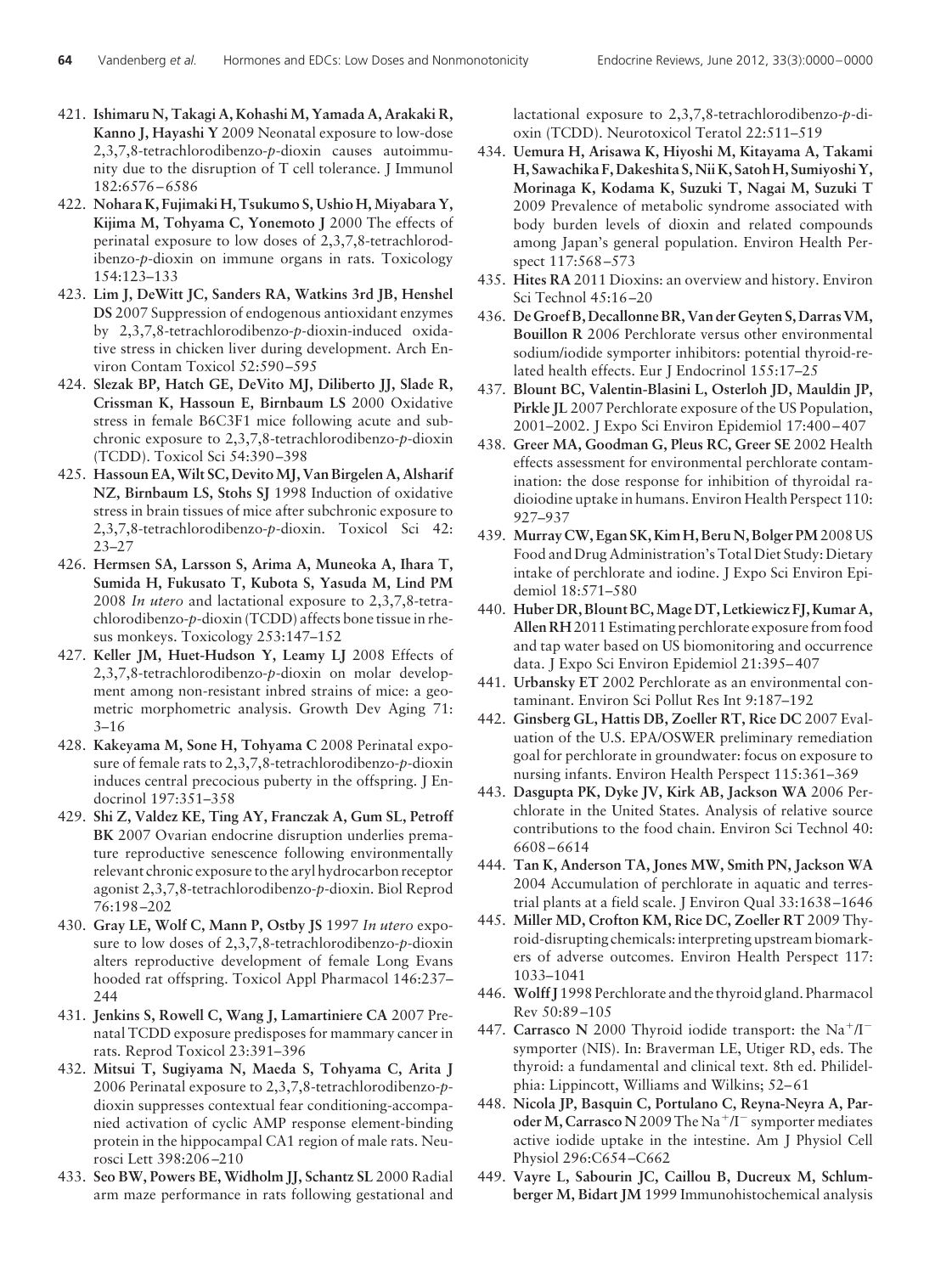of Na $^+/I^-$  symporter distribution in human extra-thyroidal tissues. Eur J Endocrinol 141:382–386

- 450. 2007 The Na<sup>+</sup>/I symporter (NIS) mediates electroneutral active transport of the environmental pollutant perchlorate. Proc Natl Acad Sci USA 104:20250 –20255
- 451. **Dohan O, De la Vieja A, Paroder V, Riedel C, Artani M, Reed M, Ginter CS, Carrasco N** 2003 The sodium/iodide symporter (NIS): characterization, regulation, and medical significance. Endocr Rev 24:48 –77
- 452. **Mitchell AM, Manley SW, Morris JC, Powell KA, Bergert ER, Mortimer RH** 2001 Sodium iodide symporter (NIS) gene expression in human placenta. Placenta 22:256 –258
- 453. **Szinnai G, Lacroix L, Carre´ A, Guimiot F, Talbot M, Martinovic J, Delezoide AL, Vekemans M, Michiels S, Caillou B, Schlumberger M, Bidart JM, Polak M** 2007 Sodium/ iodide symporter (NIS) gene expression is the limiting step for the onset of thyroid function in the human fetus. J Clin Endocrinol Metab 92:70 –76
- 454. **Blount BC, Rich DQ, Valentin-Blasini L, Lashley S, Ananth CV, Murphy E, Smulian JC, Spain BJ, Barr DB, Ledoux T, Hore P, Robson M** 2009 Perinatal exposure to perchlorate. thiocyanate, and nitrate in New Jersey mothers and newborns. Environ Sci Technol 43:7543–7549
- 455. **Blount BC, Valentin-Blasini L** 2006 Analysis of perchlorate, thiocyanate, nitrate and iodide in human amniotic fluid using ion chromatography and electrospray tandem mass spectrometry. Anal Chim Acta 567:87–93
- 456. **Borjan M, Marcella S, Blount B, Greenberg M, Zhang JJ, Murphy E, Valentin-Blasini L, Robson M** 2011 Perchlorate exposure in lactating women in an urban community in New Jersey. Sci Total Environ 409:460 – 464
- 457. **Schier JG, Wolkin AF, Valentin-Blasini L, Belson MG, Kieszak SM, Rubin CS, Blount BC** 2010 Perchlorate exposure from infant formula and comparisons with the perchlorate reference dose. J Expo Sci Environ Epidemiol 20: 281–287
- 458. **Pearce EN, Leung AM, Blount BC, Bazrafshan HR, He X, Pino S, Valentin-Blasini L, Braverman LE**2007 Breast milk iodine and perchlorate concentrations in lactating Bostonarea women. J Clin Endocrinol Metab 92:1673–1677
- 459. **Kirk AB, Dyke JV, Martin CF, Dasgupta PK** 2007 Temporal patterns in perchlorate, thiocyanate, and iodide excretion in human milk. Environ Health Perspect 115:182– 186
- 460. **Zoeller RT, Rovet J** 2004 Timing of thyroid hormone action in the developing brain: clinical observations and experimental findings. J Neuroendocrinol 16:809 – 818
- 461. **Ghassabian A, Bongers-Schokking JJ, Henrichs J, Jaddoe VW, Visser TJ, Visser W, de Muinck Keizer-Schrama SM, Hooijkaas H, Steegers EA, Hofman A, Verhulst FC, van der Ende J, de Rijke YB, Tiemeier H** 2011 Maternal thyroid function during pregnancy and behavioral problems in the offspring: the generation R study. Pediatr Res 69: 454 – 459
- 462. **Ghassabian A, Bongers-Schokking JJ, Henrichs J, Jaddoe VW, Visser TJ, Visser W, de Muinck Keizer-Schrama SM, Hooijkaas H, Steegers EA, Hofman A, Verhulst FC, van den Ende J, de Rijke YB, Tiemeier H** 2011 Maternal thyroid function during pregnancy and parent-report problem behavior of the offspring up to age three years. The Generation R Study. Pediatr Res 69(5 Pt 1):454 – 459
- 463. Murcia M, Rebagliato M, Iñiguez C, Lopez-Espinosa MJ, **Estarlich M, Plaza B, Barona-Vilar C, Espada M, Vioque J, Ballester F** 2011 Effect of iodine supplementation during pregnancy on infant neurodevelopment at 1 year of age. Am J Epidemiol 173:804 – 812
- 464. **Lawrence J, Lamm S, Braverman LE** 2001 Low dose perchlorate (3 mg daily) and thyroid function. Thyroid 11:295
- 465. **Lawrence JE, Lamm SH, Pino S, Richman K, Braverman LE** 2000 The effect of short-term low-dose perchlorate on various aspects of thyroid function. Thyroid 10:659 – 663
- 466. **Braverman LE, Pearce EN, He X, Pino S, Seeley M, Beck B, Magnani B, Blount BC, Firek A** 2006 Effects of six months of daily low-dose perchlorate exposure on thyroid function in healthy volunteers. J Clin Endocrinol Metab 91:2721–2724
- 467. **National Research Council** 2005 Health implications of perchlorate ingestion. Washington, DC: National Academies Press
- 468. **Eskenazi B, Warner M, Marks AR, Samuels S, Gerthoux PM, Vercellini P, Olive DL, Needham L, Patterson Jr D, Mocarelli P** 2005 Serum dioxin concentrations and age at menopause. Environ Health Perspect 113:858 – 862
- 469. **Bleys J, Navas-Acien A, Laclaustra M, Pastor-Barriuso R, Menke A, Ordovas J, Stranges S, Guallar E** 2009 Serum selenium and peripheral arterial disease: results from the national health and nutrition examination survey, 2003– 2004. Am J Epidemiol 169:996 –1003
- 470. **Hatch EE, Nelson JW, Qureshi MM, Weinberg J, Moore LL, SingerM,Webster TF** 2008 Body mass index and waist circumference: a cross-sectional study of NHANES data, 1999 –2002. Environ Health 7:27
- 471. **Brucker-Davis F, Thayer K, Colborn T, Fenichel P** 2002 Perchlorate: low dose exposure and susceptible populations. Thyroid 12:739; author reply 739 –740
- 472. **Gibbs JP, Ahmad R, Crump KS, Houck DP, Leveille TS, Findley JE, Francis M** 1998 Evaluation of a population with occupational exposure to airborne ammonium perchlorate for possible acute or chronic effects on thyroid function. J Occup Environ Med 40:1072–1082
- 473. **Lamm SH, Braverman LE, Li FX, Richman K, Pino S, Howearth G** 1999 Thyroid health status of ammonium perchlorate workers: a cross-sectional occupational health study. J Occup Environ Med 41:248 –260
- 474. **Braverman LE, He X, Pino S, Cross M, Magnani B, Lamm SH, Kruse MB, Engel A, Crump KS, Gibbs JP** 2005 The effect of perchlorate, thiocyanate, and nitrate on thyroid function in workers exposed to perchlorate long-term. J Clin Endocrinol Metab 90:700 –706
- 475. **Blount BC, Pirkle JL, Osterloh JD, Valentin-Blasini L, Caldwell KL** 2006 Urinary perchlorate and thyroid hormone levels in adolescent and adult men and women living in the United States. Environ Health Perspect 114:1865– 1871
- 476. **LaFranchi SH, Austin J** 2007 How should we be treating children with congenital hypothyroidism? J Pediatr Endocrinol Metab 20:559 –578
- 477. **Steinmaus C, Miller MD, Howd R** 2007 Impact of smoking and thiocyanate on perchlorate and thyroid hormone associations in the 2001–2002 national health and nutrition examination survey. Environ Health Perspect 115: 1333–1338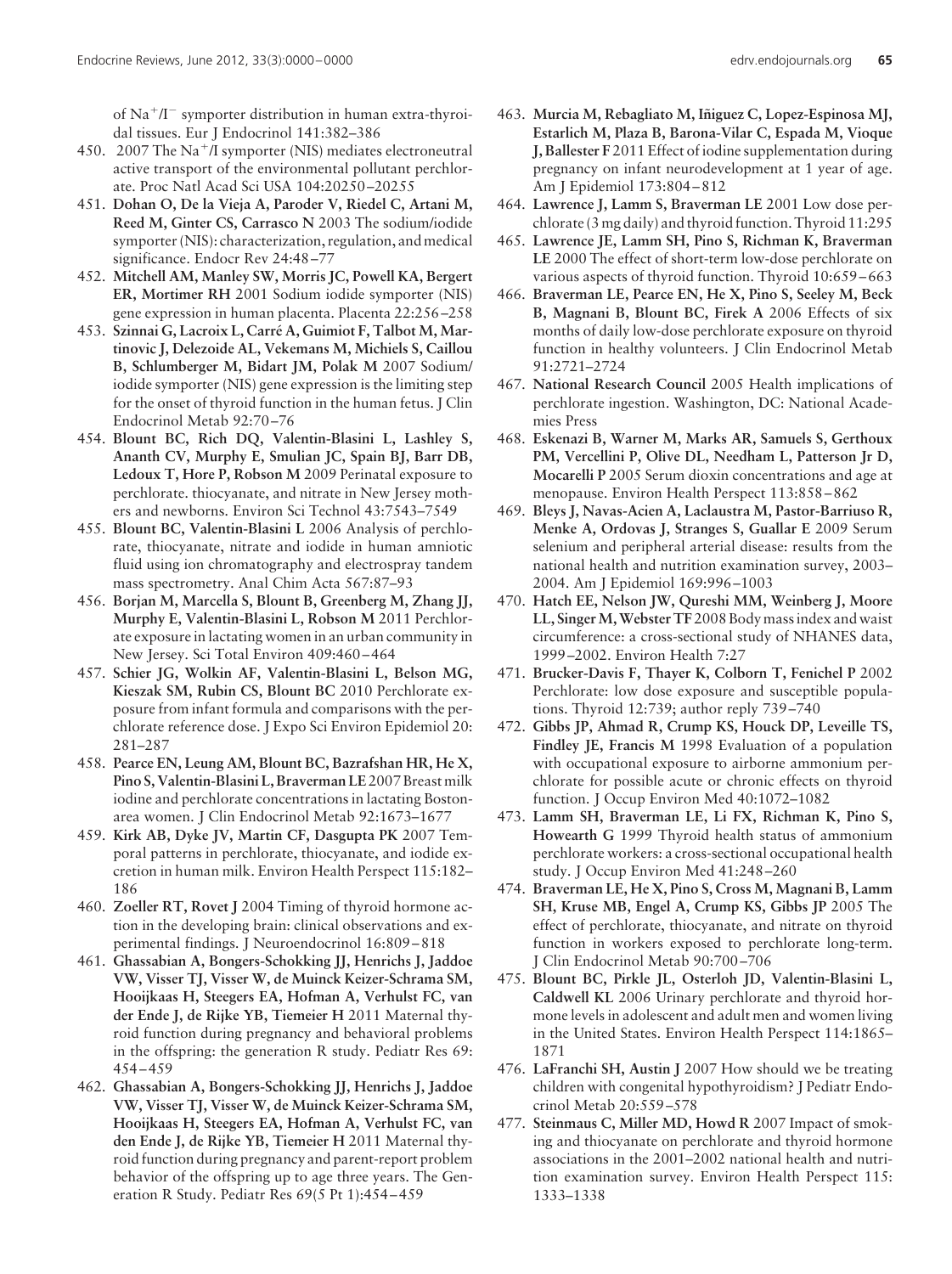- 478. **Li Z, Li FX, Byrd D, Deyhle GM, Sesser DE, Skeels MR, Lamm SH** 2000 Neonatal thyroxine level and perchlorate in drinking water. J Occup Environ Med 42:200 –205
- 479. **Li FX, Byrd DM, Deyhle GM, Sesser DE, Skeels MR, Katkowsky SR, Lamm SH** 2000 Neonatal thyroid-stimulating hormone level and perchlorate in drinking water. Teratology 62:429 – 431
- 480. **Lamm SH, DoemlandM** 1999 Has perchlorate in drinking water increased the rate of congenital hypothyroidism? J Occup Environ Med 41:409 – 411
- 481. Téllez Téllez R, Michaud Chacón P, Reyes Abarca C, **Blount BC, Van Landingham CB, Crump KS, Gibbs JP** 2005 Long-term environmental exposure to perchlorate through drinking water and thyroid function during pregnancy and the neonatal period. Thyroid 15:963–975
- 482. **Buffler PA, Kelsh MA, Lau EC, Edinboro CH, Barnard JC, Rutherford GW, Daaboul JJ, Palmer L, Lorey FW** 2006 Thyroid function and perchlorate in drinking water: an evaluation among California newborns, 1998. Environ Health Perspect 114:798 – 804
- 483. **Kelsh MA, Buffler PA, Daaboul JJ, Rutherford GW, Lau EC, Barnard JC, Exuzides AK, Madl AK, Palmer LG, Lorey FW** 2003 Primary congenital hypothyroidism, newborn thyroid function, and environmental perchlorate exposure among residents of a southern California community. J Occup Environ Med 45:1116 –1127
- 484. **Amitai Y, Winston G, Sack J, Wasser J, Lewis M, Blount BC, Valentin-Blasini L, Fisher N, Israeli A, Leventhal A** 2007 Gestational exposure to high perchlorate concentrations in drinking water and neonatal thyroxine levels. Thyroid 17:843– 850
- 485. **Steinmaus C, Miller MD, Smith AH** 2010 Perchlorate in drinking water during pregnancy and neonatal thyroid hormone levels in California. J Occup Environ Med 52: 1217–1524
- 486. **Brechner RJ, Parkhurst GD, Humble WO, Brown MB, Herman WH** 2000 Ammonium perchlorate contamination of Colorado River drinking water is associated with abnormal thyroid function in newborns in Arizona. J Occup Environ Med 42:777–782
- 487. Crump C, Michaud P, Téllez R, Reyes C, Gonzalez G, **Montgomery EL, Crump KS, Lobo G, Becerra C, Gibbs JP** 2000 Does perchlorate in drinking water affect thyroid function in newborns or school-age children? J Occup Environ Med 42:603– 612
- 488. **Pearce EN, Spencer CA, Mestman JH, Lee RH, Bergoglio LM, Mereshian P, He X, Leung AM, Braverman LE** 2011 The effect of environmental perchlorate on thyroid function in pregnant women from Cordoba, Argentina, and Los Angeles, California. Endocr Pract 17:412– 417
- 489. **Pearce EN, Lazarus JH, Smyth PP, He X, Dall'amico D, Parkes AB, Burns R, Smith DF, Maina A, Bestwick JP, Jooman M, Leung AM, Braverman LE** 2010 Perchlorate and thiocyanate exposure and thyroid function in firsttrimester pregnant women. J Clin Endocrinol Metab 95: 3207–3215
- 490. **Gibbs JP, Van Landingham C** 2008 Urinary perchlorate excretion does not predict thyroid function among pregnant women. Thyroid 18:807– 808
- 491. **Zoeller TR** 2010 Environmental chemicals targeting thyroid. Hormones 9:28 – 40
- 492. **Fenner-Crisp PA** 2000 Endocrine modulators: risk characterization and assessment. Toxicol Pathol 28:438 – 440
- 493. **Lucier GW** 1997 Dose-response relationships for endocrine disruptors: what we know and what we don't know. Regul Toxicol Pharmacol 26:34 –35
- 494. **Sheehan DM, Willingham E, Gaylor D, Bergeron JM, Crews D** 1999 No threshold dose for estradiol-induced sex reversal of turtle embryos: how little is too much? Environ Health Perspect 107:155–159
- 495. **Sheehan DM, vom Saal FS** 1997 Low dose effects of hormones: a challenge for risk assessment. Risk Policy Report 4:31–39
- 496. **Crews D, Bergeron JM, McLachlan JA** 1995 The role of estrogen in turtle sex determination and the effect of PCBs. Environ Health Perspect 103(Suppl 7):73–77
- 497. **vom Saal FS, Sheehan DM** 1998 Challenging risk assessment. Forum Appl Res Public Policy 13:11–18
- 498. **Bergeron JM, Crews D, McLachlan JA** 1994 PCBs as environmental estrogens: turtle sex determination as a biomarker of environmental contamination. Environ Health Perspect 102:780 –781
- 499. **Sonnenschein C, Olea N, Pasanen ME, Soto AM** 1989 Negative controls of cell proliferation: human prostate cancer cells and androgens. Cancer Res 49:3474 –3481
- 500. **Geck P, Szelei J, Jimenez J, Lin TM, Sonnenschein C, Soto AM** 1997 Expression of novel genes linked to the androgen-induced, proliferative shutoff in prostate cancer cells. J Steroid Biochem Mol Biol 63:211–218
- 501. **Soto AM, Lin TM, Sakabe K, Olea N, Damassa DA, Sonnenschein C** 1995 Variants of the human prostate LNCaP cell line as a tool to study discrete components of the androgen-mediated proliferative response. Oncol Res 7:545– 558
- 502. **Geck P, Maffini MV, Szelei J, Sonnenschein C, Soto AM** 2000 Androgen-induced proliferative quiescence in prostate cancer: the role of AS3 as its mediator. Proc Natl Acad Sci USA 97:10185–10190
- 503. **Soto AM, Sonnenschein C** 1985 The role of estrogens on the proliferation of human breast tumor cells (MCF-7). J Steroid Biochem 23:87–94
- 504. **Amara JF, Dannies PS** 1983 17<sub>8</sub>-Estradiol has a biphasic effect on GH cell growth. Endocrinology 112:1141–1143
- 505. **Soto AM, Sonnenschein C**2001 The two faces of Janus: sex steroids as mediators of both cell proliferation and cell death. J Natl Cancer Inst 93:1673–1675
- 506. **Sonnenschein C, Soto AM** 2008 Theories of carcinogenesis: an emerging perspective. Semin Cancer Biol 18:372– 377
- 507. **Harris H** 2004 Tumour suppression: putting on the brakes. Nature 427:201
- 508. **Yusuf I, Fruman DA** 2003 Regulation of quiescence in lymphocytes. Trends Immunol 24:380 –386
- 509. **Ying QL, Wray J, Nichols J, Batlle-Morera L, Doble B, Woodgett J, Cohen P, Smith A** 2008 The ground state of embryonic stem cell self-renewal. Nature 453:519 –523
- 510. **Carroll JS, Meyer CA, Song J, Li W, Geistlinger TR, Eeckhoute J, Brodsky AS, Keeton EK, Fertuck KC, Hall GF, Wang Q, Bekiranov S, Sementchenko V, Fox EA, Silver PA, Gingeras TR, Liu XS, Brown M** 2006 Genome-wide analysis of estrogen receptor binding sites. Nat Genet 38: 1289 –1297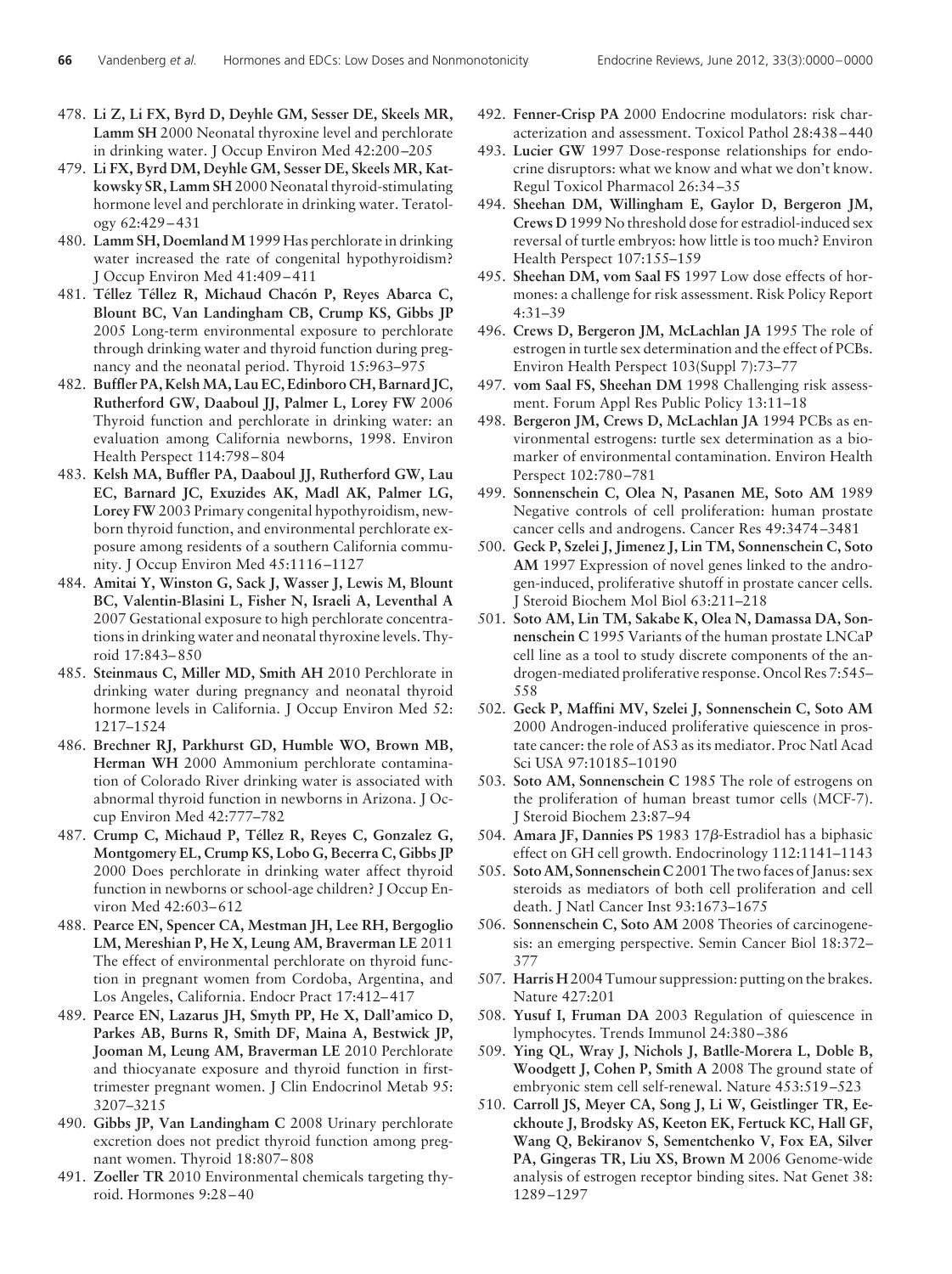- 511. **MaffiniM, Denes V, Sonnenschein C, Soto A, Geck P** 2008 APRIN is a unique Pds5 paralog with features of a chromatin regulator in hormonal differentiation. J Steroid Biochem Mol Biol 108:32– 43
- 512. **Heldring N, Pike A, Andersson S, Matthews J, Cheng G,** Hartman J, Tujague M, Ström A, Treuter E, Warner M, **Gustafsson JA**2007 Estrogen receptors: how do they signal and what are their targets. Physiol Rev 87:905–931
- 513. **Barkhem T, Nilsson S, Gustafsson JA** 2004 Molecular mechanisms, physiological consequences and pharmacological implications of estrogen receptor action. Am J Pharmacogenomics 4:19 –28
- 514. **Shi YB** 2009 Dual functions of thyroid hormone receptors in vertebrate development: the roles of histone-modifying cofactor complexes. Thyroid 19:987–999
- 515. **Kang HY, Tsai MY, Chang C, Huang KE** 2003 Mechanisms and clinical relevance of androgens and androgen receptor actions. Chang Gung Med J 26:388 – 402
- 516. **Jeyakumar M, Webb P, Baxter JD, Scanlan TS, Katzenellenbogen JA** 2008 Quantification of ligand-regulated nuclear receptor corepressor and coactivator binding, key interactions determining ligand potency and efficacy for the thyroid hormone receptor. Biochemistry 47:7465–7476
- 517. **Nandi S** 1958 Endocrine control of mammary gland development and function in the C3H/ He Crgl mouse. J Natl Cancer Inst 21:1039 –1063
- 518. **Humphreys RC, Krajewska M, Krnacik S, Jaeger R, Weiher H, Krajewski S, Reed JC, Rosen JM** 1996 Apoptosis in the terminal end bud of the murine mammary gland: a mechanism of ductal morphogenesis. Development 122:4013– 4022
- 519. **Haslam SZ** 1986 Mammary fibroblast influence on normal mouse mammary epithelial cell responses to estrogen in vitro. Cancer Res 46:310 –316
- 520. **McGrath CM** 1983 Augmentation of the response of normal mammary epithelial cells to estradiol by mammary stroma. Cancer Res 43:1355–1360
- 521. **Sohoni P, Sumpter JP** 1998 Several environmental oestrogens are also anti-androgens. J Endocrinol 158:327–339
- 522. **Tilghman SL, Nierth-Simpson EN,Wallace R, BurowME, McLachlan JA** 2010 Environmental hormones: Multiple pathways for response may lead to multiple disease outcomes. Steroids 75:520 –523
- 523. **Ismail A, Nawaz Z** 2005 Nuclear hormone receptor degradation and gene transcription: an update. IUBMB Life 57:483– 490
- 524. **HoeckW, Rusconi S, Groner B**1989 Down-regulation and phosphorylation of glucocorticoid receptors in cultured cells. Investigations with a monospecific antiserum against a bacterially expressed receptor fragment. J Biol Chem 264:14396 –14402
- 525. **Lange CA, Shen T, Horwitz KB** 2000 Phosphorylation of human progesterone receptors at serine-294 by mitogenactivated protein kinase signals their degradation by the 26S proteasome. Proc Natl Acad Sci USA 97:1032–1037
- 526. **Nawaz Z, Lonard DM, Dennis AP, Smith CL, O'Malley BW** 1999 Proteasome-dependent degradation of the human estrogen receptor. Proc Natl Acad Sci USA 96:1858 – 1862
- 527. **Lin HK, Altuwaijri S, Lin WJ, Kan PY, Collins LL, Chang C** 2002 Proteasome activity is required for androgen re-

ceptor transcriptional activity via regulation of androgen receptor nuclear translocation and interaction with coregulators in prostate cancer cells. J Biol Chem 277: 36570 –36576

- 528. **von Zastrow M, Kobilka BK** 1994 Antagonist-dependent and -independent steps in the mechanism of adrenergic receptor internalization. J Biol Chem 269:18448 –18452
- 529. **Modrall JG, Nanamori M, Sadoshima J, Barnhart DC, Stanley JC, Neubig RR** 2001 ANG II type 1 receptor downregulation does not require receptor endocytosis or G protein coupling. Am J Physiol Cell Physiol 281:C801–C809
- 530. **Kinyamu HK, Archer TK** 2003 Estrogen receptor-dependent proteasomal degradation of the glucocorticoid receptor is coupled to an increase in mdm2 protein expression. Mol Cell Biol 23:5867–5881
- 531. **Freedman NJ, Lefkowitz RJ** 1996 Desensitization of G protein-coupled receptors. Recent Prog Horm Res 51: 319 –351; discussion 352–353
- 532. **Lohse MJ** 1993 Molecular mechanisms of membrane receptor desensitization. Biochim Biophys Acta 1179:171– 188
- 533. **Bohm SK, Grady EF, Bunnett NW** 1997 Regulatory mechanisms that modulate signalling by G-protein-coupled receptors. Biochem J 322:1–18
- 534. **Shankaran H, Wiley HS, Resat H** 2007 Receptor downregulation and desensitization enhance the information processing ability of signalling receptors. BMC Syst Biol 1:48
- 535. **Lesser B, Bruchovsky N** 1974 Effect of duration of the period after castration on the response of the rat ventral prostate to androgens. Biochem J 142:429 – 431
- 536. **Stormshak F, Leake R, Wertz N, Gorski J** 1976 Stimulatory and inhibitory effects of estrogen on uterine DNA synthesis. Endocrinology 99:1501–1511
- 537. **Bruchovsky N, Lesser B, Van Doorn E, Craven S** 1975 Hormonal effects on cell proliferation in rat prostate. Vitam Horm 33:61–102
- 538. **Coser KR, Chesnes J, Hur J, Ray S, Isselbacher KJ, Shioda T** 2003 Global analysis of ligand sensitivity of estrogen inducible and suppressible genes in MCF7/BUS breast cancer cells by DNA microarray. Proc Natl Acad Sci USA 100:13994 –13999
- 539. **Hur J, Chesnes J, Coser KR, Lee RS, Geck P, Isselbacher KJ, Shioda T** 2004 The Bik BH3-only protein is induced in estrogen-starved and antiestrogen-exposed breast cancer cells and provokes apoptosis. Proc Natl Acad Sci USA 101: 2351–2356
- 540. **Li L, Andersen ME, Heber S, Zhang Q** 2007 Non-monotonic dose-response relationship in steroid hormone receptor-mediated gene expression. J Mol Endocrinol 38:569 – 585
- 541. **Vandenberg LN, Wadia PR, Schaeberle CM, Rubin BS, Sonnenschein C, Soto AM** 2006 The mammary gland response to estradiol: monotonic at the cellular level, nonmonotonic at the tissue-level of organization? J Steroid Biochem Mol Biol 101:263–274
- 542. **Schell LM, Burnitz KK, Lathrop PW** 2010 Pollution and human biology. Ann Hum Biol 37:347–366
- 543. **Plotkin D, Lechner JJ, JungWE, Rosen PJ** 1978 Tamoxifen flare in advanced breast cancer. JAMA 240:2644 –2646
- 544. **Osborne CK, Hobbs K, Clark GM**1985 Effect of estrogens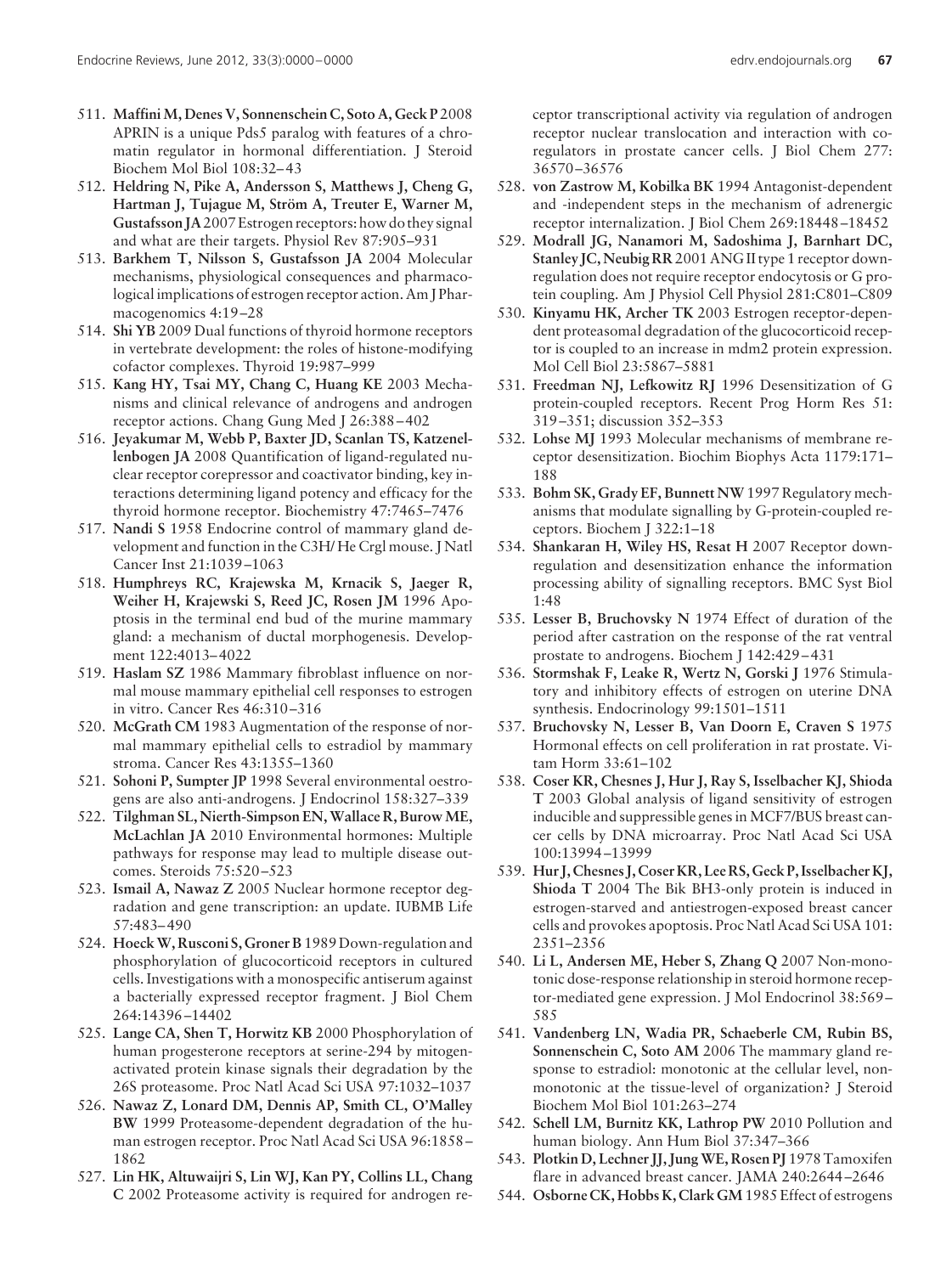and antiestrogens on growth of human breast cancer cells in athymic nude mice. Cancer Res 45:584 –590

- 545. **Berthois Y, PonsM, Dussert C, Crastes de Paulet A,Martin PM** 1994 Agonist-antagonist activity of anti-estrogens in the human breast cancer cell line MCF-7: an hypothesis for the interaction with a site distinct from the estrogen binding site. Mol Cell Endocrinol 99:259 –268
- 546. **Reddel RR, Sutherland RL** 1984 Tamoxifen stimulation of human breast cancer cell proliferation in vitro: a possible model for tamoxifen tumour flare. Eur J Cancer Clin Oncol 20:1419 –1424
- 547. **Wolf DM, Langan-Fahey SM, Parker CJ, McCague R, Jordan VC** 1993 Investigation of the mechanism of tamoxifen-stimulated breast tumor growth with nonisomerizable analogues of tamoxifen and metabolites. J Natl Cancer Inst 85:806 – 812
- 548. **Howell A** 2001 Preliminary experience with pure antiestrogens. Clin Cancer Res 7:4369s– 4375s; discusion 4411s– 4412s
- 549. **Hattar R, Maller O, McDaniel S, Hansen KC, Hedman KJ, Lyons TR, Lucia S, Wilson Jr RS, Schedin P** 2009 Tamoxifen induces pleiotrophic changes in mammary stroma resulting in extracellular matrix that suppresses transformed phenotypes. Breast Cancer Res 11:R5
- 550. **Howell A, Landberg G, Bergh J** 2009 Breast tumour stroma is a prognostic indicator and target for therapy. Breast Cancer Res 11(Suppl 3):S16
- 551. **Langan-Fahey SM, Tormey DC, Jordan VC** 1990 Tamoxifen metabolites in patients on long-term adjuvant therapy for breast cancer. Eur J Cancer 26:883– 888
- 552. **Kuiper GG, van den Bemd GJ, van Leeuwen JP** 1999 Estrogen receptor and the SERM concept. J Endocrinol Invest 22:594 – 603
- 553. **MacGregor JI, Jordan VC** 1998 Basic guide to the mechanisms of antiestrogen action. Pharmacol Rev 50:151–196
- 554. **Grese TA, Dodge JA**1998 Selective estrogen receptor modulators (SERMs). Curr Pharm Des 4:71–92
- 555. **Nagel SC, Hagelbarger JL, McDonnell DP** 2001 Development of an ER action indicator mouse for the study of estrogens, selective ER modulators (SERMs), and xenobiotics. Endocrinology 142:4721– 4728
- 556. **Gaido KW, Leonard LS, Lovell S, Gould JC, Babaï D, Portier CJ, McDonnell DP** 1997 Evaluation of chemicals with endocrine modulating activity in a yeast-based steroid hormone receptor gene transcription assay. Toxicol Appl Pharmacol 143:205–212
- 557. **Gould JC, Leonard LS, Maness SC, Wagner BL, Conner K, Zacharewski T, Safe S, McDonnell DP, Gaido KW** 1998 Bisphenol A interacts with the estrogen receptor  $\alpha$  in a distinct manner from estradiol. Mol Cell Endocrinol 142: 203–214
- 558. **Lerner HJ, Band PR, Israel L, Leung BS** 1976 Phase II study of tamoxifen: report of 74 patients with stage IV breast cancer. Cancer Treat Rep 60:1431–1435
- 559. **Zhang HH, Kumar S, Barnett AH, EggoMC**1999 Intrinsic site-specific differences in the expression of leptin in human adipocytes and its autocrine effects on glucose uptake. J Clin Endocrinol Metab 84:2550 –2556
- 560. **Haddad N, Howland R, Baroody G, Daher C** 2006 The modulatory effect of leptin on the overall insulin produc-

tion in ex-vivo normal rat pancreas. Can J Physiol Pharmacol 84:157–162

- 561. **Pallett AL, Morton NM, Cawthorne MA, Emilsson V** 1997 Leptin inhibits insulin secretion and reduces insulin mRNA levels in rat isolated pancreatic islets. Biochem Biophys Res Commun 238:267–270
- 562. **Thorburn AW, Holdsworth A, Proietto J, Morahan G** 2000 Differential and genetically separable associations of leptin with obesity-related traits. Int J Obes Relat Metab Disord 24:742–750
- 563. **Lieb W, Sullivan LM, Harris TB, Roubenoff R, Benjamin EJ, Levy D, Fox CS, Wang TJ, Wilson PW, Kannel WB, Vasan RS** 2009 Plasma leptin levels and incidence of heart failure, cardiovascular disease, and total mortality in elderly individuals. Diabetes Care 32:612-616
- 564. **Neel BA, Sargis RM** 2011 The paradox of progress: environmental disruption of metabolism and the diabetes epidemic. Diabetes 60:1838 –1848
- 565. **Sargis RM, Johnson DN, Choudhury RA, Brady MJ** 2010 Environmental endocrine disruptors promote adipogenesis in the 3T3-L1 cell line through glucocorticoid receptor activation. Obesity (Silver Spring) 18:1283–1288
- 566. **Hugo ER, Brandebourg TD, Woo JG, Loftus J, Alexander JW, Ben-Jonathan N** 2008 Bisphenol A at environmentally relevant doses inhibits adiponectin release from human adipose tissue explants and adipocytes. Environ Health Perspect 116:1642–1647
- 567. **Ben-Jonathan N, Hugo ER, Brandebourg TD** 2009 Effects of bisphenol A on adipokine release from human adipose tissue: implications for the metabolic syndrome. Mol Cell Endocrinol 304:49 –54
- 568. **Miyawaki J, Sakayama K, Kato H, Yamamoto H, Masuno H** 2007 Perinatal and postnatal exposure to bisphenol a increases adipose tissue mass and serum cholesterol level in mice. J Atheroscler Thromb 14:245–252
- 569. **Botelho GG, Golin M, Bufalo AC, Morais RN, Dalsenter PR, Martino-Andrade AJ** 2009 Reproductive effects of di(2-ethylhexyl)phthalate in immature male rats and its relation to cholesterol, testosterone, and thyroxin levels. Arch Environ Contam Toxicol 57:777–784
- 570. **Lutz WK, Gaylor DW, Conolly RB, Lutz RW** 2005 Nonlinearity and thresholds in dose-response relationships for carcinogenicity due to sampling variation, logarithmic dose scaling, or small differences in individual susceptibility. Toxicol Appl Pharmacol 207:565–569
- 571. **Center for the Evaluation of Risks to Human Reproduction** 2007 NTP-CERHR expert panel report on the reproductive and developmental toxicity of bisphenol A. Washington, DC: Department of Health and Human Services
- 572. **Willhite CC, Ball GL, McLellan CJ** 2008 Derivation of a Bisphenol A organ reference dose (RfD) and drinking-water equivalent concentration. J Toxicol Environ Health B Crit Rev 11:69 –146
- 573. **Sakamoto H, Yokota H, Kibe R, Sayama Y, Yuasa A** 2002 Excretion of bisphenol A-glucuronide into the small intestine and deconjugation in the cecum of the rat. Biochem Biophys Acta 1573:171–176
- 574. **Zalko D, Soto AM, Dolo L, Dorio C, Rathahao E, Debrauwer L, Faure R, Cravedi JP** 2003 Biotransformations of bisphenol A in a mammalian model: answers and new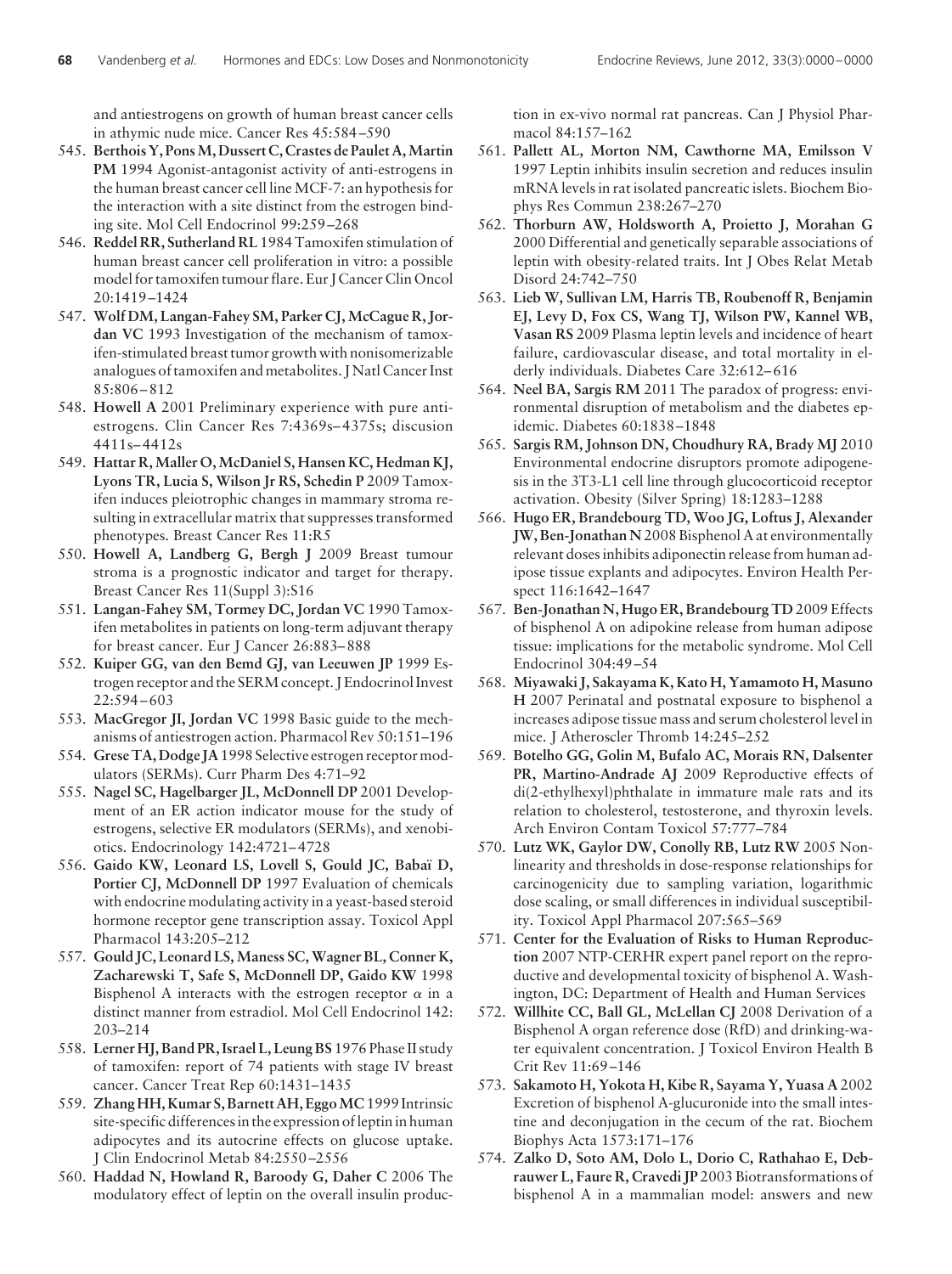questions raised by low-dose metabolic fate studies in pregnant CD1 mice. Environ Health Perspect 111:309 –319

- 575. **Stowell CL, Barvian KK, Young PC, Bigsby RM, Verdugo DE, Bertozzi CR, Widlanski TS** 2006 A role for sulfationdesulfation in the uptake of bisphenol A into breast tumor cells. Chem Biol 13:891– 897
- 576. **Center for the Evaluation of Risks to Human Reproduction** 2008 Bisphenol A: public comments. Washington, DC: Department of Health and Human Services
- 577. **Markey CM, Michaelson CL, Veson EC, Sonnenschein C, Soto AM** 2001 The mouse uterotrophic assay: a reevaluation of its validity in assessing the estrogenicity of bisphenol A. Environ Health Perspect 109:55– 60
- 578. Schönfelder G, Friedrich K, Paul M, Chahoud I 2004 Developmental effects of prenatal exposure to bisphenol A on the uterus of rat offspring. Neoplasia 6:584 –594
- 579. **Eskenazi B,Mocarelli P,WarnerM, Needham L, Patterson DG Jr, Samuels S, Turner W, Gerthoux PM, Brambilla P** 2004 Relationship of serum TCDD concentrations and age at exposure of female residents of Seveso, Italy. Environ Health Perspect 112:22–27
- 580. **Warner M, Eskenazi B, Mocarelli P, Gerthoux PM, Samuels S, Needham L, Patterson D, Brambilla P** 2002 Serum dioxin concentrations and breast cancer risk in the Seveso Women's Health Study. Environ Health Perspect 110: 625– 628
- 581. **Eskenazi B, Mocarelli P, Warner M, Samuels S, Vercellini P, Olive D, Needham LL, Patterson Jr DG, Brambilla P, Gavoni N, Casalini S, Panazza S, Turner W, Gerthoux PM** 2002 Serum dioxin concentrations and endometriosis: a cohort study in Seveso, Italy. Environ Health Perspect 110: 629 – 634
- 582. **Eskenazi B, Warner M, Mocarelli P, Samuels S, Needham LL, Patterson DG Jr, Lippman S, Vercellini P, Gerthoux PM, Brambilla P, Olive D** 2002 Serum dioxin concentrations and menstrual cycle characteristics. Am J Epidemiol 156:383–392
- 583. **Robinson GW, Karpf AB, Kratochwil K** 1999 Regulation of mammary gland development by tissue interaction. J Mammary Gland Biol Neoplasia 4:9 –19
- 584. **Medina D, Sivaraman L, Hilsenbeck SG, Conneely O, Ginger M, Rosen J, Omalle BW** 2001 Mechanisms of hormonal prevention of breast cancer. Ann NY Acad Sci 952: 23–35
- 585. **Schulz KM, Molenda-Figueira HA, Sisk CL** 2009 Back to the future: the organizational-activational hypothesis adapted to puberty and adolescence. Horm Behav 55:597– 604
- 586. **Schulz KM, Sisk CL** 2006 Pubertal hormones, the adolescent brain, and the maturation of social behaviors: lessons from the Syrian hamster. Mol Cell Endocrinol 254 –255: 120 –126
- 587. **Primus RJ, Kellogg CK** 1990 Gonadal hormones during puberty organize environment-related social interaction in the male rat. Horm Behav 24:311–323
- 588. **Arase S, Ishii K, Igarashi K, Aisaki K, Yoshio Y, Matsushima A, Shimohigashi Y, Arima K, Kanno J, Sugimura Y** 2011 Endocrine disrupter bisphenol A increases in situ estrogen production in the mouse urogenital sinus. Biol Reprod 84:734 –742
- 589. Lee DH, Steffes MW, Sjödin A, Jones RS, Needham LL,

**Jacobs Jr DR** 2010 Low dose of some persistent organic pollutants predicts type 2 diabetes: a nested case-control study. Environ Health Perspect 118:1235–1242

- 590. Lee DH, Steffes MW, Sjödin A, Jones RS, Needham LL, **Jacobs Jr DR** 2011 Low dose organochlorine pesticides and polychlorinated biphenyls predict obesity, dyslipidemia, and insulin resistance among people free of diabetes. PLoS ONE 6:e15977
- 591. **Shin JY, Choi YY, Jeon HS, Hwang JH, Kim SA, Kang JH, Chang YS, Jacobs DR Jr, Park JY, Lee DH** 2010 Low-dose persistent organic pollutants increased telomere length in peripheral leukocytes of healthy Koreans. Mutagenesis 25: 511–516
- 592. **MacLusky NJ, Hajszan T, Leranth C** 2005 The environmental estrogen bisphenol A inhibits estradiol-induced hippocampal synaptogenesis. Environ Health Perspect 113:675– 679
- 593. **Della Seta D, Minder I, Dessì-Fulgheri F, Farabollini F** 2005 Bisphenol-A exposure during pregnancy and lactation affects maternal behavior in rats. Brain Res Bull 65: 255–260
- 594. **Razzoli M, Valsecchi P, Palanza P** 2005 Chronic exposure to low doses bisphenol A interferes with pair-bonding and exploration in female Mongolian gerbils. Brain Res Bull 65:249 –254
- 595. **Alonso-Magdalena P, Morimoto S, Ripoll C, Fuentes E, Nadal A** 2006 The estrogenic effect of bisphenol A disrupts pancreatic  $\beta$ -cell function in vivo and induces insulin resistance. Environ Health Perspect 114:106-112
- 596. **Titus-Ernstoff L, Hatch EE, Hoover RN, Palmer J, Greenberg ER, Ricker W, Kaufman R, Noller K, Herbst AL, Colton T, Hartge P** 2001 Long-term cancer risk in women given diethylstilbestrol (DES) during pregnancy. Br J Cancer 84:126 –133
- 597. **Calle EE, Mervis CA, Thun MJ, Rodriguez C, Wingo PA, Heath Jr CW** 1996 Diethylstilbestrol and risk of fatal breast cancer in a prospective cohort of US women. Am J Epidemiol 144:645– 652
- 598. **Small CM, DeCaro JJ, Terrell ML, Dominguez C, Cameron LL, Wirth J, Marcus M** 2009 Maternal exposure to a brominated flame retardant and genitourinary conditions in male offspring. Environ Health Perspect 117:1175– 1179
- 599. **Goldberg JM, Falcone T** 1999 Effect of diethylstilbestrol on reproductive function. Fertil Steril 72:1–7
- 600. **Hatch EE, Herbst AL, Hoover RN, Noller KL, Adam E, Kaufman RH, Palmer JR, Titus-Ernstoff L, Hyer M, Hartge P, Robboy SJ** 2001 Incidence of squamous neoplasia of the cervix and vagina in women exposed prenatally to diethylstilbestrol (United States). Cancer Causes Control 12:837– 845
- 601. **Terrell ML, Berzen AK, Small CM, Cameron LL, Wirth JJ, Marcus M** 2009 A cohort study of the association between secondary sex ratio and parental exposure to polybrominated biphenyl (PBB) and polychlorinated biphenyl (PCB). Environ Health 8:35
- 602. **Xu X, Dailey AB, Talbott EO, Ilacqua VA, Kearney G, Asal NR** 2010 Associations of serum concentrations of organochlorine pesticides with breast cancer and prostate cancer in U.S. adults. Environ Health Perspect 118:60 – 66
- 603. **Li DK, Zhou Z, Miao M, He Y, Qing D, Wu T, Wang J,**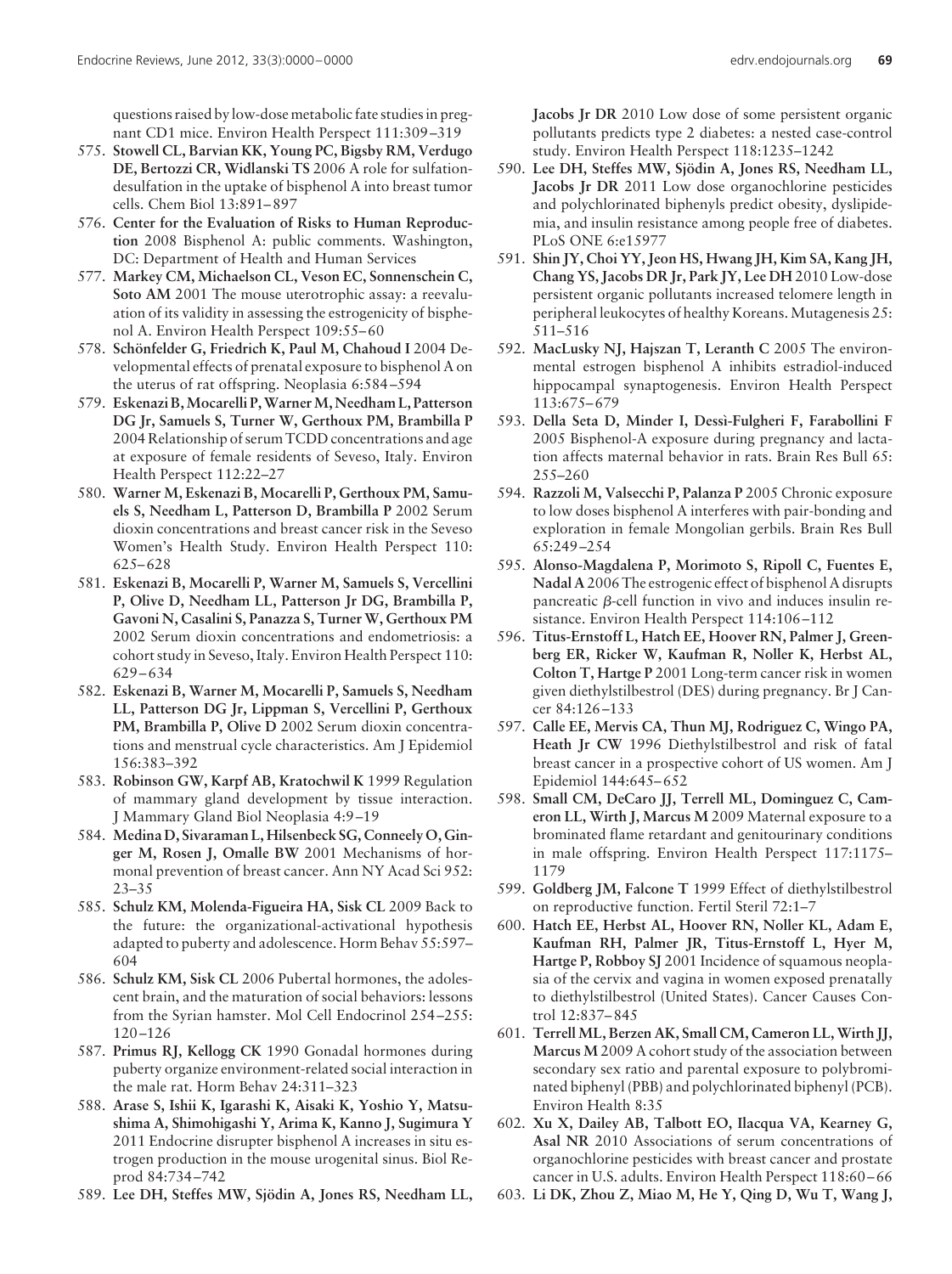**Weng X, Ferber J, Herrinton LJ, Zhu Q, Gao E, Yuan W** 2010 Relationship between urine bisphenol-A level and declining male sexual function. J Androl 31:500 –506

- 604. **Lim JS, Lee DH, Jacobs Jr DR** 2008 Association of brominated flame retardants with diabetes and metabolic syndrome in the U.S. population, 2003–2004. Diabetes Care 31:1802–1807
- 605. **Giordano F, Abballe A, De Felip E, di Domenico A, Ferro F, Grammatico P, Ingelido AM, Marra V, Marrocco G, Vallasciani S, Figa` -Talamanca I** 2010 Maternal exposures to endocrine disrupting chemicals and hypospadias in offspring. Birth Defects Res A Clin Mol Teratol 88:241–250
- 606. **Wolff MS, Engel SM, Berkowitz GS, Ye X, Silva MJ, Zhu C,Wetmur J, Calafat AM**2008 Prenatal phenol and phthalate exposures and birth outcomes. Environ Health Perspect 116:1092–1097
- 607. **Sunyer J, Garcia-Esteban R, Alvarez M, Guxens M, Gon˜i F, Basterrechea M, Vrijheid M, Guerra S, Anto´ JM** 2010 DDE in mothers' blood during pregnancy and lower respiratory tract infections in their infants. Epidemiology 21: 729 –735
- 608. **World Health Organization** 2002 Global assessment of the state-of-the-science of endocrine disruptors. Geneva: World Health Organization
- 609. **Tyl RW** 2009 Basic exploratory research versus guidelinecompliant studies used for hazard evaluation and risk assessment: bisphenol A as a case study. Environ Health Perspect 117:1644 –1651
- 610. **Tyl RW** 2010 In honor of the Teratology Society's 50th anniversary: the role of Teratology Society members in the development and evolution of in vivo developmental toxicity test guidelines. Birth Defects Res C Embryo Today 90:99 –102
- 611. **Rice C, Birnbaum LS, Cogliano J, Mahaffey K, Needham L, Rogan WJ, vom Saal FS** 2003 Exposure assessment for endocrine disruptors: some considerations in the design of studies. Environ Health Perspect 111:1683–1690
- 612. **Soto AM, Rubin BS, Sonnenschein C** 2009 Interpreting endocrine disruption from an integrative biology perspective. Mol Cell Endocrinol 304:3–7
- 613. **Heindel JJ** 2008 Animal models for probing the developmental basis of disease and dysfunction paradigm. Basic Clin Pharmacol Toxicol 102:76 – 81
- 614. **Heindel JJ, vom Saal FS** 2009 Role of nutrition and environmental endocrine disrupting chemicals during the perinatal period on the aetiology of obesity. Mol Cell Endocrinol 304:90 –96
- 615. **Newbold RR, Padilla-Banks E, Jefferson WN, Heindel JJ** 2008 Effects of endocrine disruptors on obesity. Int J Androl 31:201–208
- 616. **Boobis AR, Doe JE, Heinrich-Hirsch B, Meek ME, Munn S, Ruchirawat M, Schlatter J, Seed J, Vickers C** 2008 IPCS framework for analyzing the relevance of a noncancer mode of action for humans. Crit Rev Toxicol 38:87–96
- 617. **German Federal Institute for Risk Assessment (BfR)** 2009 Establishment of assessment and decision criteria in human health risk assessment for substances with endocrine disrupting properties under the EU plan protection product regulation. Report of a workshop hosted at the German Federal Institute for Risk Assessment (BfR), Berlin, Germany, 2009
- 618. **Lidsky TI, Schneider JS** 2006 Adverse effects of childhood lead poisoning: the clinical neuropsychological perspective. Environ Res 100:284 –293
- 619. **Sheehan DM** 2006 No-threshold dose-response curves for nongenotoxic chemicals: findings and application for risk assessment. Environ Res 100:93–99
- 620. **Diamanti-Kandarakis E, Bourguignon JP, Giudice LC, Hauser R, Prins GS, Soto AM, Zoeller RT, Gore AC** 2009 Endocrine-disrupting chemical: an Endocrine Society scientific statement. Endocr Rev 30:293–342
- 621. **American Society of Human Genetics; American Society for Reproductive Medicine; Endocrine Society; Genetics Society of America; Society for Developmental Biology; Society for Pediatric Urology; Society for the Study of Reproduction; Society for Gynecologic Investigation** 2011 Assessing chemical risk: societies offer expertise. Science 331:1136
- 622. **Tominaga T, Negishi T, Hirooka H, Miyachi A, Inoue A, Hayasaka I, Yoshikawa Y** 2006 Toxicokinetics of bisphenol A in rats, monkeys and chimpanzees by the LC-MS/MS method. Toxicology 226:208 –217
- 623. **Newbold RR** 2004 Lessons learned from perinatal exposure to diethylstilbestrol. Toxicol Appl Pharmacol 199: 142–150
- 624. **Taylor JA, Vom Saal FS, Welshons WV, Drury B, Rottinghaus G, Hunt PA, Toutain PL, Laffont CM, Vande-Voort CA** 2011 Similarity of bisphenol A pharmacokinetics in rhesus monkeys and mice: relevance for human exposure. Environ Health Perspect 119:422– 430
- 625. **Gies A, Heinzow B, Dieter HH, Heindel J** 2009 Bisphenol A workshop of the German Federal Government Agency: March 30 –31, 2009. Work group report: public health issues of bisphenol A. Int J Hyg Environ Health 212:693– 696
- 626. **World Health Organization** 2010 Joint FAO/WHO expert meeting to review toxicological and health aspects of bisphenol A. Geneva: World Health Organization
- 627. **Kortenkamp A** 2008 Low dose mixture effects of endocrine disrupters: implications for risk assessment and epidemiology. Int J Androl 31:233–240
- 628. **Bergeron JM, Willingham E, Osborn CT 3rd, Rhen T, Crews D** 1999 Developmental synergism of steroidal estrogens in sex determination. Environ Health Perspect 107:93–97
- 629. **Rajapakse N, Silva E, Kortenkamp A** 2002 Combining xenoestrogens at levels below individual no-observed-effect concentrations dramatically enhances steroid hormone activity. Environ Health Perspect 110:917–921
- 630. **Rajapakse N, Silva E, Scholze M, Kortenkamp A** 2004 Deviation from additivity with estrogenic mixtures containing 4-nonylphenol and 4-tert-octylphenol detected in the E-SCREEN assay. Environ Sci Technol 38:6343– 6352
- 631. **Kortenkamp A, Faust M, Scholze M, Backhaus T** 2007 Low-level exposure to multiple chemicals: reason for human health concerns? Environ Health Perspect 115(Suppl 1):106 –114
- 632. Silins I, Högberg J 2011 Combined toxic exposures and human health: biomarkers of exposure and effect. Int J Environ Res Public Health 8:629 – 647
- 633. **Rudel RA, Gray JM, Engel CL, Rawsthorne TW, Dodson RE, Ackerman JM, Rizzo J, Nudelman JL, Brody JG** 2011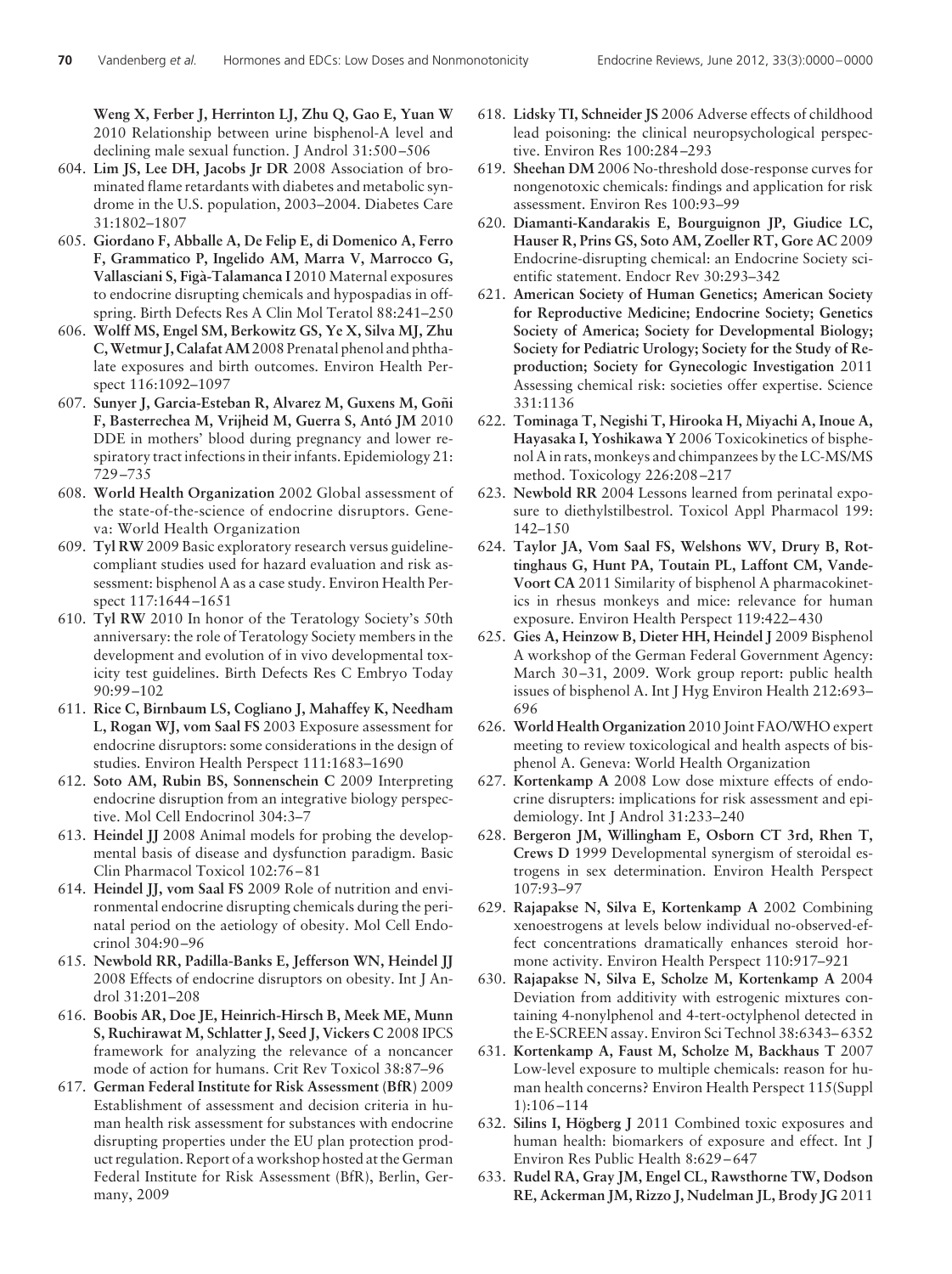Food packaging and bisphenol A and bis(2-ethylhexyl) phthalate exposure: findings from a dietary intervention. Environ Health Perspect 119:914 –920

- 634. **Ji K, Kho YL, Park Y, Choi K** 2010 Influence of a five-day vegetarian diet on urinary levels of antibiotics and phthalate metabolites: a pilot study with "Temple Stay" participants Environ Res 110:375–382
- 635. **Carwile JL, Luu HT, Bassett LS, Driscoll DA, Yuan C, Chang JY, Ye X, Calafat AM, Michels KB** 2009 Polycarbonate bottle use and urinary bisphenol A concentrations. Environ Health Perspect 117:1368 –1372
- 636. **Matsumoto A, Kunugita N, Kitagawa K, Isse T, Oyama T, Foureman GL, Morita M, Kawamoto T** 2003 Bisphenol A levels in human urine. Environ Health Perspect 111:101– 104
- 637. **Kawagoshi Y, Fujita Y, Kishi I, Fukunaga I** 2003 Estrogenic chemicals and estrogenic activity in leachate from municipal waste landfill determined by yeast two-hybrid assay. J Environ Monit 5:269 –274
- 638. **Liao C, Kannan K** 2011 High levels of bisphenol a in paper currencies from several countries, and implications for dermal exposure. Environ Sci Technol 45:6761-6768
- 639. **Lopez-Espinosa MJ, Granada A, Araque P, Molina-Mo**lina JM, Puertollano MC, Rivas A, Fernández M, Cerrillo I, Olea-Serrano MF, López C, Olea N 2007 Oestrogenicity of paper and cardboard extracts used as food containers. Food Addit Contam 24:95–102
- 640. **Terasaki M, Shiraishi F, Fukazawa H, Makino M** 2007 Occurrence and estrogenicity of phenolics in paper-recycling process water: pollutants originating from thermal paper in waste paper. Environ Toxicol Chem 26:2356 – 2366
- 641. **Carson R** 1962 Silent spring. Boston, MA: Houghton Mifflin
- 642. **Chung E, Genco MC, Megrelis L, Ruderman JV** 2011 Effects of bisphenol A and triclocarban on brain-specific expression of aromatase in early zebrafish embryos. Proc Natl Acad Sci USA 108:17732–17737
- 643. **Rhee JS, Kim BM, Lee CJ, Yoon YD, Lee YM, Lee JS** 2011 Bisphenol A modulates expression of sex differentiation genes in the self-fertilizing fish, Kryptolebias marmoratus. Aquat Toxicol 104:218 –229
- 644. **Hatef A, Alavi SM, Abdulfatah A, Fontaine P, Rodina M, Linhart O** 2012 Adverse effects of bisphenol A on reproductive physiology in male goldfish at environmentally relevant concentrations. Ecotoxicol Environ Saf 76:56 – 62
- 645. **Bai Y, Zhang YH, Zhai LL, Li XY, Yang J, Hong YY** 2011 Estrogen receptor expression and vitellogenin synthesis induced in hepatocytes of male frogs *Rana chensinensis* exposed to bisphenol A. Zool Res 32:317–322
- 646. Levy G, Lutz I, Krüger A, Kloas W 2004 Bisphenol A induces feminization in *Xenopus laevis* tadpoles. Environ Res 94:102–111
- 647. **Stoker C, Rey F, Rodriguez H, Ramos JG, Sirosky P, Lar**riera A, Luque EH, Muñoz-de-Toro M 2003 Sex reversal effects on *Caiman latirostris* exposed to environmentally relevant doses of the xenoestrogen bisphenol A. Gen Comp Endocrinol 133:287–296
- 648. Stoker C, Beldoménico PM, Bosquiazzo VL, Zayas MA, Rey F, Rodríguez H, Muñoz-de-Toro M, Luque EH 2008 Developmental exposure to endocrine disruptor chemicals

alters follicular dynamics and steroid levels in *Caiman latirostris*. Gen Comp Endocrinol 156:603– 612

- 649. **Crain DA, Guillette Jr LJ, Rooney AA, Pickford DB** 1997 Alterations in steroidogenesis in alligators (*Alligator mississippiensis*) exposed naturally and experimentally to environmental contaminants. Environ Health Perspect 105: 528 –533
- 650. **Mukhi S, Patin˜oR** 2007 Effects of prolonged exposure to perchlorate on thyroid and reproductive function in zebrafish. Toxicol Sci 96:246 –254
- 651. **Mukhi S, Torres L, Patin˜oR** 2007 Effects of larval-juvenile treatment with perchlorate and co-treatment with thyroxine on zebrafish sex ratios. Gen Comp Endocrinol 150: 486 – 494
- 652. **Bernhardt RR, von Hippel FA, O'Hara TM** 2011 Chronic perchlorate exposure causes morphological abnormalities in developing stickleback. Environ Toxicol Chem 30: 1468 –1478
- 653. **Li W, Zha J, Yang L, Li Z, Wang Z** 2011 Regulation of iodothyronine deiodinases and sodium iodide symporter mRNA expression by perchlorate in larvae and adult Chinese rare minnow (*Gobiocypris rarus*). Marine Pollut Bull 63:350 –355
- 654. **Goleman WL, Urquidi LJ, Anderson TA, Smith EE, Kendall RJ, Carr JA** 2002 Environmentally relevant concentrations of ammonium perchlorate inhibit development and metamorphosis in *Xenopus laevis*. Environ Toxicol Chem 21:424 – 430
- 655. **Ortiz-Santaliestra ME, Sparling DW** 2007 Alteration of larval development and metamorphosis by nitrate and perchlorate in southern leopard frogs (Rana sphenocephala). Arch Environ Contam Toxicol 53:639 – 646
- 656. **Hornung MW, Degitz SJ, Korte LM, Olson JM, Kosian PA, Linnum AL, Tietge JE** 2010 Inhibition of thyroid hormone release from cultured amphibian thyroid glands by methimazole, 6-propylthiouracil, and perchlorate. Toxicol Sci 118:42–51
- 657. **Opitz R, Kloas W** 2010 Developmental regulation of gene expression in the thyroid gland of *Xenopus laevis*tadpoles. Gen Comp Endocrinol 168:199 –208
- 658. **Tietge JE, Butterworth BC, Haselman JT, Holcombe GW, Hornung MW, Korte JJ, Kosian PA, Wolfe M, Degitz SJ** 2010 Early temporal effects of three thyroid hormone synthesis inhibitors in *Xenopus laevis*. Aquat Toxicol 98:  $44 - 50$
- 659. **Chen Y, Sible JC, McNabb FMA** 2008 Effects of maternal exposure to ammonium perchlorate on thyroid function and the expression of thyroid-responsive genes in Japanese quail embryos. Gen Comp Endocrinol 159:196 –207
- 660. **Chen Y, McNabb FM, Sible JC** 2009 Perchlorate exposure induces hypothyroidism and affects thyroid-responsive genes in liver but not brain of quail chicks. Arch Environ Contam Toxicol 57:598-607
- 661. **Pflugfelder O** 1959 The alteration of the thyroid and other organs of the domestic fowl by potassium perchlorate, with comparative studies on lower vertebrates. Wilhelm Roux Arch Entwicklungsmech Organ 151:78 –112
- 662. **Dent JN, Lynn WG** 1958 A comparison of the effects of goitrogens on thyroid activity in *Triturus viridescens* and *Desmognathus fuscus*. Biol Bull 115:411– 420
- 663. **Fox GA** 2001 Wildlife as sentinels of human health effects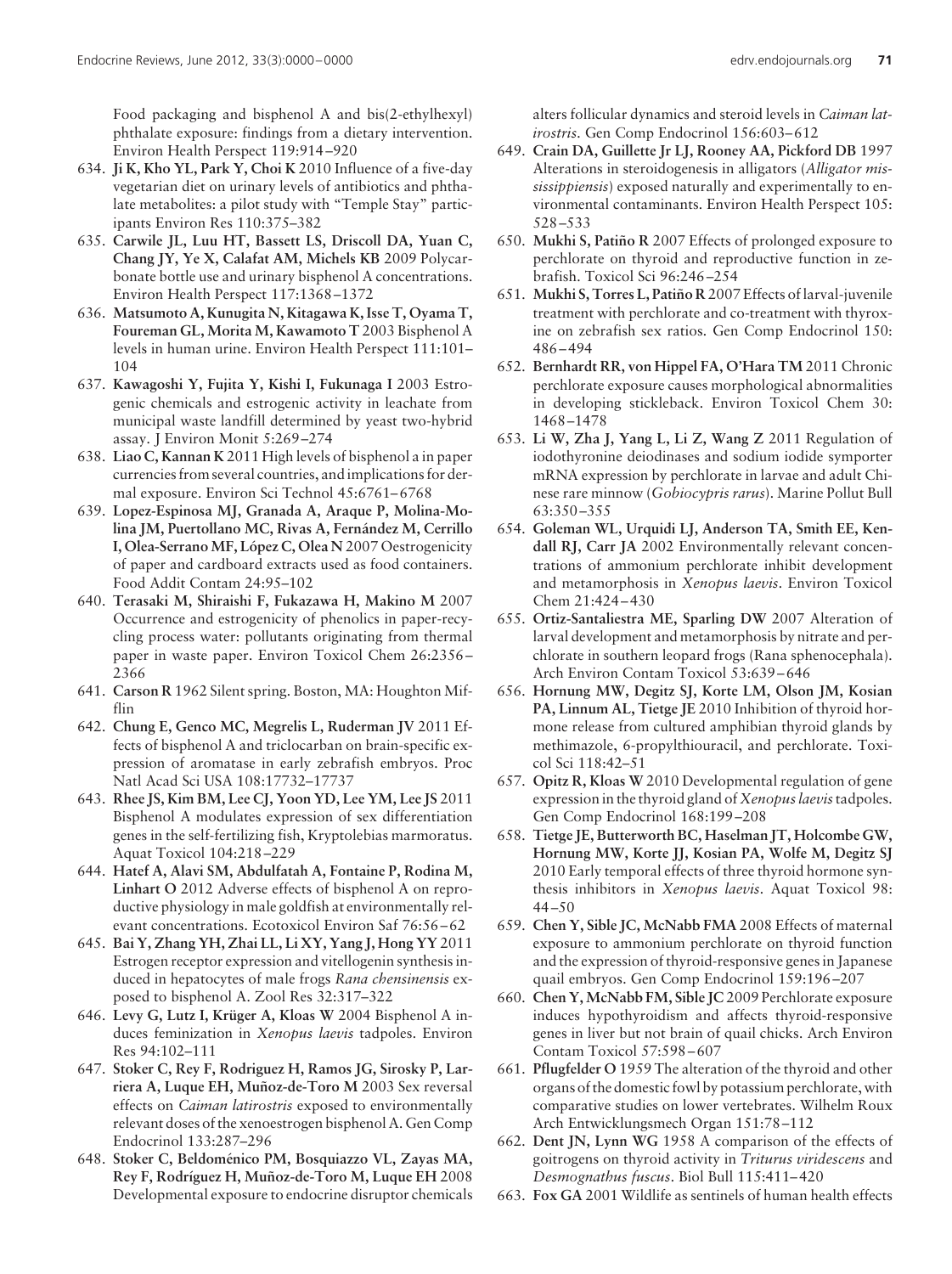in the Great Lakes–St. Lawrence basin. Environ Health Perspect 109(Suppl 6):853– 861

- 664. **Tanabe S** 2002 Contamination and toxic effects of persistent endocrine disrupters in marine mammals and birds. Mar Pollut Bull 45:69 –77
- 665. **Carney SA, Prasch AL, Heideman W, Peterson RE** 2006 Understanding dioxin developmental toxicity using the zebrafish model. Birth Defects Res A Clin Mol Teratol 76: 7–18
- 666. **Fisk AT, de Wit CA, Wayland M, Kuzyk ZZ, Burgess N, Letcher R, Braune B, Norstrom R, Blum SP, Sandau C, Lie E, Larsen HJ, Skaare JU, Muir DC** 2005 An assessment of the toxicological significance of anthropogenic contaminants in Canadian arctic wildlife. Sci Total Environ 351– 352:57–93
- 667. **Cooper KR, Wintermyer M** 2009 A critical review: 2,3,7,8-tetrachlorodibenzo-*p*-dioxin (2,3,7,8-TCDD) effects on gonad development in bivalve mollusks. J Environ Sci Health C Environ Carcinog Ecotoxicol Rev 27:226 – 245
- 668. Van den Berg M, Birnbaum L, Bosveld AT, Brunström B, **Cook P, Feeley M, Giesy JP, Hanberg A, Hasegawa R, Kennedy SW, Kubiak T, Larsen JC, van Leeuwen FX, Liem AK, Nolt C, Peterson RE, Poellinger L, Safe S, Schrenk D, Tillitt D, Tysklind M, Younes M, Waern F, Zacharewski T** 1998 Toxic equivalency factors (TEFs) for PCBs, PCDDs, PCDFs for humans and wildlife. Environ Health Perspect 106:775–792
- 669. **Gray LE, Ostby J,Wolf C, Lambright C, KelceW**1998 The value of mechanistic studies in laboratory animals for the prediction of reproductive effects in wildlife: endocrine effects on mammalian sexual differentiation. Environ Toxicol Chem 17:109 –118
- 670. **Hayes TB** 1998 Endocrine disruptors in amphibians: potential impacts and the usefulness of amphibian screens for detecting endocrine disrupting compounds. Sci J (Kagaku) 68:557–568
- 671. **Colborn T** 1994 The wildlife/human connection: modernizing risk decisions. Environ Health Perspect 102:55–59
- 672. **Colborn T** 1995 Environmental estrogens: health implications for humans and wildlife. Environ Health Perspect 103:135–136
- 673. **Harrison PT, Holmes P, Humfrey CD** 1997 Reproductive health in humans and wildlife: are adverse trends associated with environmental chemical exposure? Sci Total Environ 205:97–106
- 674. **Edwards TM, Moore BC, Guillette Jr LJ** 2006 Reproductive dysgenesis in wildlife: a comparative view. Int J Androl 29:109 –121
- 675. **Rhind SM** 2009 Anthropogenic pollutants: a threat to ecosystem sustainability? Philos Trans R Soc Lond B Biol Sci 364:3391–3401
- 676. **Decensi A, Gandini S, Guerrieri-Gonzaga A, Johansson H, Manetti L, Bonanni B, Sandri MT, Barreca A, Costa A, Robertson C, Lien EA** 1999 Effect of blood tamoxifen concentrations on surrogate biomarkers in a trial of dose reduction in healthy women. J Clin Oncol 17:2633–2638
- 677. **Kisanga ER, Gjerde J, Guerrieri-Gonzaga A, Pigatto F, Pesci-Feltri A, Robertson C, Serrano D, Pelosi G, Decensi A, Lien EA** 2004 Tamoxifen and metabolite concentrations in serum and breast cancer tissue during three dose

regimens in a randomized preoperative trial. Clin Cancer Res 10:2336 –2343

- 678. **Nagel SC, vom Saal FS, Welshons WV** 1998 The effective free fraction of estradiol and xenoestrogens in human serum measured by whole cell uptake assays: physiology of delivery modifies estrogenic activity. Proc Soc Exp Biol Med 217:300 –309
- 679. **Lakind JS, Naiman DQ** 2008 Bisphenol A (BPA) daily intakes in the United States: estimates from the 2003–2004 NHANES urinary BPA data. J Expo Sci Environ Epidemiol 18:608 – 615
- 680. Wittassek M, Koch HM, Angerer J, Brüning T 2011 Assessing exposure to phthalates: the human biomonitoring approach. Mol Nutr Food Res 55:7–31
- 681. **David RM,MooreMR, Finney DC, Guest D**2000 Chronic toxicity of di(2-ethylhexyl)phthalate in rats. Toxicol Sci 55:433– 443
- 682. **Agency for Toxic Substances and Diseases Registry** 2011 Toxic substances portal: di(2-ethylhexyl)phthalate (DEHP). Atlanta, GA: Centers for Disease Control
- 683. **Dickerson SM, Cunningham SL, Patisaul HB, Woller MJ, Gore AC** 2011 Endocrine disruption of brain sexual differentiation by developmental PCB exposure. Endocrinology 152:581–594
- 684. **Salama J, Chakraborty TR, Ng L, Gore AC** 2003 Effects of polychlorinated biphenyls on estrogen receptor- $\beta$  expression in the anteroventral periventricular nucleus. Environ Health Perspect 111:1278 –1282
- 685. **Cassidy RA, Vorhees CV, Minnema DJ, Hastings L** 1994 The effects of chlordane exposure during pre- and postnatal periods at environmentally relevant levels on sex steroid-mediated behaviors and functions in the rat. Toxicol Appl Pharmacol 126:326 –337
- 686. **McMahon T, Halstead N, Johnson S, Raffel TR, Romansic JM, Crumrine PW, Boughton RK, Martin LB, Rohr JR** 2011 The fungicide chlorothalonil is nonlinearly associated with corticosterone levels, immunity, and mortality in amphibians. Environ Health Perspect 119:1098 –1103
- 687. **Guo-Ross SX, Chambers JE, Meek EC, Carr RL** 2007 Altered muscarinic acetylcholine receptor subtype binding in neonatal rat brain following exposure to chlorpyrifos or methyl parathion. Toxicol Sci 100:118 –127
- 688. **Palanza P, Parmigiani S, Liu H, vom Saal FS** 1999 Prenatal exposure to low doses of the estrogenic chemicals diethylstilbestrol and o,p'-DDT alters aggressive behavior of male and female house mice. Pharmacol Biochem Behav 64:665– 672
- 689. **vom Saal FS, Timms BG, Montano MM, Palanza P, Thayer KA, Nagel SC, Dhar MD, Ganjam VK, Parmigiani S, Welshons WV** 1997 Prostate enlargement in mice due to fetal exposure to low doses of estradiol or diethylstilbestrol and opposite effects at high doses. Proc Natl Acad Sci USA 94:2056 –2061
- 690. **Slikker Jr W, Scallet AC, Doerge DR, Ferguson SA** 2001 Gender-based differences in rats after chronic dietary exposure to genistein. Int J Toxicol 20:175–179
- 691. **Smialowicz RJ, Williams WC, Copeland CB, Harris MW, Overstreet D, Davis BJ, Chapin RE** 2001 The effects of perinatal/juvenile heptachlor exposure on adult immune and reproductive system function in rats. Toxicol Sci 61: 164 –175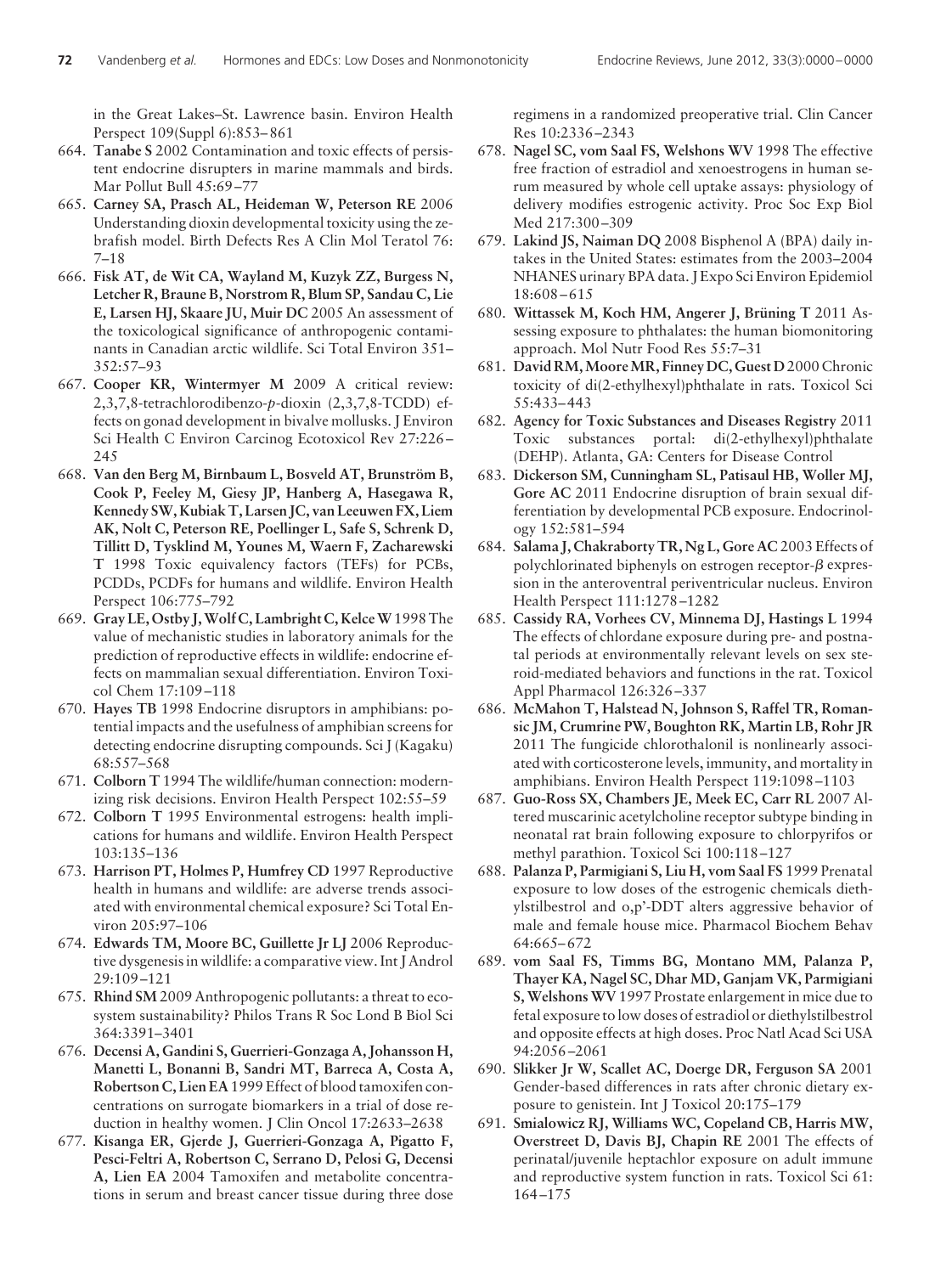- 692. Valkusz Z, Nagyéri G, Radács M, Ocskó T, Hausinger P, László M, László FA, Juhász A, Julesz J, Pálföldi R, Gálfi **M** 2011 Further analysis of behavioral and endocrine consequences of chronic exposure of male Wistar rats to subtoxic doses of endocrine disruptor chlorobenzenes. Physiol Behav 103:421– 430
- 693. **Manfo FP, Chao WF, Moundipa PF, Pugeat M, Wang PS** 2011 Effects of maneb on testosterone release in male rats. Drug Chem Toxicol 34:120 –128
- 694. **Chapin RE, Harris MW, Davis BJ, Ward SM, Wilson RE, Mauney MA, Lockhart AC, Smialowicz RJ, Moser VC, Burka LT, Collins BJ** 1997 The effects of perinatal/juvenile methoxychlor exposure on adult rat nervous, immune, and reproductive system function. Fundam Appl Toxicol 40: 138 –157
- 695. **White Jr KL, Germolec DR, Booker CD, Hernendez DM, McCay JA, Delclos KB, Newbold RR, Weis C, Guo TL** 2005 Dietary methoxychlor exposure modulates splenic natural killer cell activity, antibody-forming cell response and phenotypic marker expression in F0 and F1 generations of Sprague Dawley rats. Toxicology 207:271–281
- 696. **Faass O, Schlumpf M, Reolon S, Henseler M, Maerkel K, Durrer S, Lichtensteiger W** 2009 Female sexual behavior, estrous cycle and gene expression in sexually dimorphic brain regions after pre- and postnatal exposure to endocrine active UV filters. Neurotoxicology 30:249 –260
- 697. **Lemini C, Herna´ndez A, Jaimez R, Franco Y, Avila ME, Castell A** 2004 Morphometric analysis of mice uteri treated with the preservatives methyl, ethyl, propyl, and butylparaben. Toxicol Ind Health 20:123–132
- 698. **Damgaard IN, Jensen TK, Petersen JH, Skakkebaek NE, Toppari J, Main KM** 2008 Risk factors for congenital cryptorchidism in a prospective birth cohort study. PLoS ONE 3:e3051
- 699. **Laurenzana EM, Weis CC, Bryant CW, Newbold R, Delclos KB** 2002 Effect of dietary administration of genistein, nonylphenol or ethinyl estradiol on hepatic testosterone metabolism, cytochrome P-450 enzymes, and estrogen receptor  $\alpha$  expression. Food Chem Toxicol 40:53–63
- 700. **Tyl RW,Myers CB,MarrMC, Brine DR, Fail PA, Seely JC, Van Miller JP** 1999 Two-generation reproduction study with para-tert-octylphenol in rats. Regul Toxicol Pharmacol 30:81–95
- 701. **Li E, Guo Y, Ning Q, Zhang S, Li D** 2011 Research for the effect of octylphenol on spermatogenesis and proteomic analysis in octylphenol-treated mice testes. Cell Biol Int 35:305–309
- 702. **Timofeeva OA, Sanders D, Seemann K, Yang L, Hermanson D, Regenbogen S, Agoos S, Kallepalli A, Rastogi A, Braddy D,Wells C, Perraut C, Seidler FJ, Slotkin TA, Levin ED** 2008 Persistent behavioral alterations in rats neonatally exposed to low doses of the organophosphate pesticide, parathion. Brain Res Bull 77:404 – 411
- 703. **Kuriyama SN, Wanner A, Fidalgo-Neto AA, Talsness CE, Koerner W, Chahoud I** 2007 Developmental exposure to low-dose PBDE-99: tissue distribution and thyroid hormone levels. Toxicology 242:80-90
- 704. **Tanaka T, Morita A, Kato M, Hirai T, Mizoue T, Terauchi Y, Watanabe S, Noda M** 2011 Congener-specific polychlorinated biphenyls and the prevalence of diabetes in the

Saku Control Obesity Program (SCOP). Endocr J 58:589 – 596

- 705. **Buckman AH, Fisk AT, Parrott JL, Solomon KR, Brown SB** 2007 PCBs can diminish the influence of temperature on thyroid indices in rainbow trout (*Oncorhynchus mykiss*). Aquat Toxicol 84:366 –378
- 706. **Jiang Y, Zhao J, Van Audekercke R, Dequeker J, Geusens P** 1996 Effects of low-dose long-term sodium fluoride preventive treatment on rat bone mass and biomechanical properties. Calcif Tissue Int 58:30 –39
- 707. **Kirchner S, Kieu T, Chow C, Casey S, Blumberg B** 2010 Prenatal exposure to the environmental obesogen tributyltin predisposes multipotent stem cells to become adipocytes. Mol Endocrinol 24:526 –539
- 708. **Stoker TE, Gibson EK, Zorrilla LM** 2010 Triclosan exposure modulates estrogen-dependent responses in the female wistar rat. Toxicol Sci 117:45–53
- 709. **Eustache F, Mondon F, Canivenc-Lavier MC, Lesaffre C, Fulla Y, Berges R, Cravedi JP, Vaiman D, Auger J** 2009 Chronic dietary exposure to a low-dose mixture of genistein and vinclozolin modifies the reproductive axis, testis transcriptome, and fertility. Environ Health Perspect 117:1272–1279
- 710. **SchlumpfM, Durrer S, Faass O, Ehnes C, FuetschM, Gaille C, Henseler M, Hofkamp L, Maerkel K, Reolon S, Timms B, Tresguerres JA, Lichtensteiger W** 2008 Developmental toxicity of UV filters and environmental exposure: a review. Int J Androl 31:144 –151
- 711. **Schlecht C, Klammer H, Wuttke W, Jarry H** 2006 A doseresponse study on the estrogenic activity of benzophenone-2 on various endpoints in the serum, pituitary and uterus of female rats. Arch Toxicol 80:656 – 661
- 712. **Sitarek K** 2001 Embryolethal and teratogenic effects of carbendazim in rats. Teratog Carcinog Mutagen 21:335– 340
- 713. **Higashihara N, Shiraishi K, Miyata K, Oshima Y, Minobe Y, Yamasaki K** 2007 Subacute oral toxicity study of bisphenol F based on the draft protocol for the "Enhanced OECD Test Guideline no. 407". Arch Toxicol 81:825– 832
- 714. **Yamano Y, Ohyama K, Ohta M, Sano T, Ritani A, Shimada J, Ashida N, Yoshida E, Ikehara K, Morishima I** 2005 A novel spermatogenesis related factor-2 (SRF-2) gene expression affected by TCDD treatment. Endocr J 52:75– 81
- 715. **Ikeda M, Tamura M, Yamashita J, Suzuki C, Tomita T** 2005 Repeated *in utero* and lactational 2,3,7,8-tetrachlorodibenzo-*p*-dioxin exposure affects male gonads in offspring, leading to sex ratio changes in F2 progeny. Toxicol Appl Pharmacol 206:351–355
- 716. **Welshons WV, Nagel SC, Thayer KA, Judy BM, Vom Saal FS** 1999 Low-dose bioactivity of xenoestrogens in animals: fetal exposure to low doses of methoxychlor and other xenoestrogens increases adult prostate size in mice. Toxicol Ind Health 15:12–25
- 717. **Christian M, Gillies G** 1999 Developing hypothalamic dopaminergic neurones as potential targets for environmental estrogens. J Endocrinol 160:R1–R6
- 718. **Jeng YJ, Watson CS** 2011 Combinations of physiologic estrogens with xenoestrogens alter ERK phosphorylation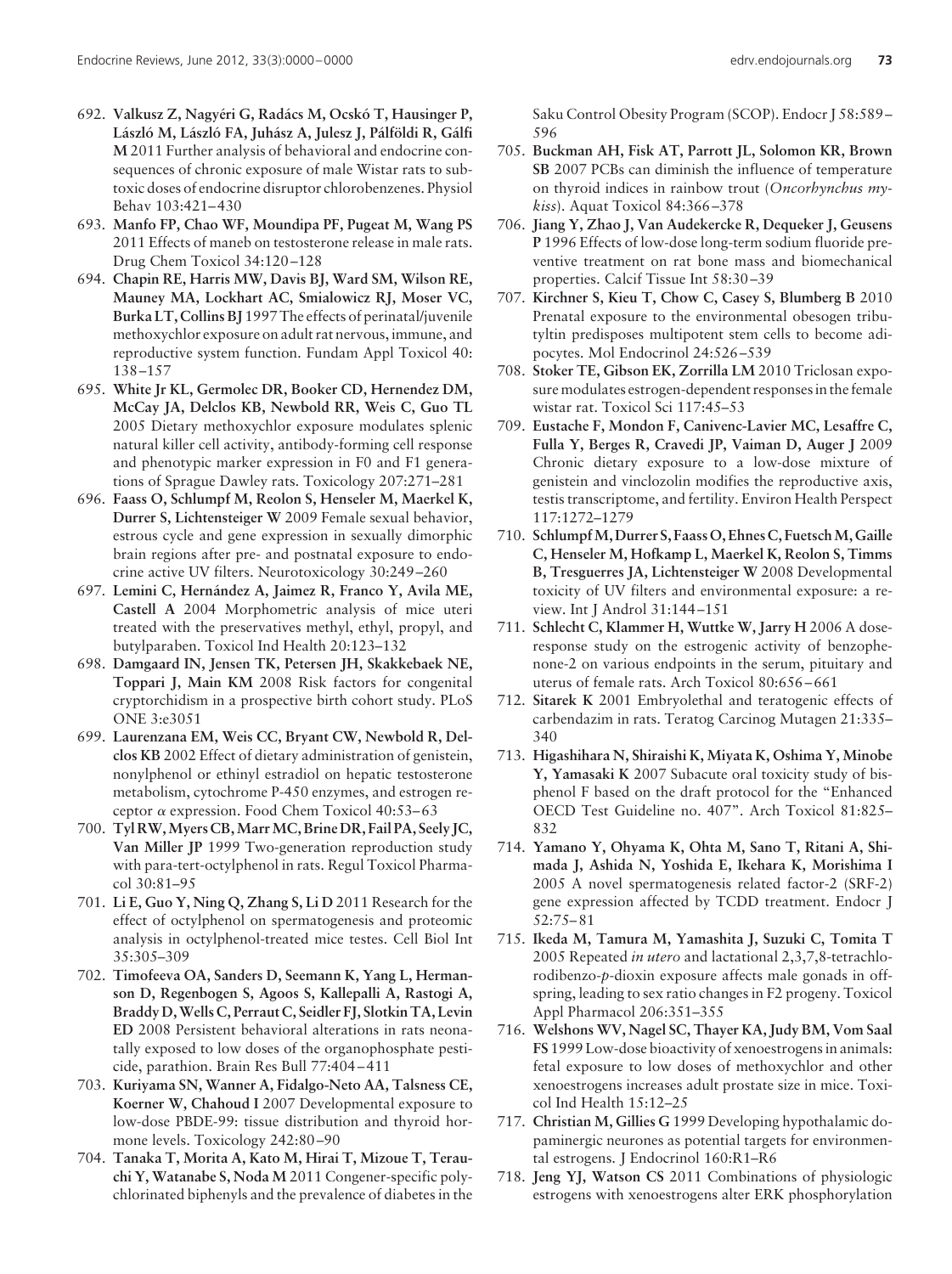profiles in rat pituitary cells. Environ Health Perspect 119: 104 –112

- 719. **Jeng YJ, Kochukov MY, Watson CS** 2009 Membrane estrogen receptor- $\alpha$ -mediated nongenomic actions of phytoestrogens in GH3/B6/F10 pituitary tumor cells. J Mol Signal 4:2
- 720. **Narita S, Goldblum RM, Watson CS, Brooks EG, Estes DM, Curran EM, Midoro-Horiuti T** 2007 Environmental estrogens induce mast cell degradulation and enhance IgEmediated release of allergic mediators. Environ Health Perspect 115:48 –52
- 721. **Somjen D, Kohen F, Jaffe A, Amir-Zaltsman Y, Knoll E, Stern N** 1998 Effects of gonadal steroids and their antagonists on DNA synthesis in human vascular cells. Hypertension 32:39 – 45
- 722. **Devidze N, Fujimori K, Urade Y, Pfaff DW,Mong JA** 2010 Estradiol regulation of lipocalin-type prostaglandin D synthase promoter activity: evidence for direct and indirect mechanisms. Neurosci Lett 474:17–21
- 723. **Du J, Wang Y, Hunter R, Wei Y, Blumenthal R, Falke C, Khairova R, Zhou R, Yuan P,Machado-Vieira R,McEwen BS, Manji HK** 2009 Dynamic regulation of mitochondrial function by glucocorticoids. Proc Natl Acad Sci USA 106: 3543–3548
- 724. **Guillen C, Bartolome´ A, Nevado C, Benito M** 2008 Biphasic effect of insulin on  $\beta$  cell apoptosis depending on glucose deprivation. FEBS Lett 582:3855–3860
- 725. **Welsh Jr TH, Kasson BG, Hsueh AJ** 1986 Direct biphasic modulation of gonadotropin-stimulated testicular androgen biosynthesis by prolactin. Biol Reprod 34:796 – 804
- 726. **Sarkar PK** 2008 L-Triiodothyronine differentially and nongenomically regulates synaptosomal protein phosphorylation in adult rat brain cerebral cortex: role of calcium and calmodulin. Life Sci 82:920 –927
- 727. **Calvo RM, Obregon MJ** 2009 Tri-iodothyronine upregulates adipnutrin mRNA expression in rat and human adipocytes. Mol Cell Endocrinol 311:39 – 46
- 728. **Leung LY, Kwong AK, Man AK, Woo NY** 2008 Direct actions of cortisol, thyroxine and growth hormone on IGF-I mRNA expression in sea bream hepatocytes. Comp Biochem Physiol A Mol Integr Physiol 151:705–710
- 729. **Habauzit D, Boudot A, Kerdivel G, Flouriot G, Pakdel F** 2010 Development and validation of a test for environmental estrogens: checking xeno-estrogen activity by CXCL12 secretion in breast cancer cell lines (CXCL-test). Environ Toxicol 25:495–503
- 730. **Boettcher M, Kosmehl T, Braunbeck T** 2011 Low-dose effects and biphasic effect profiles: Is trenbolone a genotoxicant? Mutat Res 723:152–157
- 731. **Wetherill YB, Petre CE, Monk KR, Puga A, Knudsen KE** 2002 The xenoestrogen bisphenol A induces inappropriate androgen receptor activation and mitogenesis in prostatic adenocarcinoma cells. Mol Cancer Ther 1:515–524
- 732. **Sandy EH, Yao J, Zheng S, Gogra AB, Chen H, Zheng H, Yormah TB, Zhang X, Zaray G, Ceccanti B, Choi MM** 2010 A comparative cytotoxicity study of isomeric alkylphthalates to metabolically variant bacteria. J Hazard Mater 182:631-639
- 733. Murono EP, Derk RC, de León JH 1999 Biphasic effects of octylphenol on testosterone biosynthesis by cultured Leydig cells from neonatal rats. Reprod Toxicol 13:451-462
- 734. Benísek M, Bláha L, Hilscherová K 2008 Interference of PAHs and their N-heterocyclic analogs with signaling of retinoids in vitro. Toxicol In Vitro 22:1909 –1917
- 735. Beníšek M, Kubincová P, Bláha L, Hilscherová K 2011 The effects of PAHs and N-PAHs on retinoid signaling and Oct-4 expression in vitro. Toxicol Lett 200:169 –175
- 736. **Evanson M, Van Der Kraak GJ** 2001 Stimulatory effects of selected PAHs on testosterone production in goldfish and rainbow trout and possible mechanisms of action. Comp Biochem Physiol C Toxicol Pharmacol 130:249 –258
- 737. **Chaube R, Mishra S, Singh RK** 2010 In vitro effects of lead nitrate on steroid profiles in the post-vitellogenic ovary of the catfish Heteropneustes fossilis. Toxicol In Vitro 24: 1899 –1904
- 738. **Helmestam M, Stavreus-Evers A, Olovsson M** 2010 Cadmium chloride alters mRNA levels of angiogenesis related genes in primary human endometrial endothelial cells grown in vitro. Reprod Toxicol 30:370 –376
- 739. **Chen AC, Donovan SM** 2004 Genistein at a concentration present in soy infant formula inhibits Caco-2BBe cell proliferation by causing G2/M cell cycle arrest. J Nutr 134: 1303–1308
- 740. **El Touny LH, Banerjee PP** 2009 Identification of a biphasic role for genistein in the regulation of prostate cancer growth and metastasis. Cancer Res 69:3695–3703
- 741. **Guo JM, Xiao BX, Liu DH, Grant M, Zhang S, Lai YF, Guo YB, Liu Q** 2004 Biphasic effect of daidzein on cell growth of human colon cancer cells. Food Chem Toxicol 42:1641–1646
- 742. **Wang H, Zhou H, Zou Y, Liu Q, Guo C, Gao G, Shao C, Gong Y** 2010 Resveratrol modulates angiogenesis through the  $GSK3\beta/\beta$ -catenin/TCF-dependent pathway in human endothelial cells. Biochem Pharmacol 80:1386 –1395
- 743. Pedro M, Lourenço CF, Cidade H, Kijjoa A, Pinto M, Nas**cimento MS** 2006 Effects of natural prenylated flavones in the phenotypical ER  $(+)$  MCF-7 and ER  $(-)$  MDA-MB-231 human breast cancer cells. Toxicol Lett 164:24 –36
- 744. Almstrup K, Fernández MF, Petersen JH, Olea N, Skak**kebaek NE, Leffers H** 2002 Dual effects of phytoestrogens result in U-shaped dose-response curves. Environ Health Perspect 110:743–748
- 745. **Pinto B, Bertoli A, Noccioli C, Garritano S, Reali D, Pistelli L** 2008 Estradiol-antagonistic activity of phenolic compounds from leguminous plants. Phytother Res 22:362– 366
- 746. **Sanderson JT, Hordijk J, Denison MS, Springsteel MF, NantzMH, van den BergM**2004 Induction and inhibition of aromatase (CYP19) activity by natural and synthetic flavonoid compounds in H295R human adrenocortical carcinoma cells. Toxicol Sci 82:70 –79
- 747. **Elattar TM, Virji AS** 2000 The inhibitory effect of curcumin, genistein, quercetin and cisplatin on the growth of oral cancer cells in vitro. Anticancer Res 20:1733–1738
- 748. **Ahn NS, Hu H, Park JS, Park JS, Kim JS, An S, Kong G, Aruoma OI, Lee YS, Kang KS** 2005Molecular mechanisms of the 2,3,7,8-tetrachlorodibenzo-*p*-dioxin-induced inverted U-shaped dose responsiveness in anchorage independent growth and cell proliferation of human breast epithelial cells with stem cell characteristics. Mutat Res 579: 189 –199
- 749. **Dickerson SM, Guevara E, Woller MJ, Gore AC** 2009 Cell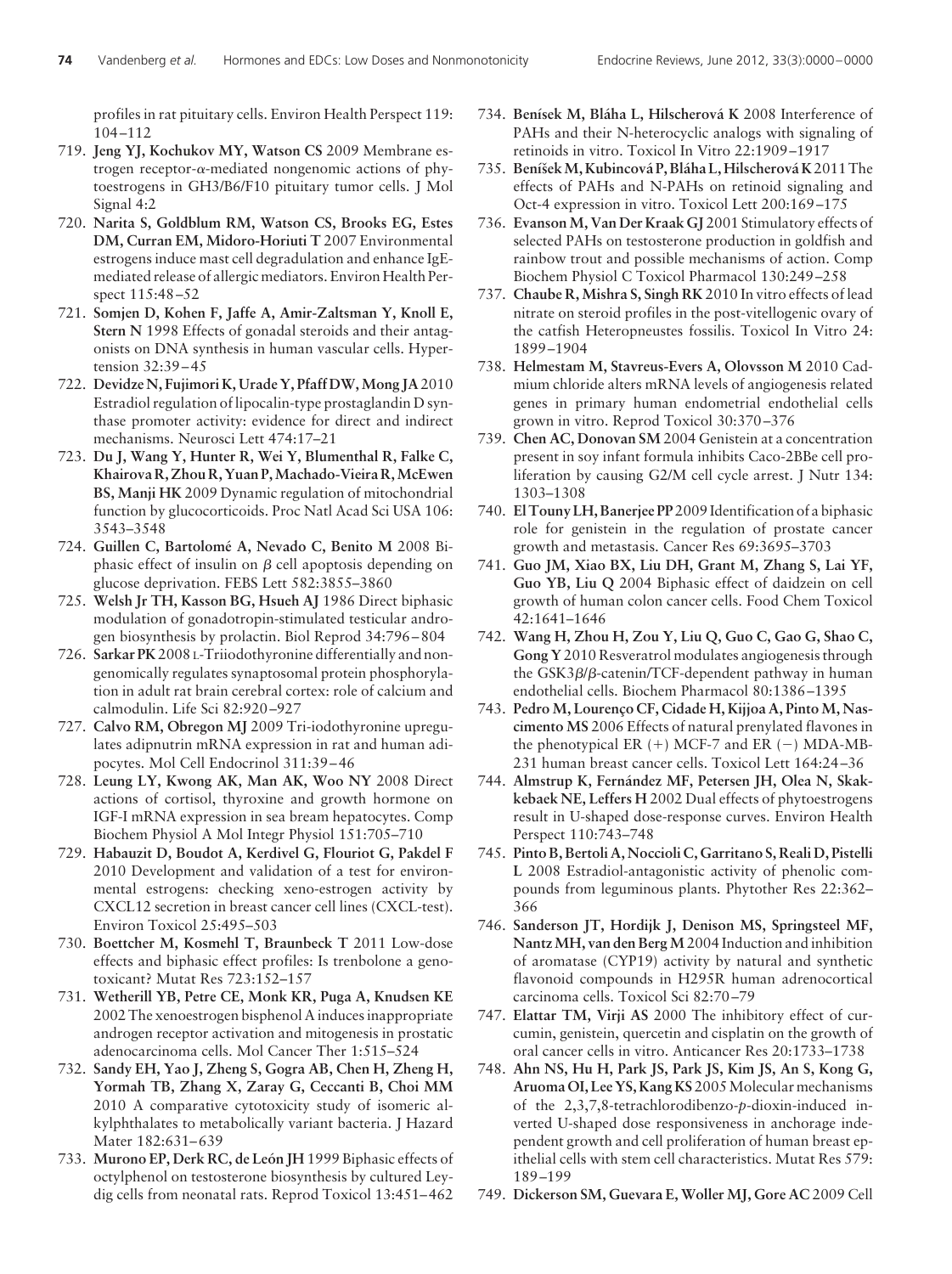death mechanisms in GT1–7 GnRH cells exposed to polychlorinated biphenyls PCB74, PCB118, PCB153. Toxicol Appl Pharmacol 237:237–245

- 750. **Campagna C, Ayotte P, Sirard MA, Arsenault G, Laforest JP, Bailey JL** 2007 Effect of an environmentally relevant metabolized organochlorine mixture on porcine cumulusoocyte complexes. Reprod Toxicol 23:145–152
- 751. **Gasnier C, Dumont C, Benachour N, Clair E, Chagnon** MC, Séralini GE 2009 Glyphosate-based herbicides are toxic and endocrine disruptors in human cell lines. Toxicology 262:184 –191
- 752. **Greenman SB, Rutten MJ, Fowler WM, Scheffler L, Shortridge LA, Brown B, Sheppard BC, Deveney KE, Deveney CW, Trunkey DD** 1997 Herbicide/pesticide effects on intestinal epithelial growth. Environ Res 75:85–93
- 753. **Sreeramulu K, Liu R, Sharom FJ** 2007 Interaction of insecticides with mammalian P-glycoprotein and their effect on its transport function. Biochim Biophys Acta 1768: 1750 –1757
- 754. Asp V, Ullerås E, Lindström V, Bergström U, Oskarsson A, **Brandt I** 2010 Biphasic hormonal responses to the adrenocorticolytic DDT metabolite 3-methylsulfonyl-DDE in human cells. Toxicol Appl Pharmacol 242:281–289
- 755. **Ralph JL, Orgebin-Crist MC, Lareyre JJ, Nelson CC** 2003 Disruption of androgen regulation in the prostate by the environmental contaminant hexachlorobenzene. Environ Health Perspect 111:461– 466
- 756. **Ohlsson A, Ullerås E, Oskarsson A** 2009 A biphasic effect of the fungicide prochloraz on aldosterone, but not cortisol, secretion in human adrenal H295R cells: underlying mechanisms. Toxicol Lett 191:174 –180
- 757. **Ohlsson A, Cedergreen N, Oskarsson A, Ullerås E** 2010 Mixture effects of imidazole fungicides on cortisol and aldosterone secretion in human adrenocortical H295R cells. Toxicology 275:21–28
- 758. **Kim KH, Bose DD, Ghogha A, Riehl J, Zhang R, Barnhart CD, Lein PJ, Pessah IN** 2011 Para- and ortho-substitutions are key determinants of polybrominated diphenyl ether activity toward ryanodine receptors and neurotoxicity. Environ Health Perspect 119:519 –526
- 759. Alm H, Scholz B, Kultima K, Nilsson A, Andrén PE, **Savitski MM, Bergman A, Stigson M, Fex-Svenningsen A, Dencker L** 2010 In vitro neurotoxicity of PBDE-99: immediate and concentration-dependent effects on protein expression in cerebral cortex cells. J Proteome Res 9:1226 – 1235
- 760. **Sa`nchez JJ, Abreu P, Gonza´lez-Herna´ndez T, Herna´ndez A, Prieto L, Alonso R** 2004 Estrogen modulation of adrenoceptor responsiveness in the female rat pineal gland: differential expression of intracellular estrogen receptors. J Pineal Res 37:26 –35
- 761. **Shelby MD, Newbold RR, Tully DB, Chae K, Davis VL** 1996 Assessing environmental chemicals for estrogenicity using a combination of in vitro and in vivo assays. Environ Health Perspect 104:1296 –1300
- 762. **Dhir A, Kulkarni SK** 2008 Antidepressant-like effect of  $17\beta$ -estradiol: involvement of dopaminergic, serotonergic, and (or) sigma-1 receptor systems. Can J Physiol Pharmacol 86:726 –735
- 763. **Ribeiro AC, Pfaff DW, Devidze N** 2009 Estradiol modulates behavioral arousal and induces changes in gene ex-

pression profiles in brain regions involved in the control of vigilance. Eur J Neurosci 29:795– 801

- 764. **Park CR, Campbell AM, Woodson JC, Smith TP, Fleshner M, Diamond DM**2006 Permissive influence of stress in the expression of a U-shaped relationship between serum corticosterone levels and spatial memory errors in rats. Dose Response 4:55–74
- 765. **Abraha´m I, Harkany T, Horvath KM, Veenema AH, Penke B, Nyakas C, Luiten PG** 2000 Chronic corticosterone administration dose-dependently modulates  $A\beta(1-$ 42)- and NMDA-induced neurodegeneration in rat magnocellular nucleus basalis. J Neuroendocrinol 12: 486 – 494
- 766. **Duclos M, Gouarne C, Martin C, Rocher C, Morme`de P, Letellier T** 2004 Effects of corticosterone on muscle mitochondria identifying different sensitivity to glucocorticoids in Lewis and Fischer rats. Am J Physiol Endocrinol Metab 286:E159 –E167
- 767. **Abrari K, Rashidy-Pour A, Semnanian S, Fathollahi Y, Jadid M** 2009 Post-training administration of corticosterone enhances consolidation of contextual fear memory and hippocampal long-term potentiation in rats. Neurobiol Learn Mem 91:260 –265
- 768. Spée M, Marchal L, Thierry AM, Chastel O, Enstipp M, **Maho YL, Beaulieu M, Raclot T** 2011 Exogenous corticosterone mimics a late fasting stage in captive Adelie penguins (*Pygoscelis adeliae*). Am J Physiol Regul Integr Comp Physiol 300:R1241–R1249
- 769. **Sunny F, Oommen VO** 2004 Effects of steroid hormones on total brain Na<sup>+</sup>-K<sup>+</sup> ATPase activity in Oreochromis *mossambicus*. Indian J Exp Biol 42:283–287
- 770. **Huggard D, Khakoo Z, Kassam G, Mahmoud SS, Habibi HR** 1996 Effect of testosterone on maturational gonadotropin subunit messenger ribonucleic acid levels in the goldfish pituitary. Biol Reprod 54:1184 –1191
- 771. **Ren SG, Huang Z, Sweet DE, Malozowski S, Cassorla F** 1990 Biphasic response of rat tibial growth to thyroxine administration. Acta Endocrinol (Copenh) 122:336 –340
- 772. **Houshmand F, Faghihi M, Zahediasl S** 2009 Biphasic protective effect of oxytocin on cardiac ischemia/reperfusion injury in anaesthetized rats. Peptides 30:2301–2308
- 773. **Boccia MM, Kopf SR, Baratti CM** 1998 Effects of a single administration of oxytocin or vasopressin and their interactions with two selective receptor antagonists on memory storage in mice. Neurobiol Learn Mem 69:136 –146
- 774. **Tai SH, Hung YC, Lee EJ, Lee AC, Chen TY, Shen CC, Chen HY, Lee MY, Huang SY, Wu TS** 2011 Melatonin protects against transient focal cerebral ischemia in both reproductively active and estrogen-deficient female rats: the impact of circulating estrogen on its hormetic doseresponse. J Pineal Res 50:292–303
- 775. **Cai JX, Arnsten AF** 1997 Dose-dependent effects of the dopamine D1 receptor agonists A77636 or SKF81297 on spatial working memory in aged monkeys. J Pharmacol Exp Ther 283:183–189
- 776. **Vijayraghavan S, Wang M, Birnbaum SG, Williams GV, Arnsten AF** 2007 Inverted-U dopamine D1 receptor actions on prefrontal neurons engaged in working memory. Nat Neurosci 10:376 –384
- 777. **Palanza P, Parmigiani S, vom Saal FS** 2001 Effects of prenatal exposure to low doses of diethylstilbestrol, o,p'DDT,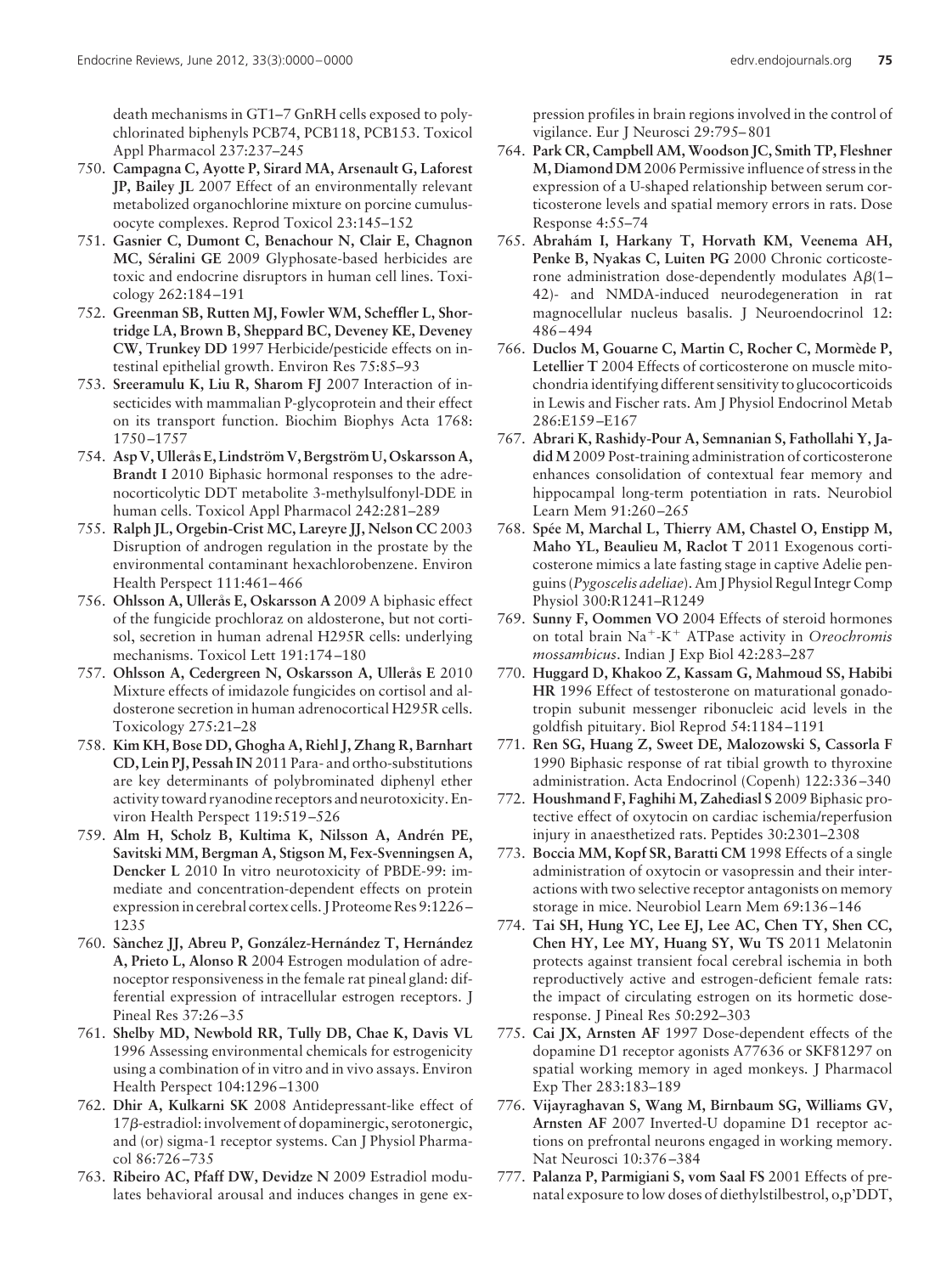and methoxychlor on postnatal growth and neurobehavioral development in male and female mice. Horm Behav 40:252–265

- 778. **Thuillier R, Wang Y, Culty M** 2003 Prenatal exposure to estrogenic compounds alters the expression pattern of platelet-derived growth factor receptors  $\alpha$  and  $\beta$  in neonatal rat testis: identification of gonocytes as targets of estrogen exposure. Biol Reprod 68:867– 880
- 779. Köhlerová E, Skarda J 2004 Mouse bioassay to assess oestrogenic and anti-oestrogenic compounds: hydroxytamoxifen, diethylstilbestrol and genistein. J Vet Med A Physiol Pathol Clin Med 51:209 –217
- 780. **Putz O, Schwartz CB, Kim S, LeBlanc GA, Cooper RL, Prins GS** 2001 Neonatal low- and high-dose exposure to estradiol benzoate in the male rat. I. Effects on the prostate gland. Biol Reprod 65:1496 –1505
- 781. **Rochester JR, Forstmeier W, Millam JR** 2010 Post-hatch oral estrogen in zebra finches (*Taeniopygia guttata*): is infertility due to disrupted testes morphology or reduced copulatory behavior? Physiol Behav 101:13–21
- 782. **Vosges M, Le Page Y, Chung BC, Combarnous Y, Porcher JM, Kah O, Brion F** 2010  $17\alpha$ -Ethinylestradiol disrupts the ontogeny of the forebrain GnRH system and the expression of brain aromatase during early development of zebrafish. Aquat Toxicol 99:479 – 491
- 783. **Gust M, Buronfosse T, Giamberini L, Ramil M, Mons R, Garric J** 2009 Effects of fluoxetine on the reproduction of two prosobranch mollusks: *Potamopyrgus antipodarum* and *Valvata piscinalis*. Environ Pollut 157:423– 429
- 784. **Villeneuve DL, Knoebl I, Kahl MD, Jensen KM, Hammermeister DE, Greene KJ, Blake LS, Ankley GT** 2006 Relationship between brain and ovary aromatase activity and isoform-specific aromatase mRNA expression in the fathead minnow (*Pimephales promelas*). Aquat Toxicol 76: 353–368
- 785. **Jones BA, Shimell JJ, Watson NV** 2011 Pre- and postnatal Bisphenol A treatment results in persistent deficits in the sexual behavior of male rats, but not female rats, in adulthood. Horm Behav 59:246 –251
- 786. **Lemos MF, Esteves AC, Samyn B, Timperman I, van Beeumen J, Correia A, van Gestel CA, Soares AM** 2010 Protein differential expression induced by endocrine disrupting compounds in a terrestrial isopod. Chemosphere 79:570 – 576
- 787. **Nishizawa H,MoritaM, SugimotoM, Imanishi S,Manabe N** 2005 Effects of *in utero* exposure to bisphenol A on mRNA expression of arylhydrocarbon and retinoid receptors in murine embryos. J Reprod Dev 51:315–324
- 788. **Andrade AJ, Grande SW, Talsness CE, Grote K, Chahoud I** 2006 A dose-response study following *in utero* and lactational exposure to di-(2-ethylhexyl)-phthalate (DEPH): non-monotonic dose-response and low dose effects on rat brain aromatase activity. Toxicology 227:185–192
- 789. **Ge RS, Chen GR, Dong Q, Akingbemi B, Sottas CM, Santos M, Sealfon SC, Bernard DJ, Hardy MP** 2007 Biphasic effects of postnatal exposure to diethylhexylphthalate on the timing of puberty in male rats. J Androl 28:513–520
- 790. **Grande SW, Andrade AJ, Talsness CE, Grote K, Chahoud I** 2006 A dose-response study following *in utero* and lactational exposure to di(2-ethylhexyl)phthalate: effects on

female rat reproductive development. Toxicol Sci 91:247– 254

- 791. **Vo TT, Jung EM, Dang VH, Yoo YM, Choi KC, Yu FH, Jeung EB** 2009 Di-(2 ethylhexyl) phthalate and flutamide alter gene expression in the testis of immature male rats. Reprod Biol Endocrinol 7:104
- 792. **Takano H, Yanagisawa R, Inoue K, Ichinose T, Sadakane K, Yoshikawa T** 2006 Di-(2-ethylhexyl) phthalate enhances atopic dermatitis-like skin lesions in mice. Environ Health Perspect 114:1266 –1269
- 793. **Oliveira-Filho EC, Grisolia CK, Paumgartten FJR** 2009 Trans-generation study of the effects of nonylphenol ethoxylate on the reproduction of the snail *Biomphalaria tenagophila*. Ecotoxicol Environ Saf 72:458 – 465
- 794. **Duft M, Schulte-Oehlmann U, Weltje L, Tillmann M, Oehlmann J** 2003 Stimulated embryo production as a parameter of estrogenic exposure via sediments in the freshwater mudsnail *Potamopyrgus antipodarum*. Aquat Toxicol 64:437– 449
- 795. **Oehlmann J, Schulte-Oehlmann U, Tillmann M, Markert B** 2000 Effects of endocrine disruptors on prosobranch snails (Mollusca: Gastropoda) in the laboratory. Part I. bisphenol A and octylphenol as xeno-estrogens. Ecotoxicology 9:383–397
- 796. **Maranghi F, Tassinari R,Marcoccia D, Altieri I, Catone T, De Angelis G, Testai E, Mastrangelo S, Evandri MG, Bolle P, Lorenzetti S** 2010 The food contaminant semicarbazide acts as an endocrine disrupter: evidence from an integrated in vivo/in vitro approach. Chem Biol Interact 183:40 – 48
- 797. **Giudice BD, Young TM** 2010 The antimicrobial triclocarban stimulates embryo production in the freshwater mudsnail *Potamopyrgus antipodarum*. Environ Toxicol Chem 29:966 –970
- 798. **Love OP, Shutt LJ, Silfies JS, Bortolotti GR, Smits JE, Bird DM** 2003 Effects of dietary PCB exposure on adrenocortical function in captive American kestrels (*Falco sparverius*). Ecotoxicology 12:199–208
- 799. **Franceschini MD, Custer CM, Custer TW, Reed JM, Romero LM** 2008 Corticosterone stress response in tree swallows nesting near polychlorinated biphenyl- and dioxin-contaminated rivers. Environ Toxicol Chem 27: 2326 –2331
- 800. **Axelstad M, Boberg J, Hougaard KS, Christiansen S, Jacobsen PR, Mandrup KR, Nellemann C, Lund SP, Hass U** 2011 Effects of pre- and postnatal exposure to the UV-filter octyl methoxycinnamate (OMC) on the reproductive, auditory and neurological development of rat offspring. Toxicol Appl Pharmacol 250:278 –290
- 801. **Riegel AC, French ED**1999 Acute toluene induces biphasic changes in rat spontaneous locomotor activity which are blocked by remoxipride. Pharmacol Biochem Behav 62:  $399 - 402$
- 802. **Fan F, Wierda D, Rozman KK** 1996 Effects of 2,3,7,8 tetrachlorodibenzo-*p*-dioxin on humoral and cell-mediated immunity in Sprague-Dawley rats. Toxicology 106: 221–228
- 803. **Teeguarden JG, Dragan YP, Singh J, Vaughan J, Xu YH, Goldsworthy T, Pitot HC** 1999 Quantitative analysis of dose- and time-dependent promotion of four phenotypes of altered hepatic foci by 2,3,7,8-tetrachlorodibenzo-*p*-di-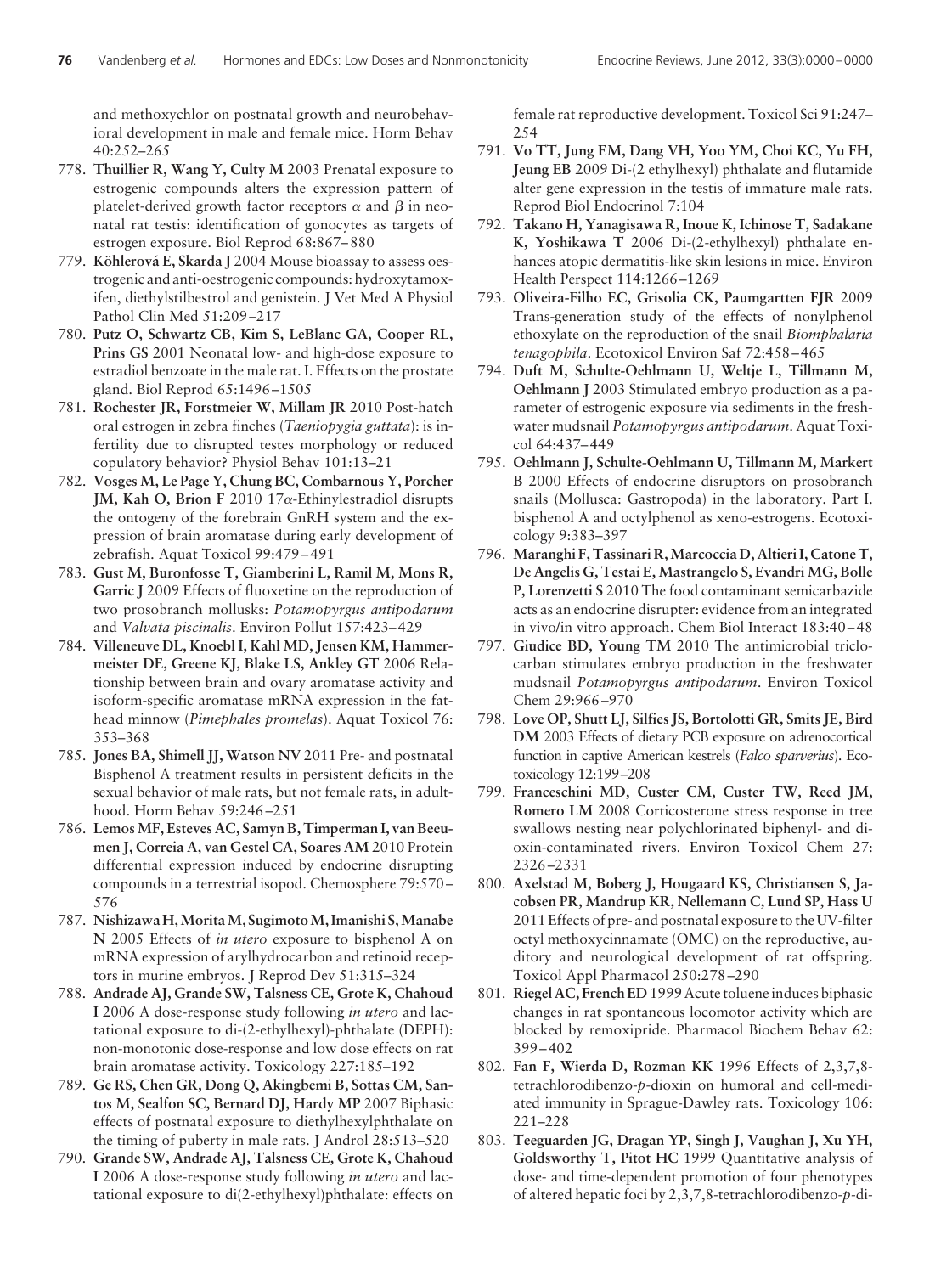oxin in female Sprague-Dawley rats. Toxicol Sci 51:211– 223

- 804. Höfer N, Diel P, Wittsiepe J, Wilhelm M, Kluxen FM, **Degen GH** 2010 Investigations on the estrogenic activity of the metallohormone cadmium in the rat intestine. Arch Toxicol 84:541–552
- 805. **Zhang Y, Shen G, Yu Y, Zhu H** 2009 The hormetic effect of cadmium on the activity of antioxidant enzymes in the earthworm *Eisenia fetida*. Environ Pollut 157:3064 –3068
- 806. **Sharma B, Patiño R** 2009 Effects of cadmium on growth, metamorphosis and gonadal sex differentiation in tadpoles of the African clawed frog, *Xenopus laevis*. Chemosphere 76:1048 –1055
- 807. **Wang CR, Tian Y, Wang XR, Yu HX, Lu XW, Wang C, Wang H** 2010 Hormesis effects and implicative application in assessment of lead-contaminated soils in roots of *Vicia faba* seedlings. Chemosphere 80:965–971
- 808. **Fox DA, Kala SV, Hamilton WR, Johnson JE, O'Callaghan JP** 2008 Low-level human equivalent gestational lead exposure produces supernormal scotopic electroretinograms, increased retinal neurogenesis, and decreased retinal dopamine utilization in rats. Environ Health Perspect 116:618 – 625
- 809. **Chiang EC, Shen S, Kengeri SS, Xu H, Combs GF, Morris JS, Bostwick DG, Waters DJ** 2009 Defining the optimal selenium dose for prostate cancer risk reduction: insights from the U-shaped relationship between selenium status, DNA damage, and apoptosis. Dose Response 8:285–300
- 810. **Harding LE** 2008 Non-linear uptake and hormesis effects of selenium in red-winged blackbirds (*Agelaius phoeniceus*). Sci Total Environ 389:350 –366
- 811. **Wisniewski AB, Cernetich A, Gearhart JP, Klein SL** 2005 Perinatal exposure to genistein alters reproductive development and aggressive behavior in male mice. Physiol Behav 84:327–334
- 812. **Anderson JJ, Ambrose WW, Garner SC** 1998 Biphasic effects of genistein on bone tissue in the ovariectomized, lactating rat model. Proc Soc Exp Biol Med 217:345–350
- 813. **Dey A, Guha P, Chattopadhyay S, Bandyopadhyay SK** 2009 Biphasic activity of resveratrol on indomethacin-induced gastric ulcers. Biochem Biophys Res Commun 381: 90 –95
- 814. **Boccia MM, Kopf SR, Baratti CM** 1999 Phlorizin, a competitive inhibitor of glucose transport, facilitates memory storage in mice. Neurobiol Learn Mem 71:104 –112
- 815. **Brodeur JC, Svartz G, Perez-Coll CS, Marino DJ, Herkovits J** 2009 Comparative susceptibility to atrazine of three developmental stages of *Rhinella arenarum* and influence on metamorphosis: non-monotonous acceleration of the time to climax and delayed tail resorption. Aquat Toxicol 91:161–170
- 816. **Freeman JL, Beccue N, Rayburn AL** 2005 Differential metamorphosis alters the endocrine response in anuran larvae exposed to T3 and atrazine. Aquat Toxicol 75:263– 276
- 817. **Undeðer U, Schlumpf M, Lichtensteiger W** 2010 Effect of the herbicide pendimethalin on rat uterine weight and gene expression and in silico receptor binding analysis. Food Chem Toxicol 48:502–508
- 818. **Cavieres MF, Jaeger J, Porter W** 2002 Developmental toxicity of a commercial herbicide mixture in mice. I. Effects

on embryo implantation and litter size. Environ Health Perspect 110:1081–1085

- 819. **Zorrilla LM, Gibson EK, Stoker TE** 2010 The effects of simazine, a chlorotriazine herbicide, on pubertal development in the female Wistar rat. Reprod Toxicol 29:393– 400
- 820. **Bloomquist JR, Barlow RL, Gillette JS, Li W, Kirby ML** 2002 Selective effects of insecticides on nigrostriatal dopaminergic nerve pathways. Neurotoxicology 23:537– 544
- 821. **Lassiter TL, Brimijoin S** 2008 Rats gain excess weight after developmental exposure to the organophosphorothionate pesticide, chlorpyrifos. Neurotoxicol Teratol 30:125–130
- 822. **Wu H, Zhang R, Liu J, Guo Y, Ma E** 2011 Effects of malathion and chlorpyrifos on acetylcholinesterase and antioxidant defense system in *Oxya chinensis* (Thunberg) (Orthoptera: Acrididae). Chemosphere 83:599 – 604
- 823. **Muthuviveganandavel V, Muthuraman P, Muthu S, Srikumar K** 2008 Toxic effects of carbendazim at low dose levels in male rats. J Toxicol Sci 33:25–30
- 824. **Laughlin GA, Goodell V, Barrett-Connor E** 2010 Extremes of endogenous testosterone are associated with increased risk of incident coronary events in older women. J Clin Endocrinol Metab 95:740 –747
- 825. **Kratzik CW, Schatzl G, Lackner JE, Lunglmayr G, Brand**stätter N, Rücklinger E, Huber J 2007 Mood changes, body mass index and bioavailable testosterone in healthy men: results of the Androx Vienna Municipality Study. BJU Int 100:614 – 618
- 826. **Floege J, Kim J, Ireland E, Chazot C, Drueke T, de Francisco A, Kronenberg F, Marcelli D, Passlick-Deetjen J, Schernthaner G, Fouqueray B, Wheeler DC** 2010 Serum iPTH, calcium and phosphate, and the risk of mortality in a European haemodialysis population. Nephrol Dial Transplant 26:1948 –1955
- 827. **Danese MD, Kim J, Doan QV, Dylan M, Griffiths R, Chertow GM** 2006 PTH and the risks for hip, vertebral, and pelvic fractures among patients on dialysis. Am J Kidney Dis 47:149 –156
- 828. **Tan ZS, Beiser A, Vasan RS, Au R, Auerbach S, Kiel DP, Wolf PA, Seshadri S** 2008 Thyroid function and the risk of Alzheimer disease: the Framingham Study. Arch Intern Med 168:1514 –1520
- 829. **TanakaM, FukuiM, Tomiyasu K, Akabame S, Nakano K, Hasegawa G, Oda Y, Nakamura N** 2010 U-shaped relationship between insulin level and coronary artery calcification (CAC). J Atheroscler Thromb 17:1033–1040
- 830. Pyörälä M, Miettinen H, Laakso M, Pyörälä K 2000 Plasma insulin and all-cause, cardiovascular, and noncardiovascular mortality: the 22-year follow-up results of the Helsinki Policemen Study. Diabetes Care 23:1097–1102
- 831. **Kumari M, Chandola T, Brunner E, Kivimaki M** 2010 A nonlinear relationship of generalized and central obesity with diurnal cortisol secretion in the Whitehall II study. J Clin Endocrinol Metab 95:4415– 4423
- 832. **Bremmer MA, Deeg DJ, Beekman AT, Penninx BW, Lips P, Hoogendijk WJ** 2007 Major depression in late life is associated with both hypo- and hypercortisolemia. Biol Psychiatry 62:479 – 486
- 833. Lee DH, Steffes MW, Sjödin A, Jones RS, Needham LL, **Jacobs Jr DR** 2010 Low dose of some persistent organic